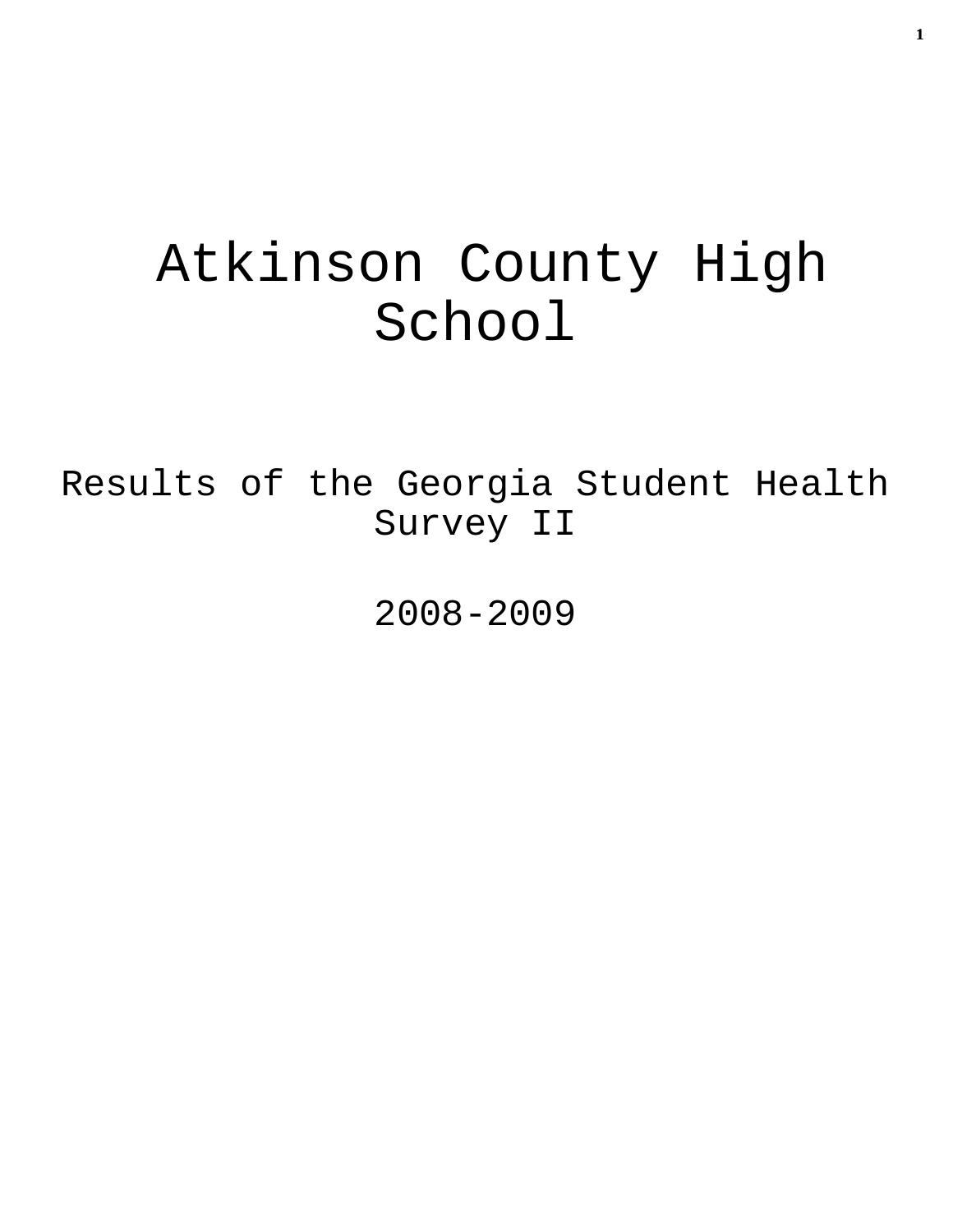### *Demographics* **2**

| Grade                    |     |  |  |
|--------------------------|-----|--|--|
| <b>Grade   Frequency</b> |     |  |  |
| 10                       | 105 |  |  |
| 12                       | 60  |  |  |

| Frequency      | <b>Table of Gender by Grade</b> |              |             |              |  |
|----------------|---------------------------------|--------------|-------------|--------------|--|
| <b>Col Pct</b> |                                 | Grade(Grade) |             |              |  |
|                | Gender(Gender)                  | 10           | 12          | <b>Total</b> |  |
|                | <b>Female</b>                   | 61<br>58.10  | 28<br>46.67 | 89           |  |
|                | <b>Male</b>                     | 44<br>41.90  | 32<br>53.33 | 76           |  |
|                | <b>Total</b>                    | 105          | 60          | 165          |  |

| <b>Frequency</b> |
|------------------|
| <b>Col Pct</b>   |

| <b>Table of Ethnicity by Grade</b> |              |             |              |  |  |  |
|------------------------------------|--------------|-------------|--------------|--|--|--|
|                                    | Grade(Grade) |             |              |  |  |  |
| <b>Ethnicity</b> (Ethnicity)       | 10           | 12          | <b>Total</b> |  |  |  |
| <b>Black</b>                       | 21<br>20.00  | 21<br>35.00 | 42           |  |  |  |
| <b>Hispanic</b>                    | 26<br>24.76  | 8<br>13.33  | 34           |  |  |  |
| <b>White</b>                       | 54<br>51.43  | 30<br>50.00 | 84           |  |  |  |
| <b>Asian</b>                       | 1<br>0.95    | 0<br>0.00   | 1            |  |  |  |
| <b>Other</b>                       | 3<br>2.86    | 1<br>1.67   | 4            |  |  |  |
| <b>Total</b>                       | 105          | 60          | 165          |  |  |  |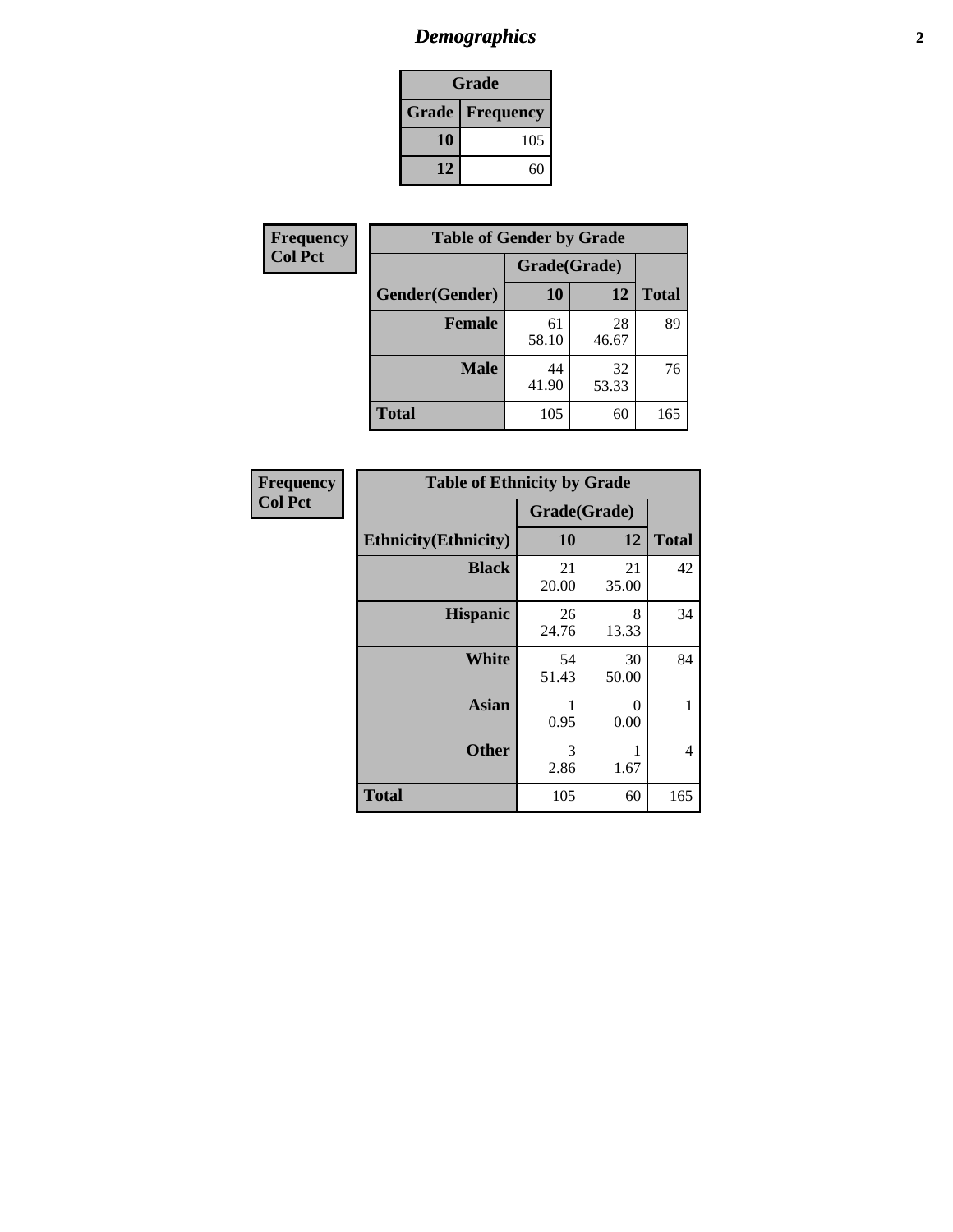#### *Title IV, Part A, Schedule A* **3** *Goal 1: Ensure that all schools are drug-free Baseline Data: Year 2008-2009 Prevalence of Drug Use*

| Frequency<br><b>Col Pct</b> | <b>Table of AlcoholAlt by Grade</b> |              |             |              |  |
|-----------------------------|-------------------------------------|--------------|-------------|--------------|--|
|                             | AlcoholAlt(Alcohol                  | Grade(Grade) |             |              |  |
|                             | use, past 30 days)                  | 10           | 12          | <b>Total</b> |  |
|                             | Yes                                 | 22<br>20.95  | 11<br>18.33 | 33           |  |
|                             | N <sub>0</sub>                      | 83<br>79.05  | 49<br>81.67 | 132          |  |
|                             | Total                               | 105          | 60          | 165          |  |

| Frequency      | <b>Table of TobaccoAny by Grade</b> |              |             |              |  |  |
|----------------|-------------------------------------|--------------|-------------|--------------|--|--|
| <b>Col Pct</b> | <b>TobaccoAny(Tobacco</b>           | Grade(Grade) |             |              |  |  |
|                | use, past 30 days)                  | 10           | 12          | <b>Total</b> |  |  |
|                | Yes                                 | 24<br>22.86  | 12<br>20.00 | 36           |  |  |
|                | N <sub>0</sub>                      | 81<br>77.14  | 48<br>80.00 | 129          |  |  |
|                | Total                               | 105          | 60          | 165          |  |  |

| Frequency<br><b>Col Pct</b> | <b>Table of MarijuanaAlt by Grade</b> |              |                        |              |  |  |
|-----------------------------|---------------------------------------|--------------|------------------------|--------------|--|--|
|                             | MarijuanaAlt(Marijuana                | Grade(Grade) |                        |              |  |  |
|                             | use, past 30 days)                    | 10           | 12                     | <b>Total</b> |  |  |
|                             | <b>Yes</b>                            | 8<br>7.62    | $\mathfrak{D}$<br>3.33 | 10           |  |  |
|                             | N <sub>0</sub>                        | 97<br>92.38  | 58<br>96.67            | 155          |  |  |
|                             | <b>Total</b>                          | 105          | 60                     | 165          |  |  |

| Frequency      | <b>Table of OtherDrugAny by Grade</b>  |              |             |              |  |
|----------------|----------------------------------------|--------------|-------------|--------------|--|
| <b>Col Pct</b> | <b>OtherDrugAny(Other</b><br>drug use, | Grade(Grade) |             |              |  |
|                | past 30 days)                          | 10           | 12          | <b>Total</b> |  |
|                | Yes                                    | 11<br>10.48  | 1.67        | 12           |  |
|                | N <sub>0</sub>                         | 94<br>89.52  | 59<br>98.33 | 153          |  |
|                | <b>Total</b>                           | 105          | 60          | 165          |  |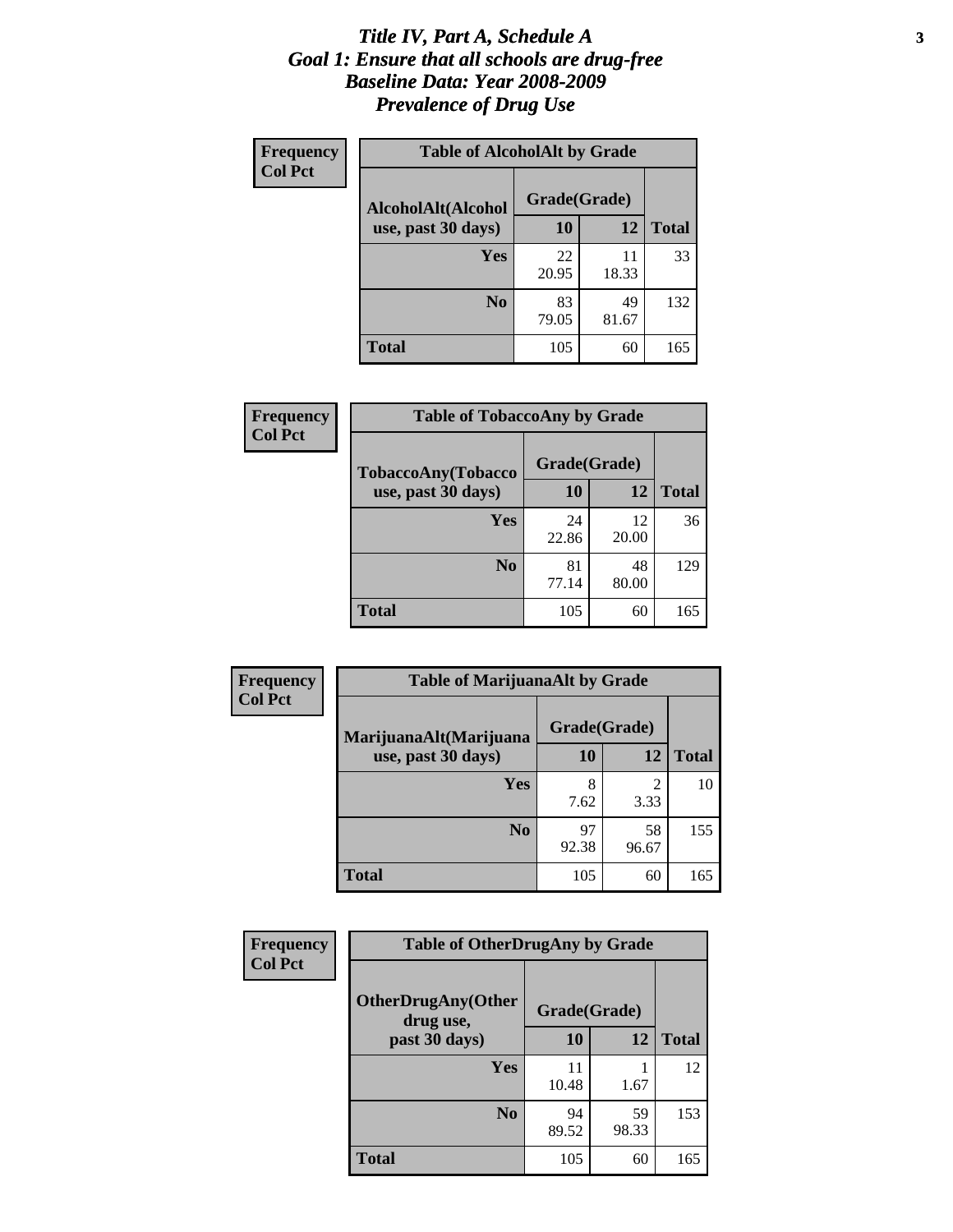#### *Average Age of Onset of Use* **4** *Results for "Average Age of Onset of Use" questions exclude students who said they did not use that substance*

| <b>Variable</b>    | Label                                                              | <b>Mean</b> |
|--------------------|--------------------------------------------------------------------|-------------|
| Alcoholinit2       | I started using alcohol when I was                                 | 14.31       |
| Cigarettesinit2    | I started smoking tobacco when I was                               | 13.70       |
| Smokelessinit2     | I started chewing tobacco when I was                               | 14.15       |
| Marijuanainit2     | I started using marijuana when I was                               | 13.76       |
| Cocaineinit2       | I started using cocaine when I was                                 | 15.14       |
| Inhalantsinit2     | I started using inhalants when I was                               | 14.25       |
| Steroidsinit2      | I started using steroids when I was                                | 10.00       |
| Ecstasyinit2       | I started using ecstasy when I was                                 | 14.20       |
| Methinit2          | I started using methamphetamines when I was                        | 15.00       |
| Hallucinogensinit2 | I started using hallucinogens when I was                           | 13.00       |
| Prescriptioninit2  | I started using prescription drugs not prescribed to me when I was | 14.31       |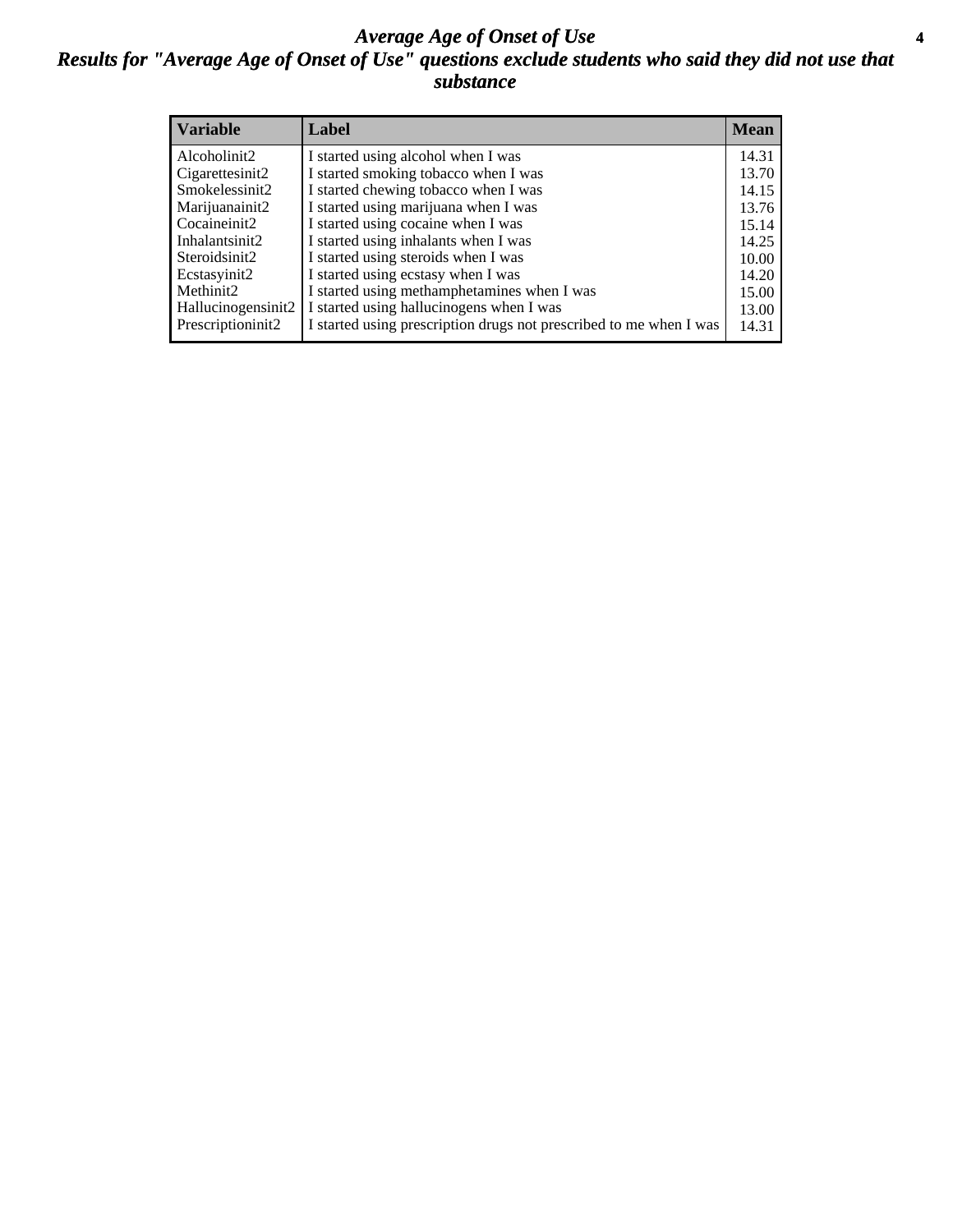### *Perception of Health Risk* **5**

| <b>Frequency</b> | <b>Table of Alcoholharmdich by Grade</b> |              |             |              |  |
|------------------|------------------------------------------|--------------|-------------|--------------|--|
| <b>Col Pct</b>   | Alcoholharmdich(I<br>think alcohol is    | Grade(Grade) |             |              |  |
|                  | harmful)                                 | 10           | 12          | <b>Total</b> |  |
|                  | <b>Yes</b>                               | 85<br>80.95  | 48<br>80.00 | 133          |  |
|                  | N <sub>0</sub>                           | 20<br>19.05  | 12<br>20.00 | 32           |  |
|                  | <b>Total</b>                             | 105          | 60          | 165          |  |

| Frequency      | <b>Table of Tobaccoharmdich by Grade</b> |              |             |              |  |
|----------------|------------------------------------------|--------------|-------------|--------------|--|
| <b>Col Pct</b> | Tobaccoharmdich(I<br>think tobacco is    | Grade(Grade) |             |              |  |
|                | harmful)                                 | 10           | 12          | <b>Total</b> |  |
|                | <b>Yes</b>                               | 96<br>91.43  | 55<br>91.67 | 151          |  |
|                | N <sub>0</sub>                           | q<br>8.57    | 5<br>8.33   | 14           |  |
|                | <b>Total</b>                             | 105          | 60          | 165          |  |

| Frequency      | <b>Table of Marijuanaharmdich by Grade</b> |              |             |              |  |  |
|----------------|--------------------------------------------|--------------|-------------|--------------|--|--|
| <b>Col Pct</b> | Marijuanaharmdich(I<br>think marijuana is  | Grade(Grade) |             |              |  |  |
|                | harmful)                                   | 10           | 12          | <b>Total</b> |  |  |
|                | Yes                                        | 86<br>81.90  | 54<br>90.00 | 140          |  |  |
|                | N <sub>0</sub>                             | 19<br>18.10  | 6<br>10.00  | 25           |  |  |
|                | <b>Total</b>                               | 105          | 60          | 165          |  |  |

| <b>Frequency</b> | <b>Table of Otherdrugharmdich by Grade</b>   |              |             |              |  |  |
|------------------|----------------------------------------------|--------------|-------------|--------------|--|--|
| <b>Col Pct</b>   | Otherdrugharmdich(I<br>think other drugs are | Grade(Grade) |             |              |  |  |
|                  | harmful)                                     | <b>10</b>    | 12          | <b>Total</b> |  |  |
|                  | <b>Yes</b>                                   | 99<br>94.29  | 55<br>91.67 | 154          |  |  |
|                  | N <sub>0</sub>                               | 6<br>5.71    | 5<br>8.33   | 11           |  |  |
|                  | <b>Total</b>                                 | 105          | 60          | 165          |  |  |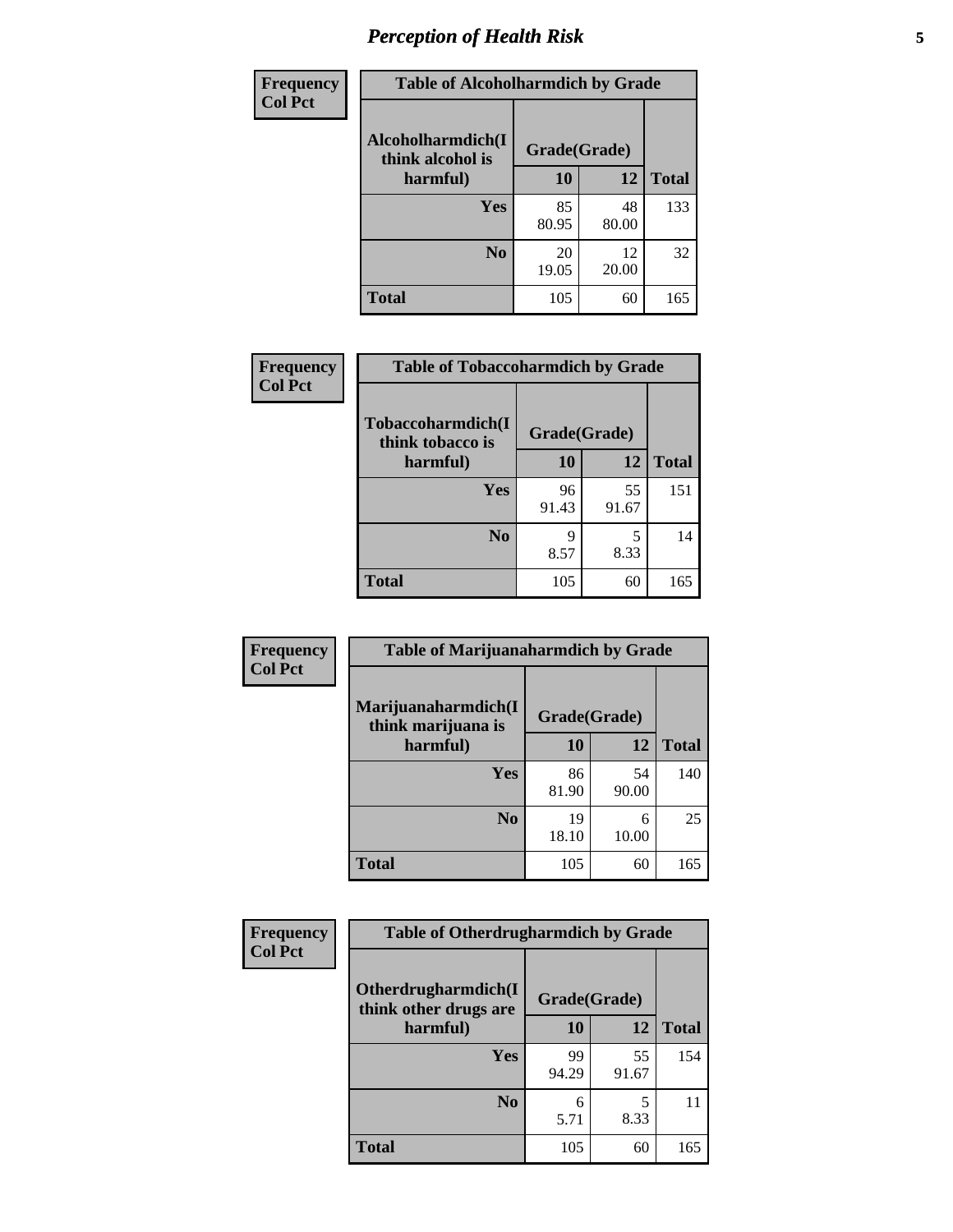### *Social Disapproval* **6**

| Frequency      | <b>Table of Alcoholpeerdich by Grade</b>                    |              |             |              |  |  |
|----------------|-------------------------------------------------------------|--------------|-------------|--------------|--|--|
| <b>Col Pct</b> | Alcoholpeerdich(My<br>friends would<br>disapprove if I used | Grade(Grade) |             |              |  |  |
|                | alcohol)                                                    | 10           | 12          | <b>Total</b> |  |  |
|                | Yes                                                         | 44<br>41.90  | 26<br>43.33 | 70           |  |  |
|                | N <sub>0</sub>                                              | 61<br>58.10  | 34<br>56.67 | 95           |  |  |
|                | <b>Total</b>                                                | 105          | 60          | 165          |  |  |

| <b>Frequency</b> |
|------------------|
| <b>Col Pct</b>   |

| <b>Table of Tobaccopeerdich by Grade</b>                    |              |             |              |  |  |  |
|-------------------------------------------------------------|--------------|-------------|--------------|--|--|--|
| Tobaccopeerdich(My<br>friends would<br>disapprove if I used | Grade(Grade) |             |              |  |  |  |
| tobacco)                                                    | 10           | 12          | <b>Total</b> |  |  |  |
| Yes                                                         | 49<br>46.67  | 31<br>51.67 | 80           |  |  |  |
| N <sub>0</sub>                                              | 56<br>53.33  | 29<br>48.33 | 85           |  |  |  |
| <b>Total</b>                                                | 105          | 60          | 165          |  |  |  |

| Frequency      | <b>Table of Marijuanapeerdich by Grade</b>                    |              |             |              |  |  |
|----------------|---------------------------------------------------------------|--------------|-------------|--------------|--|--|
| <b>Col Pct</b> | Marijuanapeerdich(My<br>friends would<br>disapprove if I used | Grade(Grade) |             |              |  |  |
|                | marijuana)                                                    | 10           | 12          | <b>Total</b> |  |  |
|                | <b>Yes</b>                                                    | 58<br>55.24  | 40<br>66.67 | 98           |  |  |
|                | N <sub>0</sub>                                                | 47<br>44.76  | 20<br>33.33 | 67           |  |  |
|                | <b>Total</b>                                                  | 105          | 60          | 165          |  |  |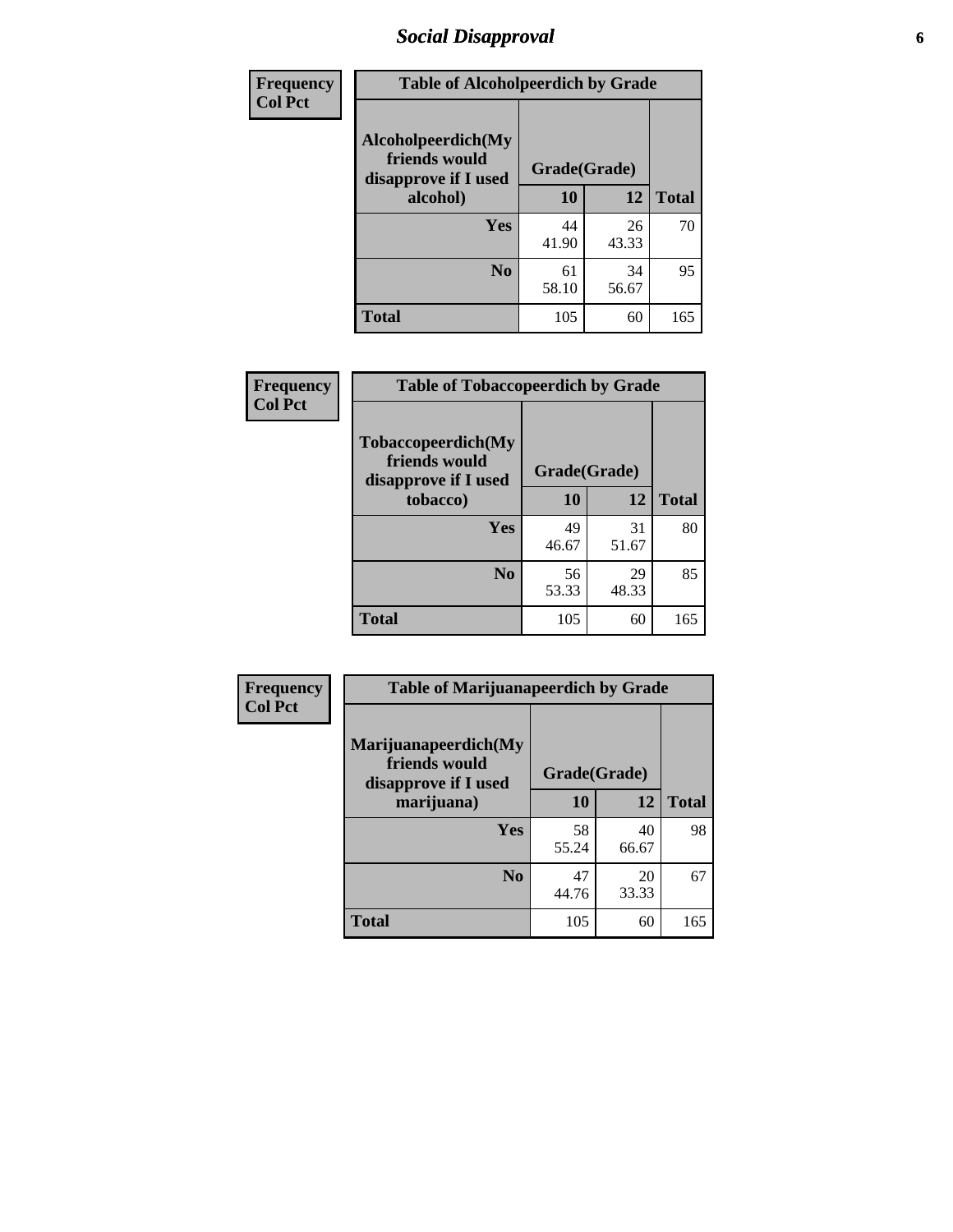### *Social Disapproval* **7**

| Frequency      | <b>Table of Otherdrugpeerdich by Grade</b>                    |             |              |              |  |  |  |
|----------------|---------------------------------------------------------------|-------------|--------------|--------------|--|--|--|
| <b>Col Pct</b> | Otherdrugpeerdich(My<br>friends would<br>disapprove if I used |             | Grade(Grade) |              |  |  |  |
|                | other drugs)                                                  | 10          | 12           | <b>Total</b> |  |  |  |
|                | Yes                                                           | 69<br>65.71 | 46<br>76.67  | 115          |  |  |  |
|                | N <sub>0</sub>                                                | 36<br>34.29 | 14<br>23.33  | 50           |  |  |  |
|                | <b>Total</b>                                                  | 105         | 60           | 165          |  |  |  |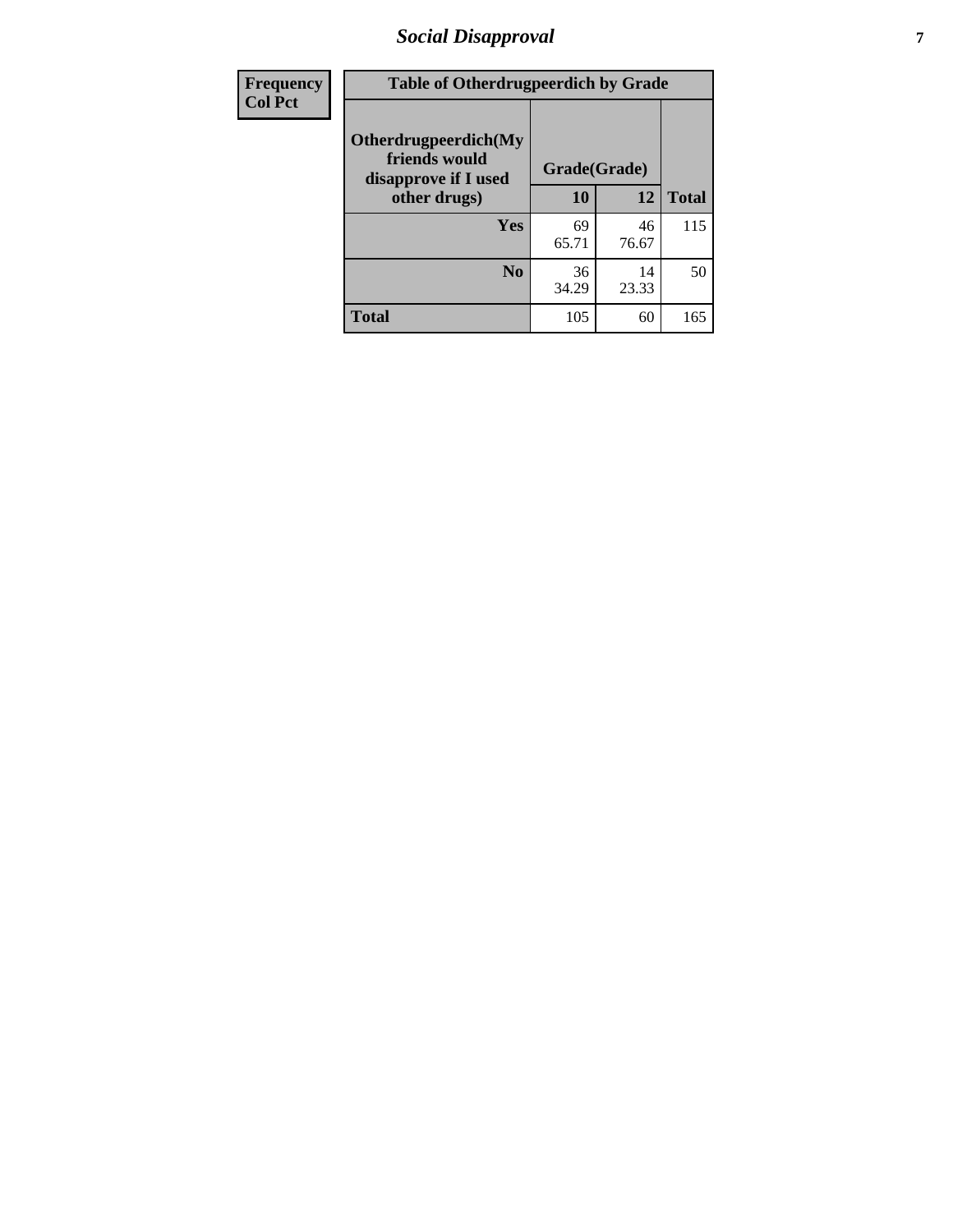#### Title IV, Part A, Schedule A **8** *Goal 2: To help ensure that all schools are safe and disciplined Baseline Data: Year 2008-2009 Student Involvement in Gang Activity*

| Frequency      |                                                                                                   | <b>Table of Gangself by Grade</b> |             |              |
|----------------|---------------------------------------------------------------------------------------------------|-----------------------------------|-------------|--------------|
| <b>Col Pct</b> | Gangself(I<br>have<br>participated<br>in illegal<br>gang<br>activities in<br>the past 30<br>days) | Grade(Grade)<br>10                | 12          | <b>Total</b> |
|                | Yes                                                                                               | 6<br>5.71                         | 3<br>5.00   | 9            |
|                | N <sub>0</sub>                                                                                    | 99<br>94.29                       | 57<br>95.00 | 156          |
|                | <b>Total</b>                                                                                      | 105                               | 60          | 165          |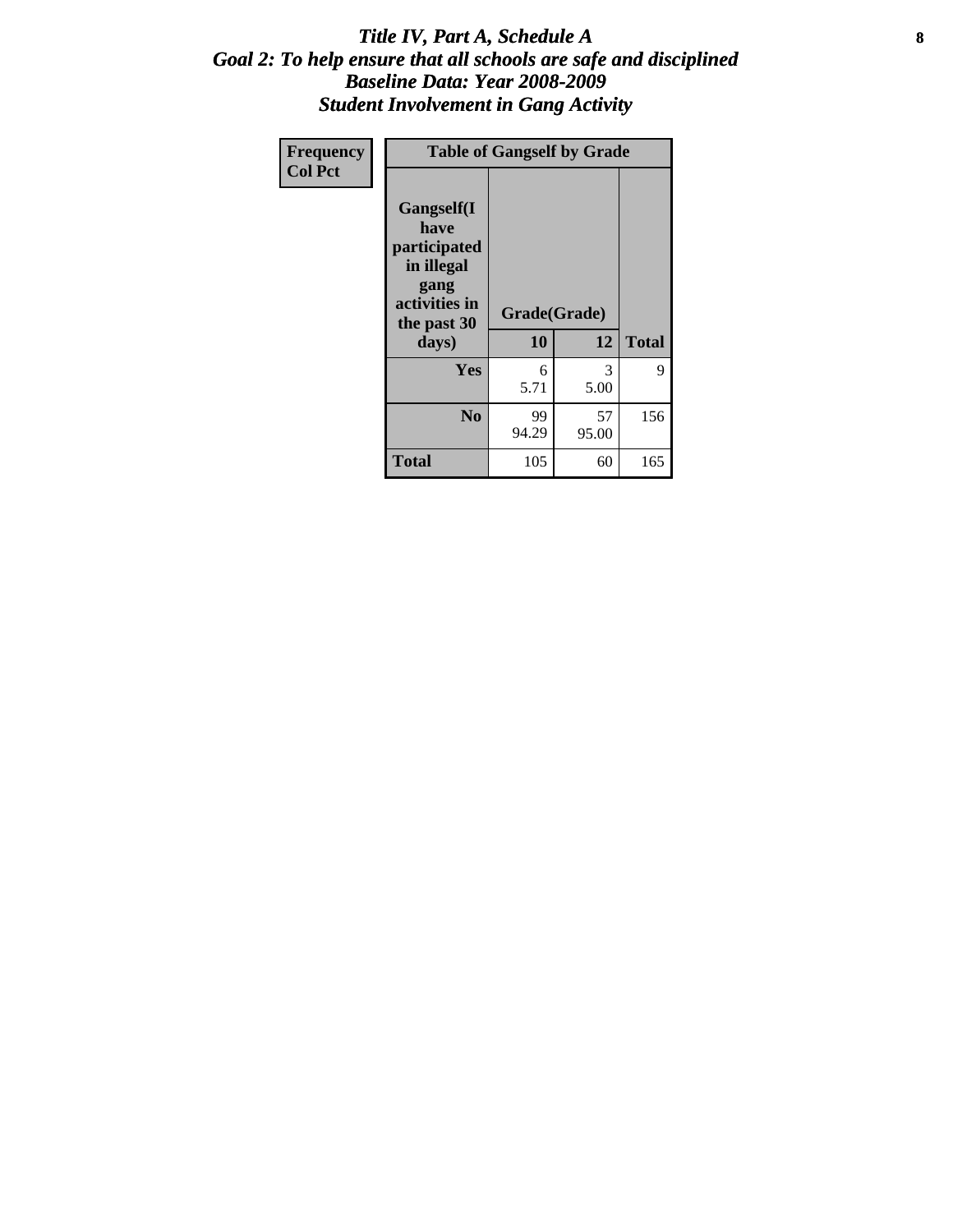### *Student Perception of School Safety* **9**

| <b>Frequency</b><br>Row Pct |
|-----------------------------|
|                             |

| <b>Table of Grade by Safeschool</b> |                                                        |             |                                 |                                    |              |  |
|-------------------------------------|--------------------------------------------------------|-------------|---------------------------------|------------------------------------|--------------|--|
|                                     | Safeschool (School is a place at which I feel<br>safe) |             |                                 |                                    |              |  |
| Grade(Grade)                        | <b>Strongly</b><br>Agree                               | Agree       | Somewhat   Somewhat<br>Disagree | <b>Strongly</b><br><b>Disagree</b> | <b>Total</b> |  |
| 10                                  | 23<br>21.90                                            | 61<br>58.10 | 11<br>10.48                     | 10<br>9.52                         | 105          |  |
| 12                                  | 15<br>25.00                                            | 37<br>61.67 | 6<br>10.00                      | $\mathfrak{D}$<br>3.33             | 60           |  |
| <b>Total</b>                        | 38                                                     | 98          | 17                              | 12                                 | 165          |  |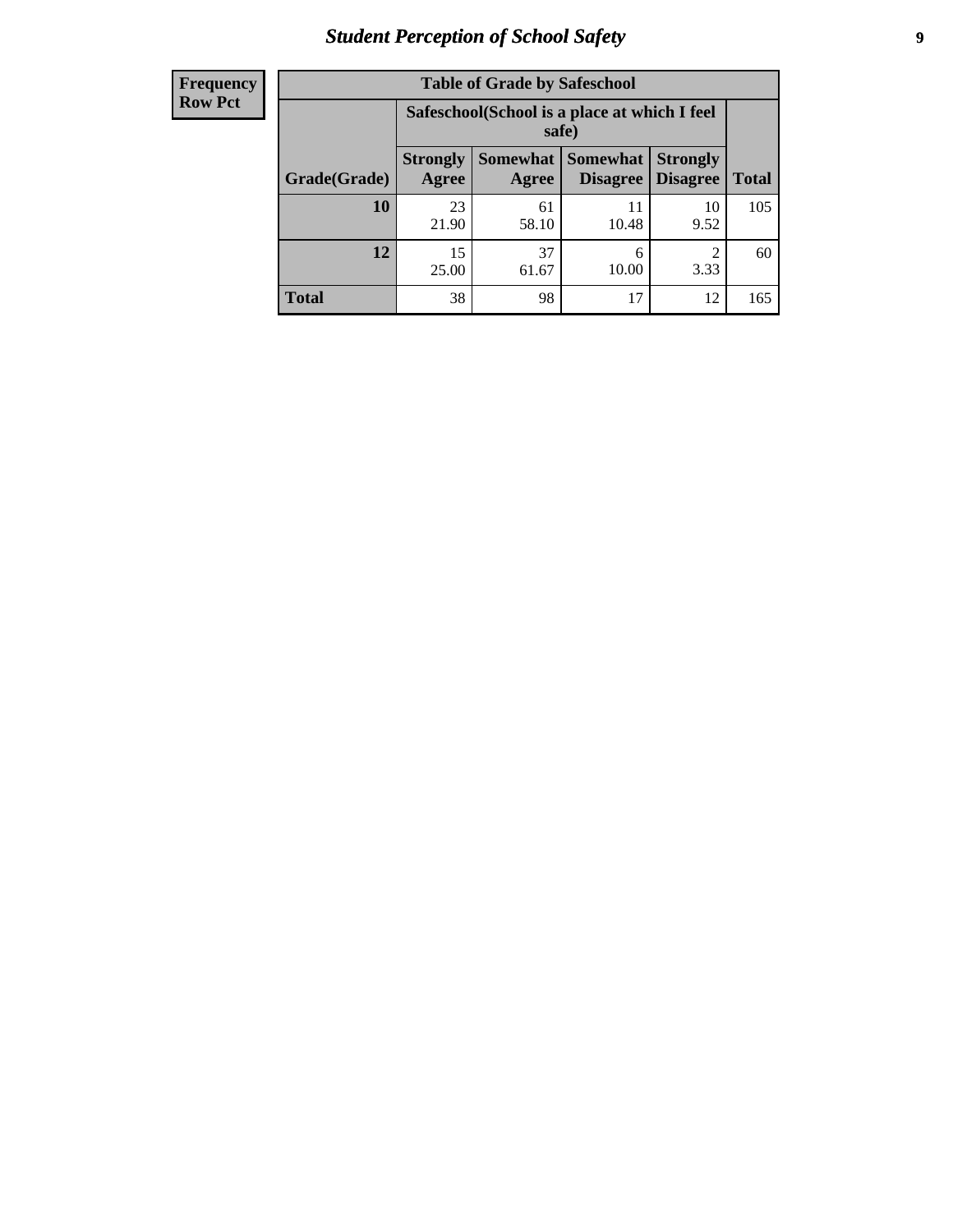#### *Students Who Have Been Bullied* **10**

| Frequency      |  |
|----------------|--|
| <b>Row Pct</b> |  |

## **Table of Grade by Bullied**

┑

|              |                             | <b>Bullied</b> (I have been bullied by<br>other students in the past 30<br>days) |                   |                        |                               |              |
|--------------|-----------------------------|----------------------------------------------------------------------------------|-------------------|------------------------|-------------------------------|--------------|
| Grade(Grade) | $\mathbf{0}$<br><b>Days</b> | 1 or<br>$\mathbf{2}$<br>days                                                     | 3 to<br>5<br>days | 10<br>to<br>19<br>days | <b>20</b><br>to<br>29<br>days | <b>Total</b> |
| 10           | 95<br>90.48                 | 3<br>2.86                                                                        | 4<br>3.81         | 2<br>1.90              | 0.95                          | 105          |
| 12           | 56<br>93.33                 | $\overline{c}$<br>3.33                                                           | 1.67              | 0<br>0.00              | 1.67                          | 60           |
| Total        | 151                         | 5                                                                                | 5                 | 2                      | 2                             | 165          |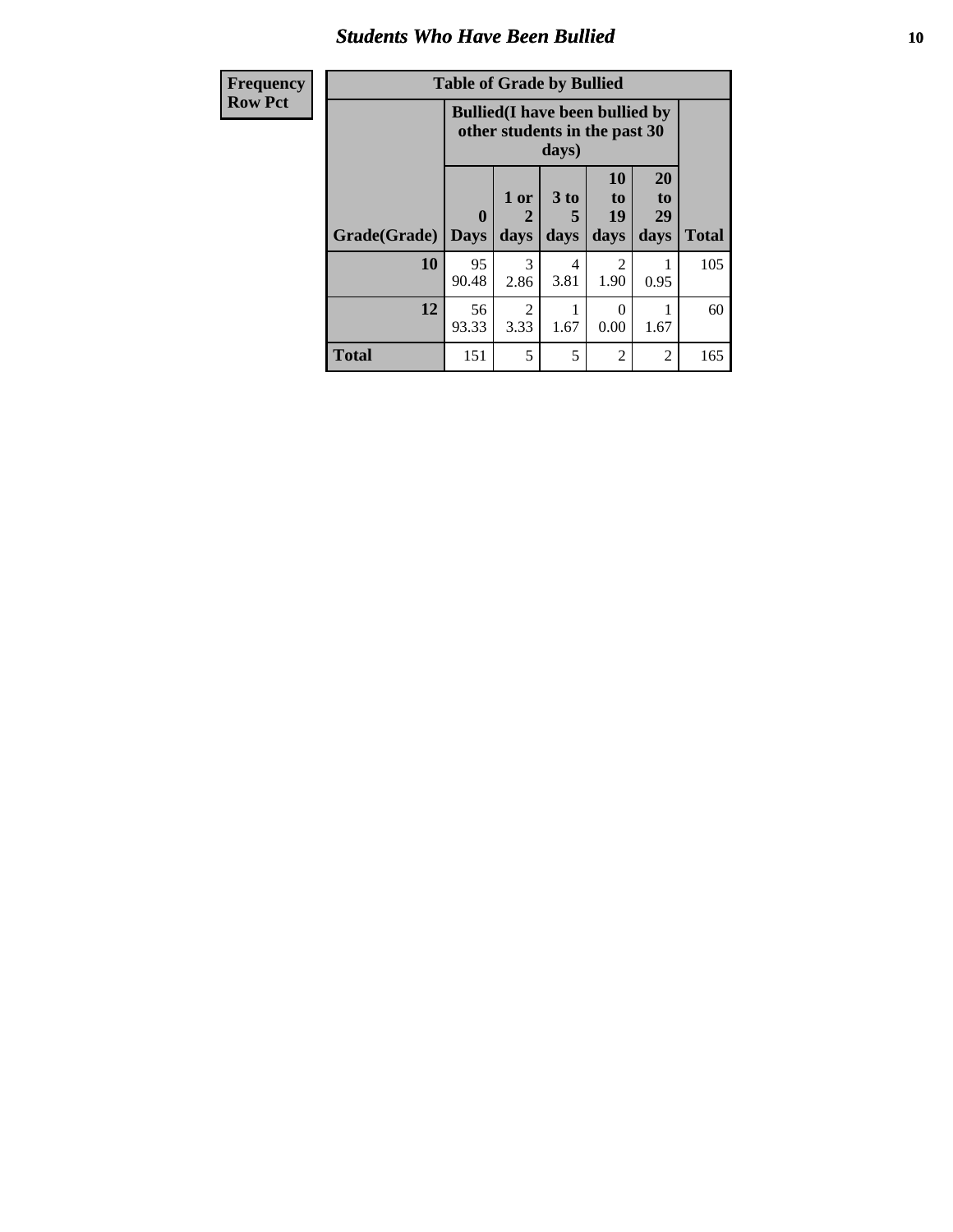#### *School Climate* **11**

| Frequency      | <b>Table of SchoolClimate1 by Grade</b> |                    |             |              |  |  |
|----------------|-----------------------------------------|--------------------|-------------|--------------|--|--|
| <b>Col Pct</b> | SchoolClimate1(I<br>like school)        | Grade(Grade)<br>10 | 12          | <b>Total</b> |  |  |
|                | <b>Strongly Agree</b>                   | 26<br>24.76        | 12<br>20.00 | 38           |  |  |
|                | <b>Somewhat Agree</b>                   | 64<br>60.95        | 41<br>68.33 | 105          |  |  |
|                | <b>Somewhat Disagree</b>                | 6<br>5.71          | 4<br>6.67   | 10           |  |  |
|                | <b>Strongly Disagree</b>                | 9<br>8.57          | 3<br>5.00   | 12           |  |  |
|                | <b>Total</b>                            | 105                | 60          | 165          |  |  |

| Frequency      | <b>Table of SchoolClimate2 by Grade</b>           |                       |             |              |
|----------------|---------------------------------------------------|-----------------------|-------------|--------------|
| <b>Col Pct</b> | SchoolClimate2(I<br>feel successful at<br>school) | Grade(Grade)<br>10    | 12          | <b>Total</b> |
|                | <b>Strongly Agree</b>                             | 27<br>25.71           | 23<br>38.33 | 50           |
|                | <b>Somewhat Agree</b>                             | 67<br>63.81           | 36<br>60.00 | 103          |
|                | <b>Somewhat Disagree</b>                          | 8<br>7.62             | 1.67        | 9            |
|                | <b>Strongly Disagree</b>                          | $\mathcal{R}$<br>2.86 | 0<br>0.00   | 3            |
|                | <b>Total</b>                                      | 105                   | 60          | 165          |

| Frequency<br><b>Col Pct</b> | <b>Table of SchoolClimate3 by Grade</b>               |              |             |              |
|-----------------------------|-------------------------------------------------------|--------------|-------------|--------------|
|                             | SchoolClimate3(My<br>school has high<br>standards for | Grade(Grade) |             |              |
|                             | achievement)                                          | <b>10</b>    | 12          | <b>Total</b> |
|                             | <b>Strongly Agree</b>                                 | 27<br>25.71  | 16<br>26.67 | 43           |
|                             | <b>Somewhat Agree</b>                                 | 57<br>54.29  | 31<br>51.67 | 88           |
|                             | <b>Somewhat Disagree</b>                              | 13<br>12.38  | 12<br>20.00 | 25           |
|                             | <b>Strongly Disagree</b>                              | 8<br>7.62    | 1.67        | 9            |
|                             | Total                                                 | 105          | 60          | 165          |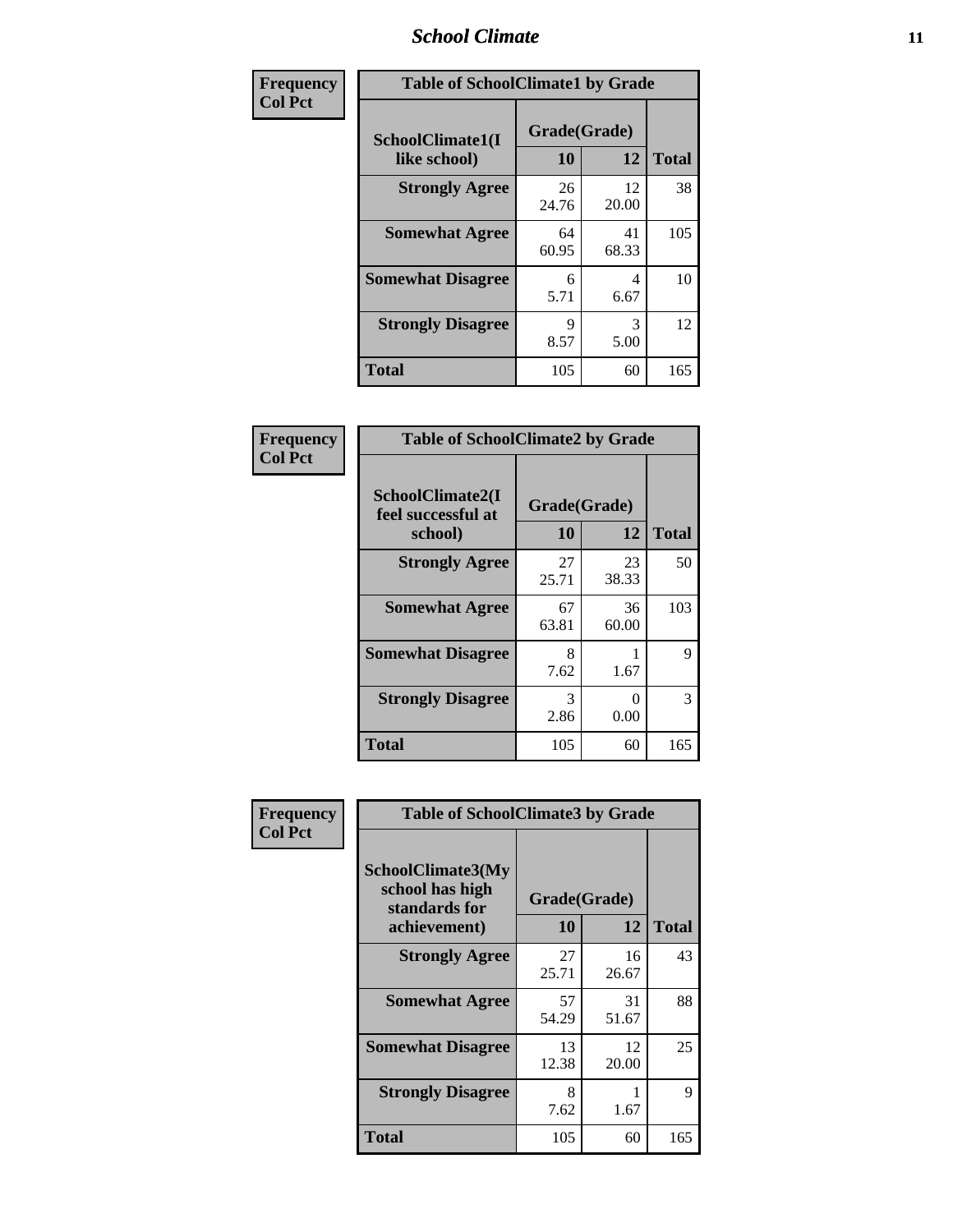#### *School Climate* **12**

| Frequency      |                                                               | <b>Table of SchoolClimate4 by Grade</b> |                        |              |  |
|----------------|---------------------------------------------------------------|-----------------------------------------|------------------------|--------------|--|
| <b>Col Pct</b> | SchoolClimate4(My<br>school sets clear<br>rules for behavior) | Grade(Grade)<br>10                      | 12                     | <b>Total</b> |  |
|                | <b>Strongly Agree</b>                                         | 53<br>50.48                             | 31<br>51.67            | 84           |  |
|                | <b>Somewhat Agree</b>                                         | 38<br>36.19                             | 23<br>38.33            | 61           |  |
|                | <b>Somewhat Disagree</b>                                      | 10<br>9.52                              | 4<br>6.67              | 14           |  |
|                | <b>Strongly Disagree</b>                                      | 4<br>3.81                               | $\mathfrak{D}$<br>3.33 | 6            |  |
|                | <b>Total</b>                                                  | 105                                     | 60                     | 165          |  |

| <b>Table of SchoolClimate5 by Grade</b>                   |                    |                        |              |  |
|-----------------------------------------------------------|--------------------|------------------------|--------------|--|
| SchoolClimate5(I<br>know what to do in<br>an emergency at | Grade(Grade)<br>10 | 12                     | <b>Total</b> |  |
| school)                                                   |                    |                        |              |  |
| <b>Strongly Agree</b>                                     | 59<br>56.19        | 46<br>76.67            | 105          |  |
| <b>Somewhat Agree</b>                                     | 36<br>34.29        | 12<br>20.00            | 48           |  |
| <b>Somewhat Disagree</b>                                  | 8<br>7.62          | $\mathfrak{D}$<br>3.33 | 10           |  |
| <b>Strongly Disagree</b>                                  | 2<br>1.90          | 0<br>0.00              | 2            |  |
| <b>Total</b>                                              | 105                | 60                     | 165          |  |

| Frequency      | <b>Table of SchoolClimate6 by Grade</b>                  |                    |             |              |
|----------------|----------------------------------------------------------|--------------------|-------------|--------------|
| <b>Col Pct</b> | <b>SchoolClimate6(Teachers</b><br>treat me with respect) | Grade(Grade)<br>10 | 12          | <b>Total</b> |
|                | <b>Strongly Agree</b>                                    | 34<br>32.38        | 18<br>30.00 | 52           |
|                | <b>Somewhat Agree</b>                                    | 44<br>41.90        | 29<br>48.33 | 73           |
|                | <b>Somewhat Disagree</b>                                 | 20<br>19.05        | 10<br>16.67 | 30           |
|                | <b>Strongly Disagree</b>                                 | 6.67               | 3<br>5.00   | 10           |
|                | <b>Total</b>                                             | 105                | 60          | 165          |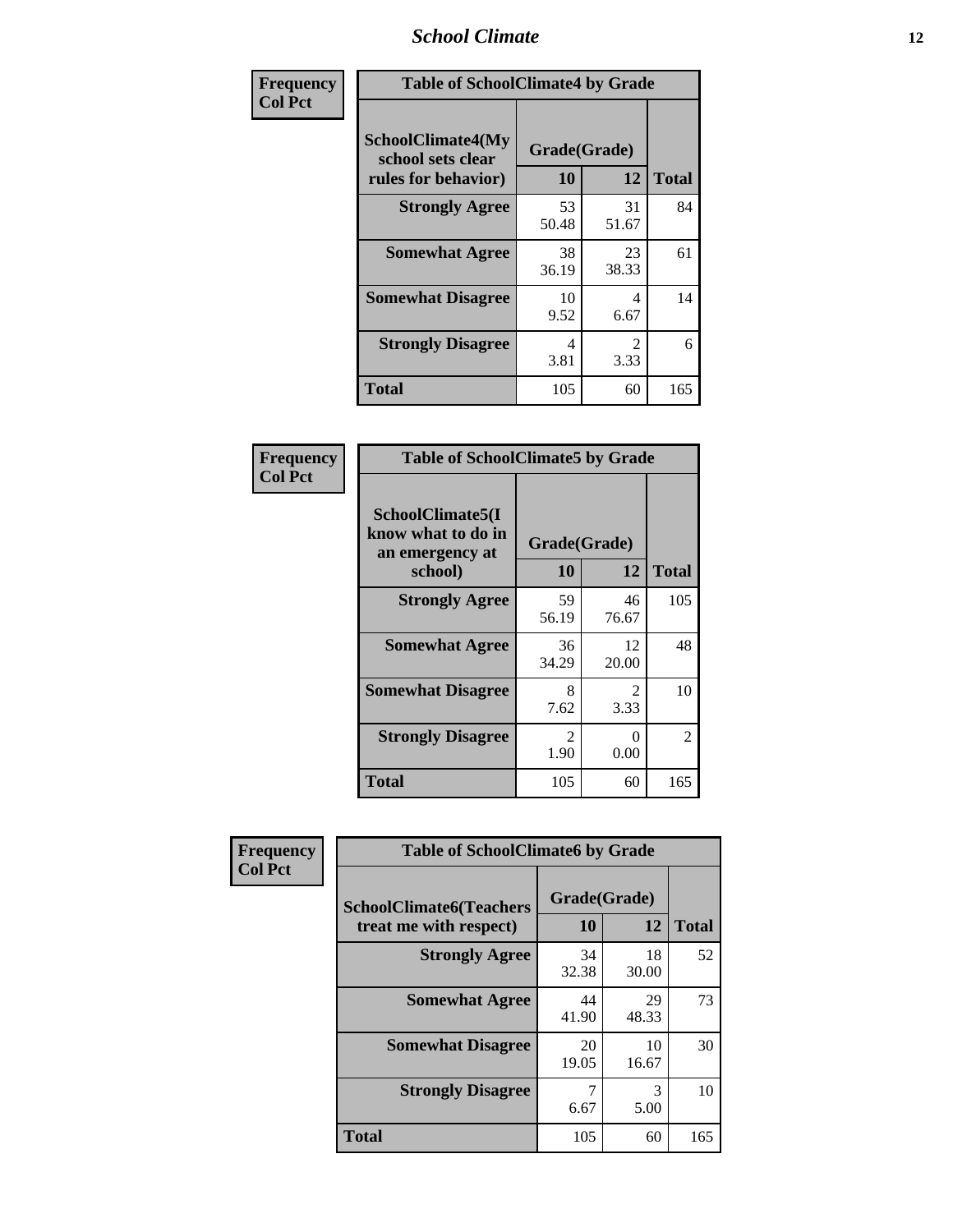#### *School Climate* **13**

| Frequency      | <b>Table of SchoolClimate7 by Grade</b>                                       |                           |                       |              |
|----------------|-------------------------------------------------------------------------------|---------------------------|-----------------------|--------------|
| <b>Col Pct</b> | <b>SchoolClimate7(Behaviors</b><br>in my class allow the<br>teacher to teach) | Grade(Grade)<br><b>10</b> | 12                    | <b>Total</b> |
|                | <b>Strongly Agree</b>                                                         | 32<br>30.48               | 11<br>18.33           | 43           |
|                | <b>Somewhat Agree</b>                                                         | 45<br>42.86               | 35<br>58.33           | 80           |
|                | <b>Somewhat Disagree</b>                                                      | 14<br>13.33               | 11<br>18.33           | 25           |
|                | <b>Strongly Disagree</b>                                                      | 14<br>13.33               | $\mathcal{R}$<br>5.00 | 17           |
|                | <b>Total</b>                                                                  | 105                       | 60                    | 165          |

| Frequency      | <b>Table of SchoolClimate8 by Grade</b>                                 |              |             |              |
|----------------|-------------------------------------------------------------------------|--------------|-------------|--------------|
| <b>Col Pct</b> | <b>SchoolClimate8(Students</b><br>are frequently<br>recognized for good | Grade(Grade) |             |              |
|                | behavior)                                                               | 10           | 12          | <b>Total</b> |
|                | <b>Strongly Agree</b>                                                   | 26<br>24.76  | 15<br>25.00 | 41           |
|                | <b>Somewhat Agree</b>                                                   | 45<br>42.86  | 28<br>46.67 | 73           |
|                | <b>Somewhat Disagree</b>                                                | 19<br>18.10  | 14<br>23.33 | 33           |
|                | <b>Strongly Disagree</b>                                                | 15<br>14.29  | 3<br>5.00   | 18           |
|                | <b>Total</b>                                                            | 105          | 60          | 165          |

| <b>Frequency</b> | <b>Table of SchoolClimate9 by Grade</b>                                                  |                    |                        |              |
|------------------|------------------------------------------------------------------------------------------|--------------------|------------------------|--------------|
| <b>Col Pct</b>   | <b>SchoolClimate9(School</b><br>counselor would be<br>helpful if I needed<br>assistance) | Grade(Grade)<br>10 | 12                     | <b>Total</b> |
|                  | <b>Strongly Agree</b>                                                                    | 68<br>64.76        | 40<br>66.67            | 108          |
|                  | <b>Somewhat Agree</b>                                                                    | 25<br>23.81        | 16<br>26.67            | 41           |
|                  | <b>Somewhat Disagree</b>                                                                 | 8<br>7.62          | $\mathfrak{D}$<br>3.33 | 10           |
|                  | <b>Strongly Disagree</b>                                                                 | 4<br>3.81          | 2<br>3.33              | 6            |
|                  | Total                                                                                    | 105                | 60                     | 165          |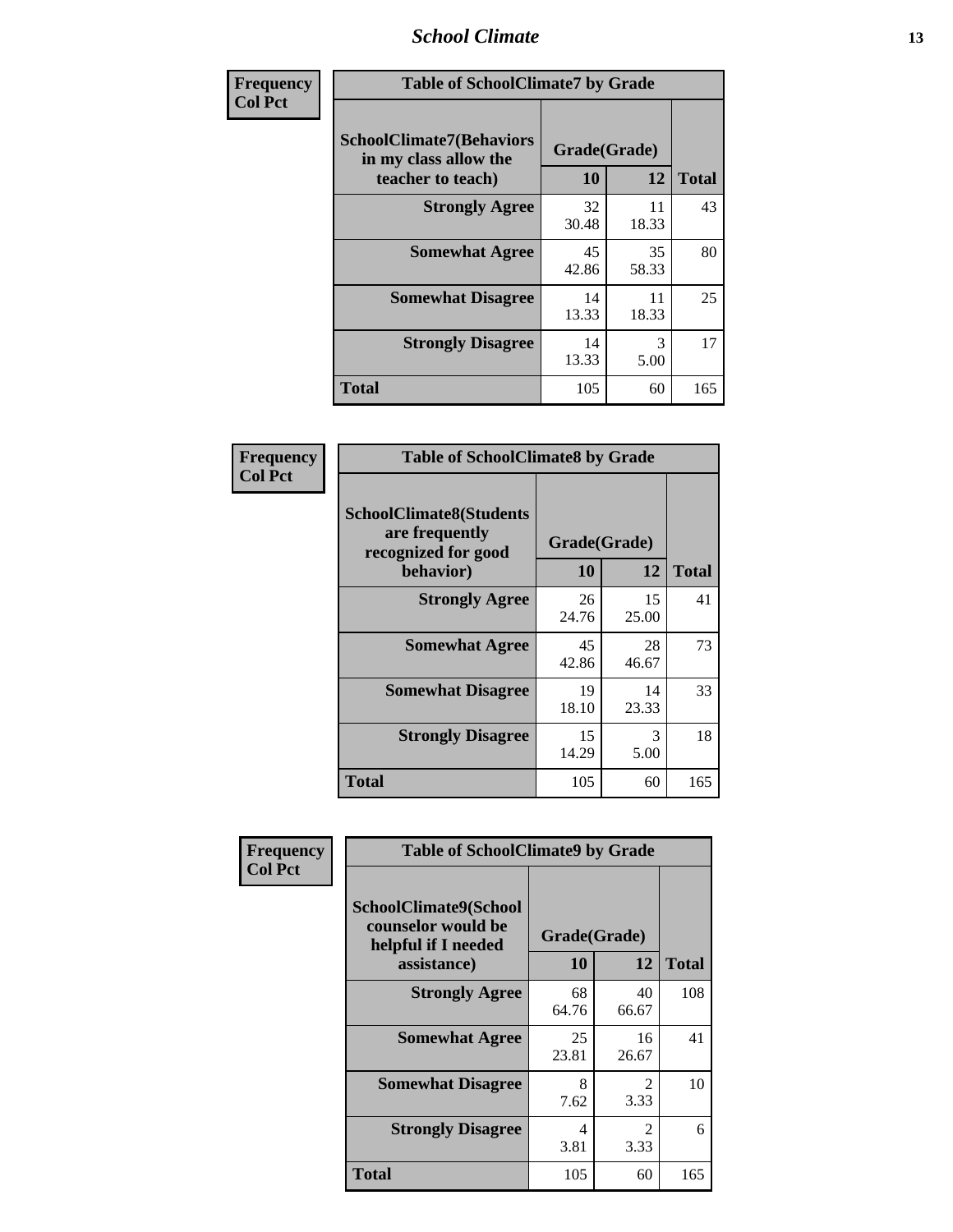### *Reasons for Dropping Out* **14**

| Frequency      | <b>Table of Dropoutreason by Grade</b>                                   |                    |             |              |
|----------------|--------------------------------------------------------------------------|--------------------|-------------|--------------|
| <b>Col Pct</b> | Dropoutreason(If<br>I dropped out the<br>reason would<br>most likely be) | Grade(Grade)<br>10 | 12          | <b>Total</b> |
|                | <b>Won't Drop out</b>                                                    | 45<br>42.86        | 38<br>63.33 | 83           |
|                | <b>Bored</b>                                                             | 16<br>15.24        | 7<br>11.67  | 23           |
|                | <b>Family Reasons</b>                                                    | 13<br>12.38        | 3<br>5.00   | 16           |
|                | <b>Being Bullied</b>                                                     | 2<br>1.90          | 1.67        | 3            |
|                | <b>Other</b>                                                             | 29<br>27.62        | 11<br>18.33 | 40           |
|                | <b>Total</b>                                                             | 105                | 60          | 165          |

| Frequency<br><b>Col Pct</b> | <b>Table of Dropout by Grade</b>                                       |                    |             |              |  |
|-----------------------------|------------------------------------------------------------------------|--------------------|-------------|--------------|--|
|                             | Dropout(I<br>have<br>thought<br>about<br>dropping<br>out of<br>school) | Grade(Grade)<br>10 | 12          | <b>Total</b> |  |
|                             | Yes                                                                    | 48                 | 20          | 68           |  |
|                             | N <sub>0</sub>                                                         | 45.71<br>57        | 33.33<br>40 | 97           |  |
|                             |                                                                        | 54.29              | 66.67       |              |  |
|                             | <b>Total</b>                                                           | 105                | 60          | 165          |  |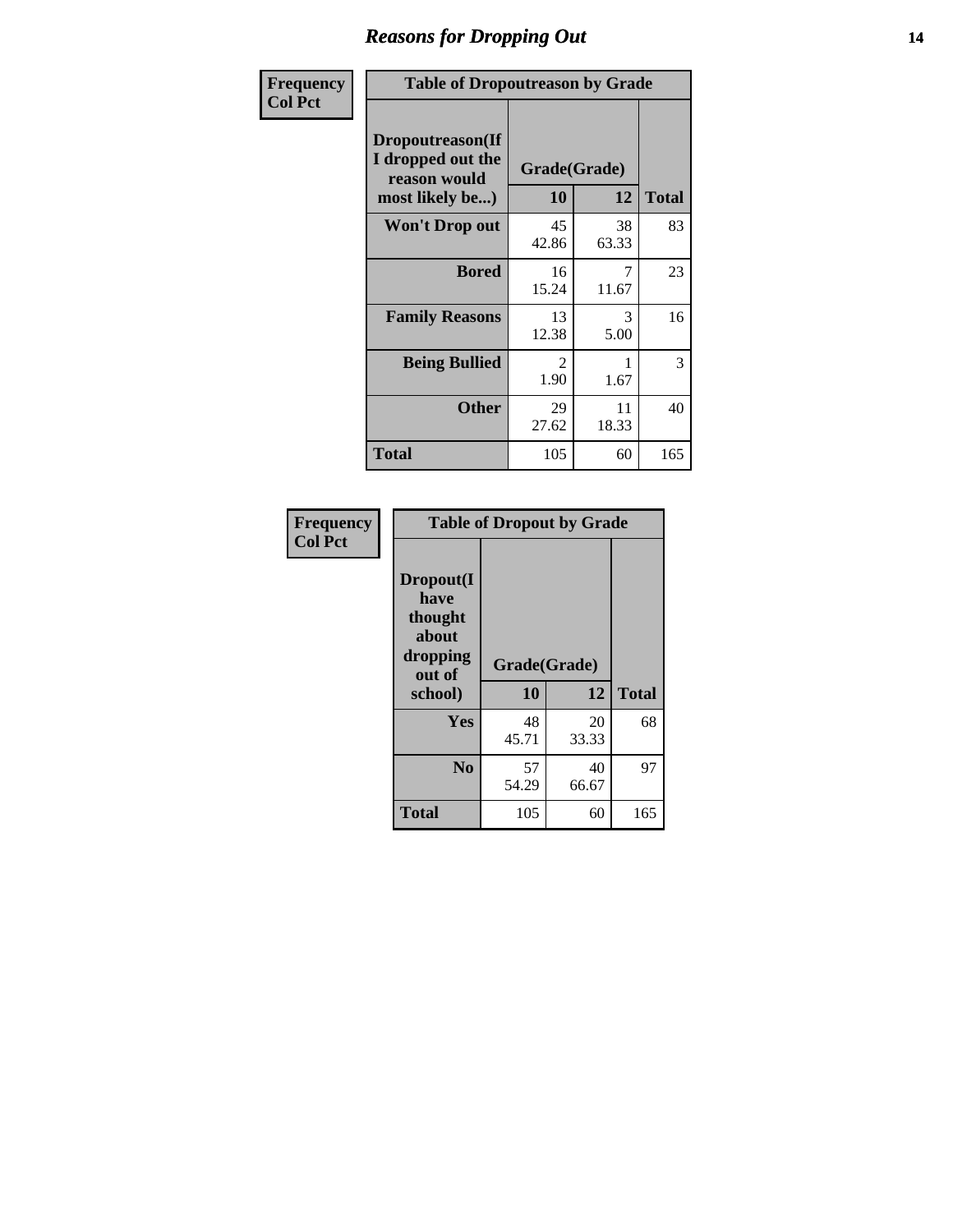*School Safety* **15**

| Frequency      | <b>Table of Gangself by Grade</b>                                                                 |                    |             |              |
|----------------|---------------------------------------------------------------------------------------------------|--------------------|-------------|--------------|
| <b>Col Pct</b> | Gangself(I<br>have<br>participated<br>in illegal<br>gang<br>activities in<br>the past 30<br>days) | Grade(Grade)<br>10 | 12          | <b>Total</b> |
|                | Yes                                                                                               | 6<br>5.71          | 3<br>5.00   | 9            |
|                | N <sub>0</sub>                                                                                    | 99<br>94.29        | 57<br>95.00 | 156          |
|                | <b>Total</b>                                                                                      | 105                | 60          | 165          |

| Frequency<br><b>Col Pct</b> | <b>Table of Gangpeers by Grade</b>                                                                                             |                    |             |              |  |
|-----------------------------|--------------------------------------------------------------------------------------------------------------------------------|--------------------|-------------|--------------|--|
|                             | <b>Gangpeers</b> (I<br>have friends<br>who have<br>participated<br>in illegal<br>gang<br>activities in<br>the past 30<br>days) | Grade(Grade)<br>10 | 12          | <b>Total</b> |  |
|                             | <b>Yes</b>                                                                                                                     | 22<br>20.95        | 13<br>21.67 | 35           |  |
|                             | N <sub>0</sub>                                                                                                                 | 83<br>79.05        | 47<br>78.33 | 130          |  |
|                             | <b>Total</b>                                                                                                                   | 105                | 60          | 165          |  |

| Frequency      | <b>Table of Pickedon by Grade</b>                                  |              |             |              |  |  |  |  |  |
|----------------|--------------------------------------------------------------------|--------------|-------------|--------------|--|--|--|--|--|
| <b>Col Pct</b> | <b>Pickedon(I have</b><br>been picked on or<br>teased at school in | Grade(Grade) |             |              |  |  |  |  |  |
|                | the past 30 days)                                                  | 10           | 12          | <b>Total</b> |  |  |  |  |  |
|                | <b>Strongly Agree</b>                                              | 12<br>11.43  | 5<br>8.33   | 17           |  |  |  |  |  |
|                | <b>Somewhat Agree</b>                                              | 21<br>20.00  | 10<br>16.67 | 31           |  |  |  |  |  |
|                | <b>Somewhat Disagree</b>                                           | 13<br>12.38  | 6<br>10.00  | 19           |  |  |  |  |  |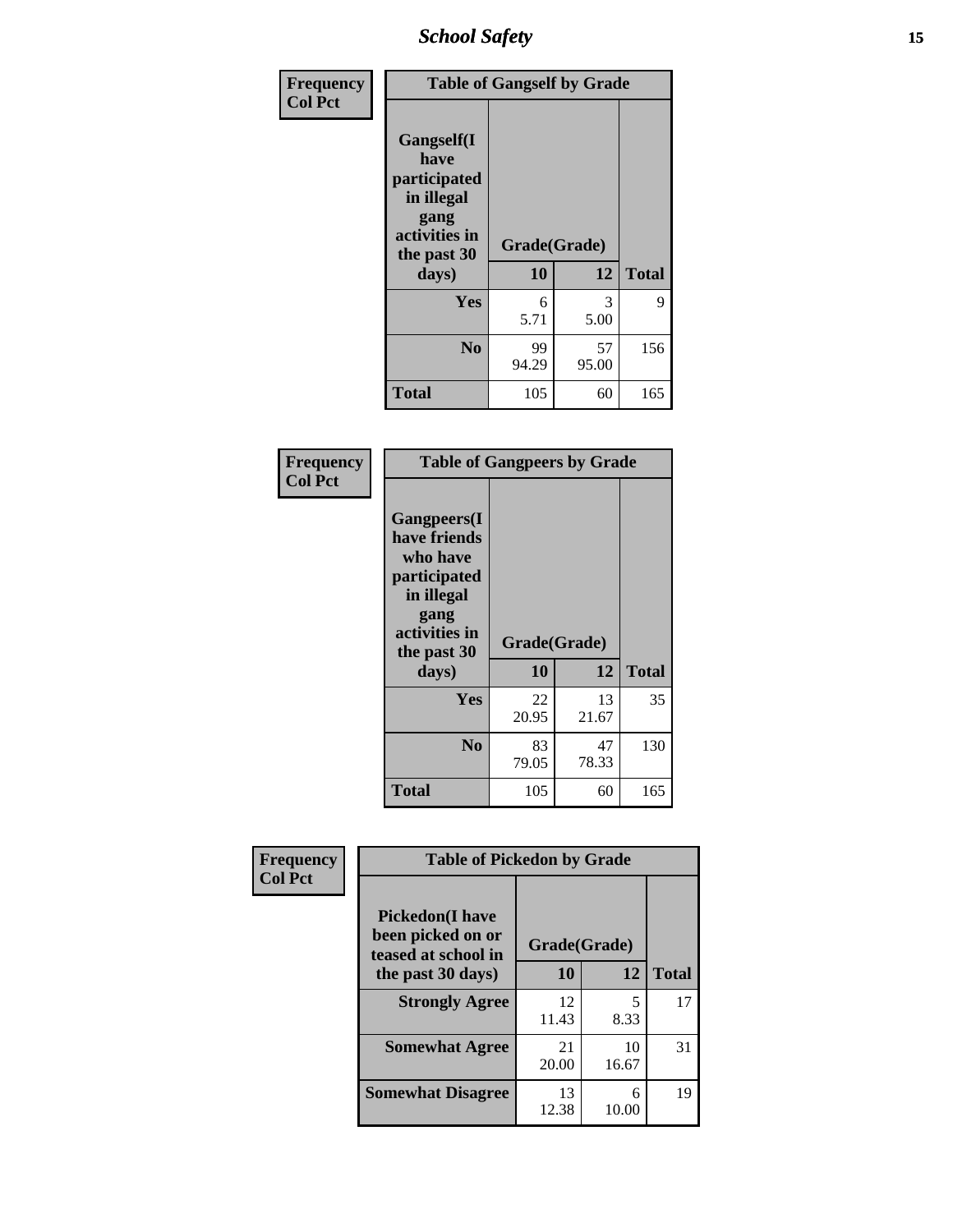### *School Safety* **16**

| Frequency      | <b>Table of Pickedon by Grade</b>                                                        |                    |             |              |
|----------------|------------------------------------------------------------------------------------------|--------------------|-------------|--------------|
| <b>Col Pct</b> | <b>Pickedon</b> (I have<br>been picked on or<br>teased at school in<br>the past 30 days) | Grade(Grade)<br>10 | 12          | <b>Total</b> |
|                | <b>Strongly Disagree</b>                                                                 | 59<br>56.19        | 39<br>65.00 | 98           |
|                | Total                                                                                    | 105                | 60          | 165          |

| Frequency      | <b>Table of Safeschool by Grade</b>                      |                    |                       |              |  |  |  |  |  |
|----------------|----------------------------------------------------------|--------------------|-----------------------|--------------|--|--|--|--|--|
| <b>Col Pct</b> | Safeschool(School<br>is a place at which I<br>feel safe) | Grade(Grade)<br>10 | 12                    | <b>Total</b> |  |  |  |  |  |
|                | <b>Strongly Agree</b>                                    | 23<br>21.90        | 15<br>25.00           | 38           |  |  |  |  |  |
|                | <b>Somewhat Agree</b>                                    | 61<br>58.10        | 37<br>61.67           | 98           |  |  |  |  |  |
|                | <b>Somewhat Disagree</b>                                 | 11<br>10.48        | 6<br>10.00            | 17           |  |  |  |  |  |
|                | <b>Strongly Disagree</b>                                 | 10<br>9.52         | $\mathcal{L}$<br>3.33 | 12           |  |  |  |  |  |
|                | <b>Total</b>                                             | 105                | 60                    | 165          |  |  |  |  |  |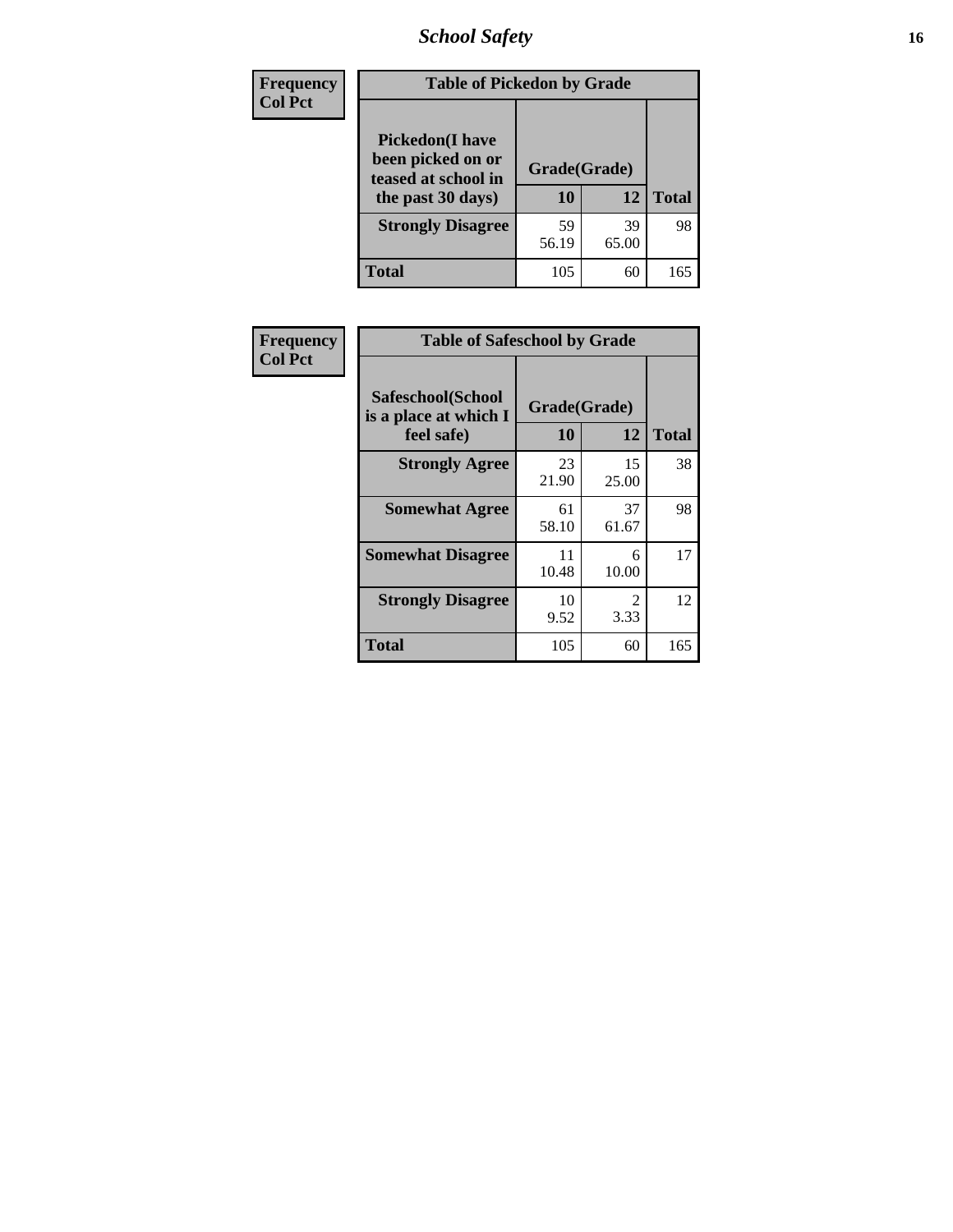*School Safety* **17**

| <b>Frequency</b> | <b>Table of Grade by Bullied</b> |                             |                                                                         |                              |                        |                        |              |  |  |
|------------------|----------------------------------|-----------------------------|-------------------------------------------------------------------------|------------------------------|------------------------|------------------------|--------------|--|--|
| <b>Row Pct</b>   |                                  |                             | <b>Bullied</b> (I have been bullied by<br>other students in the past 30 | days)                        |                        |                        |              |  |  |
|                  | Grade(Grade)                     | $\mathbf{0}$<br><b>Days</b> | 1 or<br>2<br>days                                                       | 3 <sub>to</sub><br>5<br>days | 10<br>to<br>19<br>days | 20<br>to<br>29<br>days | <b>Total</b> |  |  |
|                  | 10                               | 95<br>90.48                 | 3<br>2.86                                                               | $\overline{4}$<br>3.81       | 2<br>1.90              | 0.95                   | 105          |  |  |
|                  | 12                               | 56<br>93.33                 | $\overline{2}$<br>3.33                                                  | 1.67                         | $\Omega$<br>0.00       | 1.67                   | 60           |  |  |
|                  | <b>Total</b>                     | 151                         | 5                                                                       | 5                            | $\overline{2}$         | 2                      | 165          |  |  |

| Frequency      |              |                                                                | <b>Table of Grade by Bulliedothers</b> |                              |                   |                               |              |  |  |
|----------------|--------------|----------------------------------------------------------------|----------------------------------------|------------------------------|-------------------|-------------------------------|--------------|--|--|
| <b>Row Pct</b> |              | <b>Bulliedothers</b> (I bullied others<br>in the past 30 days) |                                        |                              |                   |                               |              |  |  |
|                | Grade(Grade) | $\bf{0}$<br><b>Days</b>                                        | 1 or<br>$\mathbf{2}$<br>days           | 3 <sub>to</sub><br>5<br>days | 6 to<br>9<br>days | <b>10</b><br>to<br>19<br>days | <b>Total</b> |  |  |
|                | 10           | 99<br>94.29                                                    | 3<br>2.86                              | 0.95                         | $\Omega$<br>0.00  | $\mathfrak{D}$<br>1.90        | 105          |  |  |
|                | 12           | 56<br>93.33                                                    | 1.67                                   | 2<br>3.33                    | 1.67              | 0<br>0.00                     | 60           |  |  |
|                | <b>Total</b> | 155                                                            | 4                                      | 3                            |                   | 2                             | 165          |  |  |

| Frequency      | <b>Table of Grade by Weaponschool</b> |                  |                                                                                 |                        |                   |              |  |  |  |  |
|----------------|---------------------------------------|------------------|---------------------------------------------------------------------------------|------------------------|-------------------|--------------|--|--|--|--|
| <b>Row Pct</b> |                                       |                  | <b>Weaponschool</b> (I<br>brought a weapon to<br>school in the past 30<br>days) |                        |                   |              |  |  |  |  |
|                | Grade(Grade)                          | 0<br><b>Days</b> | 1 or<br>2<br>days                                                               | 10<br>to<br>19<br>days | All<br>30<br>days | <b>Total</b> |  |  |  |  |
|                | 10                                    | 101<br>96.19     | $\mathfrak{D}$<br>1.90                                                          | 0.95                   | 0.95              | 105          |  |  |  |  |
|                | 12                                    | 60<br>100.00     | 0<br>0.00                                                                       | 0<br>0.00              | 0<br>0.00         | 60           |  |  |  |  |
|                | <b>Total</b>                          | 161              | $\mathfrak{D}$                                                                  |                        | 1                 | 165          |  |  |  |  |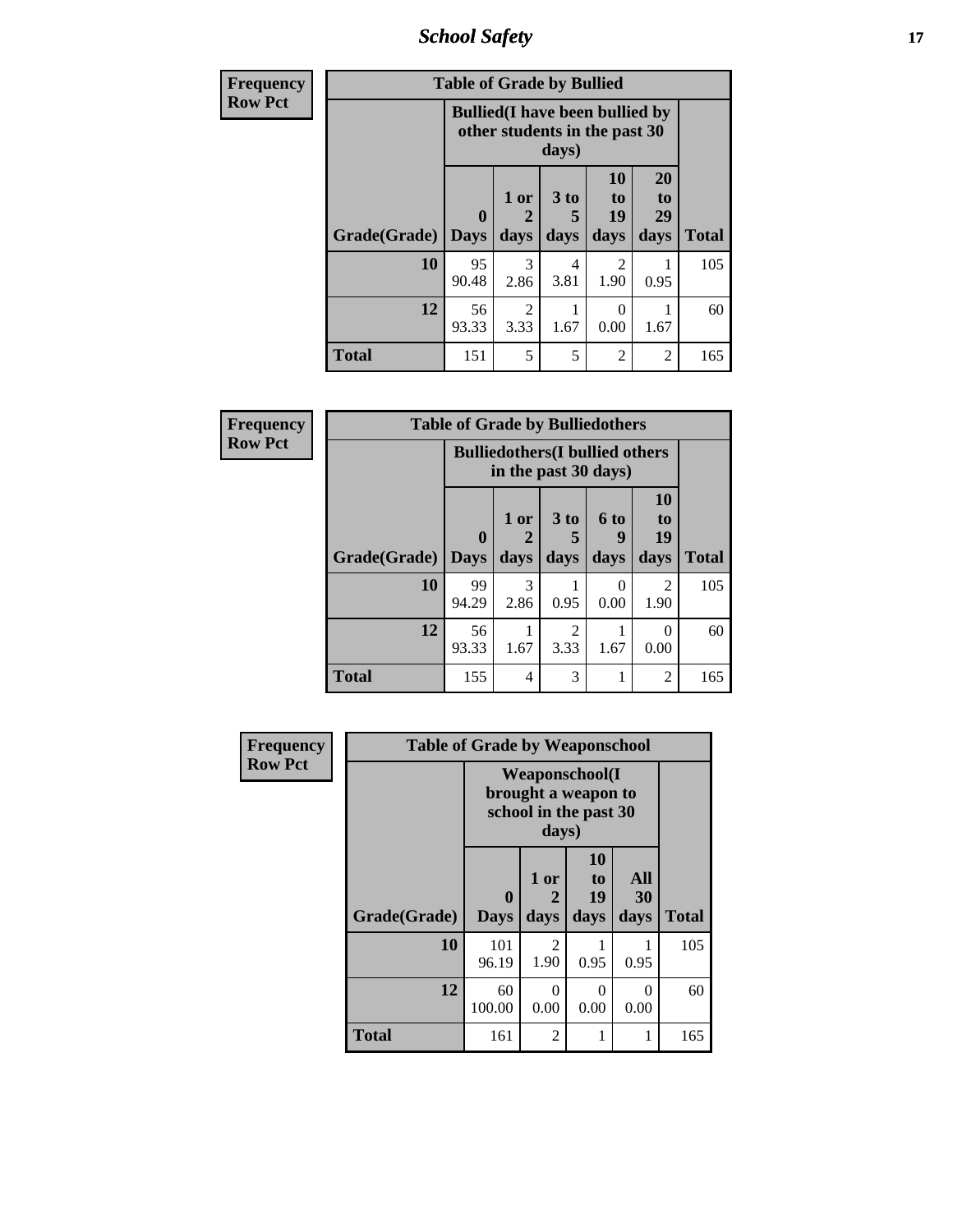*School Safety* **18**

| <b>Frequency</b> | <b>Table of Grade by Absentunsafe</b> |                                                                                           |                                  |              |  |  |  |  |  |
|------------------|---------------------------------------|-------------------------------------------------------------------------------------------|----------------------------------|--------------|--|--|--|--|--|
| <b>Row Pct</b>   |                                       | Absentunsafe(I)<br>have missed<br>school because I<br>felt unsafe in the<br>past 30 days) |                                  |              |  |  |  |  |  |
|                  | Grade(Grade)                          | 0 Days                                                                                    | 10 to<br>19 days                 | <b>Total</b> |  |  |  |  |  |
|                  | 10                                    | 103<br>98.10                                                                              | $\overline{\mathcal{L}}$<br>1.90 | 105          |  |  |  |  |  |
|                  | 12                                    | 60<br>100.00                                                                              | 0<br>0.00                        | 60           |  |  |  |  |  |
|                  | <b>Total</b>                          | 163                                                                                       | 2                                | 165          |  |  |  |  |  |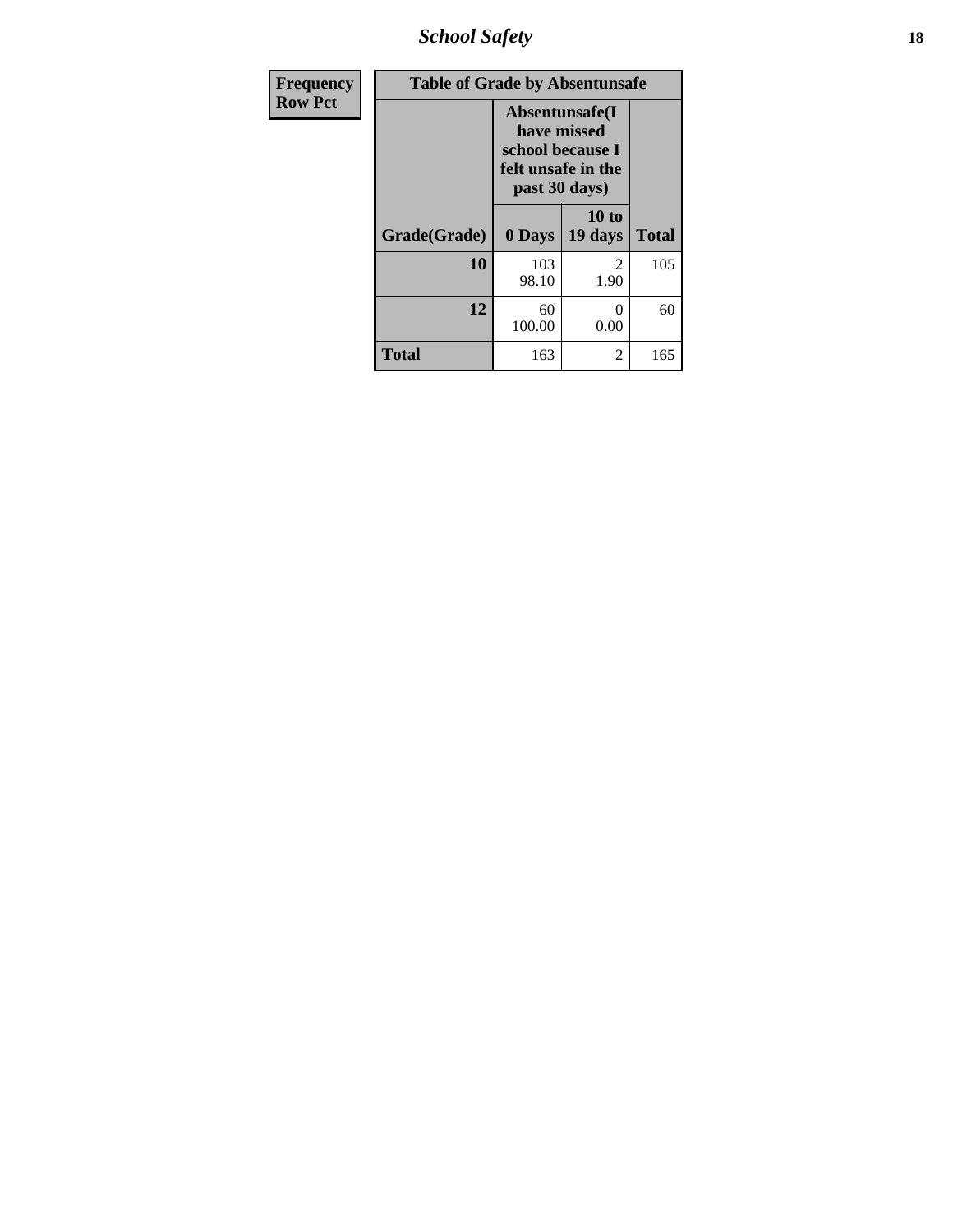### *Drug Use During Last 30 Days* **19**

#### **Frequency Row Pct**

| <b>Table of Grade by Alcohol</b> |                                 |                                    |                 |                  |                 |                  |              |       |  |  |
|----------------------------------|---------------------------------|------------------------------------|-----------------|------------------|-----------------|------------------|--------------|-------|--|--|
|                                  |                                 | Alcohol(Alcohol use, past 30 days) |                 |                  |                 |                  |              |       |  |  |
| Grade(Grade)                     | <b>Did</b><br>not<br><b>use</b> | $1 - 2$<br>days                    | $3 - 5$<br>days | $6-9$<br>days    | $10-19$<br>days | 20-29<br>days    | Every<br>day | Total |  |  |
| 10                               | 83<br>79.05                     | $\overline{4}$<br>3.81             | 6<br>5.71       | $\theta$<br>0.00 | 6<br>5.71       | 3<br>2.86        | 3<br>2.86    | 105   |  |  |
| 12                               | 49<br>81.67                     | $\overline{2}$<br>3.33             | 3<br>5.00       | 3<br>5.00        | 1.67            | $\Omega$<br>0.00 | 2<br>3.33    | 60    |  |  |
| <b>Total</b>                     | 132                             | 6                                  | 9               | 3                | 7               | 3                | 5            | 165   |  |  |

#### **Frequency Row Pct**

| <b>Table of Grade by Cigarettes</b>                                                                                                                            |                                                |            |           |           |                |                  |                  |     |  |  |
|----------------------------------------------------------------------------------------------------------------------------------------------------------------|------------------------------------------------|------------|-----------|-----------|----------------|------------------|------------------|-----|--|--|
|                                                                                                                                                                | Cigarettes (Smoking tobacco use, past 30 days) |            |           |           |                |                  |                  |     |  |  |
| Did<br>$6 - 9$<br>$10-19$<br>$20 - 29$<br>$3 - 5$<br>$1-2$<br><b>Every</b><br>not<br>Grade(Grade)<br>days<br>days<br>days<br>day<br>days<br>days<br><b>use</b> |                                                |            |           |           |                |                  |                  |     |  |  |
| 10                                                                                                                                                             | 87<br>82.86                                    | 5<br>4.76  | 2<br>1.90 | 0.95      | 2<br>1.90      | 4.76             | 3<br>2.86        | 105 |  |  |
| 12                                                                                                                                                             | 52<br>86.67                                    | ℸ<br>11.67 | 1.67      | 0<br>0.00 | 0<br>0.00      | $\Omega$<br>0.00 | $\theta$<br>0.00 | 60  |  |  |
| <b>Total</b>                                                                                                                                                   | 139                                            | 12         | 3         |           | $\overline{2}$ | 5                | 3                | 165 |  |  |

**Frequency Row Pct**

| <b>Table of Grade by Smokeless</b> |                                 |                                                        |                        |                        |                  |                        |                        |              |  |  |
|------------------------------------|---------------------------------|--------------------------------------------------------|------------------------|------------------------|------------------|------------------------|------------------------|--------------|--|--|
|                                    |                                 | <b>Smokeless</b> (Chewing tobaccouse,<br>past 30 days) |                        |                        |                  |                        |                        |              |  |  |
| Grade(Grade)                       | <b>Did</b><br>not<br><b>use</b> | $1 - 2$<br>days                                        | $3 - 5$<br>days        | $6-9$<br>days          | $10-19$<br>days  | $20 - 29$<br>days      | Every<br>day           | <b>Total</b> |  |  |
| 10                                 | 90<br>85.71                     | 5<br>4.76                                              | $\overline{2}$<br>1.90 | $\mathfrak{D}$<br>1.90 | 0.95             | $\mathfrak{D}$<br>1.90 | 3<br>2.86              | 105          |  |  |
| 12                                 | 53<br>88.33                     | $\overline{2}$<br>3.33                                 | $\overline{2}$<br>3.33 | 0<br>0.00              | $\Omega$<br>0.00 | 1.67                   | $\mathfrak{D}$<br>3.33 | 60           |  |  |
| <b>Total</b>                       | 143                             | 7                                                      | 4                      | $\overline{2}$         |                  | 3                      | 5                      | 165          |  |  |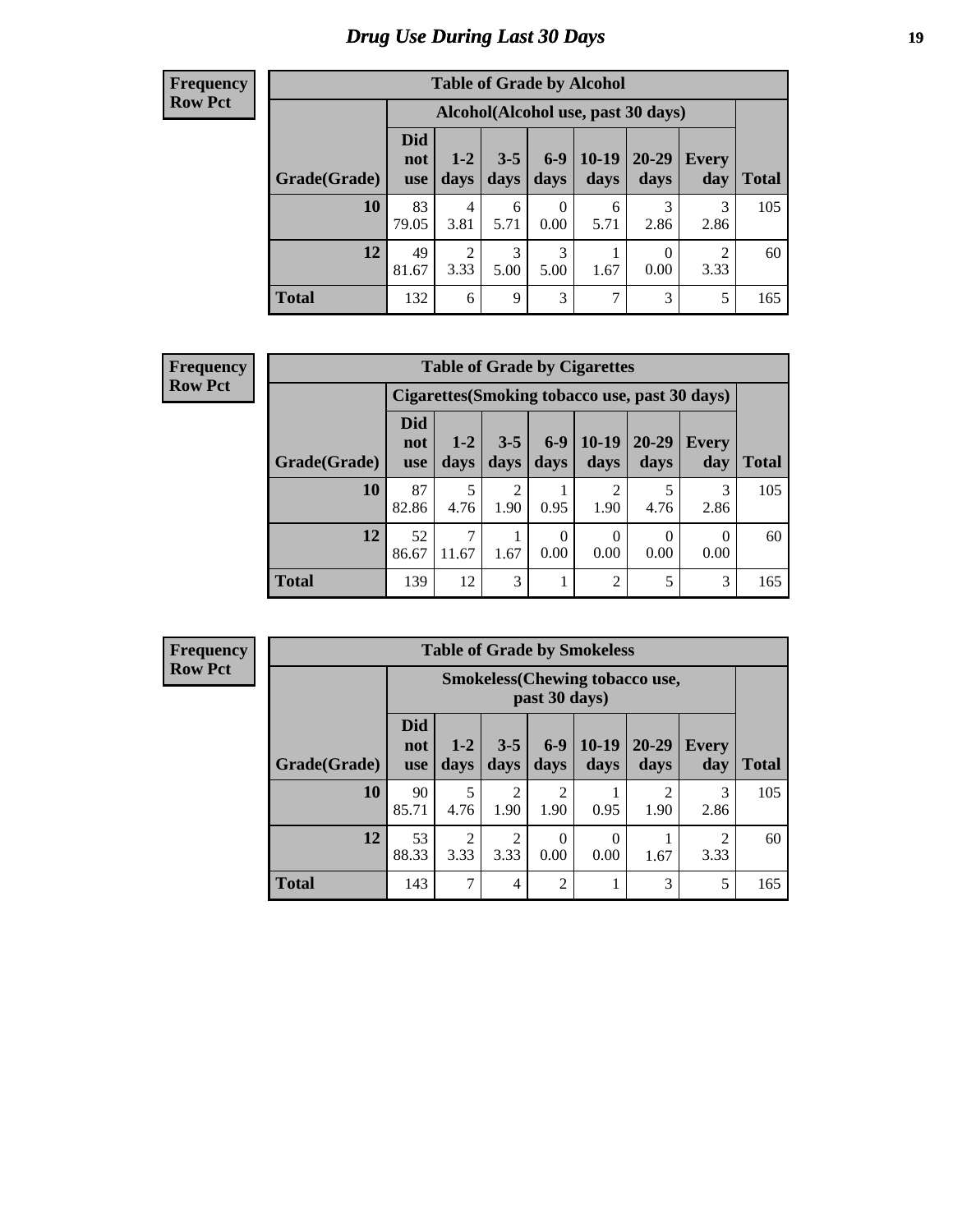| <b>Frequency</b> |  |
|------------------|--|
| <b>Row Pct</b>   |  |

| <b>Table of Grade by Marijuana</b> |                                 |                                                                                             |           |           |                |                |     |  |  |  |
|------------------------------------|---------------------------------|---------------------------------------------------------------------------------------------|-----------|-----------|----------------|----------------|-----|--|--|--|
|                                    |                                 | Marijuana (Marijuana use,<br>past 30 days)                                                  |           |           |                |                |     |  |  |  |
| Grade(Grade)                       | <b>Did</b><br>not<br><b>use</b> | $10-19$<br>$20 - 29$<br>$6-9$<br>$3 - 5$<br>$1 - 2$<br>days<br>days<br>days<br>days<br>days |           |           |                |                |     |  |  |  |
| 10                                 | 97<br>92.38                     | $\overline{2}$<br>1.90                                                                      | 2<br>1.90 | 0<br>0.00 | 2<br>1.90      | 2<br>1.90      | 105 |  |  |  |
| 12                                 | 58<br>96.67                     | $\theta$<br>0.00                                                                            | 1.67      | 1.67      | 0<br>0.00      | 0<br>0.00      | 60  |  |  |  |
| <b>Total</b>                       | 155                             | $\overline{2}$                                                                              | 3         |           | $\overline{2}$ | $\overline{2}$ | 165 |  |  |  |

| Frequency      | <b>Table of Grade by Cocaine</b> |                                               |                        |              |  |
|----------------|----------------------------------|-----------------------------------------------|------------------------|--------------|--|
| <b>Row Pct</b> |                                  | <b>Cocaine</b> (Cocaine<br>use, past 30 days) |                        |              |  |
|                | Grade(Grade)                     | Did not<br><b>use</b>                         | 20-29<br>days          | <b>Total</b> |  |
|                | 10                               | 103<br>98.10                                  | $\mathfrak{D}$<br>1.90 | 105          |  |
|                | 12                               | 60<br>100.00                                  | 0.00                   | 60           |  |
|                | <b>Total</b>                     | 163                                           | 2                      | 165          |  |

| Frequency      | <b>Table of Grade by Inhalants</b> |                                                  |                 |                   |              |
|----------------|------------------------------------|--------------------------------------------------|-----------------|-------------------|--------------|
| <b>Row Pct</b> |                                    | <b>Inhalants</b> (Inhalant<br>use, past 30 days) |                 |                   |              |
|                | Grade(Grade)                       | <b>Did</b><br>not<br><b>use</b>                  | $1 - 2$<br>days | $20 - 29$<br>days | <b>Total</b> |
|                | 10                                 | 100<br>95.24                                     | 3<br>2.86       | 2<br>1.90         | 105          |
|                | 12                                 | 59<br>98.33                                      | 1.67            | 0<br>0.00         | 60           |
|                | <b>Total</b>                       | 159                                              | 4               | 2                 | 165          |

Ŧ.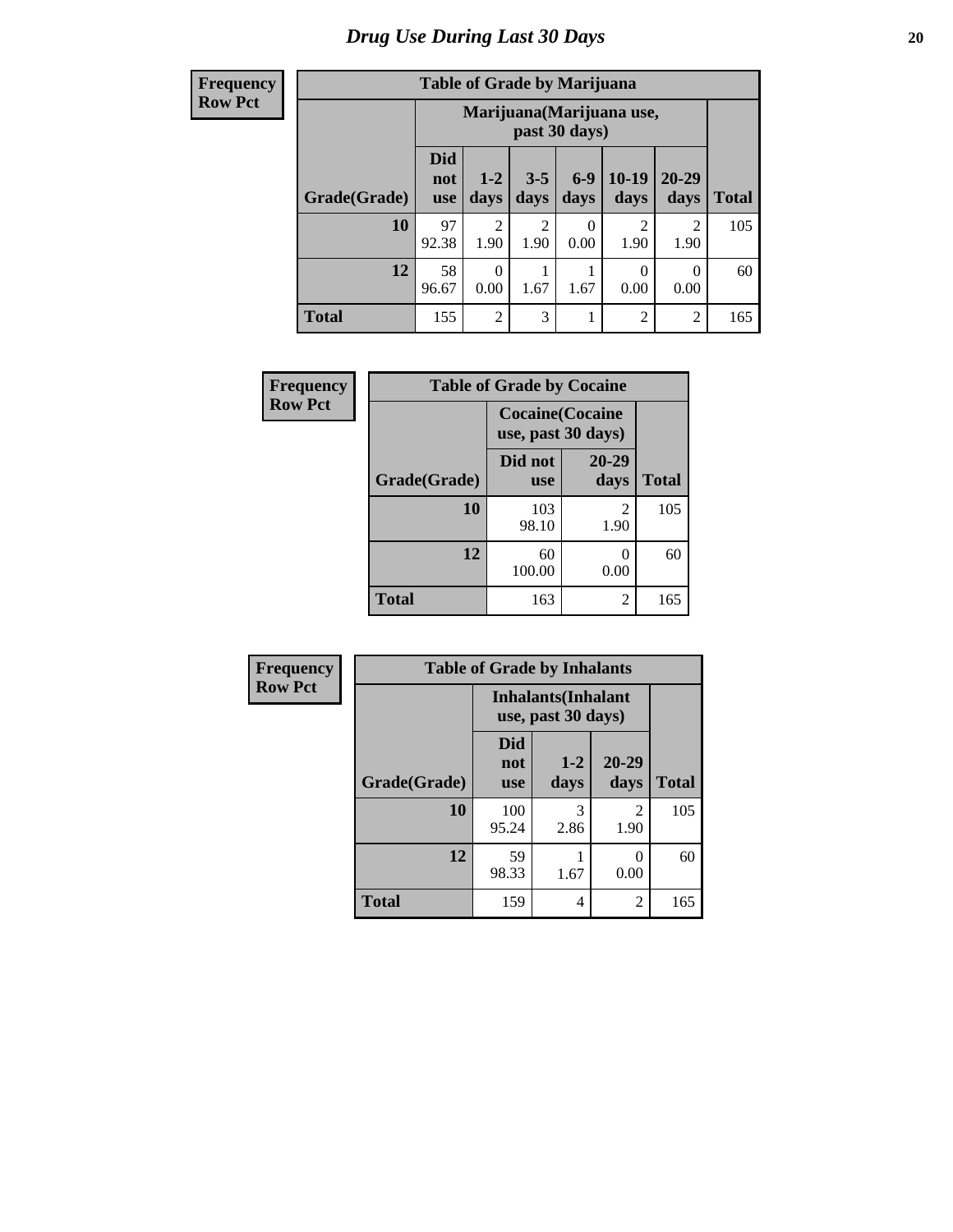### *Drug Use During Last 30 Days* **21**

| <b>Frequency</b> | <b>Table of Grade by Steroids</b> |                          |                                         |                     |              |
|------------------|-----------------------------------|--------------------------|-----------------------------------------|---------------------|--------------|
| <b>Row Pct</b>   |                                   |                          | Steroids (Steroid use,<br>past 30 days) |                     |              |
|                  | Grade(Grade)                      | Did<br>not<br><b>use</b> | $10-19$<br>days                         | <b>Every</b><br>day | <b>Total</b> |
|                  | 10                                | 103<br>98.10             | 0.95                                    | 0.95                | 105          |
|                  | 12                                | 60<br>100.00             | 0.00                                    | 0.00                | 60           |
|                  | <b>Total</b>                      | 163                      |                                         |                     | 165          |

| Frequency      | <b>Table of Grade by Ecstasy</b> |                          |                                               |               |              |
|----------------|----------------------------------|--------------------------|-----------------------------------------------|---------------|--------------|
| <b>Row Pct</b> |                                  |                          | <b>Ecstasy</b> (Ecstasy<br>use, past 30 days) |               |              |
|                | Grade(Grade)                     | Did<br>not<br><b>use</b> | $1 - 2$<br>days                               | 20-29<br>days | <b>Total</b> |
|                | 10                               | 101<br>96.19             | 3<br>2.86                                     | 0.95          | 105          |
|                | 12                               | 60<br>100.00             | 0<br>0.00                                     | 0<br>0.00     | 60           |
|                | <b>Total</b>                     | 161                      | 3                                             |               | 165          |

| Frequency      | <b>Table of Grade by Meth</b> |                                                    |          |                           |              |  |
|----------------|-------------------------------|----------------------------------------------------|----------|---------------------------|--------------|--|
| <b>Row Pct</b> |                               | <b>Meth</b> (Methamphetamine<br>use, past 30 days) |          |                           |              |  |
|                | Grade(Grade)                  | Did not<br><b>use</b>                              | 6-9 days | 20-29<br>days             | <b>Total</b> |  |
|                | 10                            | 103<br>98.10                                       | 0.95     | 0.95                      | 105          |  |
|                | 12                            | 60<br>100.00                                       | 0.00     | $\mathbf{\Omega}$<br>0.00 | 60           |  |
|                | <b>Total</b>                  | 163                                                |          |                           | 165          |  |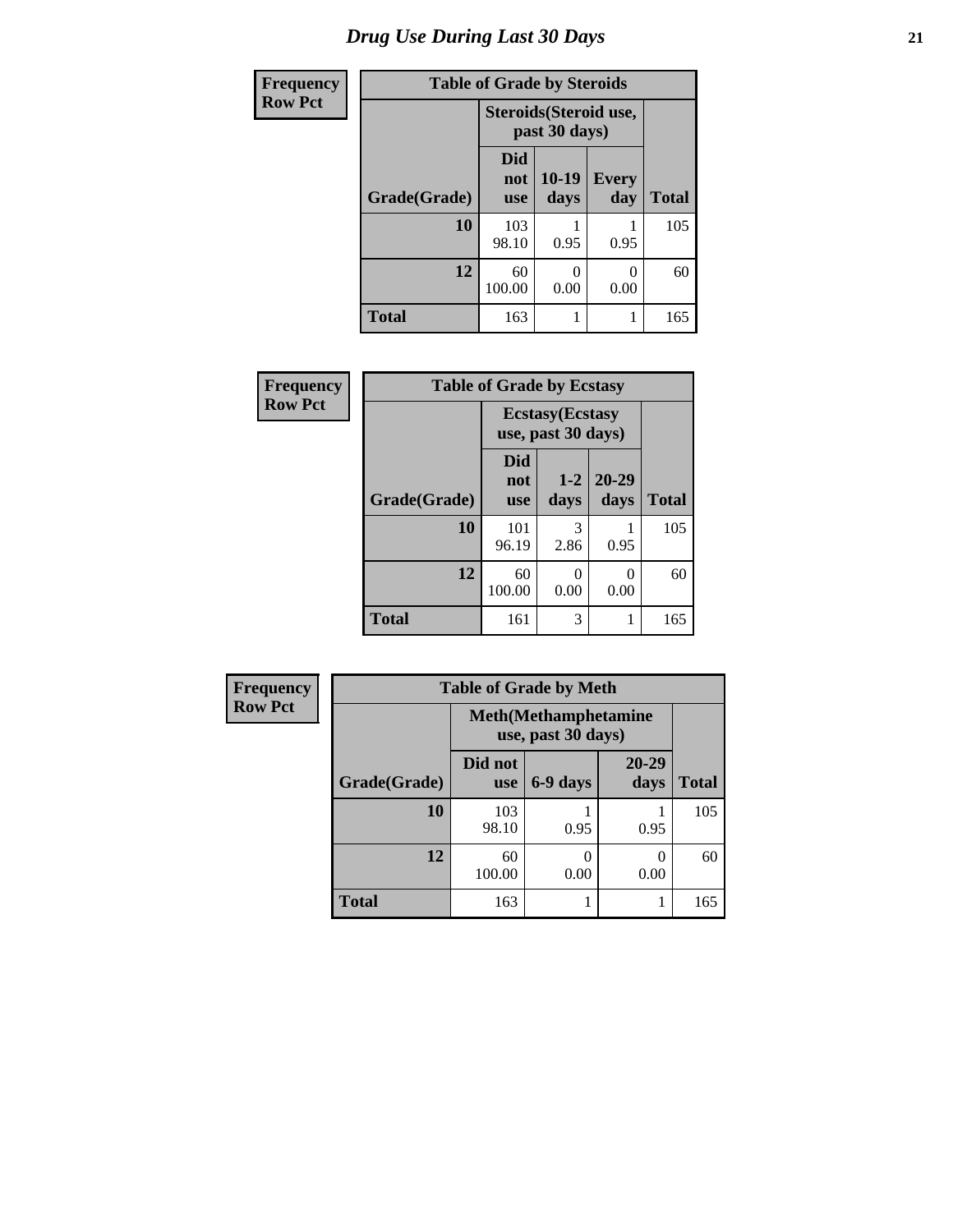### *Drug Use During Last 30 Days* **22**

| <b>Frequency</b> | <b>Table of Grade by Hallucinogens</b> |                                                  |                 |                   |              |  |  |
|------------------|----------------------------------------|--------------------------------------------------|-----------------|-------------------|--------------|--|--|
| <b>Row Pct</b>   |                                        | Hallucinogens(Hallucinogen<br>use, past 30 days) |                 |                   |              |  |  |
|                  | Grade(Grade)                           | Did not<br><b>use</b>                            | $10-19$<br>days | $20 - 29$<br>days | <b>Total</b> |  |  |
|                  | 10                                     | 102<br>97.14                                     | 0.95            | 2<br>1.90         | 105          |  |  |
|                  | 12                                     | 60<br>100.00                                     | 0.00            | 0.00              | 60           |  |  |
|                  | <b>Total</b>                           | 162                                              |                 | $\mathfrak{D}$    | 165          |  |  |

| <b>Frequency</b> | <b>Table of Grade by Prescription</b> |                                                                  |                        |                 |                   |              |  |
|------------------|---------------------------------------|------------------------------------------------------------------|------------------------|-----------------|-------------------|--------------|--|
| <b>Row Pct</b>   |                                       | <b>Prescription</b> (Prescription<br>drugs not prescribed to me, |                        |                 |                   |              |  |
|                  | Grade(Grade)                          | <b>Did</b><br>not<br><b>use</b>                                  | $1 - 2$<br>days        | $3 - 5$<br>days | $20 - 29$<br>days | <b>Total</b> |  |
|                  | 10                                    | 99<br>94.29                                                      | $\mathfrak{D}$<br>1.90 | 0.95            | 3<br>2.86         | 105          |  |
|                  | 12                                    | 60<br>100.00                                                     | 0<br>0.00              | 0<br>0.00       | 0<br>0.00         | 60           |  |
|                  | <b>Total</b>                          | 159                                                              | $\overline{2}$         |                 | 3                 | 165          |  |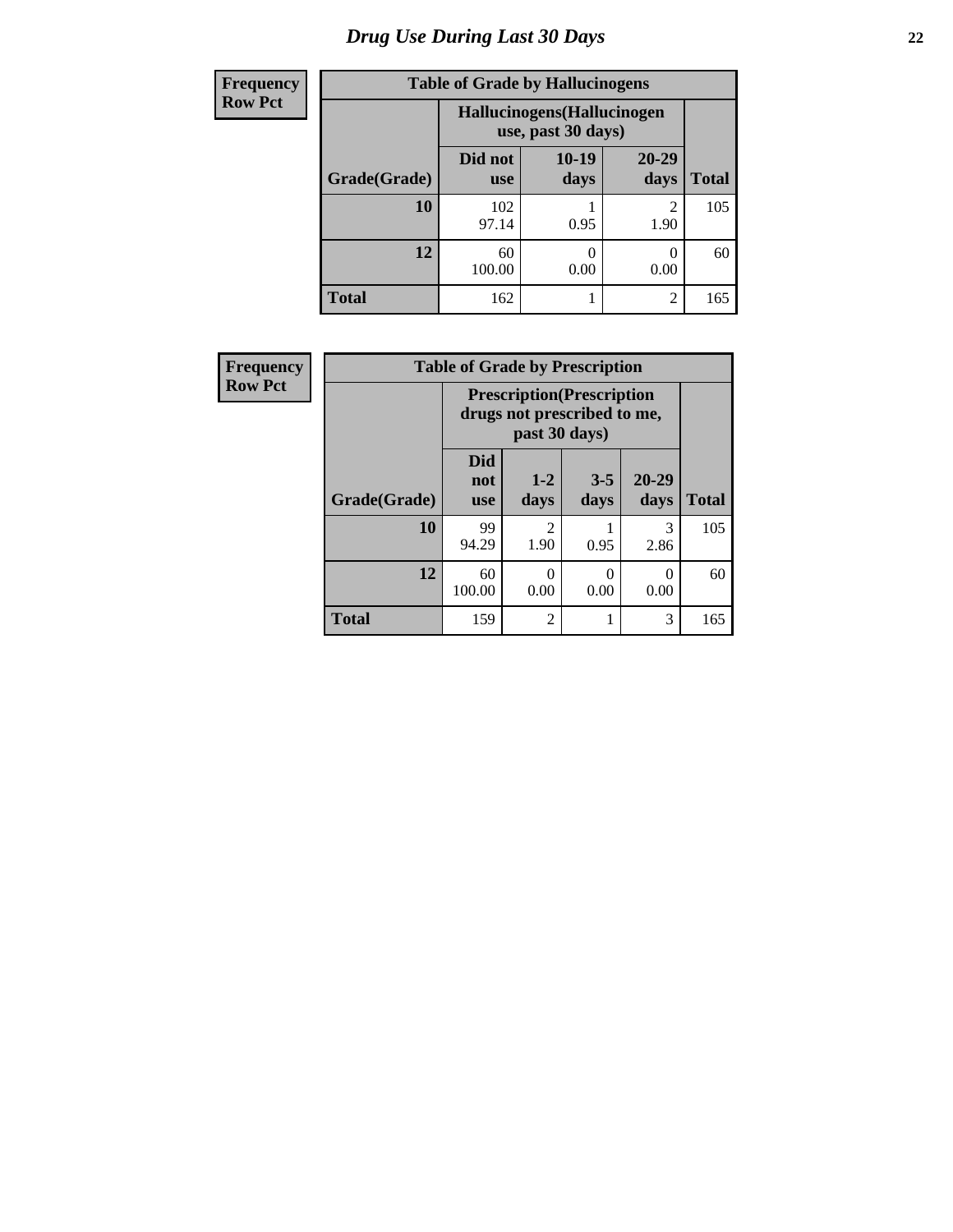| Frequency      | <b>Table of Alcoholease by Grade</b>              |             |                          |     |  |
|----------------|---------------------------------------------------|-------------|--------------------------|-----|--|
| <b>Col Pct</b> | <b>Alcoholease</b> (It is<br>easy to get alcohol) |             | Grade(Grade)<br>10<br>12 |     |  |
|                | <b>Strongly Agree</b>                             | 41<br>39.05 | 25<br>41.67              | 66  |  |
|                | <b>Somewhat Agree</b>                             | 26<br>24.76 | 20<br>33.33              | 46  |  |
|                | <b>Somewhat Disagree</b>                          | 11<br>10.48 | 8<br>13.33               | 19  |  |
|                | <b>Strongly Disagree</b>                          | 27<br>25.71 | 11.67                    | 34  |  |
|                | <b>Total</b>                                      | 105         | 60                       | 165 |  |

| Frequency      | <b>Table of Cigarettesease by Grade</b>                  |                           |                               |              |  |
|----------------|----------------------------------------------------------|---------------------------|-------------------------------|--------------|--|
| <b>Col Pct</b> | Cigarettesease (It is<br>easy to get smoking<br>tobacco) | Grade(Grade)<br><b>10</b> | 12                            | <b>Total</b> |  |
|                | <b>Strongly Agree</b>                                    | 45<br>42.86               | 37<br>61.67                   | 82           |  |
|                | <b>Somewhat Agree</b>                                    | 26<br>24.76               | 15<br>25.00                   | 41           |  |
|                | <b>Somewhat Disagree</b>                                 | 11<br>10.48               | $\mathcal{D}_{\cdot}$<br>3.33 | 13           |  |
|                | <b>Strongly Disagree</b>                                 | 23<br>21.90               | 6<br>10.00                    | 29           |  |
|                | <b>Total</b>                                             | 105                       | 60                            | 165          |  |

| Frequency      | <b>Table of Smokelessease by Grade</b>                         |                                 |             |              |  |  |
|----------------|----------------------------------------------------------------|---------------------------------|-------------|--------------|--|--|
| <b>Col Pct</b> | <b>Smokelessease</b> (It is<br>easy to get chewing<br>tobacco) | Grade(Grade)<br>12<br><b>10</b> |             | <b>Total</b> |  |  |
|                | <b>Strongly Agree</b>                                          | 44<br>41.90                     | 36<br>60.00 | 80           |  |  |
|                | <b>Somewhat Agree</b>                                          | 27<br>25.71                     | 11<br>18.33 | 38           |  |  |
|                | <b>Somewhat Disagree</b>                                       | 10<br>9.52                      | 4<br>6.67   | 14           |  |  |
|                | <b>Strongly Disagree</b>                                       | 24<br>22.86                     | 9<br>15.00  | 33           |  |  |
|                | Total                                                          | 105                             | 60          | 165          |  |  |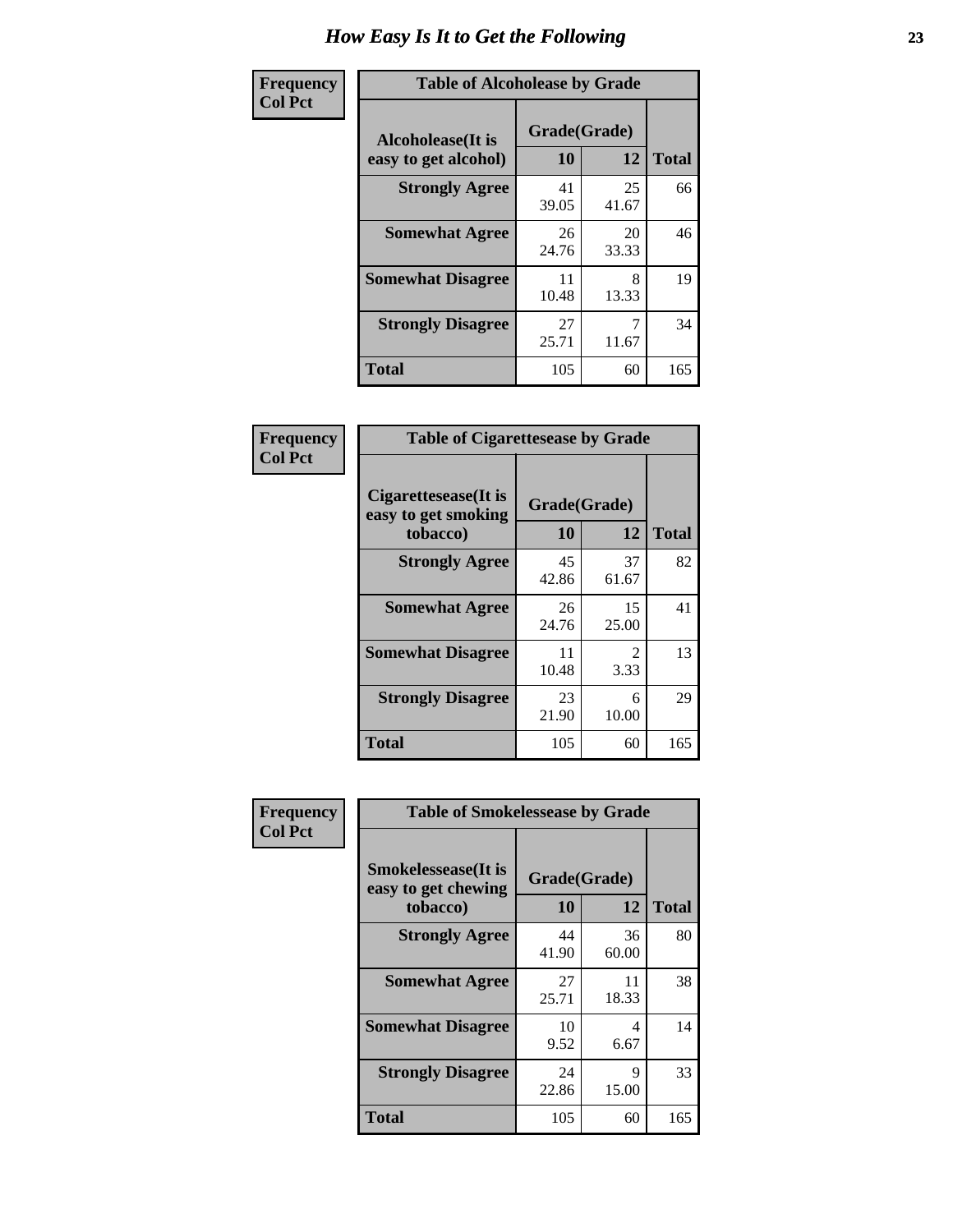| Frequency      | <b>Table of Marijuanaease by Grade</b>           |                    |             |              |  |
|----------------|--------------------------------------------------|--------------------|-------------|--------------|--|
| <b>Col Pct</b> | Marijuanaease(It is<br>easy to get<br>marijuana) | Grade(Grade)<br>10 | 12          | <b>Total</b> |  |
|                | <b>Strongly Agree</b>                            | 30<br>28.57        | 19<br>31.67 | 49           |  |
|                | <b>Somewhat Agree</b>                            | 24<br>22.86        | 19<br>31.67 | 43           |  |
|                | <b>Somewhat Disagree</b>                         | 18<br>17.14        | 9<br>15.00  | 27           |  |
|                | <b>Strongly Disagree</b>                         | 33<br>31.43        | 13<br>21.67 | 46           |  |
|                | <b>Total</b>                                     | 105                | 60          | 165          |  |

| <b>Table of Cocaineease by Grade</b>              |                    |              |     |  |  |  |
|---------------------------------------------------|--------------------|--------------|-----|--|--|--|
| <b>Cocaineease</b> (It is<br>easy to get cocaine) | Grade(Grade)<br>10 | <b>Total</b> |     |  |  |  |
| <b>Strongly Agree</b>                             | 17<br>16.19        | 13<br>21.67  | 30  |  |  |  |
| <b>Somewhat Agree</b>                             | 18<br>17.14        | 19<br>31.67  | 37  |  |  |  |
| <b>Somewhat Disagree</b>                          | 20<br>19.05        | Q<br>15.00   | 29  |  |  |  |
| <b>Strongly Disagree</b>                          | 50<br>47.62        | 19<br>31.67  | 69  |  |  |  |
| <b>Total</b>                                      | 105                | 60           | 165 |  |  |  |

| Frequency      | <b>Table of Inhalantsease by Grade</b>     |              |             |              |
|----------------|--------------------------------------------|--------------|-------------|--------------|
| <b>Col Pct</b> | <b>Inhalantsease</b> (It is<br>easy to get | Grade(Grade) |             |              |
|                | inhalants)                                 | 10           | 12          | <b>Total</b> |
|                | <b>Strongly Agree</b>                      | 28<br>26.67  | 19<br>31.67 | 47           |
|                | <b>Somewhat Agree</b>                      | 14<br>13.33  | 18<br>30.00 | 32           |
|                | <b>Somewhat Disagree</b>                   | 22<br>20.95  | 8<br>13.33  | 30           |
|                | <b>Strongly Disagree</b>                   | 41<br>39.05  | 15<br>25.00 | 56           |
|                | <b>Total</b>                               | 105          | 60          | 165          |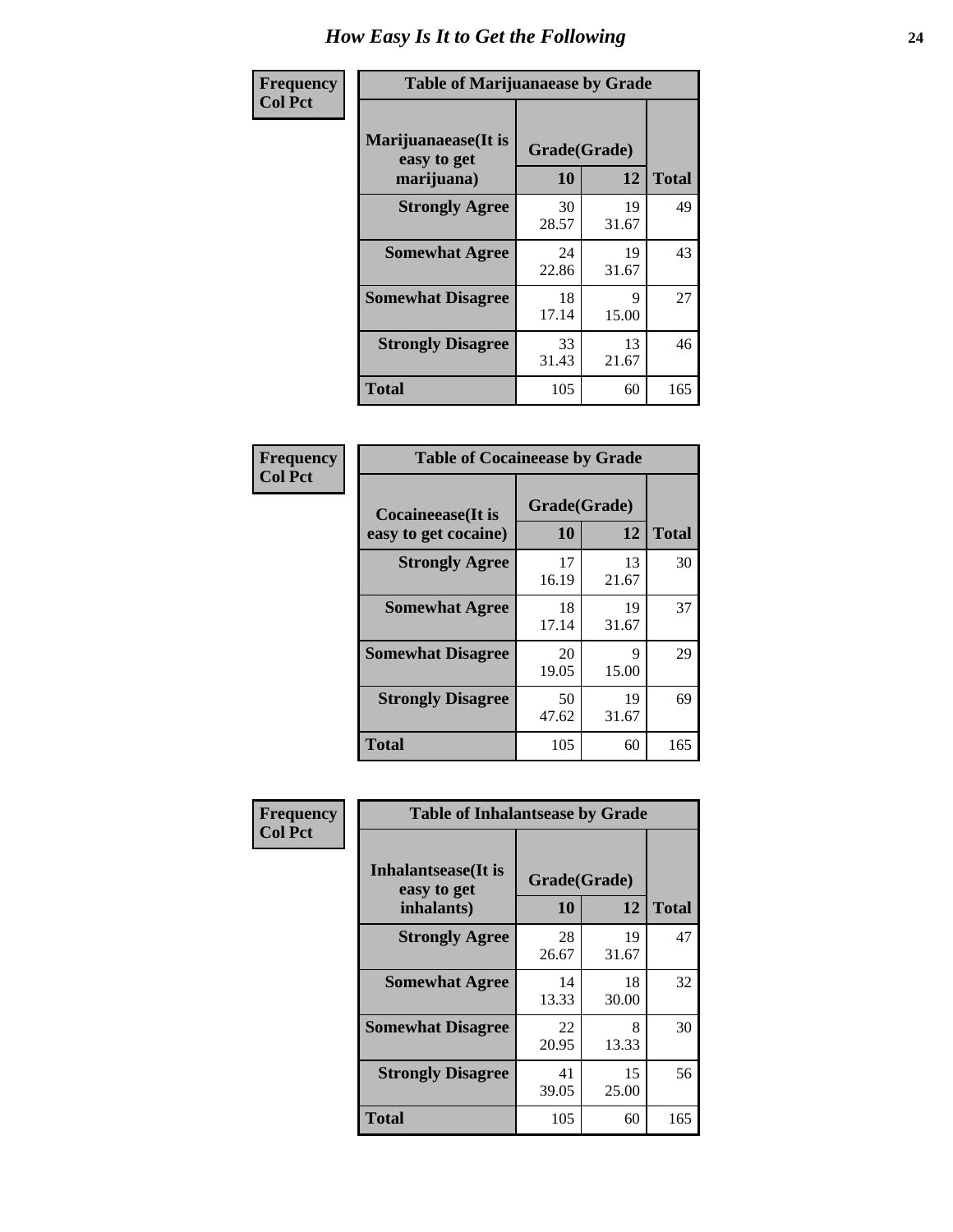| Frequency      | <b>Table of Steroidsease by Grade</b>               |                    |              |     |  |  |  |  |  |  |
|----------------|-----------------------------------------------------|--------------------|--------------|-----|--|--|--|--|--|--|
| <b>Col Pct</b> | <b>Steroidsease</b> (It is<br>easy to get steroids) | Grade(Grade)<br>10 | <b>Total</b> |     |  |  |  |  |  |  |
|                | <b>Strongly Agree</b>                               | 9<br>8.57          | 18<br>30.00  | 27  |  |  |  |  |  |  |
|                | <b>Somewhat Agree</b>                               | 21<br>20.00        | 10<br>16.67  | 31  |  |  |  |  |  |  |
|                | <b>Somewhat Disagree</b>                            | 21<br>20.00        | 14<br>23.33  | 35  |  |  |  |  |  |  |
|                | <b>Strongly Disagree</b>                            | 54<br>51.43        | 18<br>30.00  | 72  |  |  |  |  |  |  |
|                | <b>Total</b>                                        | 105                | 60           | 165 |  |  |  |  |  |  |

| Frequency      | <b>Table of Ecstasyease by Grade</b>              |                    |              |     |
|----------------|---------------------------------------------------|--------------------|--------------|-----|
| <b>Col Pct</b> | <b>Ecstasyease</b> (It is<br>easy to get ecstasy) | Grade(Grade)<br>10 | <b>Total</b> |     |
|                | <b>Strongly Agree</b>                             | 14<br>13.33        | 11<br>18.33  | 25  |
|                | <b>Somewhat Agree</b>                             | 12<br>11.43        | 17<br>28.33  | 29  |
|                | <b>Somewhat Disagree</b>                          | 22<br>20.95        | 8<br>13.33   | 30  |
|                | <b>Strongly Disagree</b>                          | 57<br>54.29        | 24<br>40.00  | 81  |
|                | <b>Total</b>                                      | 105                | 60           | 165 |

| Frequency      | <b>Table of Methease by Grade</b>     |              |             |              |
|----------------|---------------------------------------|--------------|-------------|--------------|
| <b>Col Pct</b> | <b>Methease</b> (It is easy<br>to get | Grade(Grade) |             |              |
|                | methamphetamines)                     | 10           | 12          | <b>Total</b> |
|                | <b>Strongly Agree</b>                 | 13<br>12.38  | 9<br>15.00  | 22           |
|                | <b>Somewhat Agree</b>                 | 17<br>16.19  | 17<br>28.33 | 34           |
|                | <b>Somewhat Disagree</b>              | 22<br>20.95  | 11<br>18.33 | 33           |
|                | <b>Strongly Disagree</b>              | 53<br>50.48  | 23<br>38.33 | 76           |
|                | Total                                 | 105          | 60          | 165          |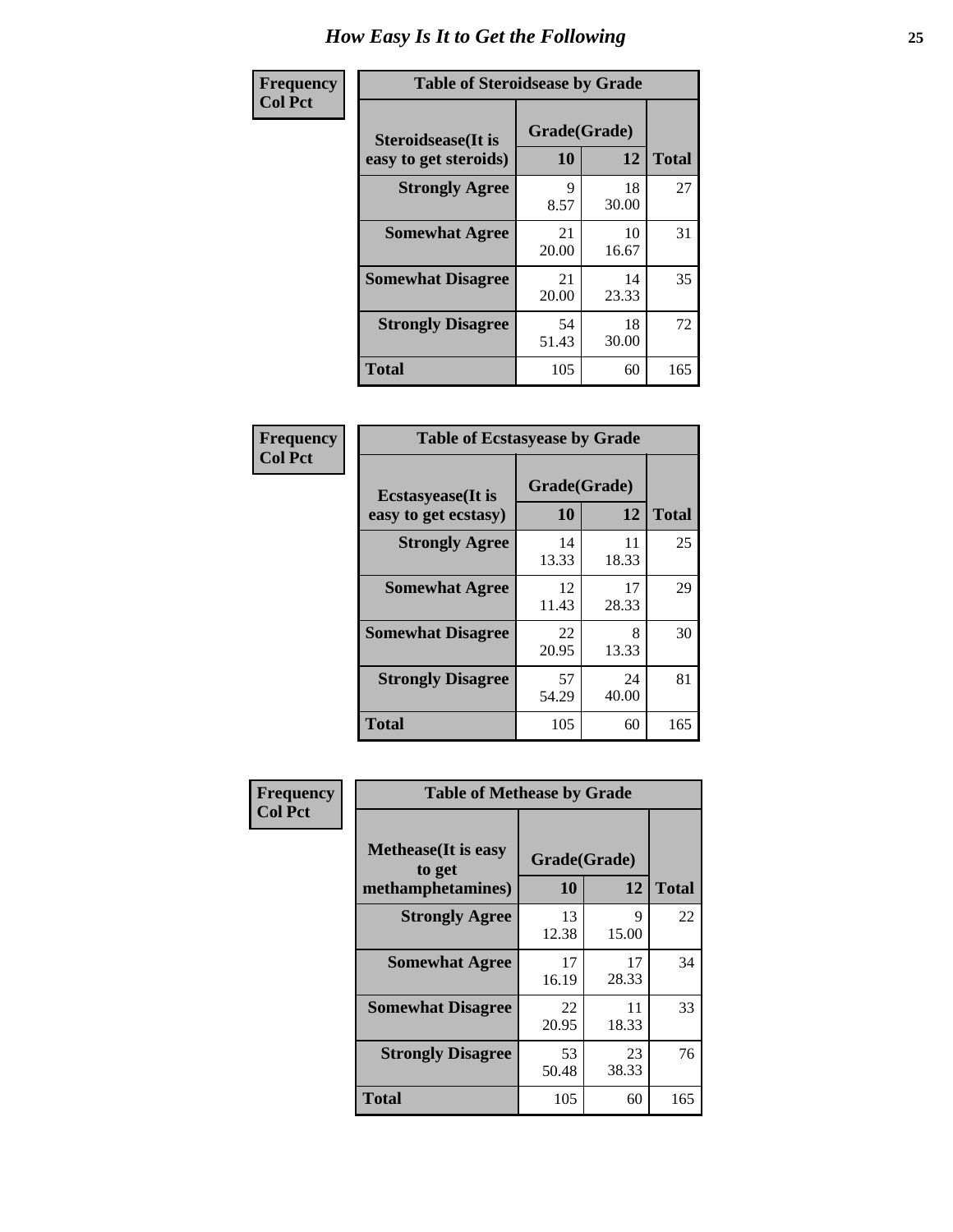| <b>Frequency</b> |                                                          | <b>Table of Hallucinogensease by Grade</b> |              |     |  |  |  |  |  |  |  |
|------------------|----------------------------------------------------------|--------------------------------------------|--------------|-----|--|--|--|--|--|--|--|
| <b>Col Pct</b>   | Hallucinogensease(It<br>is easy to get<br>hallucinogens) | Grade(Grade)<br>10                         | <b>Total</b> |     |  |  |  |  |  |  |  |
|                  | <b>Strongly Agree</b>                                    | 14<br>13.33                                | 8<br>13.33   | 22  |  |  |  |  |  |  |  |
|                  | <b>Somewhat Agree</b>                                    | 17<br>16.19                                | 14<br>23.33  | 31  |  |  |  |  |  |  |  |
|                  | <b>Somewhat Disagree</b>                                 | 17<br>16.19                                | 11<br>18.33  | 28  |  |  |  |  |  |  |  |
|                  | <b>Strongly Disagree</b>                                 | 57<br>54.29                                | 27<br>45.00  | 84  |  |  |  |  |  |  |  |
|                  | <b>Total</b>                                             | 105                                        | 60           | 165 |  |  |  |  |  |  |  |

|                                                                                          | <b>Table of Prescriptionease by Grade</b> |             |              |  |  |  |  |  |  |  |  |  |
|------------------------------------------------------------------------------------------|-------------------------------------------|-------------|--------------|--|--|--|--|--|--|--|--|--|
| <b>Prescriptionease</b> (It<br>is easy to get<br>prescription drugs<br>not prescribed to | Grade(Grade)                              |             |              |  |  |  |  |  |  |  |  |  |
| me)                                                                                      | 10                                        | 12          | <b>Total</b> |  |  |  |  |  |  |  |  |  |
| <b>Strongly Agree</b>                                                                    | 33<br>31.43                               | 26<br>43.33 | 59           |  |  |  |  |  |  |  |  |  |
| <b>Somewhat Agree</b>                                                                    | 24<br>22.86                               | 17<br>28.33 | 41           |  |  |  |  |  |  |  |  |  |
| <b>Somewhat Disagree</b>                                                                 | Q<br>8.57                                 | 11.67       | 16           |  |  |  |  |  |  |  |  |  |
| <b>Strongly Disagree</b>                                                                 | 39<br>37.14                               | 10<br>16.67 | 49           |  |  |  |  |  |  |  |  |  |
| <b>Total</b>                                                                             | 105                                       | 60          | 165          |  |  |  |  |  |  |  |  |  |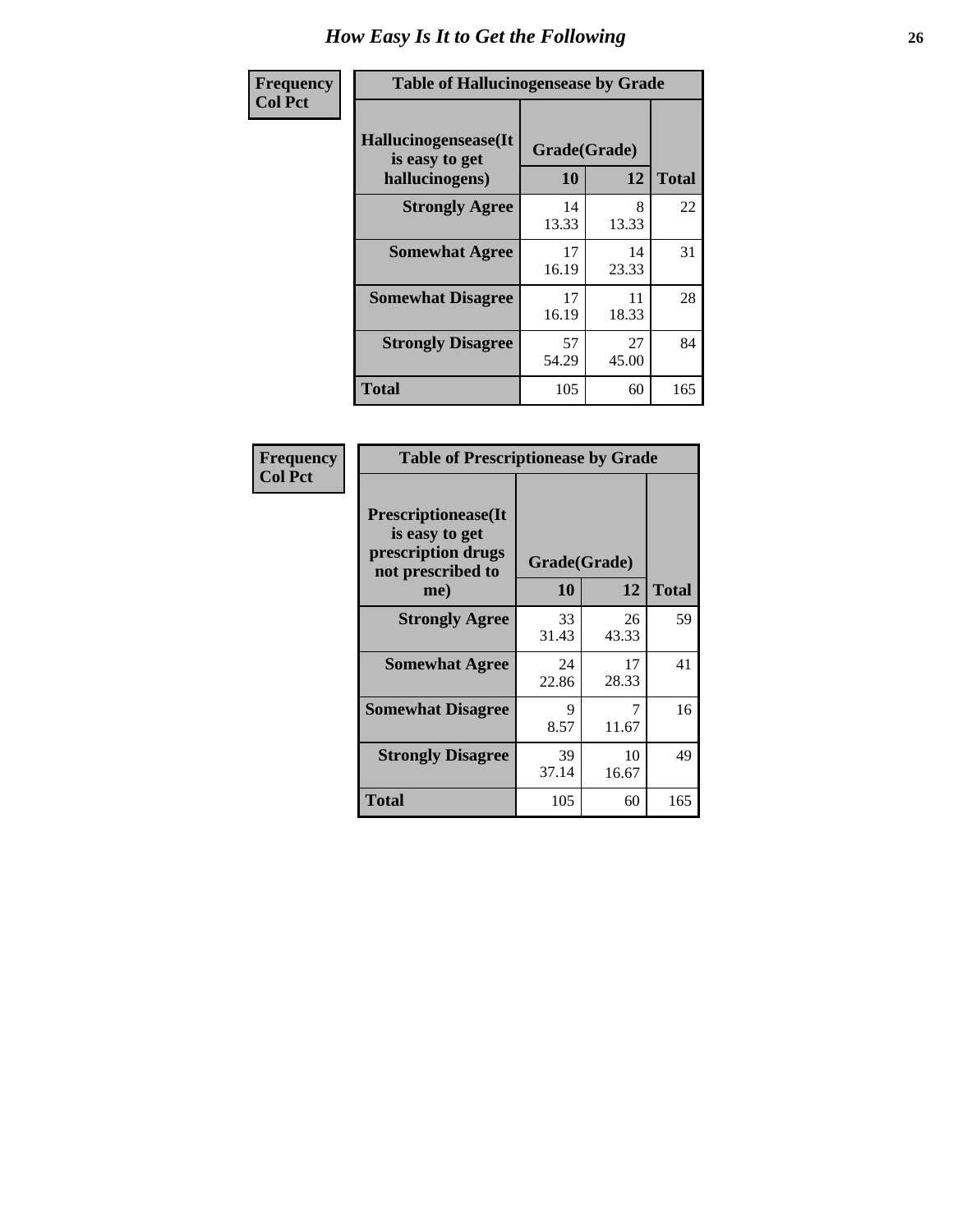#### *Age at Onset of Use* **27** *Results for "Age at Onset of Use" questions exclude students who said they did not use that substance*

| <b>Frequency</b> |                        |                  |                  |                  |           |            | <b>Table of Grade by Alcoholinit</b>             |             |             |           |                       |              |
|------------------|------------------------|------------------|------------------|------------------|-----------|------------|--------------------------------------------------|-------------|-------------|-----------|-----------------------|--------------|
| <b>Row Pct</b>   |                        |                  |                  |                  |           |            | Alcoholinit (I started using alcohol when I was) |             |             |           |                       |              |
|                  | Grade(Grade)   younger | <b>8 or</b>      | 10 <sup>1</sup>  | 11               | 12        | 13         | 14                                               | 15          | <b>16</b>   | 17        | <b>18 or</b><br>older | <b>Total</b> |
|                  | 10                     | 2<br>4.55        | 2.27             | 3<br>6.82        | 4<br>9.09 | 4<br>9.09  | 9<br>20.45                                       | 12<br>27.27 | 8<br>18.18  | 2.27      | $\Omega$<br>0.00      | 44           |
|                  | 12                     | $\theta$<br>0.00 | $\Omega$<br>0.00 | $\Omega$<br>0.00 | 2<br>8.33 | 3<br>12.50 | റ<br>8.33                                        | 4<br>16.67  | 10<br>41.67 | 2<br>8.33 | 4.17                  | 24           |
|                  | <b>Total</b>           | $\overline{c}$   |                  | 3                | 6         | 7          | 11                                               | 16          | 18          | 3         |                       | 68           |
|                  |                        |                  |                  |                  |           |            | <b>Frequency Missing = 97</b>                    |             |             |           |                       |              |

| Frequency      |              |                        |                  | <b>Table of Grade by Cigarettesinit</b> |       |                |            |            |                                                      |                        |              |
|----------------|--------------|------------------------|------------------|-----------------------------------------|-------|----------------|------------|------------|------------------------------------------------------|------------------------|--------------|
| <b>Row Pct</b> |              |                        |                  |                                         |       |                |            |            | Cigarettesinit(I started smoking tobacco when I was) |                        |              |
|                | Grade(Grade) | <b>8 or</b><br>younger | 9                | 11                                      | 12    | 13             | 14         | 15         | <b>16</b>                                            | 17                     | <b>Total</b> |
|                | 10           | 3<br>10.34             | $\Omega$<br>0.00 | 3<br>10.34                              | 17.24 | 3<br>10.34     | 17.24      | 4<br>13.79 | 13.79                                                | $\overline{c}$<br>6.90 | 29           |
|                | 12           | 5.88                   | 5.88             | $\theta$<br>$0.00\,$                    | 5.88  | 5.88           | 3<br>17.65 | 2          | $11.76 \mid 23.53$                                   | 4<br>23.53             | 17           |
|                | <b>Total</b> | 4                      |                  | 3                                       | 6     | $\overline{4}$ | 8          | 6          | 8                                                    | 6                      | 46           |
|                |              |                        |                  | Frequency Missing $= 119$               |       |                |            |            |                                                      |                        |              |

| <b>Frequency</b> |              |                                                      |            | <b>Table of Grade by Smokelessinit</b> |                           |            |            |       |                       |              |
|------------------|--------------|------------------------------------------------------|------------|----------------------------------------|---------------------------|------------|------------|-------|-----------------------|--------------|
| <b>Row Pct</b>   |              | Smokelessinit (I started chewing tobacco when I was) |            |                                        |                           |            |            |       |                       |              |
|                  | Grade(Grade) | 8 or<br>younger                                      | 12         | 13                                     | <b>14</b>                 | 15         | 16         | 17    | <b>18 or</b><br>older | <b>Total</b> |
|                  | 10           | 2<br>10.00                                           | 5<br>25.00 | 5.00                                   | 4<br>20.00                | ↑<br>10.00 | 4<br>20.00 | 5.00  | 5.00                  | 20           |
|                  | 12           | 0<br>0.00                                            | 14.29      | $\Omega$<br>$0.00\,$                   | 14.29                     | ∍<br>28.57 | 0<br>0.00  | 28.57 | 14.29                 | 7            |
|                  | <b>Total</b> | $\overline{2}$                                       | 6          |                                        | 5                         | 4          | 4          | 3     | 2                     | 27           |
|                  |              |                                                      |            |                                        | Frequency Missing $= 138$ |            |            |       |                       |              |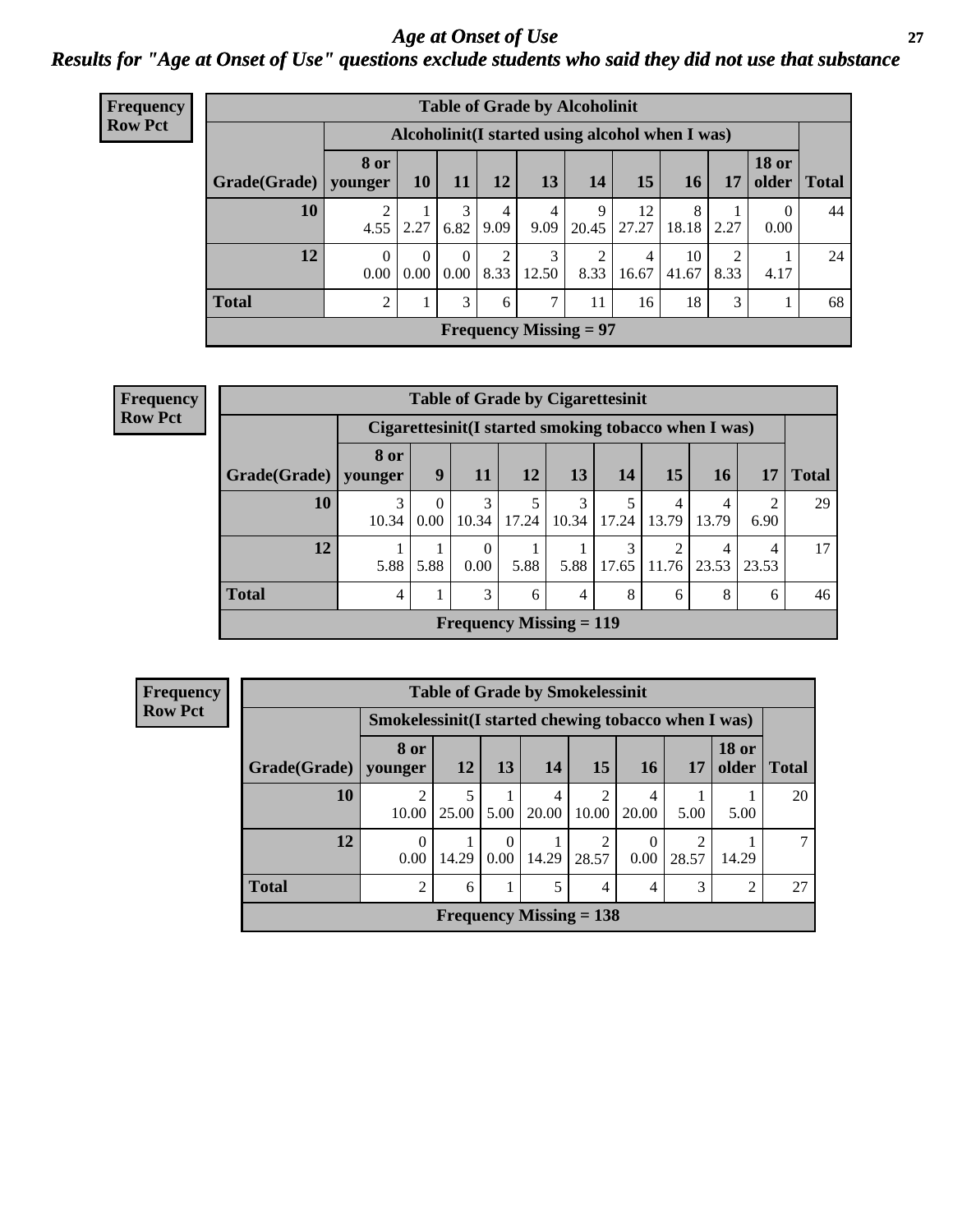#### *Age at Onset of Use* **28**

### *Results for "Age at Onset of Use" questions exclude students who said they did not use that substance*

| Frequency      |              |           |            |                  | <b>Table of Grade by Marijuanainit</b> |       |                                          |            |              |
|----------------|--------------|-----------|------------|------------------|----------------------------------------|-------|------------------------------------------|------------|--------------|
| <b>Row Pct</b> |              |           |            |                  | when I was)                            |       | Marijuanainit (I started using marijuana |            |              |
|                | Grade(Grade) | <b>10</b> | 11         | 12               | 13                                     | 14    | 15                                       | 16         | <b>Total</b> |
|                | 10           | 5.56      | 3<br>16.67 | 5.56             | $\overline{2}$<br>11.11                | 38.89 | 4<br>22.22                               | 0.00       | 18           |
|                | 12           | 0.00      | 0.00       | $\theta$<br>0.00 | 4<br>36.36                             | 9.09  | 18.18                                    | 4<br>36.36 | 11           |
|                | <b>Total</b> |           | 3          |                  | 6                                      | 8     | 6                                        | 4          | 29           |
|                |              |           |            |                  | Frequency Missing $= 136$              |       |                                          |            |              |

| Frequency      | <b>Table of Grade by Cocaineinit</b>        |                  |                                                          |                       |              |  |  |
|----------------|---------------------------------------------|------------------|----------------------------------------------------------|-----------------------|--------------|--|--|
| <b>Row Pct</b> |                                             |                  | Cocaineinit(I<br>started using<br>cocaine when I<br>was) |                       |              |  |  |
|                | Grade(Grade)                                | 14               | 15                                                       | <b>18 or</b><br>older | <b>Total</b> |  |  |
|                | 10                                          | $\Omega$<br>0.00 | 3<br>75.00                                               | 25.00                 | 4            |  |  |
|                | 12                                          | 2<br>66.67       | 33.33                                                    | 0.00                  | 3            |  |  |
|                | <b>Total</b>                                | $\overline{c}$   | 4                                                        |                       | 7            |  |  |
|                | <b>Frequency Missing <math>= 158</math></b> |                  |                                                          |                       |              |  |  |

| <b>Frequency</b> | <b>Table of Grade by Inhalantsinit</b> |                           |                                                                  |           |       |                |
|------------------|----------------------------------------|---------------------------|------------------------------------------------------------------|-----------|-------|----------------|
| <b>Row Pct</b>   |                                        |                           | <b>Inhalantsinit(I started</b><br>using inhalants when I<br>was) |           |       |                |
|                  | Grade(Grade)                           | 12                        | 13                                                               | 15        | 17    | <b>Total</b>   |
|                  | 10                                     | 0.00                      | 0<br>0.00                                                        | 50.00     | 50.00 | $\overline{2}$ |
|                  | 12                                     | 50.00                     | 50.00                                                            | 0<br>0.00 | 0.00  | $\overline{2}$ |
|                  | <b>Total</b>                           |                           |                                                                  |           |       | 4              |
|                  |                                        | Frequency Missing $= 161$ |                                                                  |           |       |                |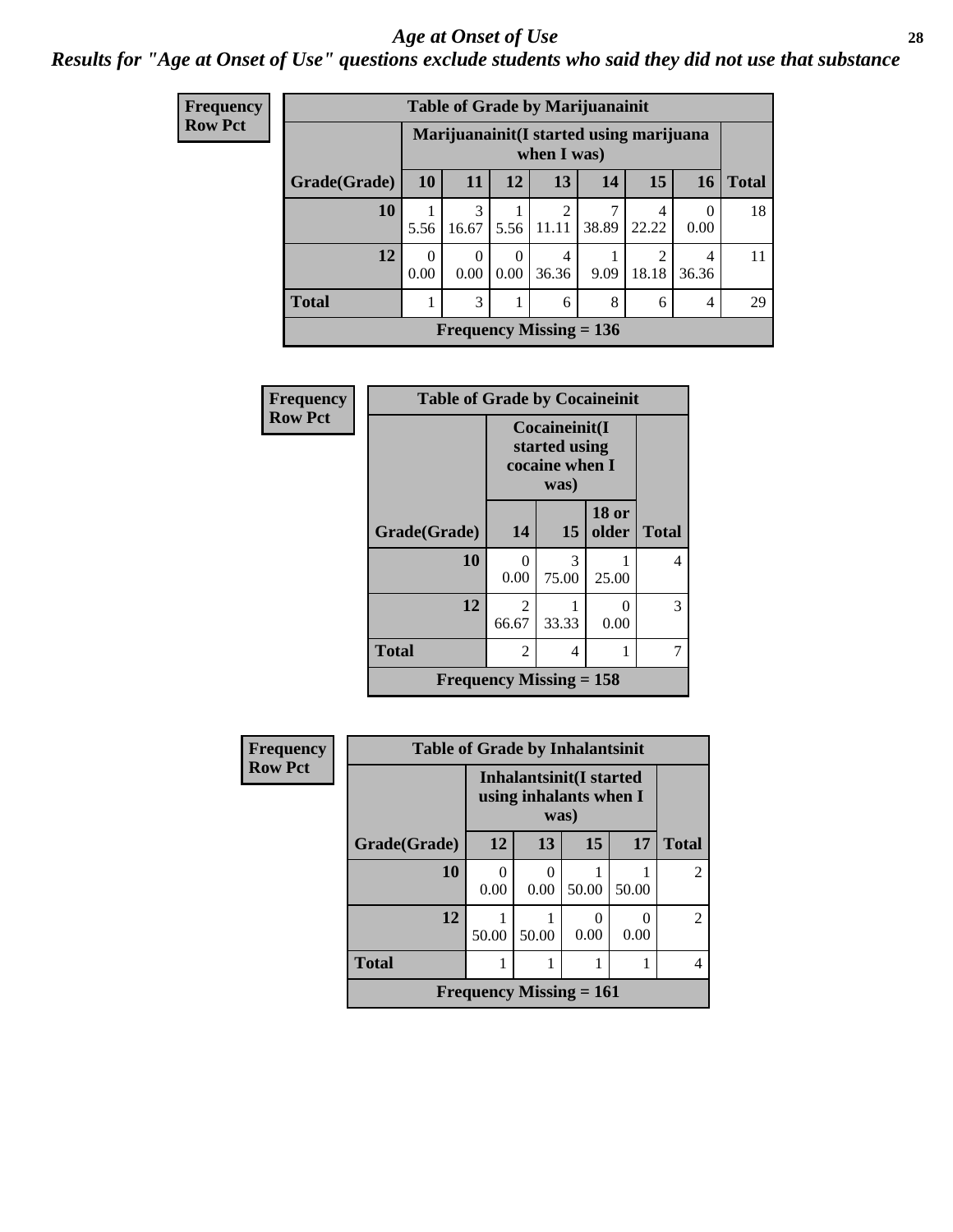#### *Age at Onset of Use* **29**

*Results for "Age at Onset of Use" questions exclude students who said they did not use that substance*

| Frequency      | <b>Table of Grade by Steroidsinit</b> |                                                            |              |  |  |
|----------------|---------------------------------------|------------------------------------------------------------|--------------|--|--|
| <b>Row Pct</b> |                                       | Steroidsinit(I<br>started using<br>steroids<br>when I was) |              |  |  |
|                | Grade(Grade)                          | 10                                                         | <b>Total</b> |  |  |
|                | 10                                    | 100.00                                                     |              |  |  |
|                | 12                                    | 0                                                          | ∩            |  |  |
|                | <b>Total</b>                          | 1                                                          |              |  |  |
|                |                                       | <b>Frequency Missing <math>= 164</math></b>                |              |  |  |

| <b>Frequency</b> | <b>Table of Grade by Ecstasyinit</b> |                                                          |       |       |                |
|------------------|--------------------------------------|----------------------------------------------------------|-------|-------|----------------|
| <b>Row Pct</b>   |                                      | Ecstasyinit(I<br>started using<br>ecstasy when I<br>was) |       |       |                |
|                  | Grade(Grade)                         | 11                                                       | 14    | 16    | <b>Total</b>   |
|                  | 10                                   | 33.33                                                    | 33.33 | 33.33 | 3              |
|                  | 12                                   | 0<br>0.00                                                | 50.00 | 50.00 | $\overline{2}$ |
|                  | <b>Total</b>                         |                                                          | 2     | 2     | 5              |
|                  | <b>Frequency Missing = 160</b>       |                                                          |       |       |                |

| <b>Frequency</b> | <b>Table of Grade by Methinit</b> |                                                                       |       |                             |  |
|------------------|-----------------------------------|-----------------------------------------------------------------------|-------|-----------------------------|--|
| <b>Row Pct</b>   |                                   | <b>Methinit(I started</b><br>using<br>methamphetamines<br>when I was) |       |                             |  |
|                  | Grade(Grade)                      | 14                                                                    | 16    | <b>Total</b>                |  |
|                  | 10                                | 50.00                                                                 | 50.00 | $\overline{2}$              |  |
|                  | 12                                | 0                                                                     | ∩     | $\Omega$                    |  |
|                  | <b>Total</b>                      |                                                                       |       | $\mathcal{D}_{\mathcal{L}}$ |  |
|                  |                                   | Frequency Missing $= 163$                                             |       |                             |  |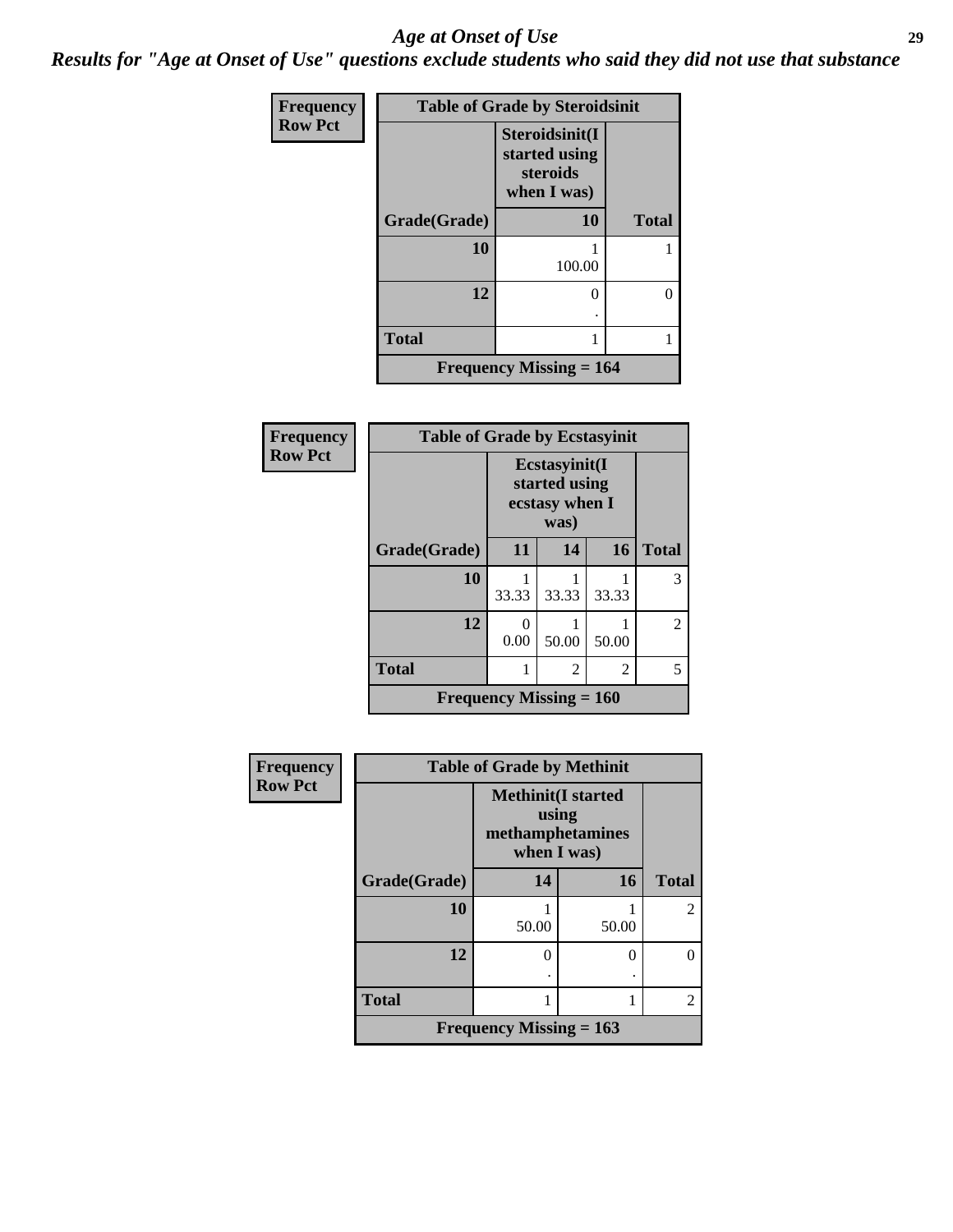#### Age at Onset of Use **30**

*Results for "Age at Onset of Use" questions exclude students who said they did not use that substance*

| Frequency      |              | <b>Table of Grade by Hallucinogensinit</b>                           |              |
|----------------|--------------|----------------------------------------------------------------------|--------------|
| <b>Row Pct</b> |              | Hallucinogensinit(I<br>started using<br>hallucinogens<br>when I was) |              |
|                | Grade(Grade) | 13                                                                   | <b>Total</b> |
|                | 10           | 100.00                                                               |              |
|                | 12           | 0                                                                    | 0            |
|                | <b>Total</b> |                                                                      |              |
|                |              | <b>Frequency Missing = 164</b>                                       |              |

| Frequency      | <b>Table of Grade by Prescriptioninit</b> |                                                                                                   |                  |            |                           |                         |                       |              |
|----------------|-------------------------------------------|---------------------------------------------------------------------------------------------------|------------------|------------|---------------------------|-------------------------|-----------------------|--------------|
| <b>Row Pct</b> |                                           | <b>Prescriptioninit(I started using</b><br>prescription drugs not prescribed to<br>me when I was) |                  |            |                           |                         |                       |              |
|                | Grade(Grade)                              | <b>10</b>                                                                                         | 13               | 14         | 15                        | 16                      | <b>18 or</b><br>older | <b>Total</b> |
|                | 10                                        | $\Omega$<br>0.00                                                                                  | $\Omega$<br>0.00 | 3<br>37.50 | $\mathfrak{D}$<br>25.00   | $\mathfrak{D}$<br>25.00 | 12.50                 | 8            |
|                | 12                                        | ာ<br>40.00                                                                                        | 20.00            | 0<br>0.00  | 20.00                     | 20.00                   | 0<br>0.00             | 5            |
|                | <b>Total</b>                              | $\mathfrak{D}$                                                                                    |                  | 3          | 3                         | 3                       |                       | 13           |
|                |                                           |                                                                                                   |                  |            | Frequency Missing $= 152$ |                         |                       |              |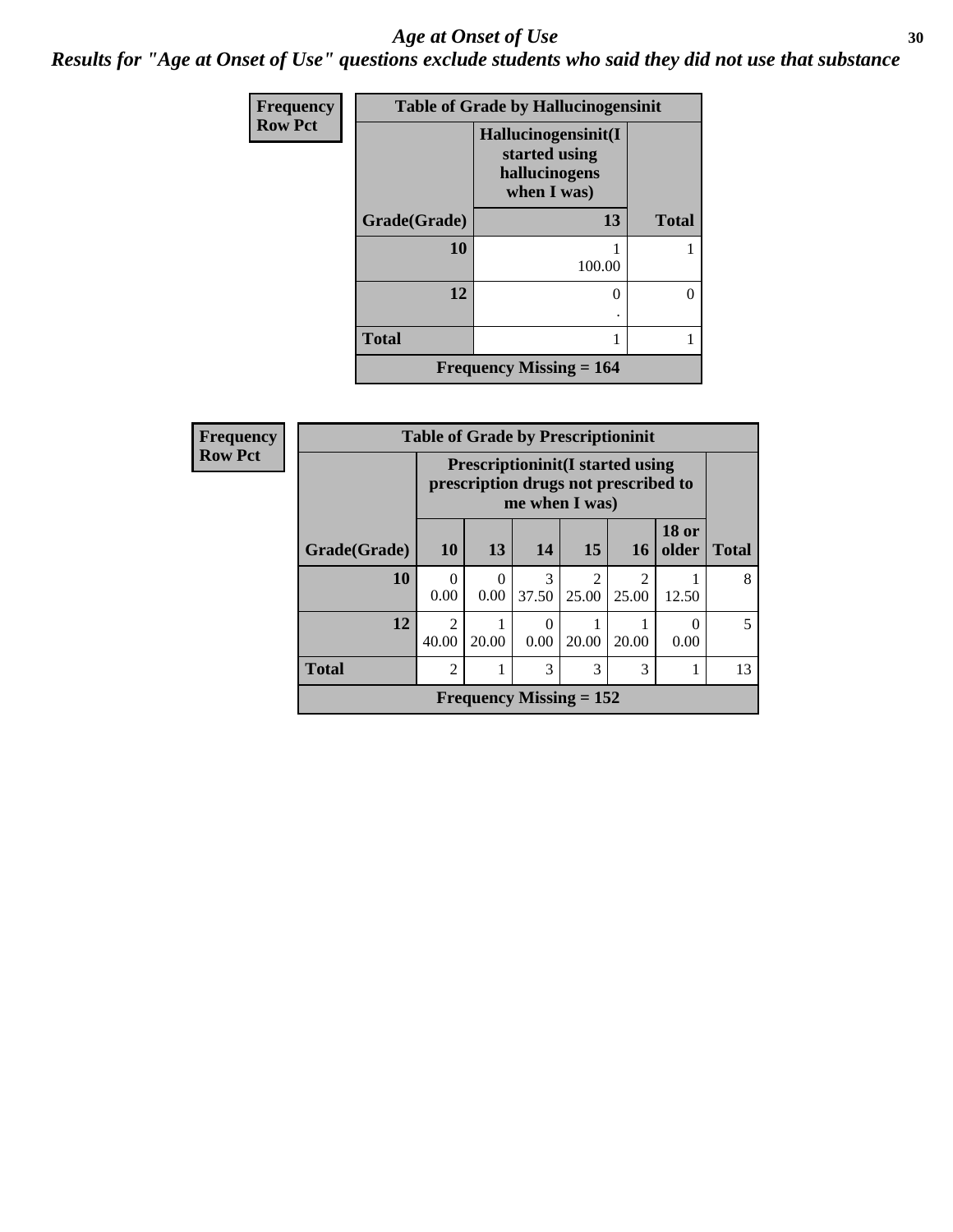| Frequency      | <b>Table of Alcoholharm by Grade</b>          |                    |             |              |
|----------------|-----------------------------------------------|--------------------|-------------|--------------|
| <b>Col Pct</b> | Alcoholharm(I<br>think alcohol is<br>harmful) | Grade(Grade)<br>10 | 12          | <b>Total</b> |
|                | <b>Strongly Agree</b>                         | 58<br>55.24        | 30<br>50.00 | 88           |
|                | <b>Somewhat Agree</b>                         | 27<br>25.71        | 18<br>30.00 | 45           |
|                | <b>Somewhat Disagree</b>                      | 10<br>9.52         | 4<br>6.67   | 14           |
|                | <b>Strongly Disagree</b>                      | 10<br>9.52         | 8<br>13.33  | 18           |
|                | <b>Total</b>                                  | 105                | 60          | 165          |

| <b>Table of Cigarettesharm by Grade</b>                  |                    |                           |              |  |  |
|----------------------------------------------------------|--------------------|---------------------------|--------------|--|--|
| Cigarettesharm(I<br>think smoking<br>tobacco is harmful) | Grade(Grade)<br>10 | 12                        | <b>Total</b> |  |  |
| <b>Strongly Agree</b>                                    | 79<br>75.24        | 44<br>73.33               | 123          |  |  |
| <b>Somewhat Agree</b>                                    | 16<br>15.24        | 10<br>16.67               | 26           |  |  |
| <b>Somewhat Disagree</b>                                 | 4<br>3.81          | $\mathbf{\Omega}$<br>0.00 | 4            |  |  |
| <b>Strongly Disagree</b>                                 | 6<br>5.71          | 6<br>10.00                | 12           |  |  |
| <b>Total</b>                                             | 105                | 60                        | 165          |  |  |

| Frequency      | <b>Table of Smokelessharm by Grade</b>                  |                           |             |              |
|----------------|---------------------------------------------------------|---------------------------|-------------|--------------|
| <b>Col Pct</b> | Smokelessharm(I<br>think chewing<br>tobacco is harmful) | Grade(Grade)<br><b>10</b> | 12          | <b>Total</b> |
|                | <b>Strongly Agree</b>                                   | 69<br>65.71               | 44<br>73.33 | 113          |
|                | <b>Somewhat Agree</b>                                   | 23<br>21.90               | 8<br>13.33  | 31           |
|                | <b>Somewhat Disagree</b>                                | 5<br>4.76                 | 3<br>5.00   | 8            |
|                | <b>Strongly Disagree</b>                                | 8<br>7.62                 | 5<br>8.33   | 13           |
|                | <b>Total</b>                                            | 105                       | 60          | 165          |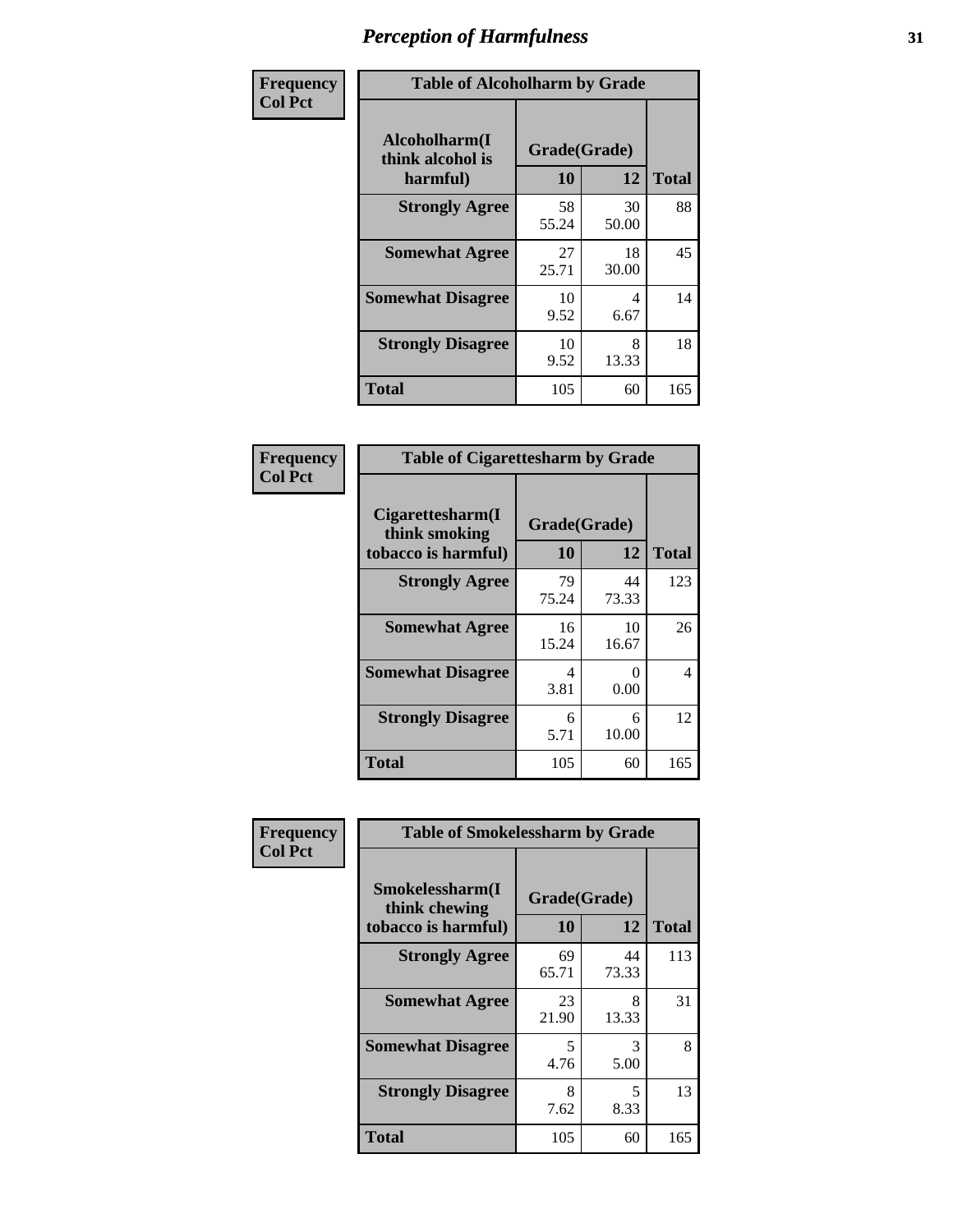| Frequency      | <b>Table of Marijuanaharm by Grade</b>            |                    |             |              |
|----------------|---------------------------------------------------|--------------------|-------------|--------------|
| <b>Col Pct</b> | Marijuanaharm(I<br>think marijuana is<br>harmful) | Grade(Grade)<br>10 | 12          | <b>Total</b> |
|                | <b>Strongly Agree</b>                             | 80<br>76.19        | 47<br>78.33 | 127          |
|                | <b>Somewhat Agree</b>                             | 6<br>5.71          | 11.67       | 13           |
|                | <b>Somewhat Disagree</b>                          | 4<br>3.81          | 1.67        | 5            |
|                | <b>Strongly Disagree</b>                          | 15<br>14.29        | 5<br>8.33   | 20           |
|                | <b>Total</b>                                      | 105                | 60          | 165          |

| <b>Table of Cocaineharm by Grade</b>          |                    |             |              |  |  |
|-----------------------------------------------|--------------------|-------------|--------------|--|--|
| Cocaineharm(I<br>think cocaine is<br>harmful) | Grade(Grade)<br>10 | 12          | <b>Total</b> |  |  |
| <b>Strongly Agree</b>                         | 96<br>91.43        | 53<br>88.33 | 149          |  |  |
| <b>Somewhat Agree</b>                         | 2<br>1.90          | 2<br>3.33   | 4            |  |  |
| <b>Somewhat Disagree</b>                      | 0.95               | 0<br>0.00   | 1            |  |  |
| <b>Strongly Disagree</b>                      | 6<br>5.71          | 5<br>8.33   | 11           |  |  |
| <b>Total</b>                                  | 105                | 60          | 165          |  |  |

| Frequency      | <b>Table of Inhalantsharm by Grade</b>  |                                  |             |                |  |
|----------------|-----------------------------------------|----------------------------------|-------------|----------------|--|
| <b>Col Pct</b> | Inhalantsharm(I)<br>think inhalants are | Grade(Grade)                     |             |                |  |
|                | harmful)                                | 10                               | 12          | <b>Total</b>   |  |
|                | <b>Strongly Agree</b>                   | 88<br>83.81                      | 52<br>86.67 | 140            |  |
|                | <b>Somewhat Agree</b>                   | 6.67                             | 3<br>5.00   | 10             |  |
|                | <b>Somewhat Disagree</b>                | $\overline{\mathcal{A}}$<br>3.81 | 0<br>0.00   | $\overline{4}$ |  |
|                | <b>Strongly Disagree</b>                | 6<br>5.71                        | 5<br>8.33   | 11             |  |
|                | Total                                   | 105                              | 60          | 165            |  |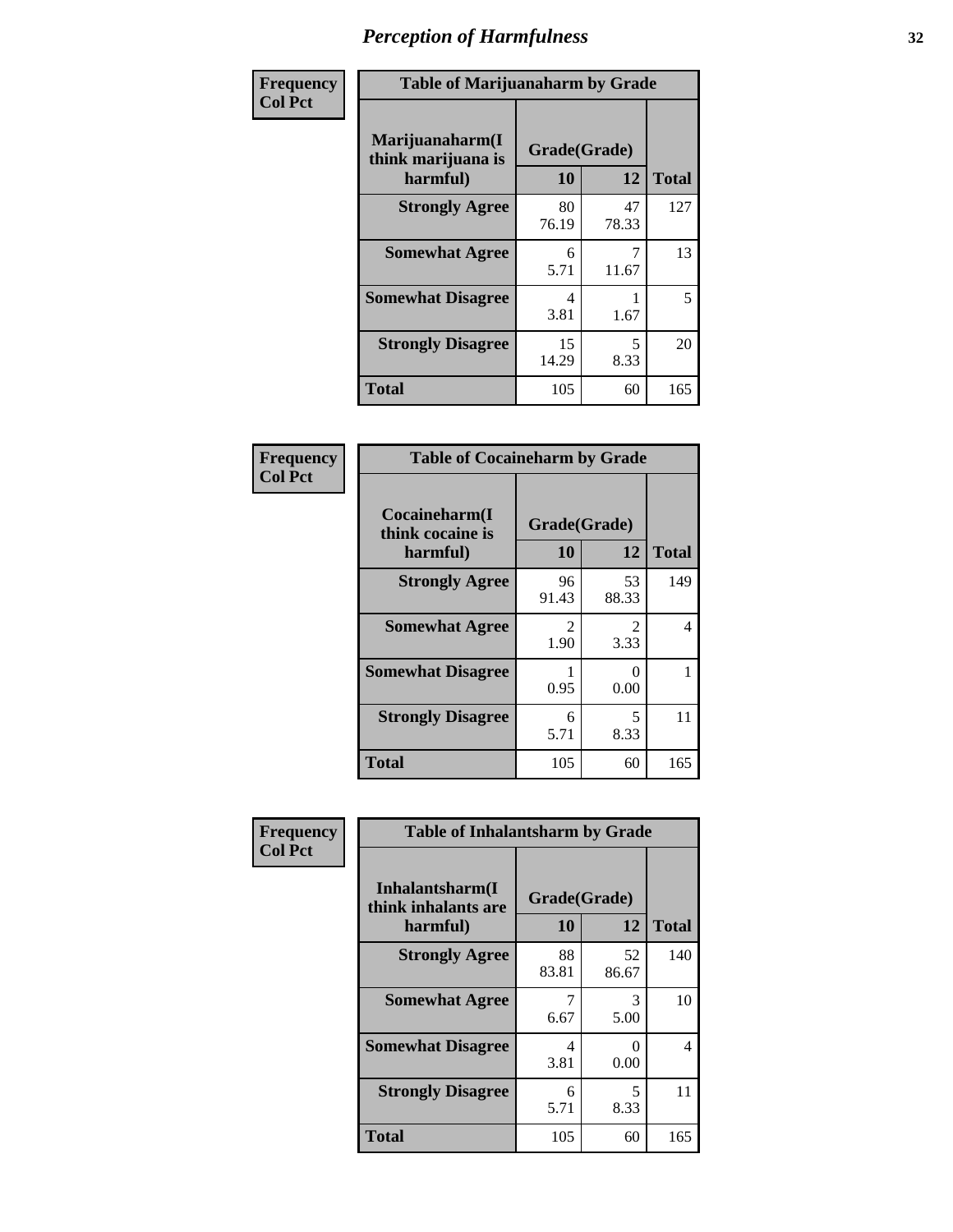| Frequency      | <b>Table of Steroidsharm by Grade</b> |              |             |              |
|----------------|---------------------------------------|--------------|-------------|--------------|
| <b>Col Pct</b> | Steroidsharm(I<br>think steroids are  | Grade(Grade) |             |              |
|                | harmful)                              | 10           | 12          | <b>Total</b> |
|                | <b>Strongly Agree</b>                 | 94<br>89.52  | 50<br>83.33 | 144          |
|                | <b>Somewhat Agree</b>                 | 5<br>4.76    | 5<br>8.33   | 10           |
|                | <b>Strongly Disagree</b>              | 6<br>5.71    | 5<br>8.33   | 11           |
|                | <b>Total</b>                          | 105          | 60          | 165          |

| Frequency      | <b>Table of Ecstasyharm by Grade</b>          |                    |             |              |
|----------------|-----------------------------------------------|--------------------|-------------|--------------|
| <b>Col Pct</b> | Ecstasyharm(I<br>think ecstasy is<br>harmful) | Grade(Grade)<br>10 | 12          | <b>Total</b> |
|                | <b>Strongly Agree</b>                         | 89<br>84.76        | 52<br>86.67 | 141          |
|                | <b>Somewhat Agree</b>                         | 10<br>9.52         | 3<br>5.00   | 13           |
|                | <b>Somewhat Disagree</b>                      | 0.95               | 0<br>0.00   |              |
|                | <b>Strongly Disagree</b>                      | 5<br>4.76          | 5<br>8.33   | 10           |
|                | <b>Total</b>                                  | 105                | 60          | 165          |

| Frequency      | <b>Table of Methharm by Grade</b>                            |                        |                           |                |
|----------------|--------------------------------------------------------------|------------------------|---------------------------|----------------|
| <b>Col Pct</b> | <b>Methharm</b> (I think<br>methamphetamines<br>are harmful) | Grade(Grade)<br>10     | 12                        | <b>Total</b>   |
|                | <b>Strongly Agree</b>                                        | 96<br>91.43            | 54<br>90.00               | 150            |
|                | <b>Somewhat Agree</b>                                        | $\mathfrak{D}$<br>1.90 | 1.67                      | 3              |
|                | <b>Somewhat Disagree</b>                                     | 2<br>1.90              | $\mathbf{\Omega}$<br>0.00 | $\overline{2}$ |
|                | <b>Strongly Disagree</b>                                     | 5<br>4.76              | 5<br>8.33                 | 10             |
|                | <b>Total</b>                                                 | 105                    | 60                        | 165            |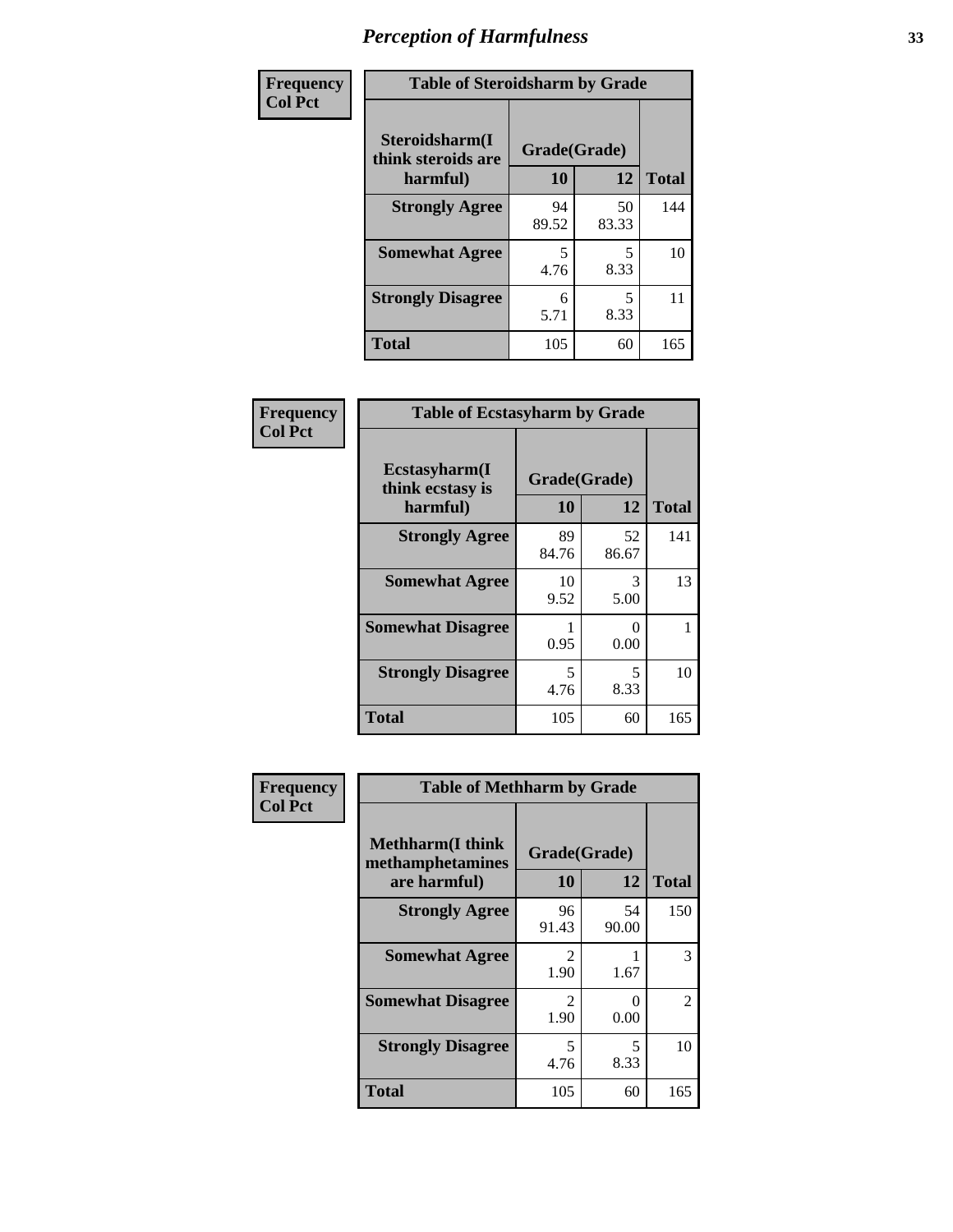| Frequency      | <b>Table of Hallucinogensharm by Grade</b>                 |                    |             |              |
|----------------|------------------------------------------------------------|--------------------|-------------|--------------|
| <b>Col Pct</b> | Hallucinogensharm(I<br>think hallucinogens<br>are harmful) | Grade(Grade)<br>10 | 12          | <b>Total</b> |
|                | <b>Strongly Agree</b>                                      | 93<br>88.57        | 51<br>85.00 | 144          |
|                | <b>Somewhat Agree</b>                                      | 3<br>2.86          | 4<br>6.67   | 7            |
|                | <b>Somewhat Disagree</b>                                   | 3<br>2.86          | 0<br>0.00   | 3            |
|                | <b>Strongly Disagree</b>                                   | 6<br>5.71          | 5<br>8.33   | 11           |
|                | <b>Total</b>                                               | 105                | 60          | 165          |

| <b>Table of Prescriptionharm by Grade</b>                                         |              |             |              |  |  |
|-----------------------------------------------------------------------------------|--------------|-------------|--------------|--|--|
| <b>Prescriptionharm(I)</b><br>think prescription<br>drugs not<br>prescribed to me | Grade(Grade) |             |              |  |  |
| are harmful)                                                                      | 10           | 12          | <b>Total</b> |  |  |
| <b>Strongly Agree</b>                                                             | 82<br>78.10  | 46<br>76.67 | 128          |  |  |
| <b>Somewhat Agree</b>                                                             | 13<br>12.38  | 4<br>6.67   | 17           |  |  |
| <b>Somewhat Disagree</b>                                                          | 3<br>2.86    | 3<br>5.00   | 6            |  |  |
| <b>Strongly Disagree</b>                                                          | 7<br>6.67    | 7<br>11.67  | 14           |  |  |
| <b>Total</b>                                                                      | 105          | 60          | 165          |  |  |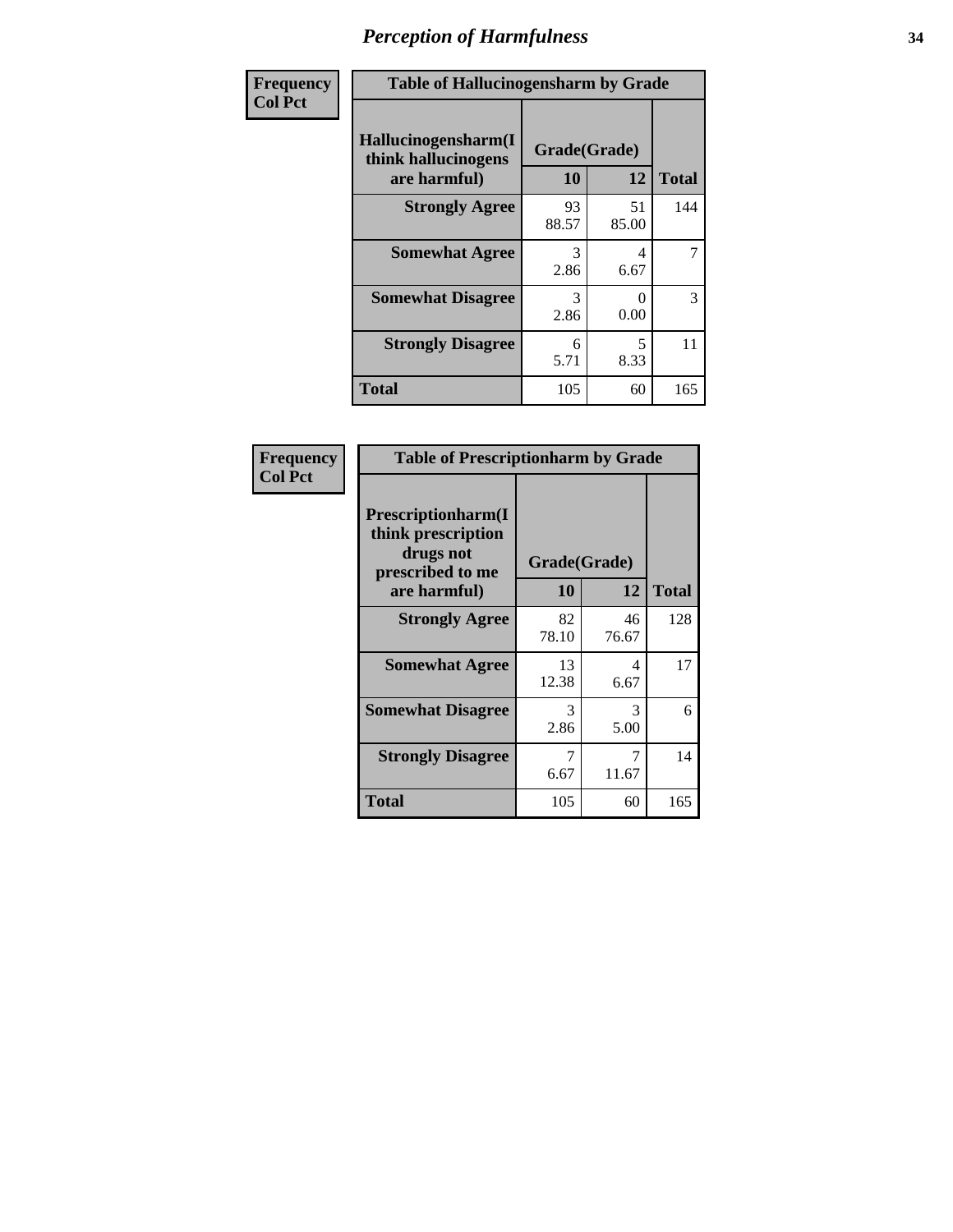### *Disapproval by Adults* **35**

| Frequency      | <b>Table of Alcoholadult by Grade</b>                                 |             |                        |              |
|----------------|-----------------------------------------------------------------------|-------------|------------------------|--------------|
| <b>Col Pct</b> | <b>Alcoholadult</b> (Adults<br>would disapprove if<br>I used alcohol) | 10          | Grade(Grade)<br>12     | <b>Total</b> |
|                | <b>Strongly Agree</b>                                                 | 65<br>61.90 | 39<br>65.00            | 104          |
|                | <b>Somewhat Agree</b>                                                 | 22<br>20.95 | 14<br>23.33            | 36           |
|                | <b>Somewhat Disagree</b>                                              | 13<br>12.38 | 5<br>8.33              | 18           |
|                | <b>Strongly Disagree</b>                                              | 5<br>4.76   | $\mathfrak{D}$<br>3.33 | 7            |
|                | <b>Total</b>                                                          | 105         | 60                     | 165          |

| <b>Table of Tobaccoadult by Grade</b>                                 |              |                       |     |  |  |
|-----------------------------------------------------------------------|--------------|-----------------------|-----|--|--|
| <b>Tobaccoadult</b> (Adults<br>would disapprove if<br>I used tobacco) | <b>Total</b> |                       |     |  |  |
| <b>Strongly Agree</b>                                                 | 63<br>60.00  | 43<br>71.67           | 106 |  |  |
| <b>Somewhat Agree</b>                                                 | 16<br>15.24  | 8<br>13.33            | 24  |  |  |
| <b>Somewhat Disagree</b>                                              | 14<br>13.33  | 11.67                 | 21  |  |  |
| <b>Strongly Disagree</b>                                              | 12<br>11.43  | $\mathcal{L}$<br>3.33 | 14  |  |  |
| <b>Total</b>                                                          | 105          | 60                    | 165 |  |  |

| Frequency      | <b>Table of Marijuanaadult by Grade</b>                           |                    |             |              |
|----------------|-------------------------------------------------------------------|--------------------|-------------|--------------|
| <b>Col Pct</b> | Marijuanaadult(Adults<br>would disapprove if I<br>used marijuana) | Grade(Grade)<br>10 | 12          | <b>Total</b> |
|                | <b>Strongly Agree</b>                                             | 87<br>82.86        | 54<br>90.00 | 141          |
|                | <b>Somewhat Agree</b>                                             | 6<br>5.71          | 5<br>8.33   | 11           |
|                | <b>Somewhat Disagree</b>                                          | 8<br>7.62          | 0<br>0.00   | 8            |
|                | <b>Strongly Disagree</b>                                          | 4<br>3.81          | 1.67        | 5            |
|                | <b>Total</b>                                                      | 105                | 60          | 165          |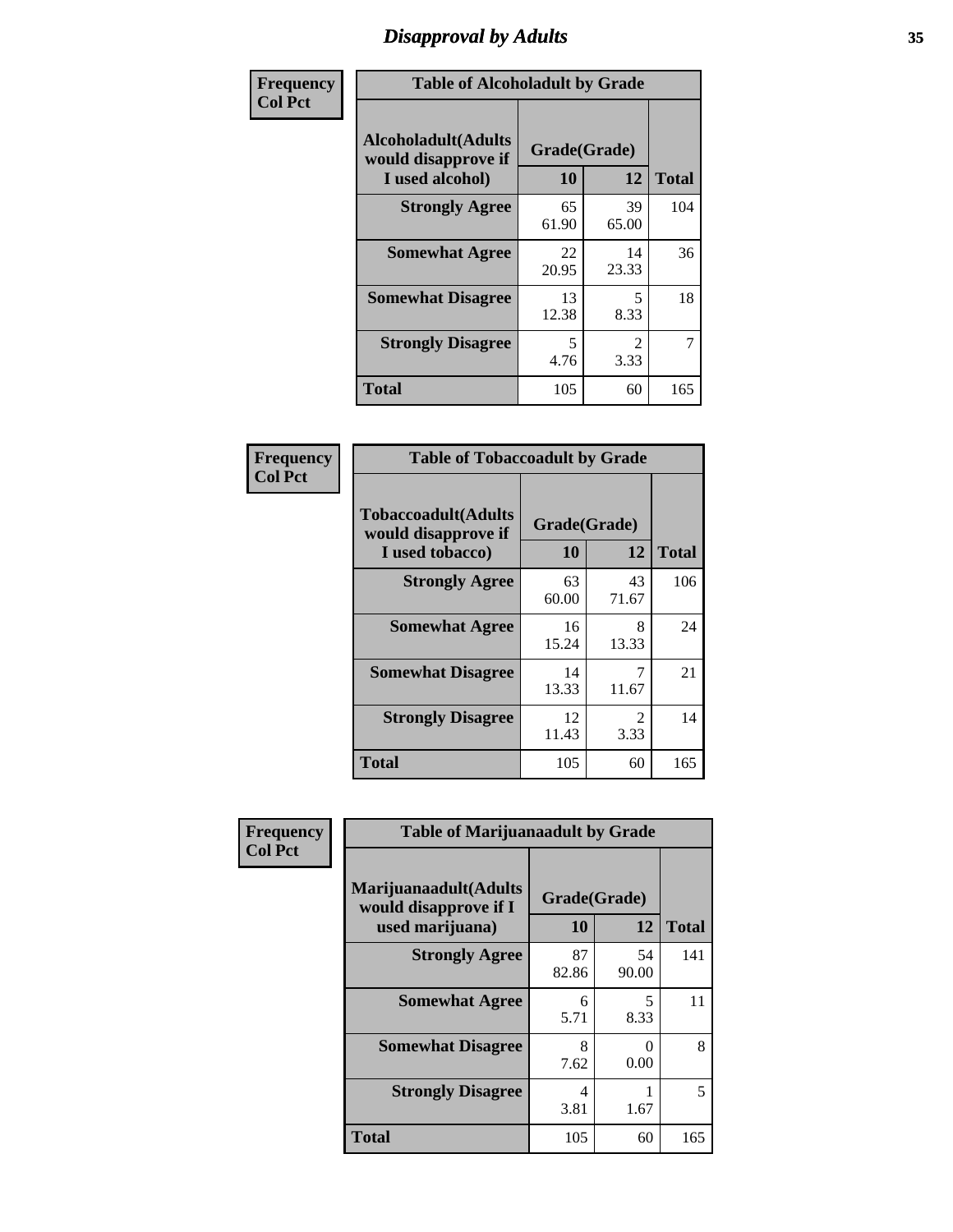### *Disapproval by Adults* **36**

| <b>Frequency</b> | <b>Table of Otherdrugadult by Grade</b>                                     |                    |                  |              |
|------------------|-----------------------------------------------------------------------------|--------------------|------------------|--------------|
| <b>Col Pct</b>   | <b>Otherdrugadult</b> (Adults<br>would disapprove if I<br>used other drugs) | Grade(Grade)<br>10 | 12               | <b>Total</b> |
|                  | <b>Strongly Agree</b>                                                       | 91<br>86.67        | 55<br>91.67      | 146          |
|                  | <b>Somewhat Agree</b>                                                       | 6<br>5.71          | 4<br>6.67        | 10           |
|                  | <b>Somewhat Disagree</b>                                                    | 4<br>3.81          | $\Omega$<br>0.00 | 4            |
|                  | <b>Strongly Disagree</b>                                                    | 4<br>3.81          | 1.67             | 5            |
|                  | <b>Total</b>                                                                | 105                | 60               | 165          |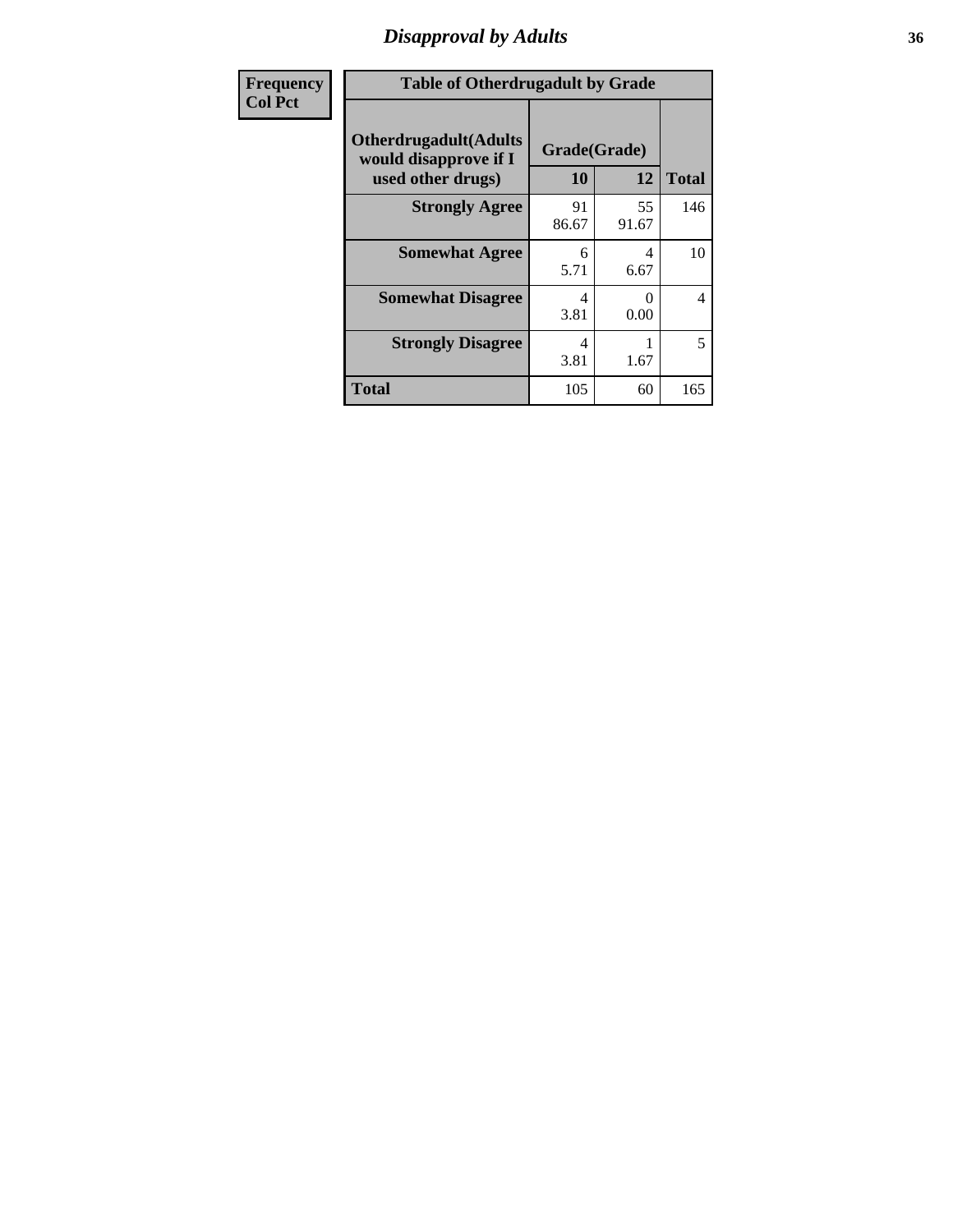# *Disapproval by Peers* **37**

| Frequency      | <b>Table of Alcoholpeer by Grade</b>                    |              |             |              |  |
|----------------|---------------------------------------------------------|--------------|-------------|--------------|--|
| <b>Col Pct</b> | Alcoholpeer(My<br>friends would<br>disapprove if I used | Grade(Grade) |             |              |  |
|                | alcohol)                                                | 10           | 12          | <b>Total</b> |  |
|                | <b>Strongly Agree</b>                                   | 22<br>20.95  | 11<br>18.33 | 33           |  |
|                | <b>Somewhat Agree</b>                                   | 22<br>20.95  | 15<br>25.00 | 37           |  |
|                | <b>Somewhat Disagree</b>                                | 29<br>27.62  | 16<br>26.67 | 45           |  |
|                | <b>Strongly Disagree</b>                                | 32<br>30.48  | 18<br>30.00 | 50           |  |
|                | Total                                                   | 105          | 60          | 165          |  |

| Frequency      | <b>Table of Tobaccopeer by Grade</b>                                |                           |             |              |
|----------------|---------------------------------------------------------------------|---------------------------|-------------|--------------|
| <b>Col Pct</b> | Tobaccopeer(My<br>friends would<br>disapprove if I used<br>tobacco) | Grade(Grade)<br><b>10</b> | 12          | <b>Total</b> |
|                | <b>Strongly Agree</b>                                               | 32<br>30.48               | 17<br>28.33 | 49           |
|                | <b>Somewhat Agree</b>                                               | 17<br>16.19               | 14<br>23.33 | 31           |
|                | <b>Somewhat Disagree</b>                                            | 24<br>22.86               | 13<br>21.67 | 37           |
|                | <b>Strongly Disagree</b>                                            | 32<br>30.48               | 16<br>26.67 | 48           |
|                | Total                                                               | 105                       | 60          | 165          |

| Frequency      | <b>Table of Marijuanapeer by Grade</b>                    |              |             |              |
|----------------|-----------------------------------------------------------|--------------|-------------|--------------|
| <b>Col Pct</b> | Marijuanapeer(My<br>friends would<br>disapprove if I used | Grade(Grade) |             |              |
|                | marijuana)                                                | 10           | 12          | <b>Total</b> |
|                | <b>Strongly Agree</b>                                     | 45<br>42.86  | 25<br>41.67 | 70           |
|                | <b>Somewhat Agree</b>                                     | 13<br>12.38  | 15<br>25.00 | 28           |
|                | <b>Somewhat Disagree</b>                                  | 22<br>20.95  | 6<br>10.00  | 28           |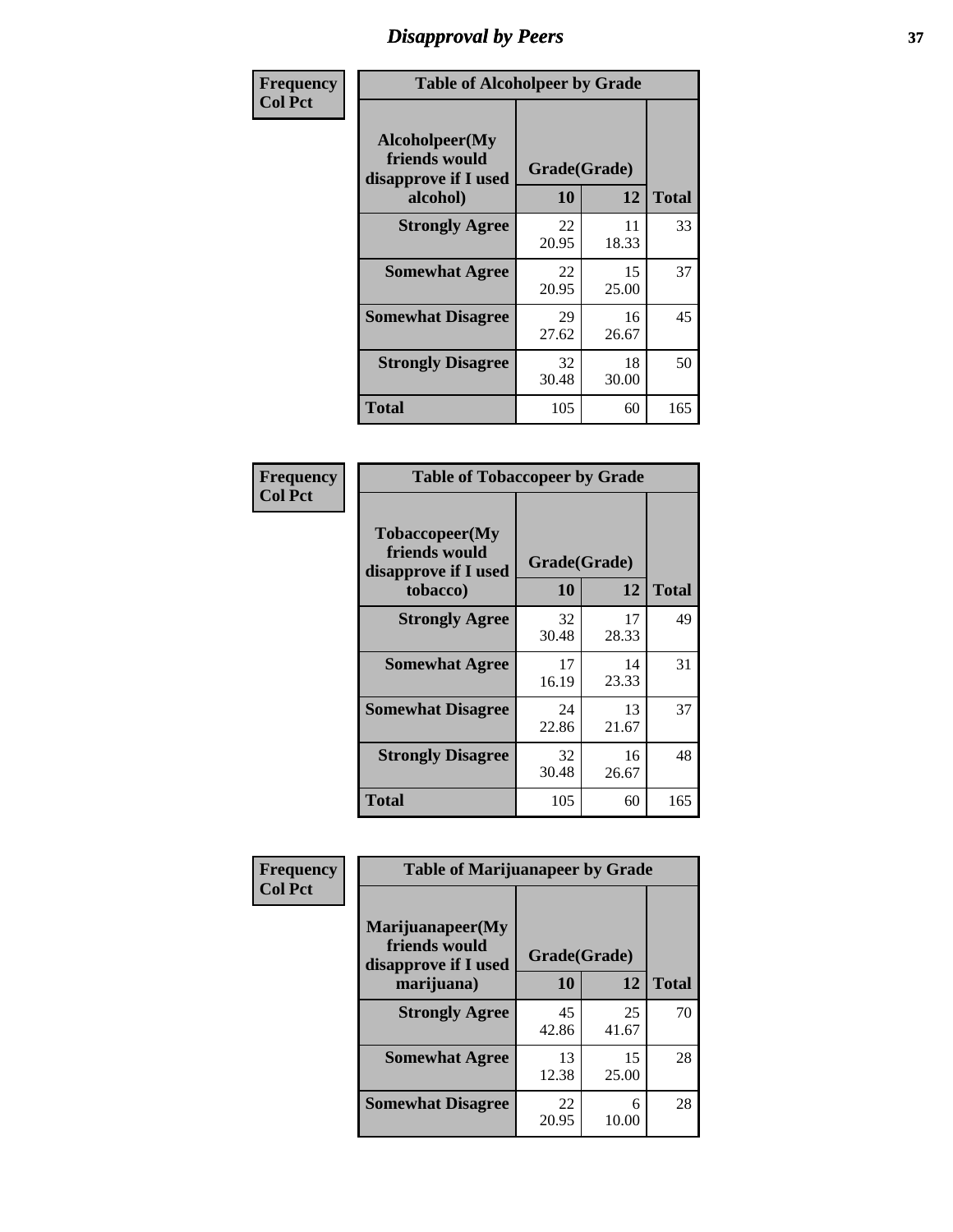# *Disapproval by Peers* **38**

| Frequency<br><b>Col Pct</b> | <b>Table of Marijuanapeer by Grade</b>                                  |                    |             |              |
|-----------------------------|-------------------------------------------------------------------------|--------------------|-------------|--------------|
|                             | Marijuanapeer(My<br>friends would<br>disapprove if I used<br>marijuana) | Grade(Grade)<br>10 | 12          | <b>Total</b> |
|                             | <b>Strongly Disagree</b>                                                | 25<br>23.81        | 14<br>23.33 | 39           |
|                             | Total                                                                   | 105                | 60          | 165          |

| Frequency      | <b>Table of Otherdrugpeer by Grade</b>                                    |                    |             |              |
|----------------|---------------------------------------------------------------------------|--------------------|-------------|--------------|
| <b>Col Pct</b> | Otherdrugpeer(My<br>friends would<br>disapprove if I used<br>other drugs) | Grade(Grade)<br>10 | 12          | <b>Total</b> |
|                | <b>Strongly Agree</b>                                                     | 56<br>53.33        | 33<br>55.00 | 89           |
|                | <b>Somewhat Agree</b>                                                     | 13<br>12.38        | 13<br>21.67 | 26           |
|                | <b>Somewhat Disagree</b>                                                  | 15<br>14.29        | 3<br>5.00   | 18           |
|                | <b>Strongly Disagree</b>                                                  | 21<br>20.00        | 11<br>18.33 | 32           |
|                | Total                                                                     | 105                | 60          | 165          |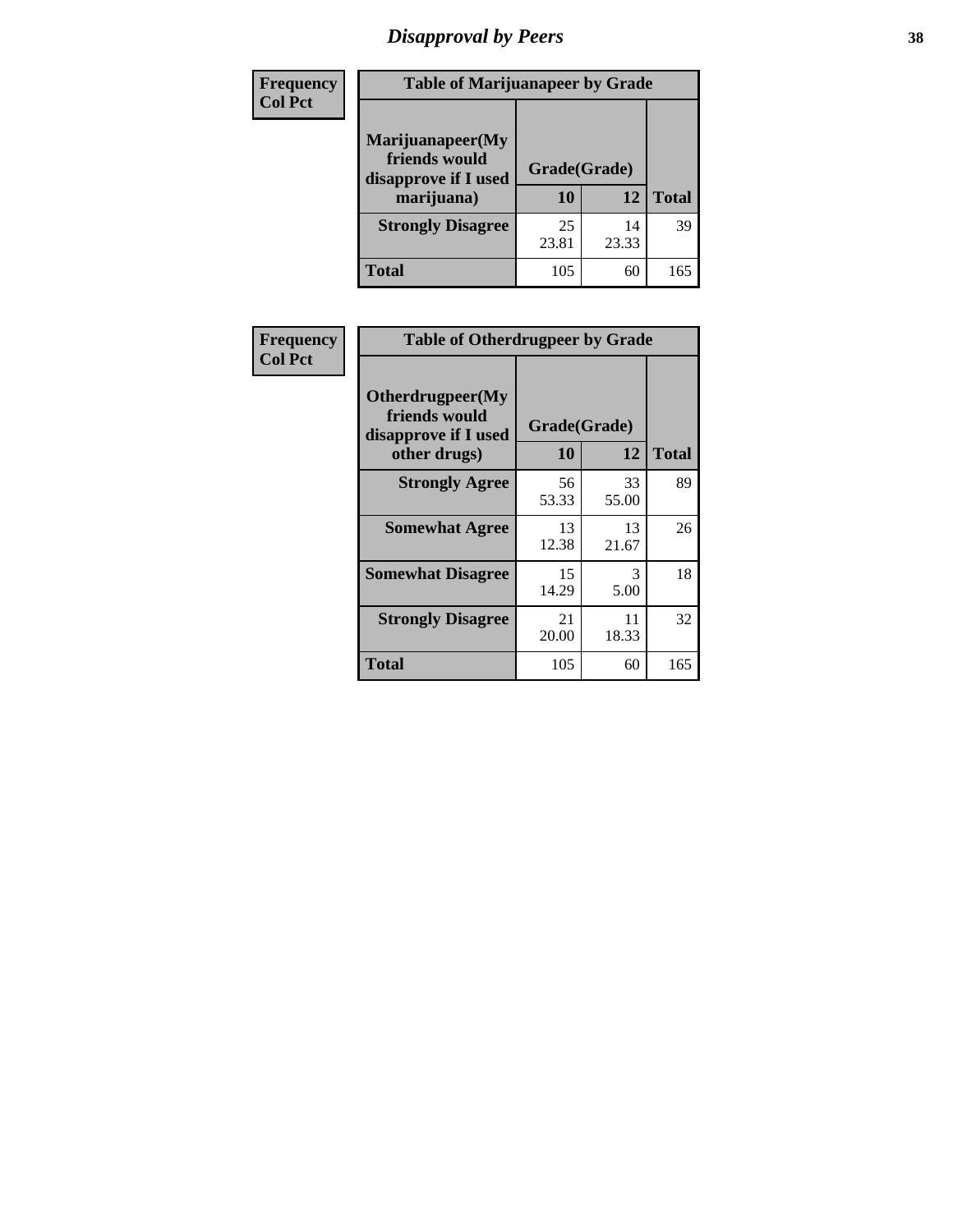| Frequency      | <b>Table of Alcohollocation1 by Grade</b> |              |             |              |
|----------------|-------------------------------------------|--------------|-------------|--------------|
| <b>Col Pct</b> | <b>Alcohollocation1(Places</b>            | Grade(Grade) |             |              |
|                | <b>Friends Use Alcohol)</b>               | 10           | 12          | <b>Total</b> |
|                |                                           | 65<br>61.90  | 41<br>68.33 | 106          |
|                | Do Not Use                                | 40<br>38.10  | 19<br>31.67 | 59           |
|                | <b>Total</b>                              | 105          | 60          | 165          |

| Frequency      | <b>Table of Alcohollocation2 by Grade</b>                     |                    |             |              |
|----------------|---------------------------------------------------------------|--------------------|-------------|--------------|
| <b>Col Pct</b> | <b>Alcohollocation2(Places</b><br><b>Friends Use Alcohol)</b> | Grade(Grade)<br>10 | <b>12</b>   | <b>Total</b> |
|                |                                                               | 70<br>66.67        | 36<br>60.00 | 106          |
|                | Home                                                          | 35<br>33.33        | 24<br>40.00 | 59           |
|                | <b>Total</b>                                                  | 105                | 60          | 165          |

| Frequency<br><b>Col Pct</b> | <b>Table of Alcohollocation 3 by Grade</b>                    |                    |             |              |
|-----------------------------|---------------------------------------------------------------|--------------------|-------------|--------------|
|                             | <b>Alcohollocation3(Places</b><br><b>Friends Use Alcohol)</b> | Grade(Grade)<br>10 | 12          | <b>Total</b> |
|                             |                                                               | 102<br>97.14       | 55<br>91.67 | 157          |
|                             | <b>School</b>                                                 | 3<br>2.86          | 5<br>8.33   | 8            |
|                             | <b>Total</b>                                                  | 105                | 60          | 165          |

| <b>Frequency</b> | <b>Table of Alcohollocation4 by Grade</b> |              |             |              |
|------------------|-------------------------------------------|--------------|-------------|--------------|
| <b>Col Pct</b>   | <b>Alcohollocation4(Places</b>            | Grade(Grade) |             |              |
|                  | <b>Friends Use Alcohol)</b>               | 10           | 12          | <b>Total</b> |
|                  |                                           | 89<br>84.76  | 45<br>75.00 | 134          |
|                  | Car                                       | 16<br>15.24  | 15<br>25.00 | 31           |
|                  | <b>Total</b>                              | 105          | 60          | 165          |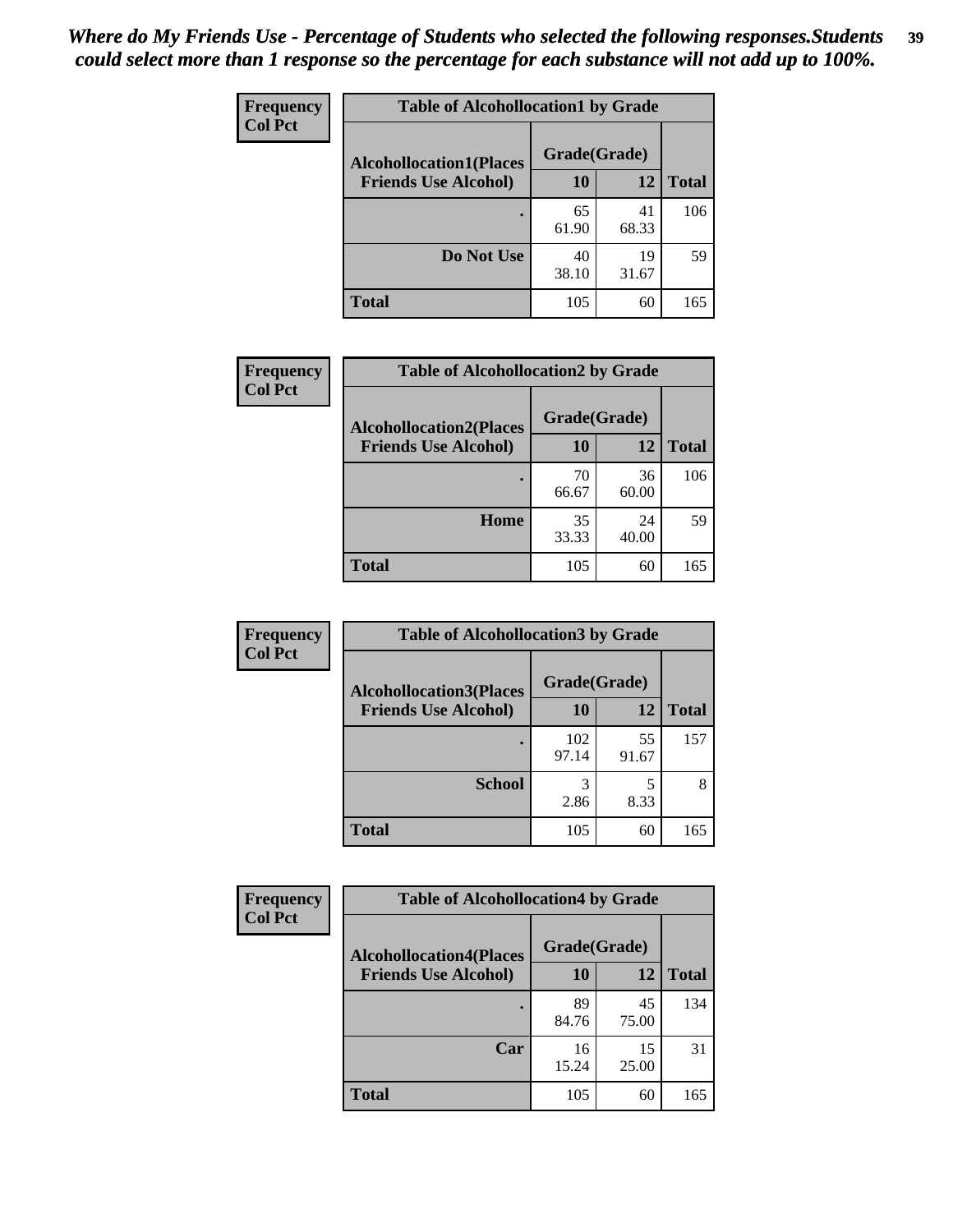| Frequency<br><b>Col Pct</b> | <b>Table of Alcohollocation5 by Grade</b> |              |             |              |
|-----------------------------|-------------------------------------------|--------------|-------------|--------------|
|                             | <b>Alcohollocation5(Places</b>            | Grade(Grade) |             |              |
|                             | <b>Friends Use Alcohol)</b>               | 10           | 12          | <b>Total</b> |
|                             |                                           | 58<br>55.24  | 27<br>45.00 | 85           |
|                             | <b>Friend's House</b>                     | 47<br>44.76  | 33<br>55.00 | 80           |
|                             | <b>Total</b>                              | 105          | 60          | 165          |

| <b>Frequency</b>            | <b>Table of Alcohollocation6 by Grade</b> |              |              |     |
|-----------------------------|-------------------------------------------|--------------|--------------|-----|
| <b>Col Pct</b>              | <b>Alcohollocation6(Places</b>            | Grade(Grade) |              |     |
| <b>Friends Use Alcohol)</b> | 10                                        | 12           | <b>Total</b> |     |
|                             |                                           | 67<br>63.81  | 36<br>60.00  | 103 |
|                             | <b>Other</b>                              | 38<br>36.19  | 24<br>40.00  | 62  |
|                             | <b>Total</b>                              | 105          | 60           | 165 |

| Frequency      | <b>Table of Tobaccolocation1 by Grade</b> |              |             |              |
|----------------|-------------------------------------------|--------------|-------------|--------------|
| <b>Col Pct</b> | <b>Tobaccolocation1(Places</b>            | Grade(Grade) |             |              |
|                | <b>Friends Use Tobacco)</b>               | 10           | 12          | <b>Total</b> |
|                |                                           | 55<br>52.38  | 35<br>58.33 | 90           |
|                | Do Not Use                                | 50<br>47.62  | 25<br>41.67 | 75           |
|                | <b>Total</b>                              | 105          | 60          | 165          |

| <b>Frequency</b> | <b>Table of Tobaccolocation2 by Grade</b> |              |             |              |  |
|------------------|-------------------------------------------|--------------|-------------|--------------|--|
| <b>Col Pct</b>   | <b>Tobaccolocation2(Places</b>            | Grade(Grade) |             |              |  |
|                  | <b>Friends Use Tobacco)</b>               | 10           | 12          | <b>Total</b> |  |
|                  |                                           | 66<br>62.86  | 36<br>60.00 | 102          |  |
|                  | Home                                      | 39<br>37.14  | 24<br>40.00 | 63           |  |
|                  | <b>Total</b>                              | 105          | 60          | 165          |  |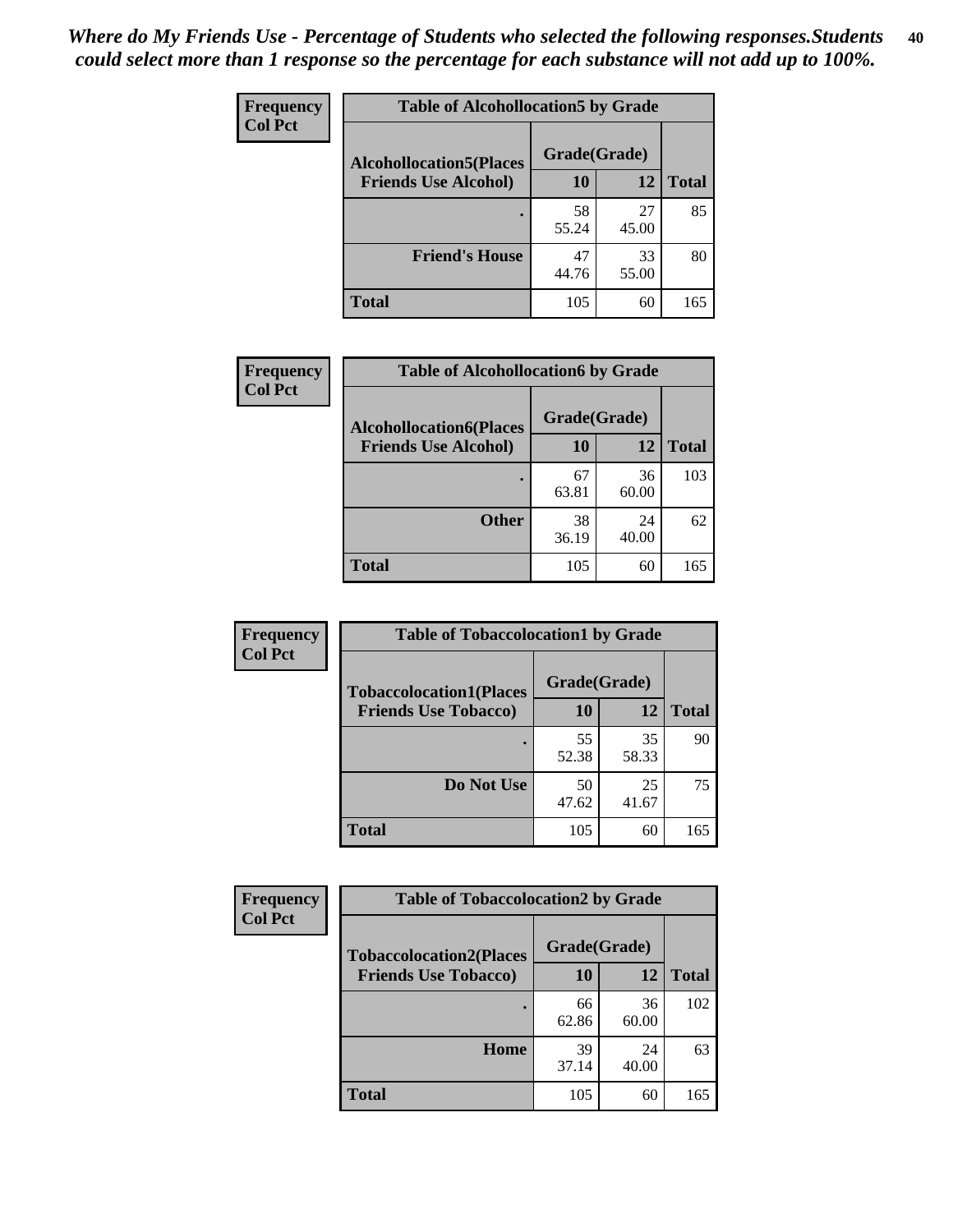| Frequency      | <b>Table of Tobaccolocation 3 by Grade</b> |              |             |              |  |
|----------------|--------------------------------------------|--------------|-------------|--------------|--|
| <b>Col Pct</b> | <b>Tobaccolocation3(Places</b>             | Grade(Grade) |             |              |  |
|                | <b>Friends Use Tobacco)</b>                | 10           | 12          | <b>Total</b> |  |
|                | ٠                                          | 85<br>80.95  | 43<br>71.67 | 128          |  |
|                | <b>School</b>                              | 20<br>19.05  | 17<br>28.33 | 37           |  |
|                | <b>Total</b>                               | 105          | 60          | 165          |  |

| Frequency      | <b>Table of Tobaccolocation4 by Grade</b> |              |             |              |
|----------------|-------------------------------------------|--------------|-------------|--------------|
| <b>Col Pct</b> | <b>Tobaccolocation4(Places</b>            | Grade(Grade) |             |              |
|                | <b>Friends Use Tobacco)</b>               | 10           | 12          | <b>Total</b> |
|                |                                           | 76<br>72.38  | 34<br>56.67 | 110          |
|                | Car                                       | 29<br>27.62  | 26<br>43.33 | 55           |
|                | <b>Total</b>                              | 105          | 60          | 165          |

| Frequency      | <b>Table of Tobaccolocation5 by Grade</b> |              |             |              |  |
|----------------|-------------------------------------------|--------------|-------------|--------------|--|
| <b>Col Pct</b> | <b>Tobaccolocation5(Places</b>            | Grade(Grade) |             |              |  |
|                | <b>Friends Use Tobacco)</b>               | 10           | <b>12</b>   | <b>Total</b> |  |
|                |                                           | 68<br>64.76  | 35<br>58.33 | 103          |  |
|                | <b>Friend's House</b>                     | 37<br>35.24  | 25<br>41.67 | 62           |  |
|                | <b>Total</b>                              | 105          | 60          | 165          |  |

| <b>Frequency</b> | <b>Table of Tobaccolocation6 by Grade</b> |              |             |              |  |
|------------------|-------------------------------------------|--------------|-------------|--------------|--|
| <b>Col Pct</b>   | <b>Tobaccolocation6(Places</b>            | Grade(Grade) |             |              |  |
|                  | <b>Friends Use Tobacco)</b>               | 10           | 12          | <b>Total</b> |  |
|                  |                                           | 74<br>70.48  | 37<br>61.67 | 111          |  |
|                  | <b>Other</b>                              | 31<br>29.52  | 23<br>38.33 | 54           |  |
|                  | <b>Total</b>                              | 105          | 60          | 165          |  |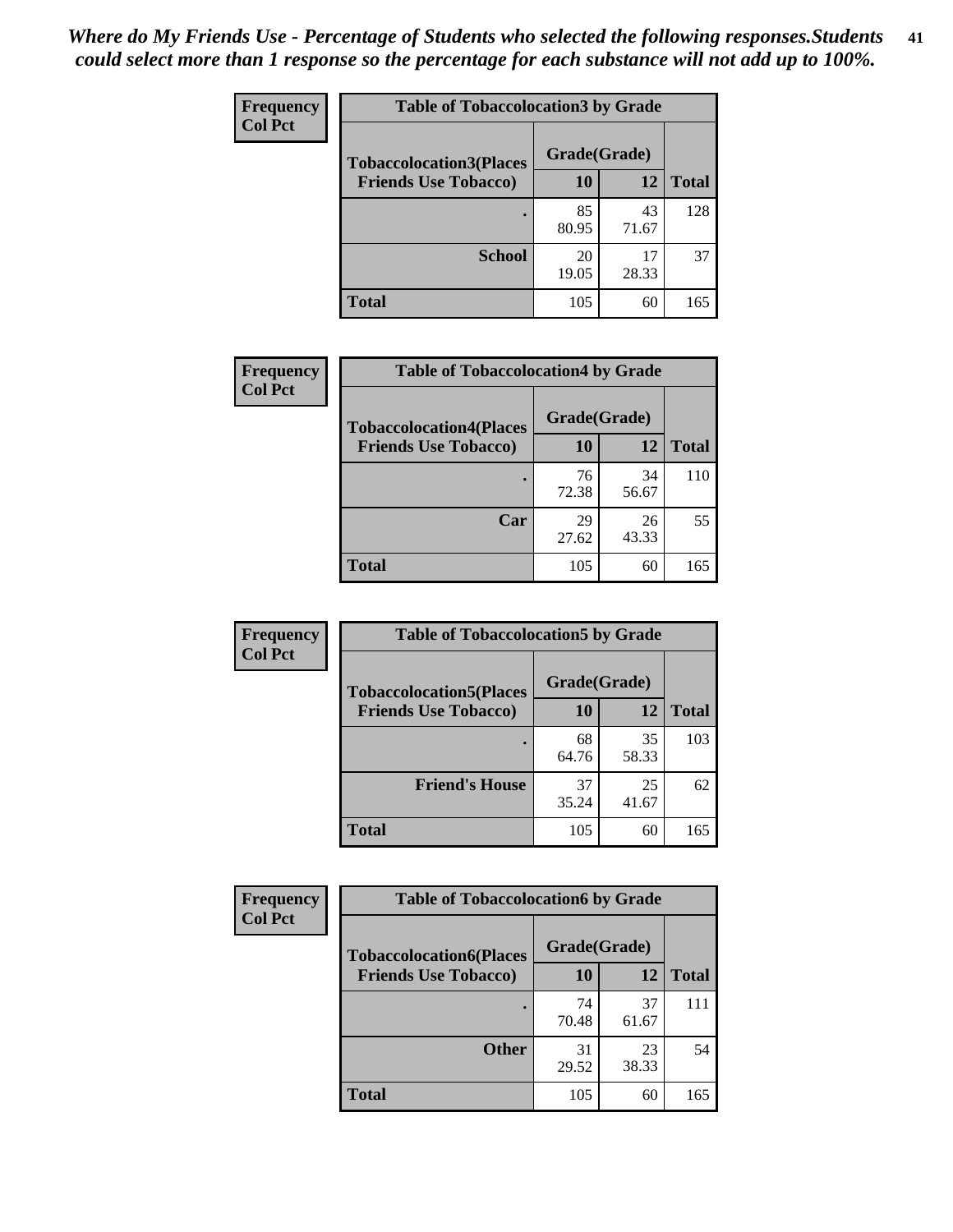| <b>Frequency</b> | <b>Table of Marijuanalocation1 by Grade</b> |              |             |              |
|------------------|---------------------------------------------|--------------|-------------|--------------|
| <b>Col Pct</b>   | <b>Marijuanalocation1(Places</b>            | Grade(Grade) |             |              |
|                  | <b>Friends Use Marijuana</b> )              | 10           | 12          | <b>Total</b> |
|                  |                                             | 44<br>41.90  | 26<br>43.33 | 70           |
|                  | Do Not Use                                  | 61<br>58.10  | 34<br>56.67 | 95           |
|                  | <b>Total</b>                                | 105          | 60          | 165          |

| <b>Frequency</b> | <b>Table of Marijuanalocation2 by Grade</b>                        |                    |             |              |
|------------------|--------------------------------------------------------------------|--------------------|-------------|--------------|
| <b>Col Pct</b>   | <b>Marijuanalocation2(Places</b><br><b>Friends Use Marijuana</b> ) | Grade(Grade)<br>10 | 12          | <b>Total</b> |
|                  |                                                                    | 84<br>80.00        | 45<br>75.00 | 129          |
|                  | <b>Home</b>                                                        | 21<br>20.00        | 15<br>25.00 | 36           |
|                  | <b>Total</b>                                                       | 105                | 60          | 165          |

| Frequency<br><b>Col Pct</b> | <b>Table of Marijuanalocation3 by Grade</b> |              |             |              |
|-----------------------------|---------------------------------------------|--------------|-------------|--------------|
|                             | <b>Marijuanalocation3</b> (Places           | Grade(Grade) |             |              |
|                             | <b>Friends Use Marijuana</b> )              | 10           | 12          | <b>Total</b> |
|                             |                                             | 98<br>93.33  | 57<br>95.00 | 155          |
|                             | <b>School</b>                               | 6.67         | 3<br>5.00   | 10           |
|                             | <b>Total</b>                                | 105          | 60          | 165          |

| <b>Frequency</b> | <b>Table of Marijuanalocation4 by Grade</b> |              |             |              |  |
|------------------|---------------------------------------------|--------------|-------------|--------------|--|
| <b>Col Pct</b>   | <b>Marijuanalocation4(Places</b>            | Grade(Grade) |             |              |  |
|                  | <b>Friends Use Marijuana</b> )              | <b>10</b>    | 12          | <b>Total</b> |  |
|                  |                                             | 83<br>79.05  | 45<br>75.00 | 128          |  |
|                  | Car                                         | 22<br>20.95  | 15<br>25.00 | 37           |  |
|                  | <b>Total</b>                                | 105          | 60          | 165          |  |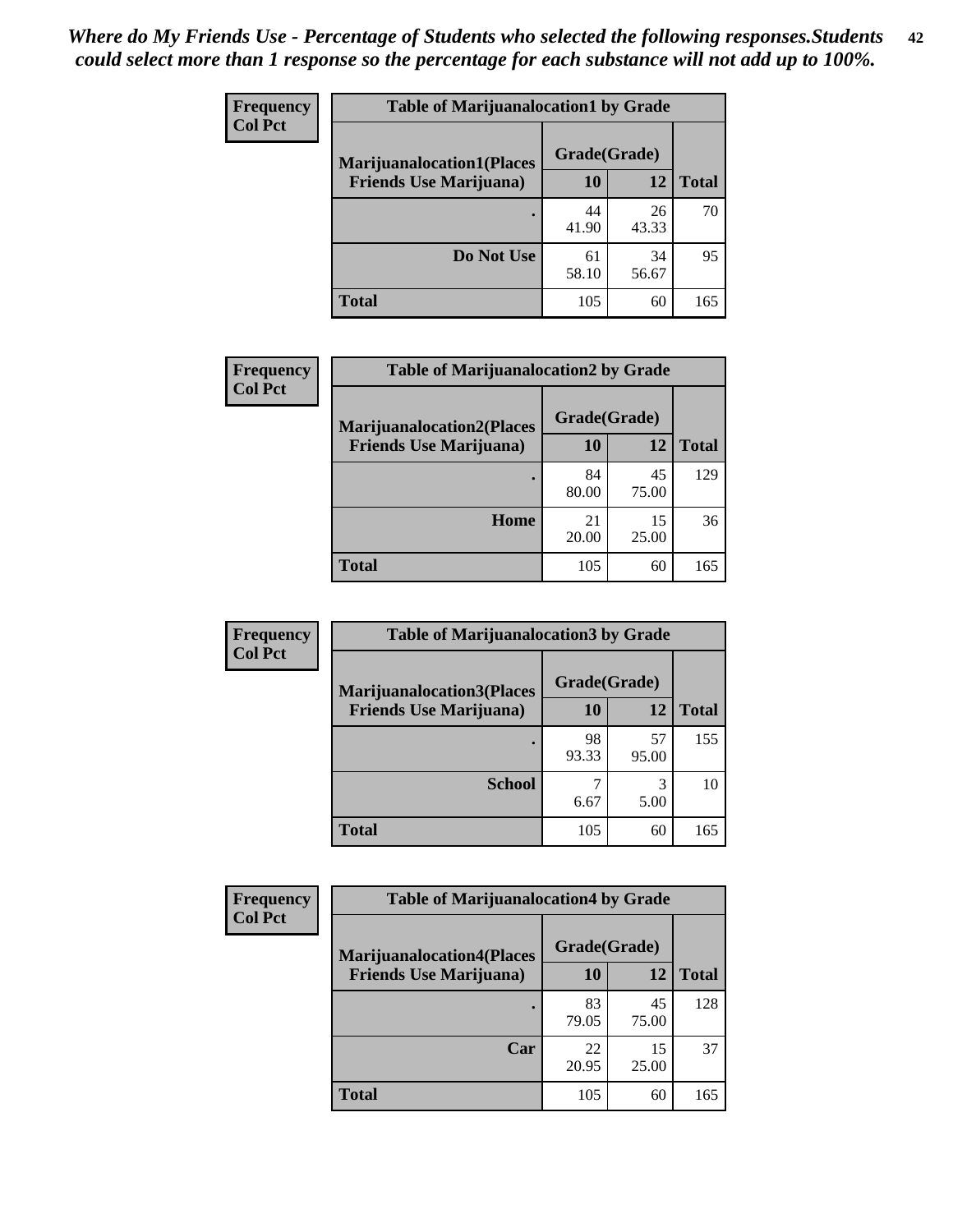| <b>Frequency</b> | <b>Table of Marijuanalocation5 by Grade</b> |              |             |              |
|------------------|---------------------------------------------|--------------|-------------|--------------|
| <b>Col Pct</b>   | <b>Marijuanalocation5</b> (Places           | Grade(Grade) |             |              |
|                  | <b>Friends Use Marijuana</b> )              | 10           | 12          | <b>Total</b> |
|                  |                                             | 77<br>73.33  | 37<br>61.67 | 114          |
|                  | <b>Friend's House</b>                       | 28<br>26.67  | 23<br>38.33 | 51           |
|                  | <b>Total</b>                                | 105          | 60          | 165          |

| <b>Frequency</b> | <b>Table of Marijuanalocation6 by Grade</b>                        |                    |             |              |
|------------------|--------------------------------------------------------------------|--------------------|-------------|--------------|
| <b>Col Pct</b>   | <b>Marijuanalocation6(Places</b><br><b>Friends Use Marijuana</b> ) | Grade(Grade)<br>10 | 12          | <b>Total</b> |
|                  |                                                                    | 76<br>72.38        | 44<br>73.33 | 120          |
|                  | <b>Other</b>                                                       | 29<br>27.62        | 16<br>26.67 | 45           |
|                  | <b>Total</b>                                                       | 105                | 60          | 165          |

| <b>Frequency</b> | <b>Table of Otherdruglocation1 by Grade</b> |              |             |              |
|------------------|---------------------------------------------|--------------|-------------|--------------|
| <b>Col Pct</b>   | <b>Otherdruglocation1(Places</b>            | Grade(Grade) |             |              |
|                  | <b>Friends Use Other Illegal</b><br>Drugs)  | 10           | 12          | <b>Total</b> |
|                  |                                             | 25<br>23.81  | 15<br>25.00 | 40           |
|                  | Do Not Use                                  | 80<br>76.19  | 45<br>75.00 | 125          |
|                  | <b>Total</b>                                | 105          | 60          | 165          |

| Frequency      | <b>Table of Otherdruglocation2 by Grade</b>                          |              |             |              |
|----------------|----------------------------------------------------------------------|--------------|-------------|--------------|
| <b>Col Pct</b> | <b>Otherdruglocation2(Places</b><br><b>Friends Use Other Illegal</b> | Grade(Grade) |             |              |
|                | Drugs)                                                               | 10           | 12          | <b>Total</b> |
|                |                                                                      | 88<br>83.81  | 50<br>83.33 | 138          |
|                | Home                                                                 | 17<br>16.19  | 10<br>16.67 | 27           |
|                | <b>Total</b>                                                         | 105          | 60          | 165          |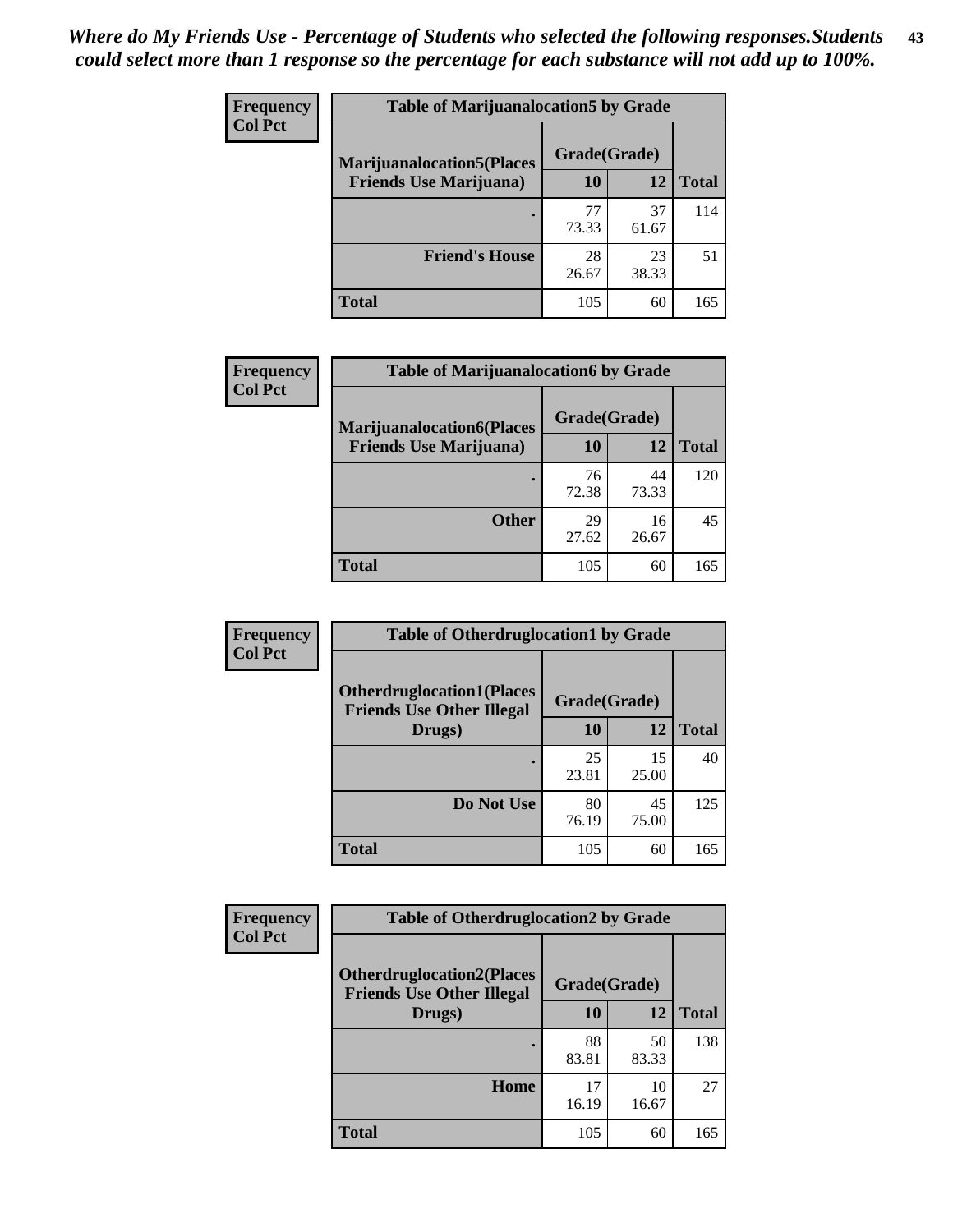| <b>Frequency</b> | <b>Table of Otherdruglocation3 by Grade</b>                          |              |             |              |
|------------------|----------------------------------------------------------------------|--------------|-------------|--------------|
| <b>Col Pct</b>   | <b>Otherdruglocation3(Places</b><br><b>Friends Use Other Illegal</b> | Grade(Grade) |             |              |
|                  | Drugs)                                                               | 10           | 12          | <b>Total</b> |
|                  |                                                                      | 100<br>95.24 | 55<br>91.67 | 155          |
|                  | <b>School</b>                                                        | 5<br>4.76    | 8.33        | 10           |
|                  | <b>Total</b>                                                         | 105          | 60          | 165          |

| <b>Frequency</b> | <b>Table of Otherdruglocation4 by Grade</b>                          |              |             |              |  |
|------------------|----------------------------------------------------------------------|--------------|-------------|--------------|--|
| <b>Col Pct</b>   | <b>Otherdruglocation4(Places</b><br><b>Friends Use Other Illegal</b> | Grade(Grade) |             |              |  |
|                  | Drugs)                                                               | 10           | 12          | <b>Total</b> |  |
|                  |                                                                      | 93<br>88.57  | 51<br>85.00 | 144          |  |
|                  | Car                                                                  | 12<br>11.43  | 9<br>15.00  | 21           |  |
|                  | <b>Total</b>                                                         | 105          | 60          | 165          |  |

| Frequency      | <b>Table of Otherdruglocation5 by Grade</b>                          |              |             |              |
|----------------|----------------------------------------------------------------------|--------------|-------------|--------------|
| <b>Col Pct</b> | <b>Otherdruglocation5(Places</b><br><b>Friends Use Other Illegal</b> | Grade(Grade) |             |              |
|                | Drugs)                                                               | 10           | 12          | <b>Total</b> |
|                |                                                                      | 88<br>83.81  | 48<br>80.00 | 136          |
|                | <b>Friend's House</b>                                                | 17<br>16.19  | 12<br>20.00 | 29           |
|                | <b>Total</b>                                                         | 105          | 60          | 165          |

| <b>Frequency</b> | <b>Table of Otherdruglocation6 by Grade</b>                          |             |              |              |
|------------------|----------------------------------------------------------------------|-------------|--------------|--------------|
| <b>Col Pct</b>   | <b>Otherdruglocation6(Places</b><br><b>Friends Use Other Illegal</b> |             | Grade(Grade) |              |
|                  | Drugs)                                                               | 10          | 12           | <b>Total</b> |
|                  |                                                                      | 86<br>81.90 | 49<br>81.67  | 135          |
|                  | <b>Other</b>                                                         | 19<br>18.10 | 11<br>18.33  | 30           |
|                  | <b>Total</b>                                                         | 105         | 60           | 165          |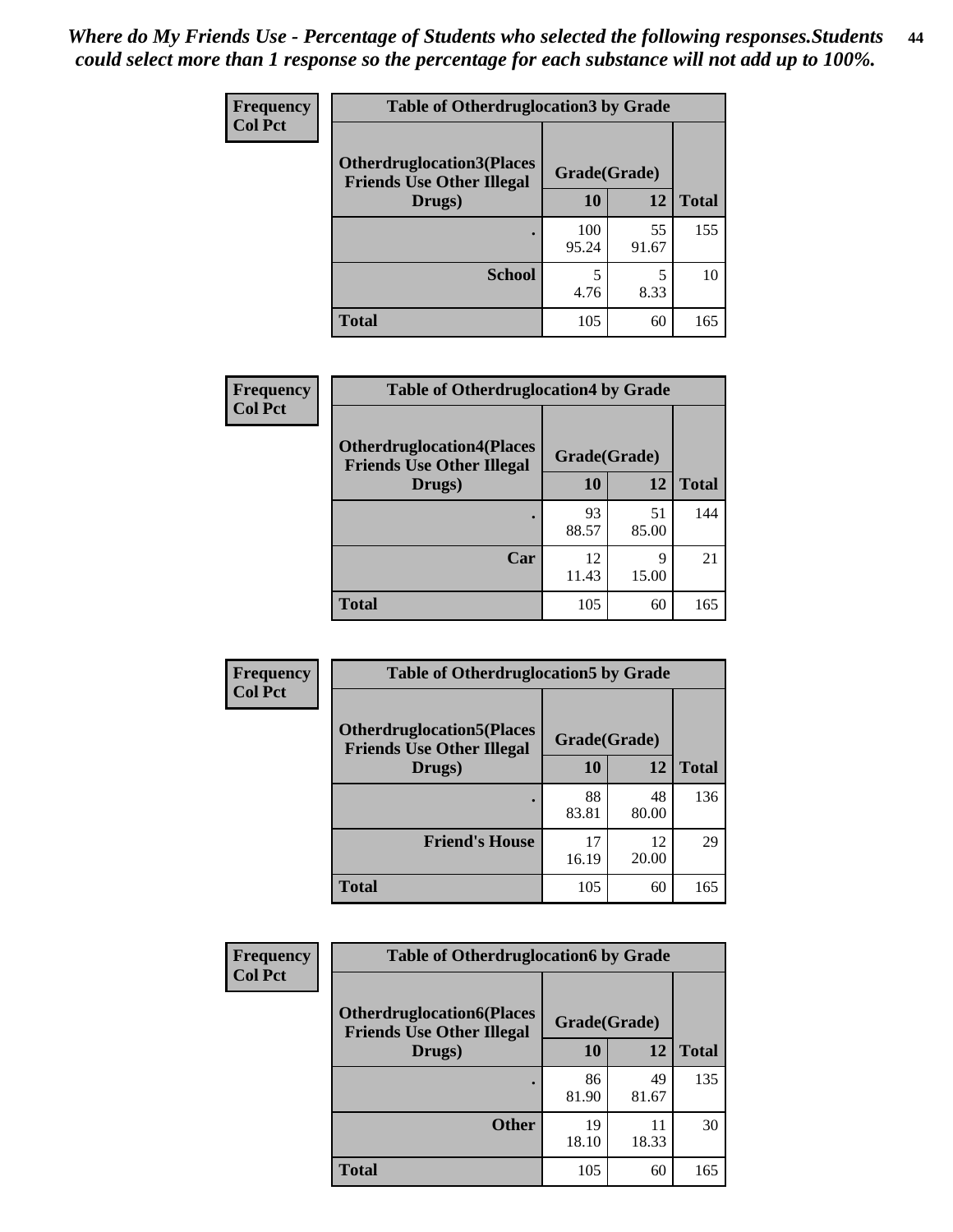| Frequency      | <b>Table of Alcoholtime1 by Grade</b> |              |             |              |
|----------------|---------------------------------------|--------------|-------------|--------------|
| <b>Col Pct</b> | <b>Alcoholtime1(Times</b>             | Grade(Grade) |             |              |
|                | <b>Friends Use</b><br>Alcohol)        | 10           | 12          | <b>Total</b> |
|                |                                       | 70<br>66.67  | 43<br>71.67 | 113          |
|                | Do Not Use                            | 35<br>33.33  | 17<br>28.33 | 52           |
|                | <b>Total</b>                          | 105          | 60          | 165          |

| Frequency      | <b>Table of Alcoholtime2 by Grade</b>           |              |             |              |
|----------------|-------------------------------------------------|--------------|-------------|--------------|
| <b>Col Pct</b> | <b>Alcoholtime2(Times</b><br><b>Friends Use</b> | Grade(Grade) |             |              |
|                | Alcohol)                                        | 10           | 12          | <b>Total</b> |
|                |                                                 | 100<br>95.24 | 59<br>98.33 | 159          |
|                | <b>On Way to School</b>                         | 5<br>4.76    | 1.67        | 6            |
|                | <b>Total</b>                                    | 105          | 60          | 165          |

| Frequency      | <b>Table of Alcoholtime3 by Grade</b>                           |              |             |              |
|----------------|-----------------------------------------------------------------|--------------|-------------|--------------|
| <b>Col Pct</b> | <b>Alcoholtime3(Times</b><br>Grade(Grade)<br><b>Friends Use</b> |              |             |              |
|                | <b>Alcohol</b> )                                                | 10           | 12          | <b>Total</b> |
|                |                                                                 | 102<br>97.14 | 59<br>98.33 | 161          |
|                | <b>During School</b>                                            | 3<br>2.86    | 1.67        | 4            |
|                | <b>Total</b>                                                    | 105          | 60          | 165          |

| <b>Frequency</b> | <b>Table of Alcoholtime4 by Grade</b> |              |             |              |  |
|------------------|---------------------------------------|--------------|-------------|--------------|--|
| <b>Col Pct</b>   | <b>Alcoholtime4(Times</b>             | Grade(Grade) |             |              |  |
|                  | <b>Friends Use Alcohol)</b>           | 10           | 12          | <b>Total</b> |  |
|                  | ٠                                     | 98<br>93.33  | 56<br>93.33 | 154          |  |
|                  | <b>On Way Home From School</b>        | 6.67         | 6.67        | 11           |  |
|                  | <b>Total</b>                          | 105          | 60          | 165          |  |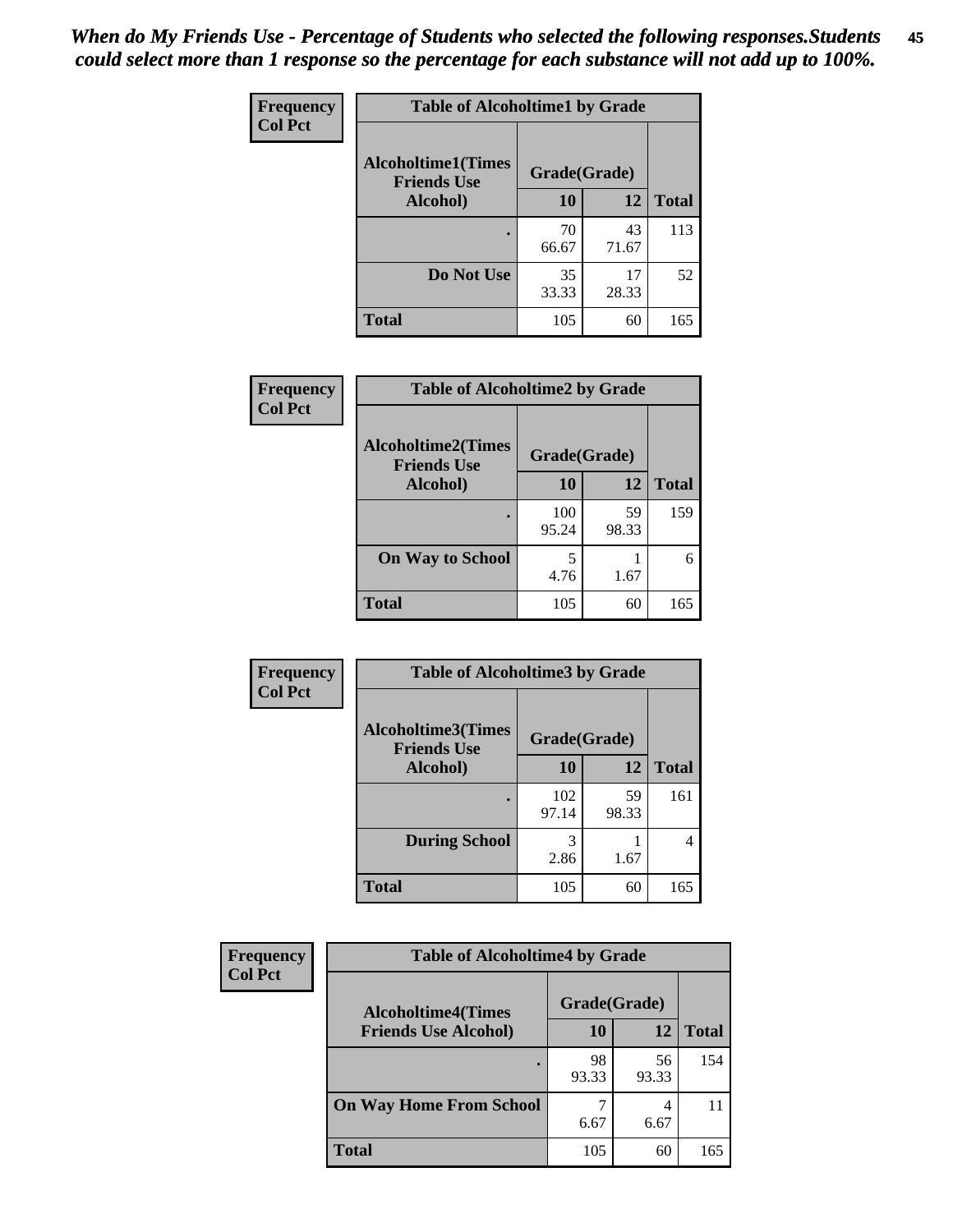*When do My Friends Use - Percentage of Students who selected the following responses.Students could select more than 1 response so the percentage for each substance will not add up to 100%.* **46**

| <b>Frequency</b> | <b>Table of Alcoholtime5 by Grade</b>           |              |             |              |
|------------------|-------------------------------------------------|--------------|-------------|--------------|
| <b>Col Pct</b>   | <b>Alcoholtime5(Times</b><br><b>Friends Use</b> | Grade(Grade) |             |              |
|                  | Alcohol)                                        | 10           | 12          | <b>Total</b> |
|                  |                                                 | 86<br>81.90  | 48<br>80.00 | 134          |
|                  | Weeknights                                      | 19<br>18.10  | 12<br>20.00 | 31           |
|                  | <b>Total</b>                                    | 105          | 60          | 165          |

| Frequency      | <b>Table of Alcoholtime6 by Grade</b>           |              |             |              |
|----------------|-------------------------------------------------|--------------|-------------|--------------|
| <b>Col Pct</b> | <b>Alcoholtime6(Times</b><br><b>Friends Use</b> | Grade(Grade) |             |              |
|                | Alcohol)                                        | 10           | 12          | <b>Total</b> |
|                |                                                 | 36<br>34.29  | 17<br>28.33 | 53           |
|                | Weekends                                        | 69<br>65.71  | 43<br>71.67 | 112          |
|                | <b>Total</b>                                    | 105          | 60          | 165          |

| Frequency      | <b>Table of Tobaccotime1 by Grade</b>                           |             |             |              |
|----------------|-----------------------------------------------------------------|-------------|-------------|--------------|
| <b>Col Pct</b> | <b>Tobaccotime1(Times</b><br>Grade(Grade)<br><b>Friends Use</b> |             |             |              |
|                | <b>Tobacco</b> )                                                | 10          | 12          | <b>Total</b> |
|                |                                                                 | 54<br>51.43 | 36<br>60.00 | 90           |
|                | Do Not Use                                                      | 51<br>48.57 | 24<br>40.00 | 75           |
|                | <b>Total</b>                                                    | 105         | 60          | 165          |

| <b>Frequency</b> | <b>Table of Tobaccotime2 by Grade</b>           |              |             |              |  |
|------------------|-------------------------------------------------|--------------|-------------|--------------|--|
| <b>Col Pct</b>   | <b>Tobaccotime2(Times</b><br><b>Friends Use</b> | Grade(Grade) |             |              |  |
|                  | <b>Tobacco</b> )                                | 10           | 12          | <b>Total</b> |  |
|                  | ٠                                               | 78<br>74.29  | 39<br>65.00 | 117          |  |
|                  | <b>On Way to School</b>                         | 27<br>25.71  | 21<br>35.00 | 48           |  |
|                  | <b>Total</b>                                    | 105          | 60          | 165          |  |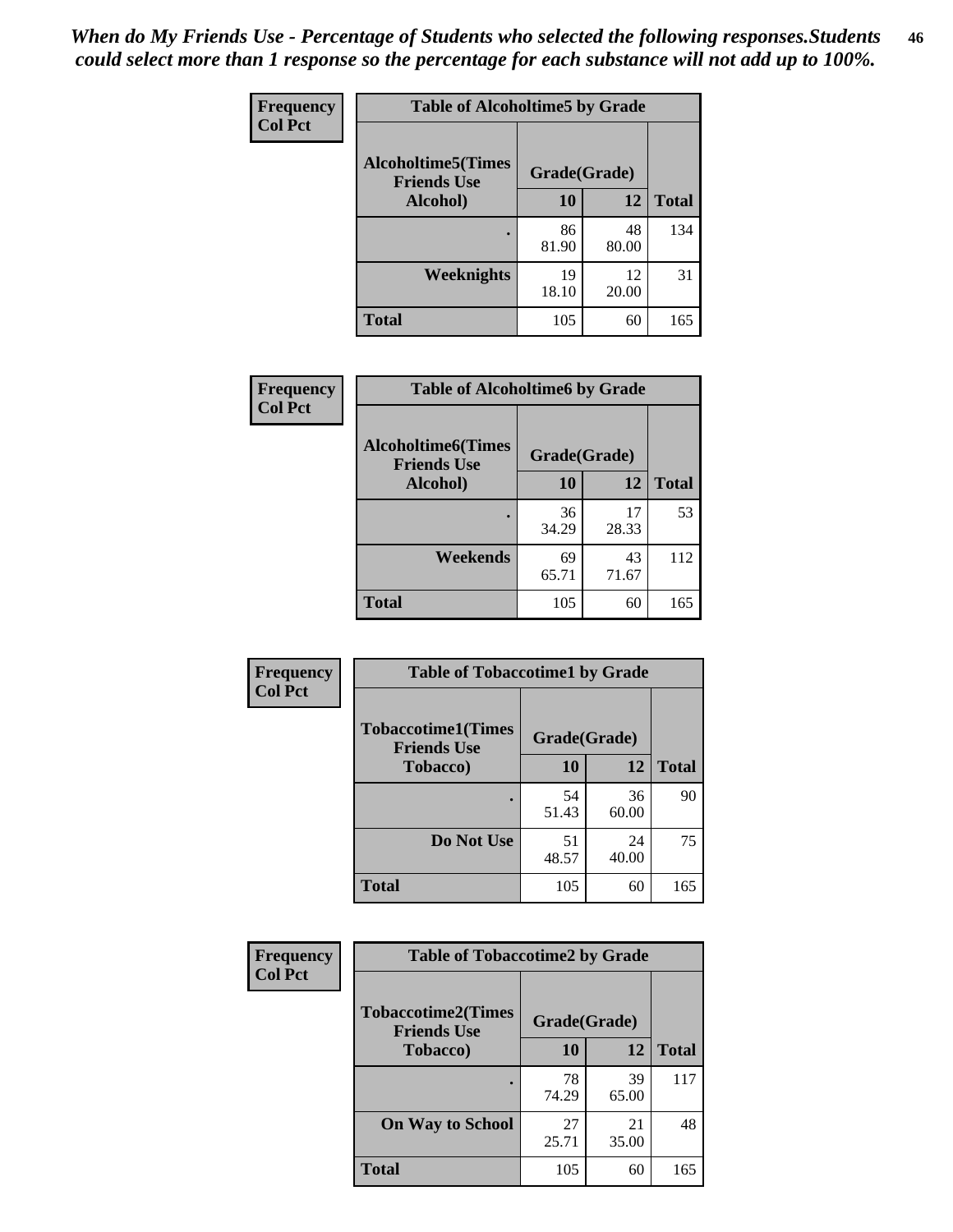| Frequency<br><b>Col Pct</b> | <b>Table of Tobaccotime3 by Grade</b>           |              |             |              |  |
|-----------------------------|-------------------------------------------------|--------------|-------------|--------------|--|
|                             | <b>Tobaccotime3(Times</b><br><b>Friends Use</b> | Grade(Grade) |             |              |  |
|                             | <b>Tobacco</b> )                                | 10           | 12          | <b>Total</b> |  |
|                             | $\bullet$                                       | 85<br>80.95  | 47<br>78.33 | 132          |  |
|                             | <b>During School</b>                            | 20<br>19.05  | 13<br>21.67 | 33           |  |
|                             | <b>Total</b>                                    | 105          | 60          | 165          |  |

| <b>Frequency</b> | <b>Table of Tobaccotime4 by Grade</b> |              |             |              |
|------------------|---------------------------------------|--------------|-------------|--------------|
| <b>Col Pct</b>   | <b>Tobaccotime4(Times</b>             | Grade(Grade) |             |              |
|                  | <b>Friends Use Tobacco)</b>           | 10           | 12          | <b>Total</b> |
|                  |                                       | 98<br>93.33  | 56<br>93.33 | 154          |
|                  | <b>On Way Home From School</b>        | 6.67         | 4<br>6.67   |              |
|                  | <b>Total</b>                          | 105          | 60          | 165          |

| <b>Frequency</b> | <b>Table of Tobaccotime5 by Grade</b>           |              |             |              |
|------------------|-------------------------------------------------|--------------|-------------|--------------|
| <b>Col Pct</b>   | <b>Tobaccotime5(Times</b><br><b>Friends Use</b> | Grade(Grade) |             |              |
|                  | <b>Tobacco</b> )                                | 10           | 12          | <b>Total</b> |
|                  |                                                 | 68<br>64.76  | 35<br>58.33 | 103          |
|                  | Weeknights                                      | 37<br>35.24  | 25<br>41.67 | 62           |
|                  | <b>Total</b>                                    | 105          | 60          | 165          |

| Frequency<br><b>Col Pct</b> | <b>Table of Tobaccotime6 by Grade</b>           |              |             |              |  |
|-----------------------------|-------------------------------------------------|--------------|-------------|--------------|--|
|                             | <b>Tobaccotime6(Times</b><br><b>Friends Use</b> | Grade(Grade) |             |              |  |
|                             | <b>Tobacco</b> )                                | 10           | 12          | <b>Total</b> |  |
|                             | $\bullet$                                       | 60<br>57.14  | 28<br>46.67 | 88           |  |
|                             | Weekends                                        | 45<br>42.86  | 32<br>53.33 | 77           |  |
|                             | <b>Total</b>                                    | 105          | 60          | 165          |  |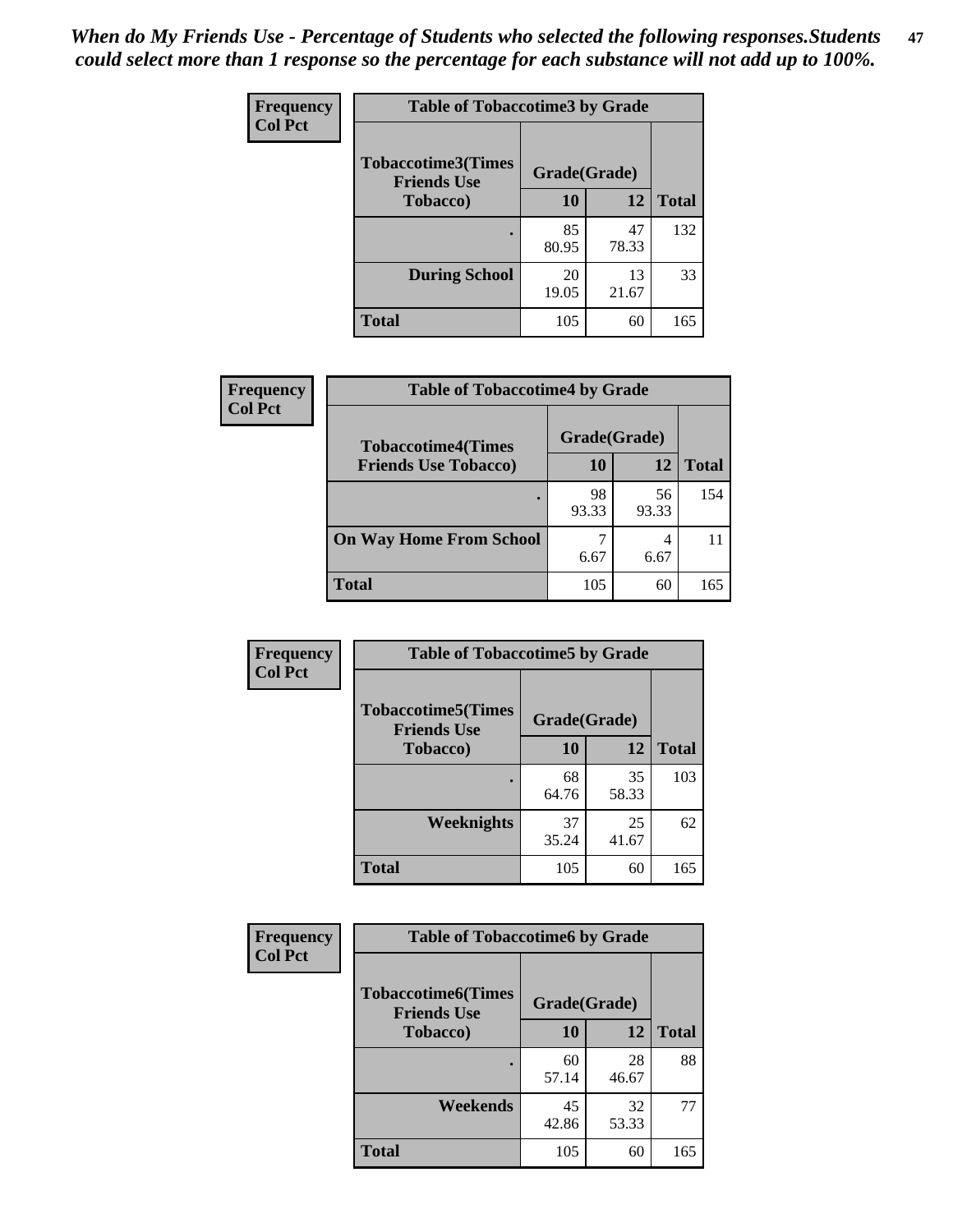| Frequency      | <b>Table of Marijuanatime1 by Grade</b>           |              |             |              |
|----------------|---------------------------------------------------|--------------|-------------|--------------|
| <b>Col Pct</b> | <b>Marijuanatime1(Times</b><br><b>Friends Use</b> | Grade(Grade) |             |              |
|                | Marijuana)                                        | 10           | 12          | <b>Total</b> |
|                |                                                   | 41<br>39.05  | 25<br>41.67 | 66           |
|                | Do Not Use                                        | 64<br>60.95  | 35<br>58.33 | 99           |
|                | <b>Total</b>                                      | 105          | 60          | 165          |

| <b>Frequency</b> | <b>Table of Marijuanatime2 by Grade</b>           |              |             |              |
|------------------|---------------------------------------------------|--------------|-------------|--------------|
| <b>Col Pct</b>   | <b>Marijuanatime2(Times</b><br><b>Friends Use</b> | Grade(Grade) |             |              |
|                  | Marijuana)                                        | 10           | 12          | <b>Total</b> |
|                  |                                                   | 99<br>94.29  | 52<br>86.67 | 151          |
|                  | <b>On Way to School</b>                           | 6<br>5.71    | 8<br>13.33  | 14           |
|                  | <b>Total</b>                                      | 105          | 60          | 165          |

| Frequency      | <b>Table of Marijuanatime3 by Grade</b>    |              |                        |              |
|----------------|--------------------------------------------|--------------|------------------------|--------------|
| <b>Col Pct</b> | Marijuanatime3(Times<br><b>Friends Use</b> | Grade(Grade) |                        |              |
|                | Marijuana)                                 | 10           | 12                     | <b>Total</b> |
|                |                                            | 101<br>96.19 | 58<br>96.67            | 159          |
|                | <b>During School</b>                       | 4<br>3.81    | $\mathfrak{D}$<br>3.33 | 6            |
|                | <b>Total</b>                               | 105          | 60                     | 165          |

| <b>Frequency</b> | <b>Table of Marijuanatime4 by Grade</b> |              |             |              |
|------------------|-----------------------------------------|--------------|-------------|--------------|
| <b>Col Pct</b>   | <b>Marijuanatime4(Times</b>             | Grade(Grade) |             |              |
|                  | <b>Friends Use Marijuana</b> )          | 10           | 12          | <b>Total</b> |
|                  | ٠                                       | 92<br>87.62  | 49<br>81.67 | 141          |
|                  | <b>On Way Home From School</b>          | 13<br>12.38  | 11<br>18.33 | 24           |
|                  | <b>Total</b>                            | 105          | 60          | 165          |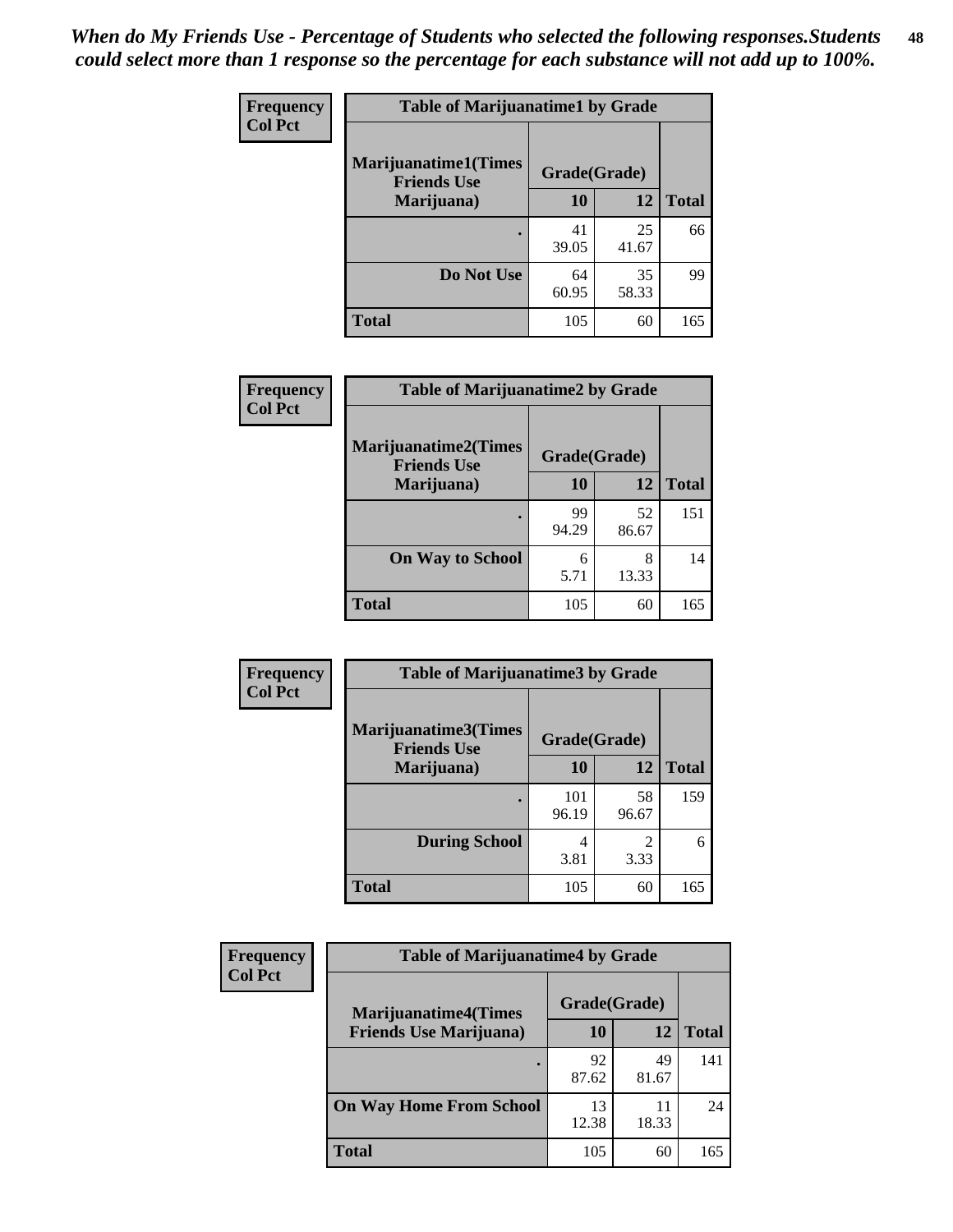| Frequency      | <b>Table of Marijuanatime5 by Grade</b>            |              |             |              |
|----------------|----------------------------------------------------|--------------|-------------|--------------|
| <b>Col Pct</b> | <b>Marijuanatime5</b> (Times<br><b>Friends Use</b> | Grade(Grade) |             |              |
|                | Marijuana)                                         | 10           | 12          | <b>Total</b> |
|                |                                                    | 85<br>80.95  | 47<br>78.33 | 132          |
|                | Weeknights                                         | 20<br>19.05  | 13<br>21.67 | 33           |
|                | <b>Total</b>                                       | 105          | 60          | 165          |

| <b>Frequency</b><br><b>Col Pct</b> | <b>Table of Marijuanatime6 by Grade</b>            |              |             |              |
|------------------------------------|----------------------------------------------------|--------------|-------------|--------------|
|                                    | <b>Marijuanatime6</b> (Times<br><b>Friends Use</b> | Grade(Grade) |             |              |
|                                    | Marijuana)                                         | 10           | 12          | <b>Total</b> |
|                                    | $\bullet$                                          | 65<br>61.90  | 37<br>61.67 | 102          |
|                                    | Weekends                                           | 40<br>38.10  | 23<br>38.33 | 63           |
|                                    | <b>Total</b>                                       | 105          | 60          | 165          |

| Frequency      | <b>Table of Otherdrugtime1 by Grade</b>                 |              |             |              |
|----------------|---------------------------------------------------------|--------------|-------------|--------------|
| <b>Col Pct</b> | <b>Otherdrugtime1(Times</b><br><b>Friends Use Other</b> | Grade(Grade) |             |              |
|                | <b>Illegal Drugs</b> )                                  | 10           | 12          | <b>Total</b> |
|                |                                                         | 24<br>22.86  | 15<br>25.00 | 39           |
|                | Do Not Use                                              | 81<br>77.14  | 45<br>75.00 | 126          |
|                | Total                                                   | 105          | 60          | 165          |

| <b>Frequency</b> | <b>Table of Otherdrugtime2 by Grade</b>                                 |              |             |              |  |  |
|------------------|-------------------------------------------------------------------------|--------------|-------------|--------------|--|--|
| <b>Col Pct</b>   | <b>Otherdrugtime2(Times</b><br>Grade(Grade)<br><b>Friends Use Other</b> |              |             |              |  |  |
|                  | <b>Illegal Drugs</b> )                                                  | 10           | 12          | <b>Total</b> |  |  |
|                  |                                                                         | 101<br>96.19 | 55<br>91.67 | 156          |  |  |
|                  | <b>On Way to School</b>                                                 | 4<br>3.81    | 5<br>8.33   | 9            |  |  |
|                  | Total                                                                   | 105          | 60          | 165          |  |  |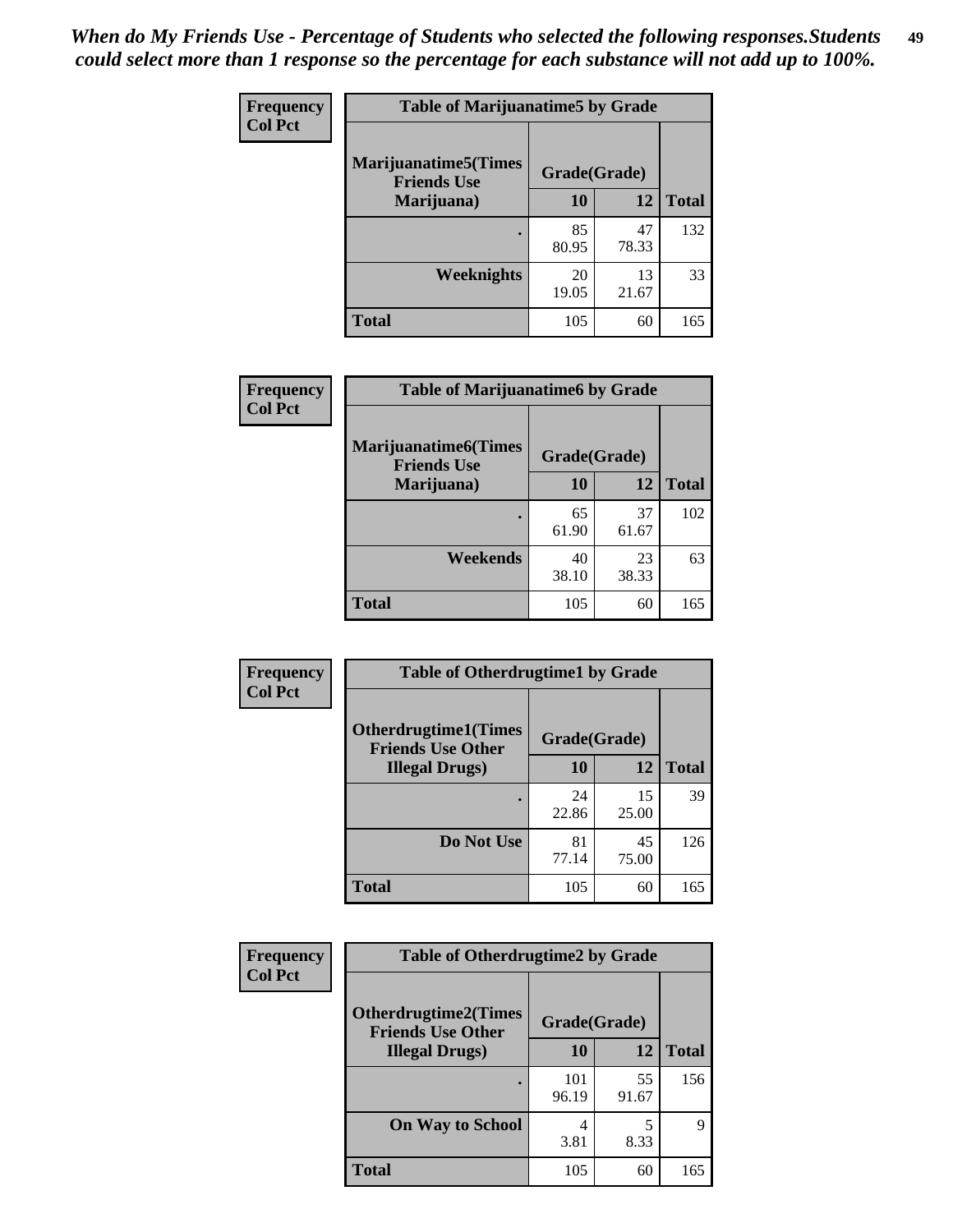| <b>Frequency</b> | <b>Table of Otherdrugtime3 by Grade</b>                 |              |                        |              |  |  |
|------------------|---------------------------------------------------------|--------------|------------------------|--------------|--|--|
| <b>Col Pct</b>   | <b>Otherdrugtime3(Times</b><br><b>Friends Use Other</b> | Grade(Grade) |                        |              |  |  |
|                  | <b>Illegal Drugs</b> )                                  | 10           | 12                     | <b>Total</b> |  |  |
|                  |                                                         | 100<br>95.24 | 58<br>96.67            | 158          |  |  |
|                  | <b>During School</b>                                    | 5<br>4.76    | $\mathfrak{D}$<br>3.33 |              |  |  |
|                  | <b>Total</b>                                            | 105          | 60                     | 165          |  |  |

| Frequency      | <b>Table of Otherdrugtime4 by Grade</b>                         |              |             |              |  |  |  |
|----------------|-----------------------------------------------------------------|--------------|-------------|--------------|--|--|--|
| <b>Col Pct</b> | <b>Otherdrugtime4(Times</b><br><b>Friends Use Other Illegal</b> | Grade(Grade) |             |              |  |  |  |
|                | Drugs)                                                          | 10           | 12          | <b>Total</b> |  |  |  |
|                |                                                                 | 99<br>94.29  | 54<br>90.00 | 153          |  |  |  |
|                | <b>On Way Home From School</b>                                  | 6<br>5.71    | 6<br>10.00  | 12           |  |  |  |
|                | <b>Total</b>                                                    | 105          | 60          | 165          |  |  |  |

| <b>Frequency</b> | <b>Table of Otherdrugtime5 by Grade</b>                  |              |             |              |  |  |  |
|------------------|----------------------------------------------------------|--------------|-------------|--------------|--|--|--|
| <b>Col Pct</b>   | <b>Otherdrugtime5</b> (Times<br><b>Friends Use Other</b> | Grade(Grade) |             |              |  |  |  |
|                  | <b>Illegal Drugs</b> )                                   | 10           | 12          | <b>Total</b> |  |  |  |
|                  |                                                          | 94<br>89.52  | 54<br>90.00 | 148          |  |  |  |
|                  | Weeknights                                               | 11<br>10.48  | 6<br>10.00  | 17           |  |  |  |
|                  | Total                                                    | 105          | 60          | 165          |  |  |  |

| <b>Frequency</b> | <b>Table of Otherdrugtime6 by Grade</b>                  |              |             |              |  |  |  |
|------------------|----------------------------------------------------------|--------------|-------------|--------------|--|--|--|
| <b>Col Pct</b>   | <b>Otherdrugtime6</b> (Times<br><b>Friends Use Other</b> | Grade(Grade) |             |              |  |  |  |
|                  | <b>Illegal Drugs</b> )                                   | 10           | 12          | <b>Total</b> |  |  |  |
|                  |                                                          | 81<br>77.14  | 46<br>76.67 | 127          |  |  |  |
|                  | Weekends                                                 | 24<br>22.86  | 14<br>23.33 | 38           |  |  |  |
|                  | <b>Total</b>                                             | 105          | 60          | 165          |  |  |  |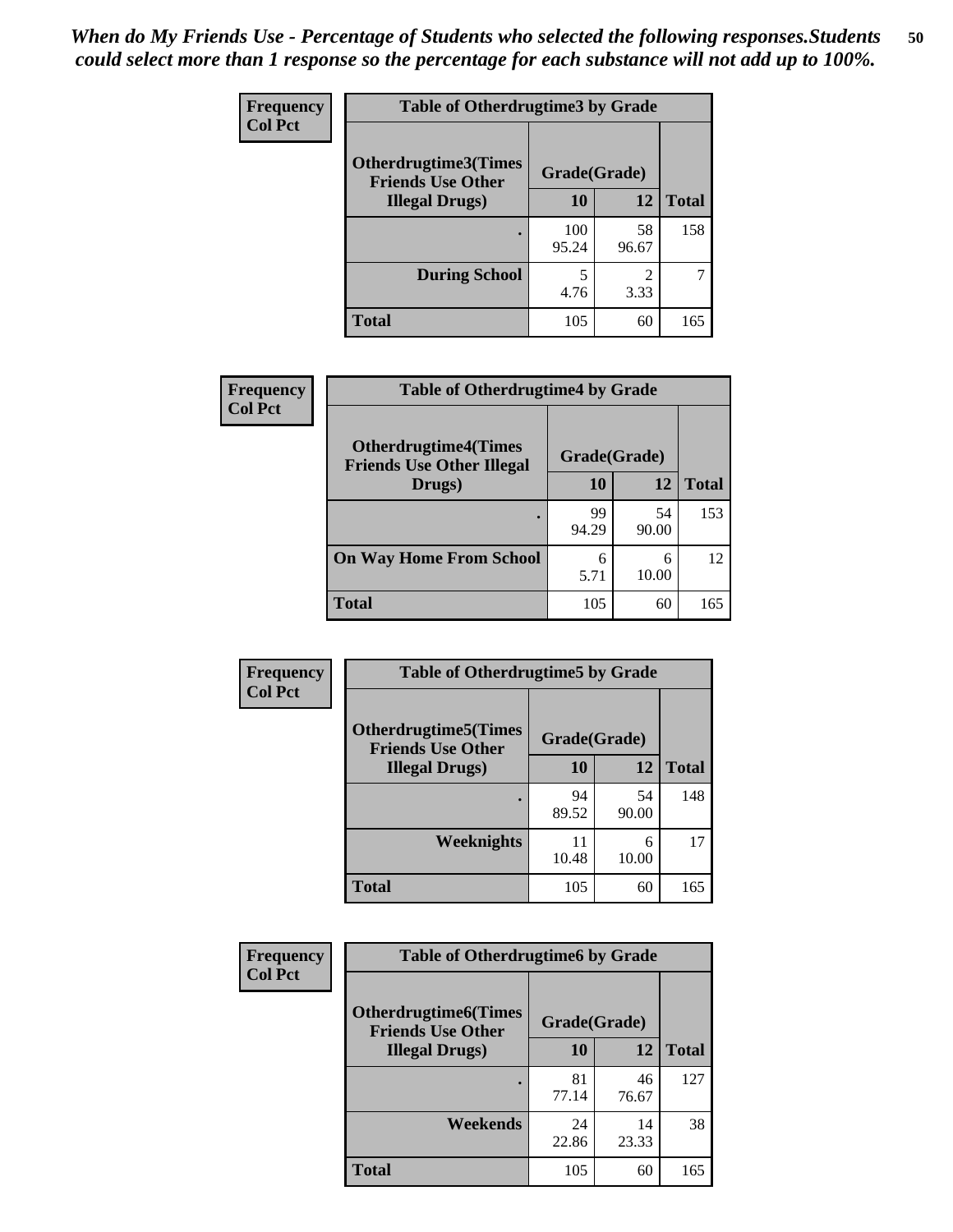| Frequency      | <b>Table of Educationalcohol by Grade</b>                                                                  |              |             |              |  |  |
|----------------|------------------------------------------------------------------------------------------------------------|--------------|-------------|--------------|--|--|
| <b>Col Pct</b> | Educationalcohol(I<br>have been taught<br>about alcohol,<br>tobacco,<br>and other drugs<br>within the last | Grade(Grade) |             |              |  |  |
|                | year at school)                                                                                            | 10           | 12          | <b>Total</b> |  |  |
|                | Yes                                                                                                        | 73<br>69.52  | 30<br>50.00 | 103          |  |  |
|                | N <sub>0</sub>                                                                                             | 32<br>30.48  | 30<br>50.00 | 62           |  |  |
|                | <b>Total</b>                                                                                               | 105          | 60          | 165          |  |  |

| Frequency      | <b>Table of Eversmoked by Grade</b> |              |             |              |  |  |
|----------------|-------------------------------------|--------------|-------------|--------------|--|--|
| <b>Col Pct</b> | Eversmoked(I<br>have smoked         | Grade(Grade) |             |              |  |  |
|                | a cigarette)                        | 10           | 12          | <b>Total</b> |  |  |
|                | Yes                                 | 44<br>41.90  | 31<br>51.67 | 75           |  |  |
|                | N <sub>0</sub>                      | 61<br>58.10  | 29<br>48.33 | 90           |  |  |
|                | <b>Total</b>                        | 105          | 60          | 165          |  |  |

| Frequency<br><b>Col Pct</b> | <b>Table of Drovedrinking by Grade</b>                                                         |                          |             |              |  |  |  |
|-----------------------------|------------------------------------------------------------------------------------------------|--------------------------|-------------|--------------|--|--|--|
|                             | Drovedrinking(In<br>the past 30 days I<br>have driven a car<br>or other vehicle<br>while I was | Grade(Grade)<br>10<br>12 |             |              |  |  |  |
|                             | drinking alcohol)                                                                              |                          |             | <b>Total</b> |  |  |  |
|                             | <b>Yes</b>                                                                                     | 8                        |             | 15           |  |  |  |
|                             |                                                                                                | 7.62                     | 11.67       |              |  |  |  |
|                             | N <sub>0</sub>                                                                                 | 97<br>92.38              | 53<br>88.33 | 150          |  |  |  |
|                             | <b>Total</b>                                                                                   | 105                      | 60          | 165          |  |  |  |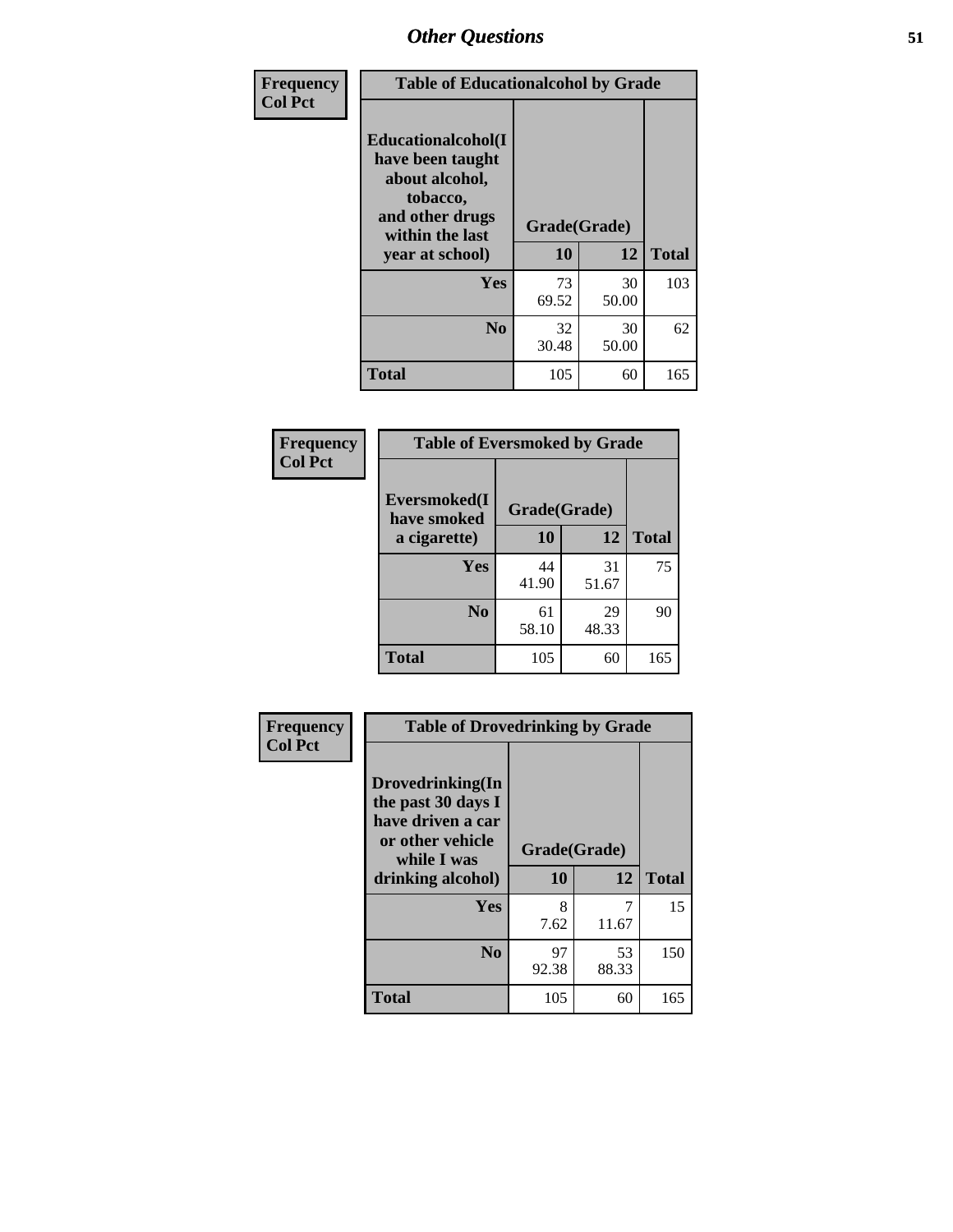| Frequency<br><b>Col Pct</b> | <b>Table of Rodedrinking by Grade</b>                                                                      |              |             |              |  |  |  |
|-----------------------------|------------------------------------------------------------------------------------------------------------|--------------|-------------|--------------|--|--|--|
|                             | Rodedrinking(In<br>the past 30 days<br>I have ridden in<br>a car with a<br>driver who had<br>been drinking | Grade(Grade) |             |              |  |  |  |
|                             | alcohol)                                                                                                   | 10           | 12          | <b>Total</b> |  |  |  |
|                             | <b>Yes</b>                                                                                                 | 23<br>21.90  | 7<br>11.67  | 30           |  |  |  |
|                             | N <sub>0</sub>                                                                                             | 82<br>78.10  | 53<br>88.33 | 135          |  |  |  |
|                             | <b>Total</b>                                                                                               | 105          | 60          | 165          |  |  |  |

#### **Frequency Col Pct**

| <b>Table of Drugsschool by Grade</b>                                                                                      |              |             |              |  |  |  |  |
|---------------------------------------------------------------------------------------------------------------------------|--------------|-------------|--------------|--|--|--|--|
| <b>Drugsschool</b> (During<br>the past 12 months,<br>I have been offered,<br>sold,<br>or given illegal<br>drugs on school | Grade(Grade) |             |              |  |  |  |  |
| property)                                                                                                                 | 10           | 12          | <b>Total</b> |  |  |  |  |
| Yes                                                                                                                       | 19<br>18.10  | 5<br>8.33   | 24           |  |  |  |  |
| $\bf No$                                                                                                                  | 86<br>81.90  | 55<br>91.67 | 141          |  |  |  |  |
| <b>Total</b>                                                                                                              | 105          | 60          | 165          |  |  |  |  |

| Frequency      | <b>Table of Helpbullied by Grade</b>                                   |                          |                        |              |  |  |  |
|----------------|------------------------------------------------------------------------|--------------------------|------------------------|--------------|--|--|--|
| <b>Col Pct</b> | $Helpb$ ullied $(I$<br>would help<br>someone who was<br>being bullied) | Grade(Grade)<br>10<br>12 |                        | <b>Total</b> |  |  |  |
|                |                                                                        |                          |                        |              |  |  |  |
|                | <b>Strongly Agree</b>                                                  | 60<br>57.14              | 34<br>56.67            | 94           |  |  |  |
|                | <b>Somewhat Agree</b>                                                  | 36<br>34.29              | 19<br>31.67            | 55           |  |  |  |
|                | <b>Somewhat Disagree</b>                                               | 5<br>4.76                | 5<br>8.33              | 10           |  |  |  |
|                | <b>Strongly Disagree</b>                                               | 4<br>3.81                | $\mathfrak{D}$<br>3.33 | 6            |  |  |  |
|                | <b>Total</b>                                                           | 105                      | 60                     | 165          |  |  |  |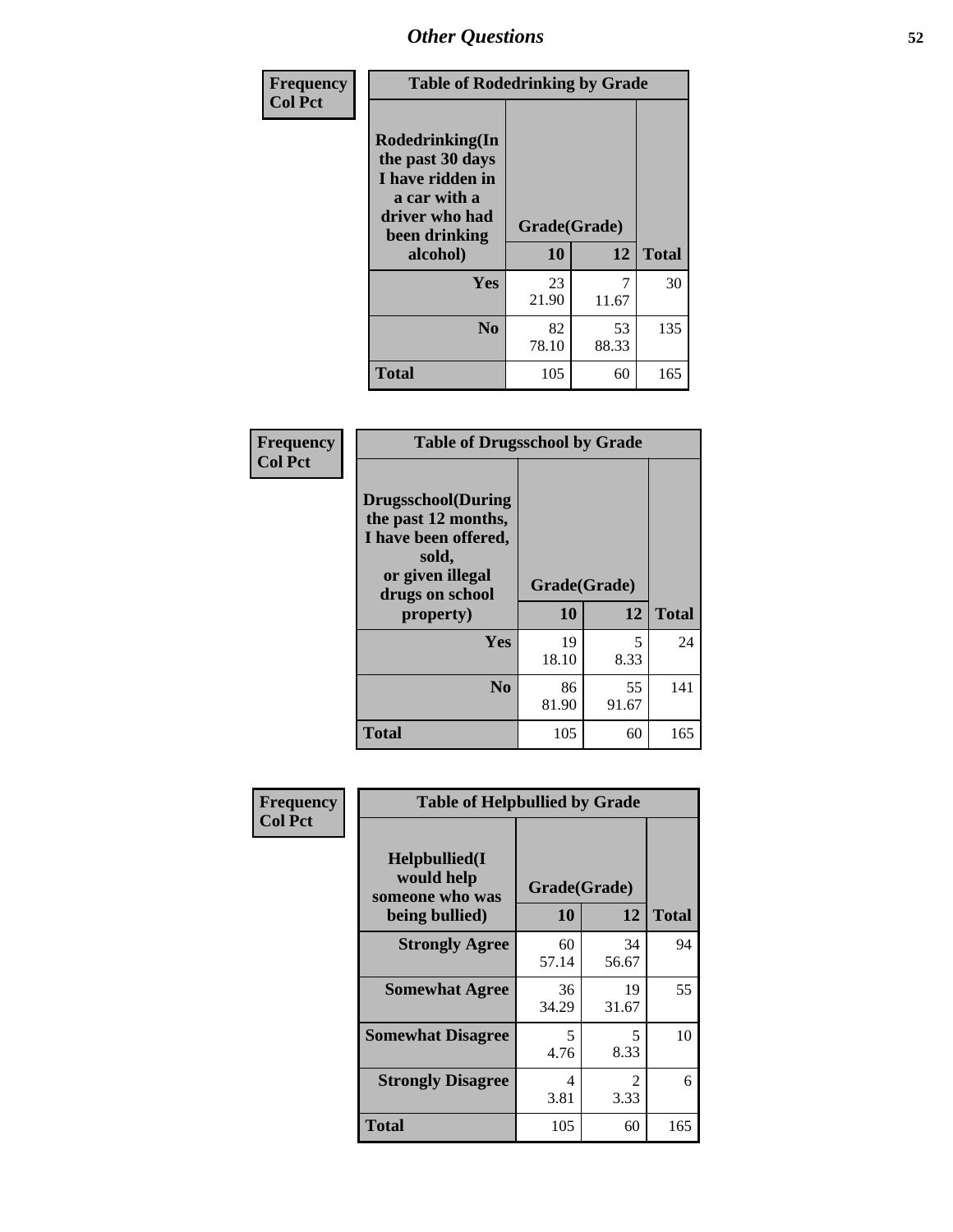| <b>Frequency</b><br><b>Row Pct</b> |                           | <b>Table of Grade by Bingedrinking</b><br>Bingedrinking(I have drunk five or more<br>drinks of alcohol at one sitting during the<br>last 30 days) |                                |                              |                             |                                   |                        |                   |              |
|------------------------------------|---------------------------|---------------------------------------------------------------------------------------------------------------------------------------------------|--------------------------------|------------------------------|-----------------------------|-----------------------------------|------------------------|-------------------|--------------|
|                                    | <b>Grade</b> (Grade) Days | $\mathbf{0}$                                                                                                                                      | 1 or<br>$\overline{2}$<br>days | 3 <sub>to</sub><br>5<br>days | $6 \text{ to}$<br>9<br>days | 10<br>$\mathbf{to}$<br>19<br>days | 20<br>to<br>29<br>days | All<br>30<br>days | <b>Total</b> |
|                                    | 10                        | 90<br>85.71                                                                                                                                       | $\overline{4}$<br>3.81         | 4<br>3.81                    | $\Omega$<br>0.00            | $\mathfrak{D}$<br>1.90            | 4<br>3.81              | 0.95              | 105          |
|                                    | 12                        | 52<br>86.67                                                                                                                                       | $\overline{2}$<br>3.33         | $\overline{2}$<br>3.33       | 2<br>3.33                   | 1.67                              | 1.67                   | $\Omega$<br>0.00  | 60           |
|                                    | <b>Total</b>              | 142                                                                                                                                               | 6                              | 6                            | 2                           | 3                                 | 5                      |                   | 165          |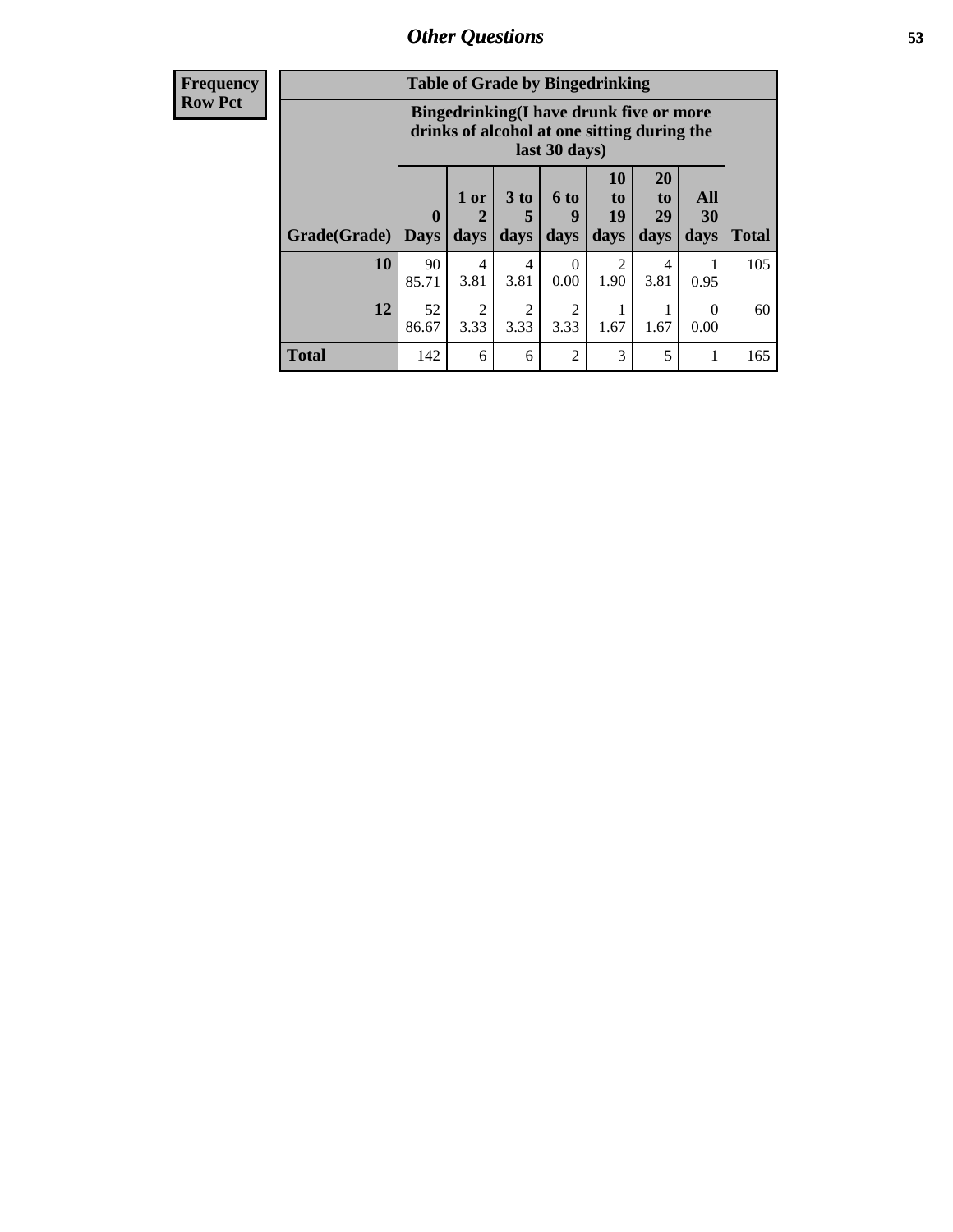### *Nutrition* **54**

| <b>Frequency</b> |
|------------------|
| <b>Row Pct</b>   |

| <b>Table of Grade by Dairy</b> |                                                                                                                                           |                                                                 |             |             |     |  |  |  |
|--------------------------------|-------------------------------------------------------------------------------------------------------------------------------------------|-----------------------------------------------------------------|-------------|-------------|-----|--|--|--|
|                                |                                                                                                                                           | Dairy (I eat at least 3 servings of dairy<br>products each day) |             |             |     |  |  |  |
| Grade(Grade)                   | Somewhat<br><b>Somewhat</b><br><b>Strongly</b><br><b>Strongly</b><br><b>Disagree</b><br><b>Disagree</b><br><b>Total</b><br>Agree<br>Agree |                                                                 |             |             |     |  |  |  |
| 10                             | 28<br>26.67                                                                                                                               | 45<br>42.86                                                     | 14<br>13.33 | 18<br>17.14 | 105 |  |  |  |
| 12                             | 17<br>28.33                                                                                                                               | 25<br>41.67                                                     | 8<br>13.33  | 10<br>16.67 | 60  |  |  |  |
| <b>Total</b>                   | 45                                                                                                                                        | 70                                                              | 22          | 28          | 165 |  |  |  |

| <b>Frequency</b> |  |
|------------------|--|
| <b>Row Pct</b>   |  |

| y | <b>Table of Grade by Fruitveg</b> |                          |                                                                                     |             |             |     |  |  |
|---|-----------------------------------|--------------------------|-------------------------------------------------------------------------------------|-------------|-------------|-----|--|--|
|   |                                   |                          | Fruitveg(I eat at least 5 servings of fruits<br>and vegetables each day)            |             |             |     |  |  |
|   | Grade(Grade)                      | <b>Strongly</b><br>Agree | Somewhat Somewhat<br><b>Strongly</b><br><b>Disagree</b><br><b>Disagree</b><br>Agree |             |             |     |  |  |
|   | 10                                | 14<br>13.33              | 37<br>35.24                                                                         | 29<br>27.62 | 25<br>23.81 | 105 |  |  |
|   | 12                                | 4<br>6.67                | 20<br>33.33                                                                         | 20<br>33.33 | 16<br>26.67 | 60  |  |  |
|   | <b>Total</b>                      | 18                       | 57                                                                                  | 49          | 41          | 165 |  |  |

| <b>Frequency</b> | <b>Table of Grade by Cafeteriahealthy</b> |                                                                       |                     |                             |                                    |              |
|------------------|-------------------------------------------|-----------------------------------------------------------------------|---------------------|-----------------------------|------------------------------------|--------------|
| <b>Row Pct</b>   |                                           | Cafeteriahealthy (School meals in my<br>school cafeteria are healthy) |                     |                             |                                    |              |
|                  | Grade(Grade)                              | <b>Strongly</b><br>Agree                                              | Somewhat  <br>Agree | Somewhat<br><b>Disagree</b> | <b>Strongly</b><br><b>Disagree</b> | <b>Total</b> |
|                  | 10                                        | 13<br>12.38                                                           | 38<br>36.19         | 23<br>21.90                 | 31<br>29.52                        | 105          |
|                  | 12                                        | 3<br>5.00                                                             | 20<br>33.33         | 15<br>25.00                 | 22<br>36.67                        | 60           |
|                  | Total                                     | 16                                                                    | 58                  | 38                          | 53                                 | 165          |

| <b>Frequency</b> |
|------------------|
| <b>Row Pct</b>   |

| <b>Table of Grade by Cafeterianutrition</b>                                               |                          |                   |                             |                                    |              |  |  |
|-------------------------------------------------------------------------------------------|--------------------------|-------------------|-----------------------------|------------------------------------|--------------|--|--|
| <b>Cafeterianutrition</b> (Facts about nutrition<br>are available in my school cafeteria) |                          |                   |                             |                                    |              |  |  |
| Grade(Grade)                                                                              | <b>Strongly</b><br>Agree | Somewhat<br>Agree | <b>Somewhat</b><br>Disagree | <b>Strongly</b><br><b>Disagree</b> | <b>Total</b> |  |  |
| 10                                                                                        | 20<br>19.05              | 29<br>27.62       | 23<br>21.90                 | 33<br>31.43                        | 105          |  |  |
| 12                                                                                        | 8<br>13.33               | 18<br>30.00       | 17<br>28.33                 | 17<br>28.33                        | 60           |  |  |
| <b>Total</b>                                                                              | 28                       | 47                | 40                          | 50                                 | 165          |  |  |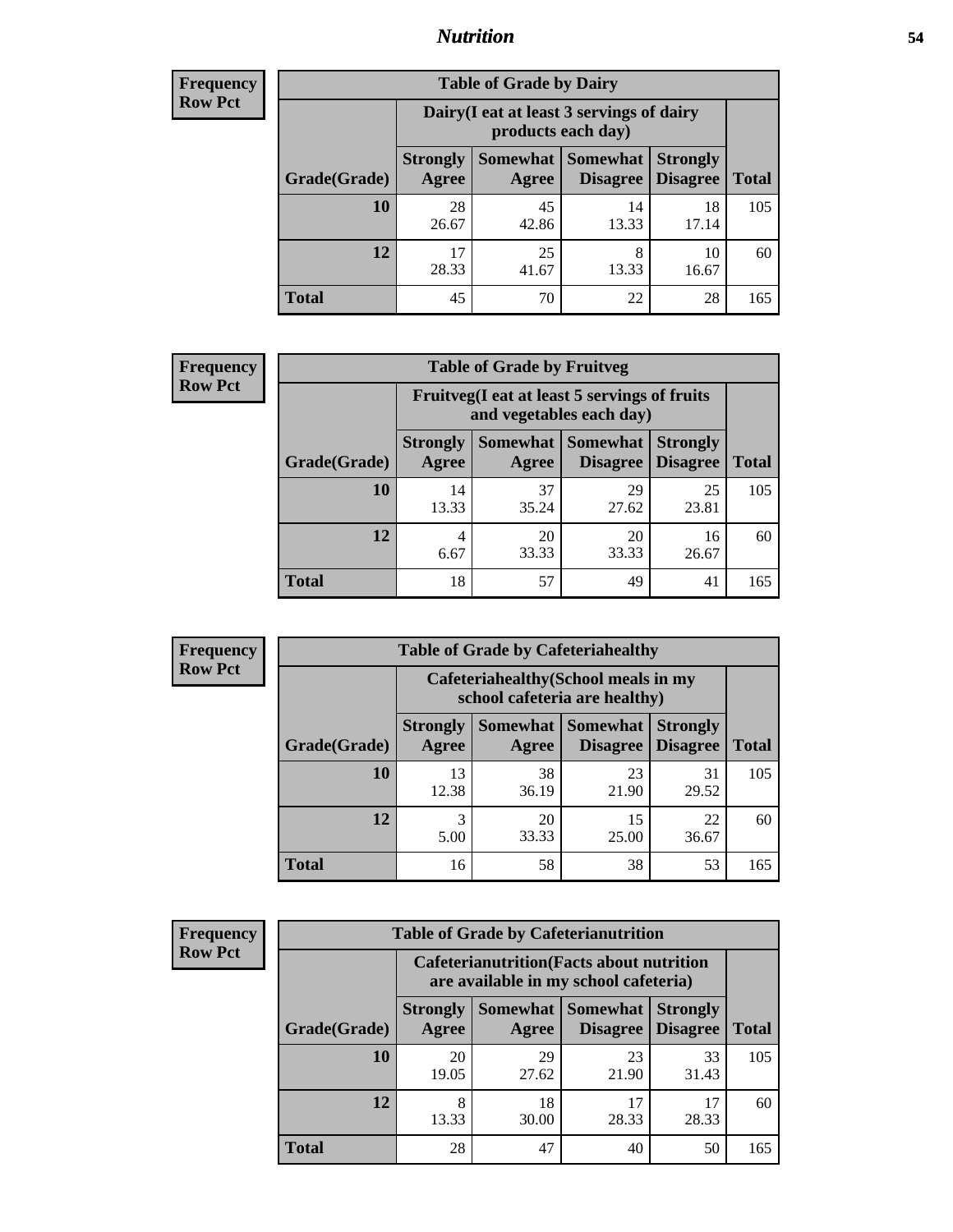### *Nutrition* **55**

| Frequency |
|-----------|
| Row Pct   |

| <b>Table of Grade by Schoollunch</b> |                          |                                                                                                |             |             |     |  |  |  |
|--------------------------------------|--------------------------|------------------------------------------------------------------------------------------------|-------------|-------------|-----|--|--|--|
|                                      |                          | Schoollunch(I eat school lunch three or<br>more times per week)                                |             |             |     |  |  |  |
| Grade(Grade)                         | <b>Strongly</b><br>Agree | Somewhat   Somewhat<br><b>Strongly</b><br><b>Disagree</b><br>Disagree<br><b>Total</b><br>Agree |             |             |     |  |  |  |
| 10                                   | 46<br>43.81              | 28<br>26.67                                                                                    | 15<br>14.29 | 16<br>15.24 | 105 |  |  |  |
| 12                                   | 16<br>26.67              | 13<br>21.67                                                                                    | ℸ<br>11.67  | 24<br>40.00 | 60  |  |  |  |
| <b>Total</b>                         | 62                       | 41                                                                                             | 22          | 40          | 165 |  |  |  |

| <b>Frequency</b> |  |
|------------------|--|
| <b>Row Pct</b>   |  |

| <b>Table of Grade by Foodchoices</b> |                                                                            |             |                                          |                                    |              |  |  |
|--------------------------------------|----------------------------------------------------------------------------|-------------|------------------------------------------|------------------------------------|--------------|--|--|
|                                      | <b>Foodchoices</b> (I make healthy food choices in<br>my school cafeteria) |             |                                          |                                    |              |  |  |
| Grade(Grade)                         | <b>Strongly</b><br>Agree                                                   | Agree       | Somewhat   Somewhat  <br><b>Disagree</b> | <b>Strongly</b><br><b>Disagree</b> | <b>Total</b> |  |  |
| 10                                   | 24<br>22.86                                                                | 31<br>29.52 | 20<br>19.05                              | 30<br>28.57                        | 105          |  |  |
| 12                                   | 11.67                                                                      | 16<br>26.67 | 17<br>28.33                              | 20<br>33.33                        | 60           |  |  |
| <b>Total</b>                         | 31                                                                         | 47          | 37                                       | 50                                 | 165          |  |  |

| Frequency      | <b>Table of Grade by Wholewheat</b> |                                                                                                             |             |                                   |                                    |              |  |  |
|----------------|-------------------------------------|-------------------------------------------------------------------------------------------------------------|-------------|-----------------------------------|------------------------------------|--------------|--|--|
| <b>Row Pct</b> |                                     | Wholewheat (There are whole wheat and<br>multigrain breads and cereals available in<br>my school cafeteria) |             |                                   |                                    |              |  |  |
|                | Grade(Grade)                        | <b>Strongly</b><br>Agree                                                                                    | Agree       | Somewhat   Somewhat  <br>Disagree | <b>Strongly</b><br><b>Disagree</b> | <b>Total</b> |  |  |
|                | 10                                  | 34<br>32.38                                                                                                 | 44<br>41.90 | 13<br>12.38                       | 14<br>13.33                        | 105          |  |  |
|                | 12                                  | 14<br>23.33                                                                                                 | 24<br>40.00 | Q<br>15.00                        | 13<br>21.67                        | 60           |  |  |
|                | <b>Total</b>                        | 48                                                                                                          | 68          | 22                                | 27                                 | 165          |  |  |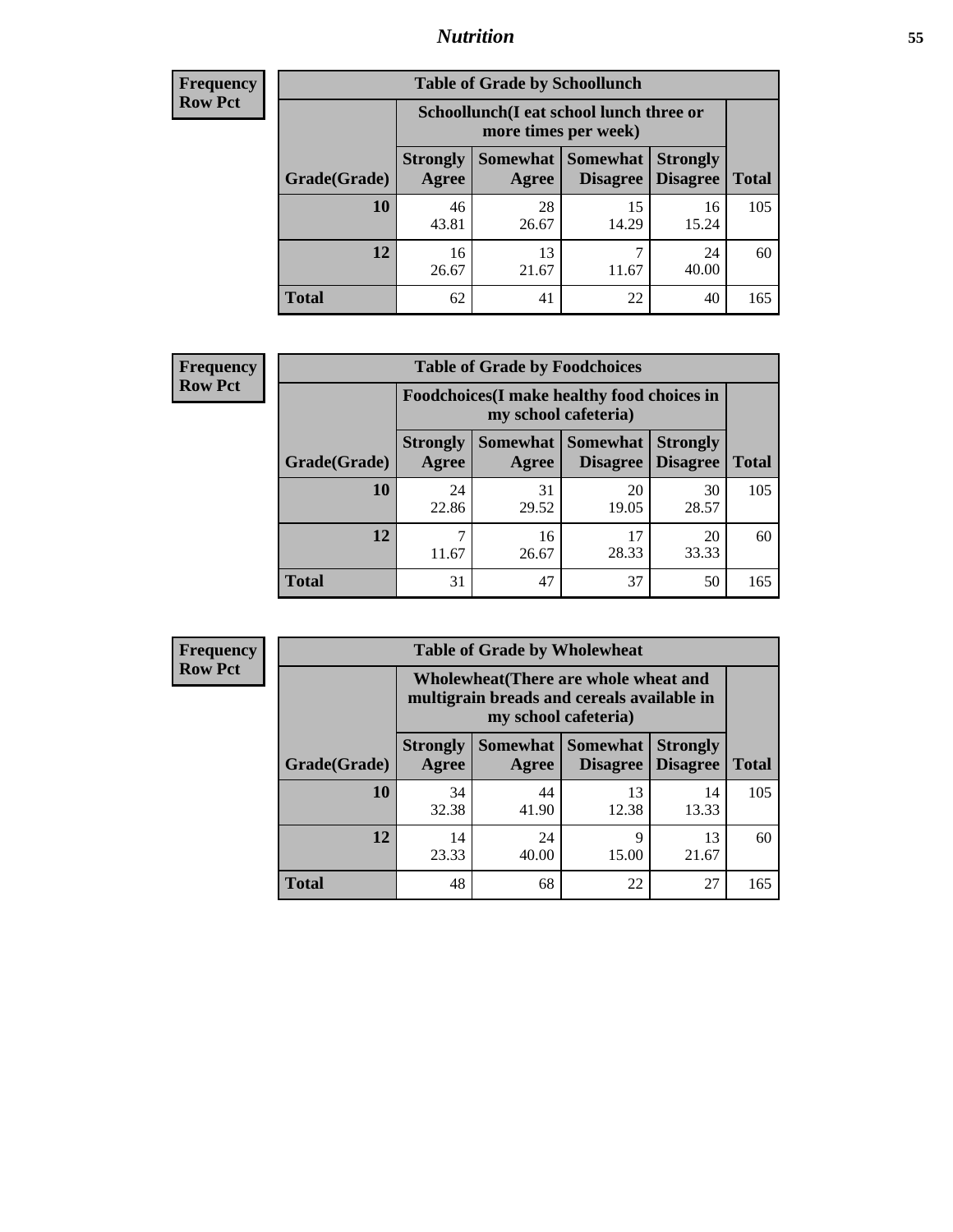### *Nutrition* **56**

**Frequency Row Pct**

| <b>Table of Grade by Healthyvending</b> |                                                                                                                                               |                          |                                    |                                    |              |  |
|-----------------------------------------|-----------------------------------------------------------------------------------------------------------------------------------------------|--------------------------|------------------------------------|------------------------------------|--------------|--|
|                                         | Healthyvending (If only healthy snacks and<br>beverages were available in the vending<br>machines during the school day,<br>I would buy them) |                          |                                    |                                    |              |  |
| Grade(Grade)                            | <b>Strongly</b><br>Agree                                                                                                                      | <b>Somewhat</b><br>Agree | <b>Somewhat</b><br><b>Disagree</b> | <b>Strongly</b><br><b>Disagree</b> | <b>Total</b> |  |
| 10                                      | 18<br>17.14                                                                                                                                   | 28<br>26.67              | 17<br>16.19                        | 42<br>40.00                        | 105          |  |
| 12                                      | 7<br>11.67                                                                                                                                    | 14<br>23.33              | 7<br>11.67                         | 32<br>53.33                        | 60           |  |
| <b>Total</b>                            | 25                                                                                                                                            | 42                       | 24                                 | 74                                 | 165          |  |

**Frequency Row Pct**

| <b>Table of Grade by Schoolbreakfast</b> |                                                                                                                                         |             |                                 |                                    |              |  |
|------------------------------------------|-----------------------------------------------------------------------------------------------------------------------------------------|-------------|---------------------------------|------------------------------------|--------------|--|
|                                          | Schoolbreakfast (If breakfast were<br>available at school,<br>but outside the cafeteria,<br>I would eat breakfast at school more often) |             |                                 |                                    |              |  |
| Grade(Grade)                             | <b>Strongly</b><br>Agree                                                                                                                | Agree       | Somewhat   Somewhat<br>Disagree | <b>Strongly</b><br><b>Disagree</b> | <b>Total</b> |  |
| 10                                       | 44<br>41.90                                                                                                                             | 44<br>41.90 | 6<br>5.71                       | 11<br>10.48                        | 105          |  |
| 12                                       | 25<br>41.67                                                                                                                             | 20<br>33.33 | 7<br>11.67                      | 8<br>13.33                         | 60           |  |
| <b>Total</b>                             | 69                                                                                                                                      | 64          | 13                              | 19                                 | 165          |  |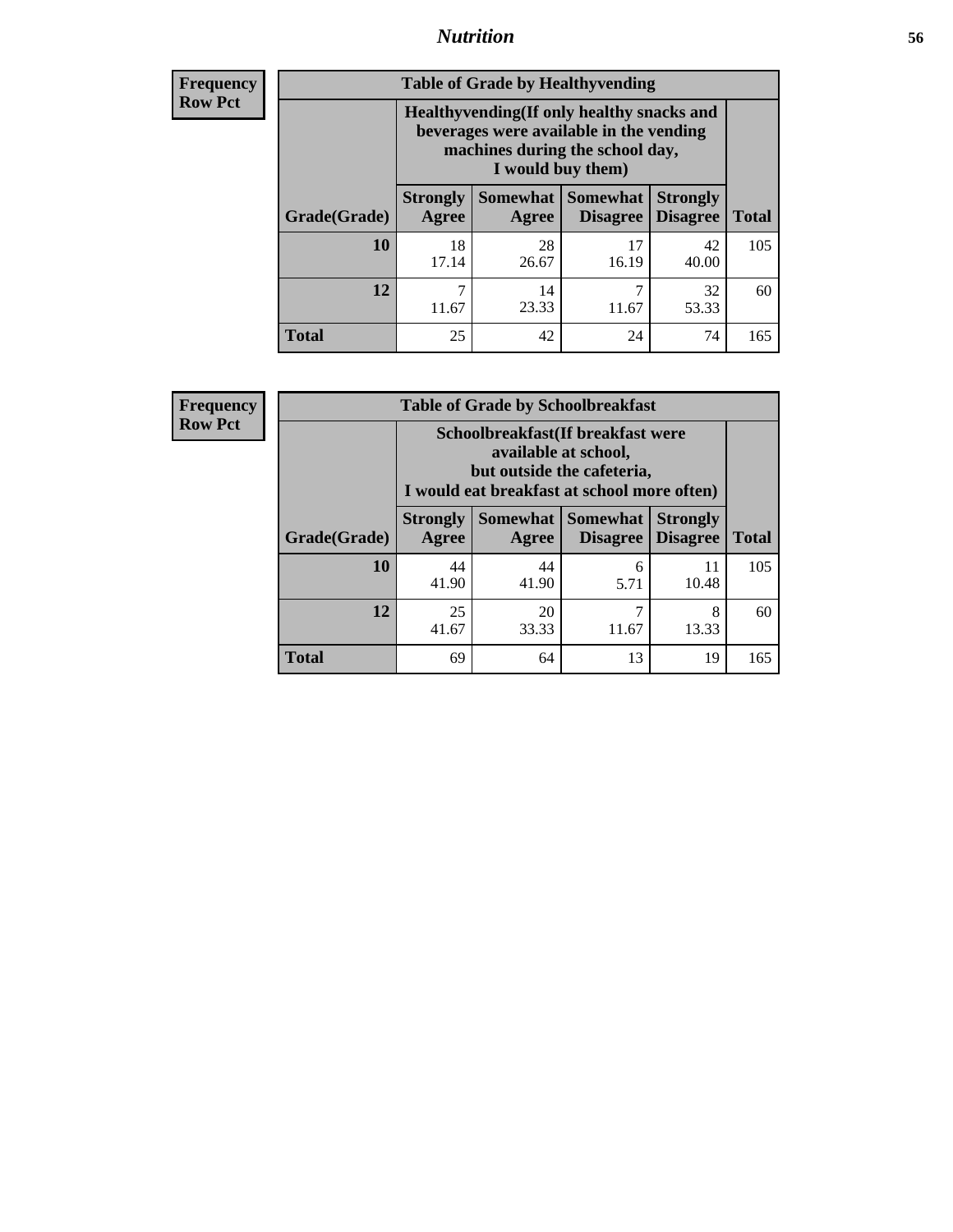| Frequency<br><b>Col Pct</b> | <b>Table of Educationaids by Grade</b>                                                                    |                    |             |              |
|-----------------------------|-----------------------------------------------------------------------------------------------------------|--------------------|-------------|--------------|
|                             | <b>Educationaids</b> (I<br>have been<br>taught about<br><b>HIV/AIDS</b> at<br>school in the<br>past year) | Grade(Grade)<br>10 | 12          | <b>Total</b> |
|                             | Yes                                                                                                       | 74<br>70.48        | 39<br>65.00 | 113          |
|                             | N <sub>0</sub>                                                                                            | 31<br>29.52        | 21<br>35.00 | 52           |
|                             | <b>Total</b>                                                                                              | 105                | 60          | 165          |

| Frequency      | <b>Table of Educationcharacter by Grade</b>                 |              |             |              |
|----------------|-------------------------------------------------------------|--------------|-------------|--------------|
| <b>Col Pct</b> | Educationcharacter(I<br>have been taught<br>about character | Grade(Grade) |             |              |
|                | education in the past<br>year at school)                    | 10           | 12          | <b>Total</b> |
|                | Yes                                                         | 75<br>71.43  | 41<br>68.33 | 116          |
|                | N <sub>0</sub>                                              | 30<br>28.57  | 19<br>31.67 | 49           |
|                | <b>Total</b>                                                | 105          | 60          | 165          |

| Frequency      | <b>Table of Gradcoach1 by Grade</b> |              |             |              |
|----------------|-------------------------------------|--------------|-------------|--------------|
| <b>Col Pct</b> | Gradcoach1(I<br>know who my         | Grade(Grade) |             |              |
|                | <b>Graduation</b><br>Coach is)      | 10           | 12          | <b>Total</b> |
|                | <b>Yes</b>                          | 18<br>17.14  | 37<br>61.67 | 55           |
|                | N <sub>0</sub>                      | 87<br>82.86  | 23<br>38.33 | 110          |
|                | <b>Total</b>                        | 105          | 60          | 165          |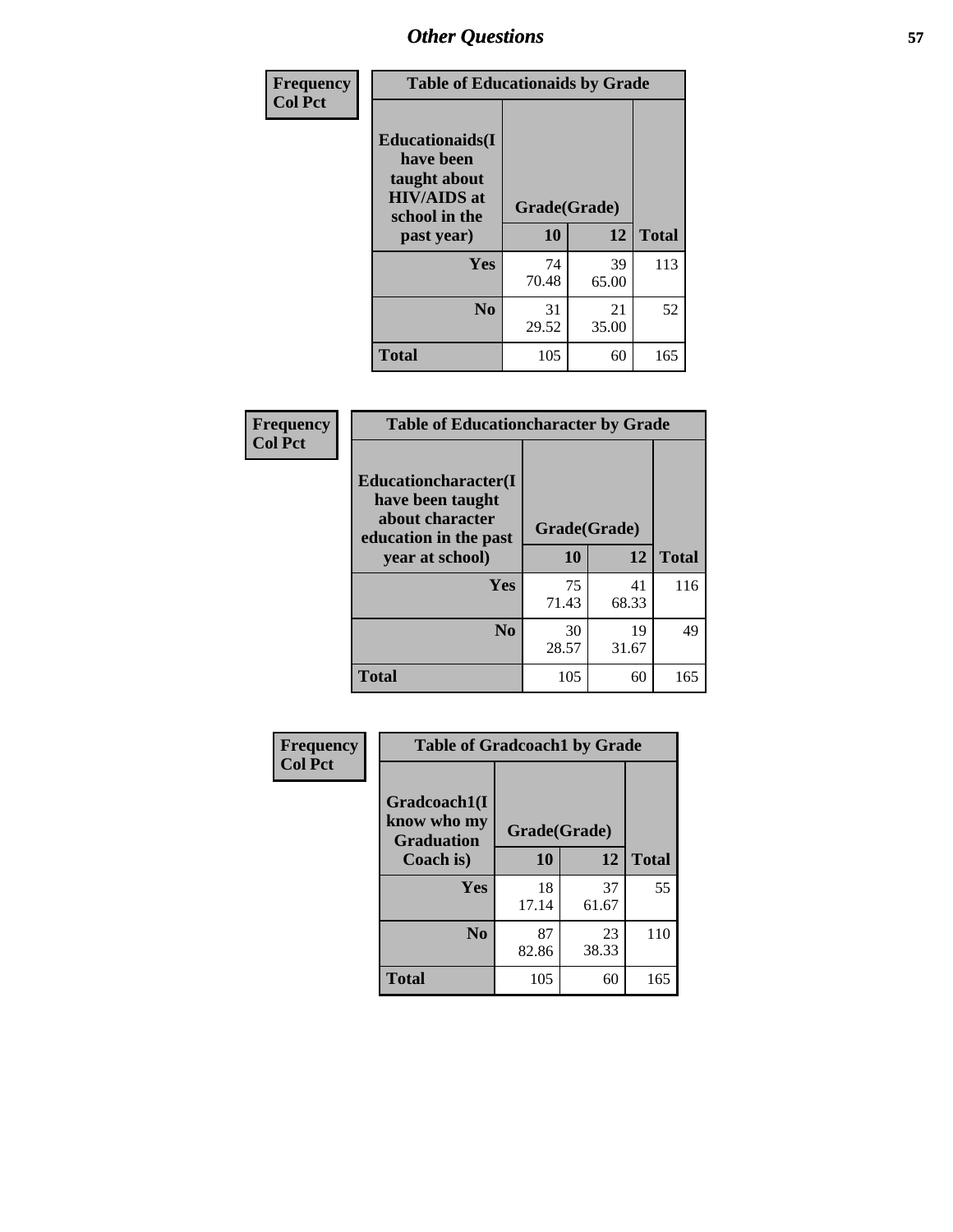| Frequency      | <b>Table of Gradcoach2 by Grade</b>  |              |             |              |
|----------------|--------------------------------------|--------------|-------------|--------------|
| <b>Col Pct</b> | Gradcoach2(I<br>have<br>contacted my |              |             |              |
|                | <b>Graduation</b>                    | Grade(Grade) |             |              |
|                | Coach)                               | 10           | 12          | <b>Total</b> |
|                | Yes                                  | 5<br>4.76    | 23<br>38.33 | 28           |
|                | N <sub>0</sub>                       | 100<br>95.24 | 37<br>61.67 | 137          |
|                | <b>Total</b>                         | 105          | 60          | 165          |

| <b>Frequency</b><br><b>Col Pct</b> | <b>Table of Gradcoach3 by Grade</b>                                         |              |             |              |
|------------------------------------|-----------------------------------------------------------------------------|--------------|-------------|--------------|
|                                    | Gradcoach3(I<br>have received<br>assistance<br>from my<br><b>Graduation</b> | Grade(Grade) |             |              |
|                                    | Coach)                                                                      | 10           | 12          | <b>Total</b> |
|                                    | Yes                                                                         | 0.95         | 22<br>36.67 | 23           |
|                                    | N <sub>0</sub>                                                              | 41<br>39.05  | 7<br>11.67  | 48           |
|                                    | Don't know                                                                  | 63<br>60.00  | 31<br>51.67 | 94           |
|                                    | <b>Total</b>                                                                | 105          | 60          | 165          |

| Frequency      | <b>Table of Selfharm by Grade</b>                                                                                                                                                      |                    |             |              |
|----------------|----------------------------------------------------------------------------------------------------------------------------------------------------------------------------------------|--------------------|-------------|--------------|
| <b>Col Pct</b> | <b>Selfharm</b> (During<br>the past 12<br>months,<br>I harmed myself<br>on purpose<br><b>Suicideconsider</b><br>During the past<br>12 months,<br>I seriously<br>considered<br>suicide) | Grade(Grade)<br>10 | 12          | <b>Total</b> |
|                | Yes                                                                                                                                                                                    | 8<br>7.62          | 4<br>6.67   | 12           |
|                | N <sub>0</sub>                                                                                                                                                                         | 97<br>92.38        | 56<br>93.33 | 153          |
|                | <b>Total</b>                                                                                                                                                                           | 105                | 60          | 165          |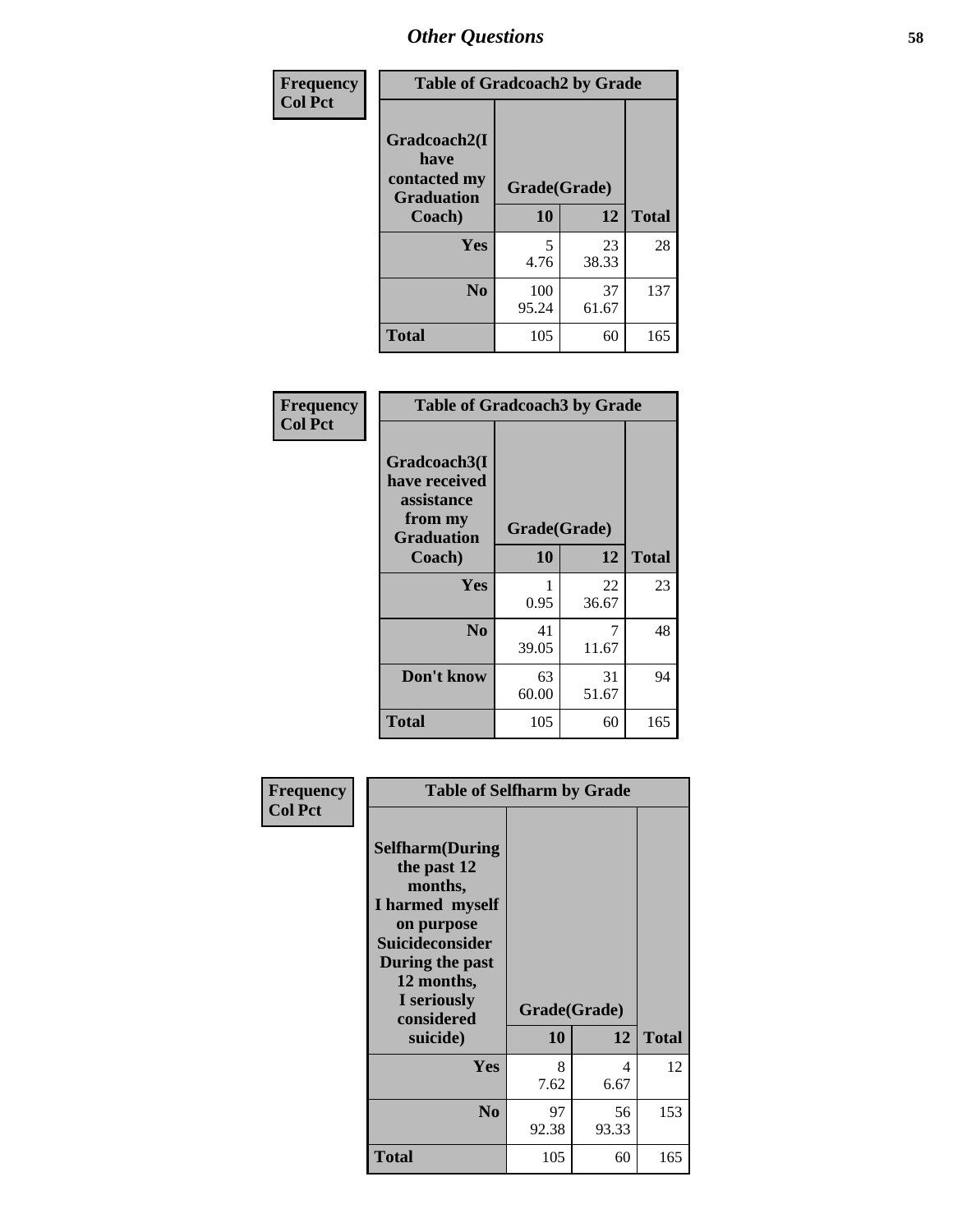| <b>Frequency</b> | <b>Table of Suicideconsider by Grade</b> |              |             |              |
|------------------|------------------------------------------|--------------|-------------|--------------|
| <b>Col Pct</b>   |                                          | Grade(Grade) |             |              |
|                  | Suicideconsider                          | <b>10</b>    | 12          | <b>Total</b> |
|                  | Yes                                      | 10<br>9.52   | 8.33        | 15           |
|                  | N <sub>0</sub>                           | 95<br>90.48  | 55<br>91.67 | 150          |
|                  | Total                                    | 105          | 60          | 165          |

| Frequency      | <b>Table of Suicideattempt by Grade</b>              |              |       |              |
|----------------|------------------------------------------------------|--------------|-------|--------------|
| <b>Col Pct</b> | Suicideattempt(I<br>have attempted<br>suicide in the | Grade(Grade) |       |              |
|                | last year)                                           | 10           | 12    | <b>Total</b> |
|                | Yes                                                  | 5            |       | 9            |
|                |                                                      | 4.76         | 6.67  |              |
|                | $\bf No$                                             | 100          | 56    | 156          |
|                |                                                      | 95.24        | 93.33 |              |
|                | <b>Total</b>                                         | 105          | 60    | 165          |

| Frequency      | <b>Table of Instantmessaged by Grade</b>               |              |             |              |
|----------------|--------------------------------------------------------|--------------|-------------|--------------|
| <b>Col Pct</b> | Instantmessaged(I<br>have instant<br>messaged people I | Grade(Grade) |             |              |
|                | do not even know)                                      | 10           | 12          | <b>Total</b> |
|                | Yes                                                    | 36<br>34.29  | 20<br>33.33 | 56           |
|                | N <sub>0</sub>                                         | 69<br>65.71  | 40<br>66.67 | 109          |
|                | <b>Total</b>                                           | 105          | 60          | 165          |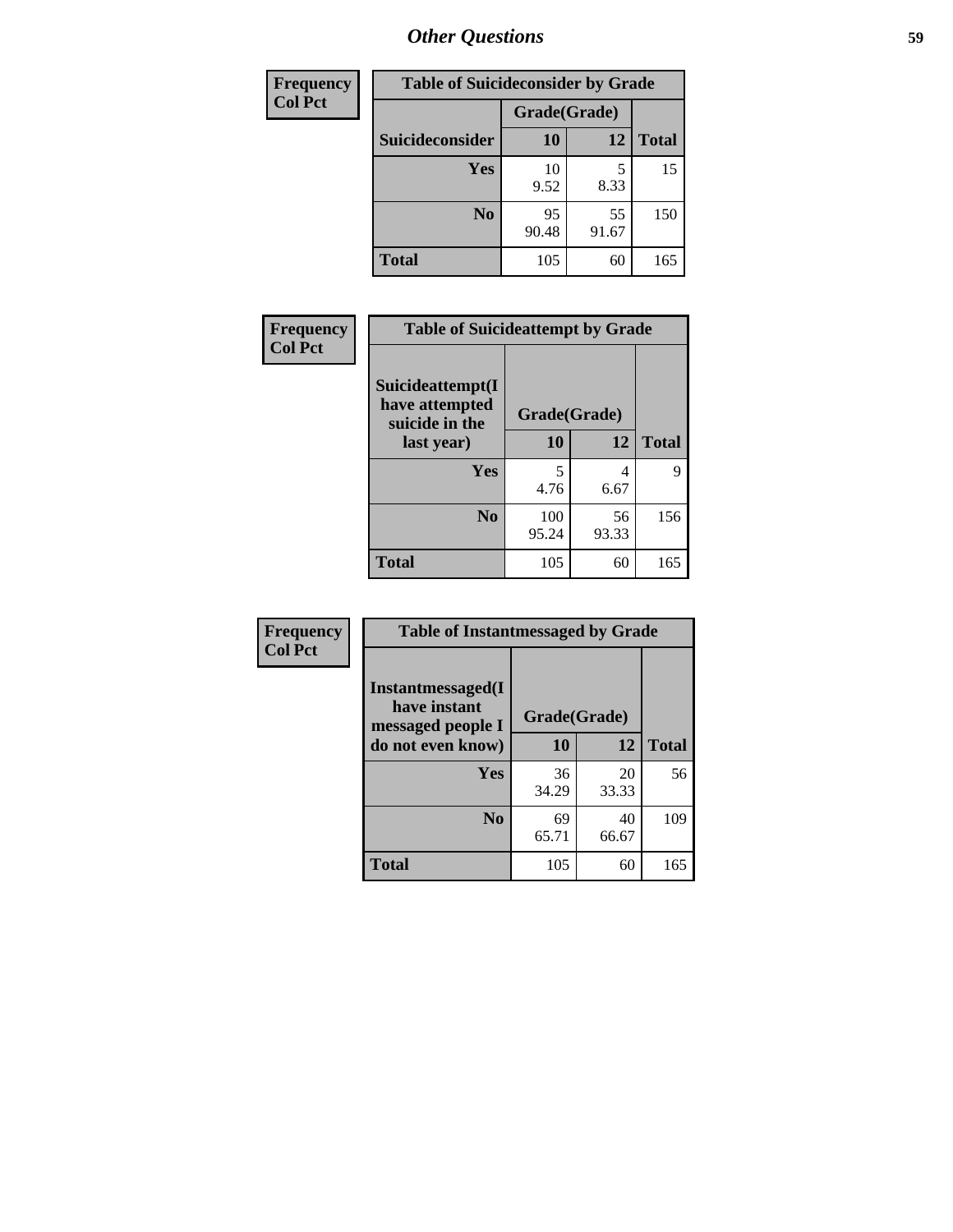| Frequency      | <b>Table of Getsalong by Grade</b>                          |              |             |              |
|----------------|-------------------------------------------------------------|--------------|-------------|--------------|
| <b>Col Pct</b> | <b>Getsalong</b> (I get<br>along with other<br>students and | Grade(Grade) |             |              |
|                | adults)                                                     | 10           | 12          | <b>Total</b> |
|                | <b>Strongly Agree</b>                                       | 64<br>60.95  | 36<br>60.00 | 100          |
|                | <b>Somewhat Agree</b>                                       | 32<br>30.48  | 21<br>35.00 | 53           |
|                | <b>Somewhat Disagree</b>                                    | 3<br>2.86    | 2<br>3.33   | 5            |
|                | <b>Strongly Disagree</b>                                    | 6<br>5.71    | 1.67        | 7            |
|                | <b>Total</b>                                                | 105          | 60          | 165          |

| Frequency      | <b>Table of Safehome by Grade</b> |                           |             |                |
|----------------|-----------------------------------|---------------------------|-------------|----------------|
| <b>Col Pct</b> | Safehome(I feel<br>safe at home)  | Grade(Grade)<br><b>10</b> | 12          | <b>Total</b>   |
|                | <b>Strongly Agree</b>             | 79<br>75.24               | 50<br>83.33 | 129            |
|                | <b>Somewhat Agree</b>             | 22<br>20.95               | 9<br>15.00  | 31             |
|                | <b>Somewhat Disagree</b>          | 0.95                      | 1.67        | $\overline{2}$ |
|                | <b>Strongly Disagree</b>          | 3<br>2.86                 | 0<br>0.00   | 3              |
|                | <b>Total</b>                      | 105                       | 60          | 165            |

| Frequency      |                                                                                                   |                    | <b>Table of Adulttalk by Grade</b> |              |
|----------------|---------------------------------------------------------------------------------------------------|--------------------|------------------------------------|--------------|
| <b>Col Pct</b> | <b>Adulttalk(I</b><br>know an<br>adult at<br>school that<br>I can talk<br>with if I<br>need help) | Grade(Grade)<br>10 | 12                                 | <b>Total</b> |
|                | <b>Yes</b>                                                                                        | 81<br>77.14        | 54<br>90.00                        | 135          |
|                | N <sub>0</sub>                                                                                    | 24<br>22.86        | 6<br>10.00                         | 30           |
|                | <b>Total</b>                                                                                      | 105                | 60                                 | 165          |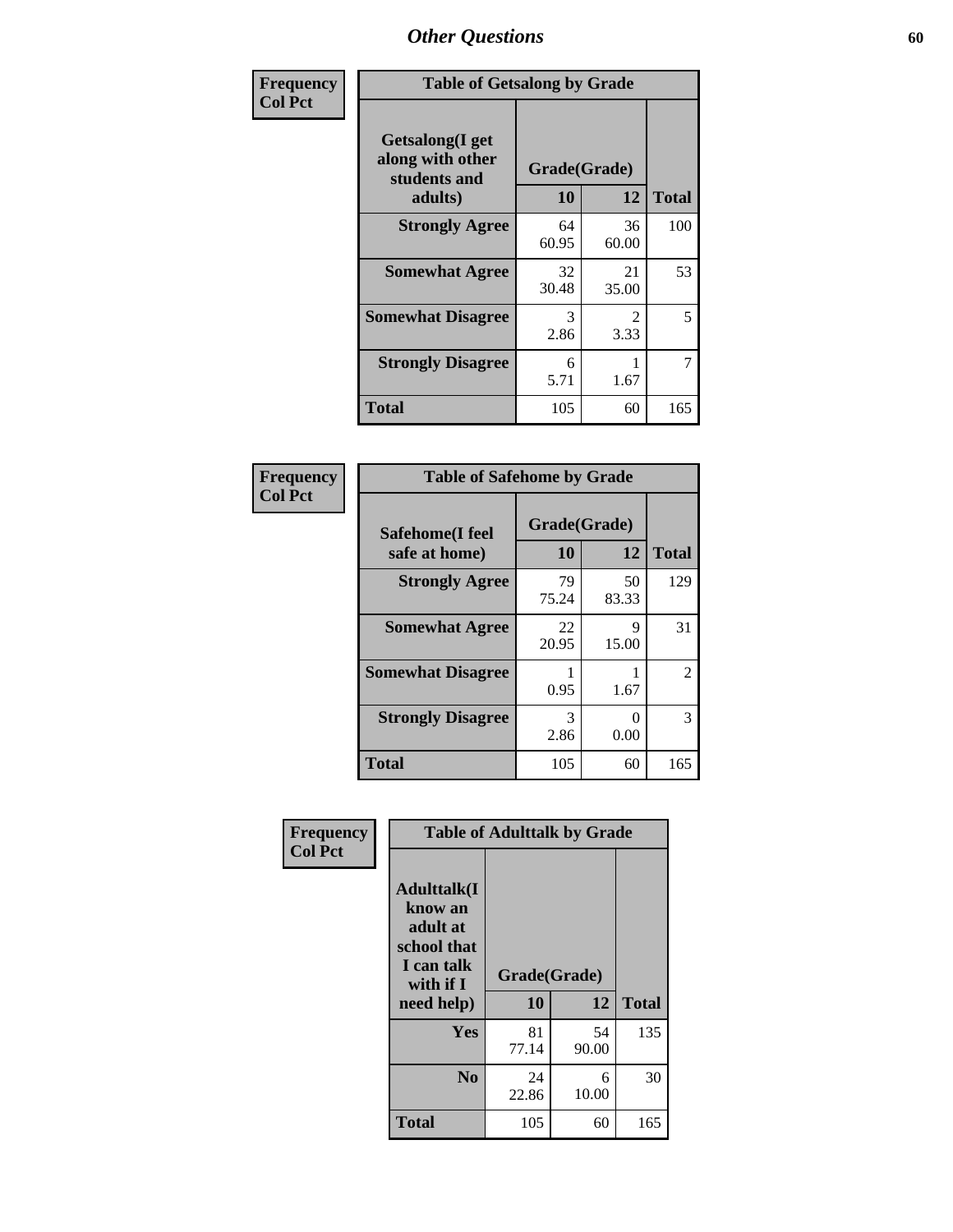**Frequency Row Pct**

| <b>Table of Grade by Tvtime</b> |             |                                                                                        |                     |             |            |           |              |  |  |
|---------------------------------|-------------|----------------------------------------------------------------------------------------|---------------------|-------------|------------|-----------|--------------|--|--|
|                                 |             | Tvtime(On an average school day,<br>how much unsupervised time do I spend watching TV) |                     |             |            |           |              |  |  |
|                                 |             | <b>Less that</b><br>$2 - 3$<br>$4 - 5$<br>$6+$                                         |                     |             |            |           |              |  |  |
| Grade(Grade)   None             |             |                                                                                        | hour/day   hour/day | hours/day   | hours/day  | hours/day | <b>Total</b> |  |  |
| 10                              | 13<br>12.38 | 23<br>21.90                                                                            | 17<br>16.19         | 35<br>33.33 | 7.62       | 9<br>8.57 | 105          |  |  |
| 12                              | 14<br>23.33 | 11<br>18.33                                                                            | 11.67               | 17<br>28.33 | 8<br>13.33 | 5.00      | 60           |  |  |
| <b>Total</b>                    | 27          | 34                                                                                     | 24                  | 52          | 16         | 12        | 165          |  |  |

**Frequency Row Pct**

| <b>Table of Grade by Computertime</b> |             |                                                                                                   |                     |                      |                      |                   |              |  |  |
|---------------------------------------|-------------|---------------------------------------------------------------------------------------------------|---------------------|----------------------|----------------------|-------------------|--------------|--|--|
|                                       |             | Computertime (On an average school day,<br>how much unsupervised time do I spend on the computer) |                     |                      |                      |                   |              |  |  |
| Grade(Grade)                          | None $ $    | <b>Less that</b>                                                                                  | hour/day   hour/day | $2 - 3$<br>hours/day | $4 - 5$<br>hours/day | $6+$<br>hours/day | <b>Total</b> |  |  |
| 10                                    | 31<br>29.52 | 28<br>26.67                                                                                       | 15<br>14.29         | 21<br>20.00          | 4.76                 | 4.76              | 105          |  |  |
| 12                                    | 21<br>35.00 | 10<br>12<br>13<br>20.00<br>16.67<br>21.67<br>5.00<br>1.67                                         |                     |                      |                      |                   |              |  |  |
| <b>Total</b>                          | 52          | 38                                                                                                | 27                  | 34                   | 8                    | 6                 | 165          |  |  |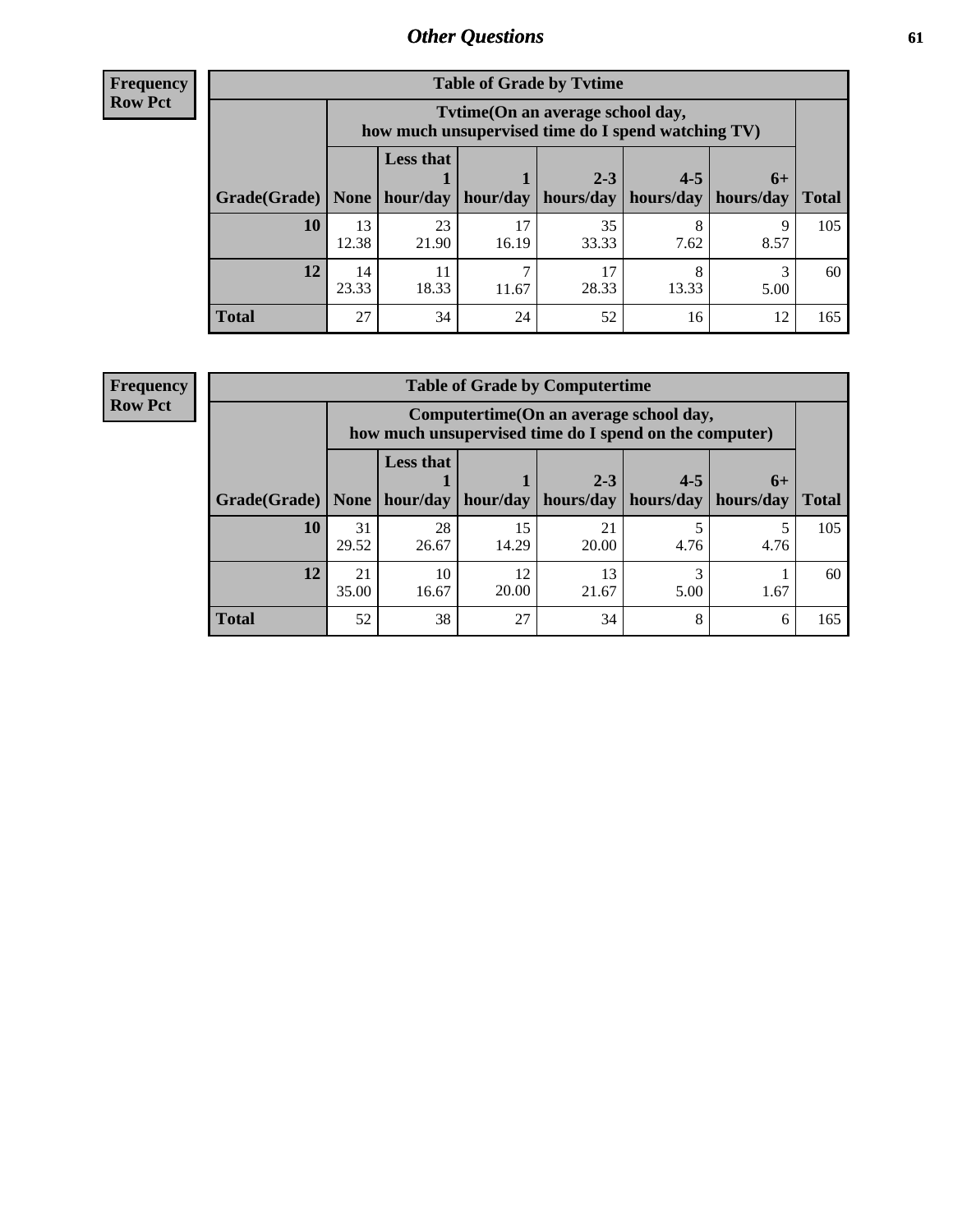#### *Questions about Driving Laws* **62** *Driving Questions were asked only of high school students.*

| <b>Frequency</b> |
|------------------|
| <b>Row Pct</b>   |

| <b>Table of Grade by License1</b> |                                                                           |                                                                                                                                           |                |             |               |              |  |  |  |
|-----------------------------------|---------------------------------------------------------------------------|-------------------------------------------------------------------------------------------------------------------------------------------|----------------|-------------|---------------|--------------|--|--|--|
|                                   |                                                                           | License1(During the first 6 months of driving<br>with a provisional license,<br>the only passengers who can ride with the<br>driver are:) |                |             |               |              |  |  |  |
| Grade(Grade)                      | <b>Parent or</b><br>Guardian                                              | Family<br>  Members                                                                                                                       | <b>Friends</b> | Anyone      | Don't<br>Know | <b>Total</b> |  |  |  |
| 10                                | 35<br>33.33                                                               | 37<br>35.24                                                                                                                               | 3<br>2.86      | 13<br>12.38 | 17<br>16.19   | 105          |  |  |  |
| 12                                | 3<br>23<br>$\overline{2}$<br>31<br>3.33<br>38.33<br>51.67<br>1.67<br>5.00 |                                                                                                                                           |                |             |               |              |  |  |  |
| <b>Total</b>                      | 66                                                                        | 60                                                                                                                                        | 4              | 16          | 19            | 165          |  |  |  |

| <b>Frequency</b> | <b>Table of Grade by License2</b> |                           |                                                                                                          |                              |                                                      |                      |              |  |
|------------------|-----------------------------------|---------------------------|----------------------------------------------------------------------------------------------------------|------------------------------|------------------------------------------------------|----------------------|--------------|--|
| <b>Row Pct</b>   |                                   |                           | License2(17 yr old drivers with a<br>provisional driver's license cannot<br>drive between the hours of:) |                              |                                                      |                      |              |  |
|                  | <b>Grade(Grade)</b>               | <b>Midnight</b><br>to 6am | 1am<br>t <sub>0</sub><br>5am                                                                             | 1am<br>t <sub>0</sub><br>6am | N <sub>0</sub><br>curfew<br>for $17$<br>year<br>olds | Don't<br><b>Know</b> | <b>Total</b> |  |
|                  | 10                                | 44<br>41.90               | 8<br>7.62                                                                                                | 9<br>8.57                    | 9<br>8.57                                            | 35<br>33.33          | 105          |  |
|                  | 12                                | 43<br>71.67               | 4<br>6.67                                                                                                | 5<br>8.33                    | $\theta$<br>0.00                                     | 8<br>13.33           | 60           |  |
|                  | <b>Total</b>                      | 87                        | 12                                                                                                       | 14                           | 9                                                    | 43                   | 165          |  |

| Frequency      |              | <b>Table of Grade by License3</b>     |             |                                                        |           |           |               |              |  |
|----------------|--------------|---------------------------------------|-------------|--------------------------------------------------------|-----------|-----------|---------------|--------------|--|
| <b>Row Pct</b> |              | License3(For drivers under the age of |             | 21,<br>what level of alcohol is considered<br>$DUI$ ?) |           |           |               |              |  |
|                | Grade(Grade) | Any<br><b>Amount</b>                  | 0.02        | 0.04                                                   | 0.06      | 0.08      | Don't<br>know | <b>Total</b> |  |
|                | 10           | 14<br>13.33                           | 26<br>24.76 | 7<br>6.67                                              | 4<br>3.81 | 9<br>8.57 | 45<br>42.86   | 105          |  |
|                | 12           | 13<br>21.67                           | 12<br>20.00 | 8<br>13.33                                             | 4<br>6.67 | 4<br>6.67 | 19<br>31.67   | 60           |  |
|                | <b>Total</b> | 27                                    | 38          | 15                                                     | 8         | 13        | 64            | 165          |  |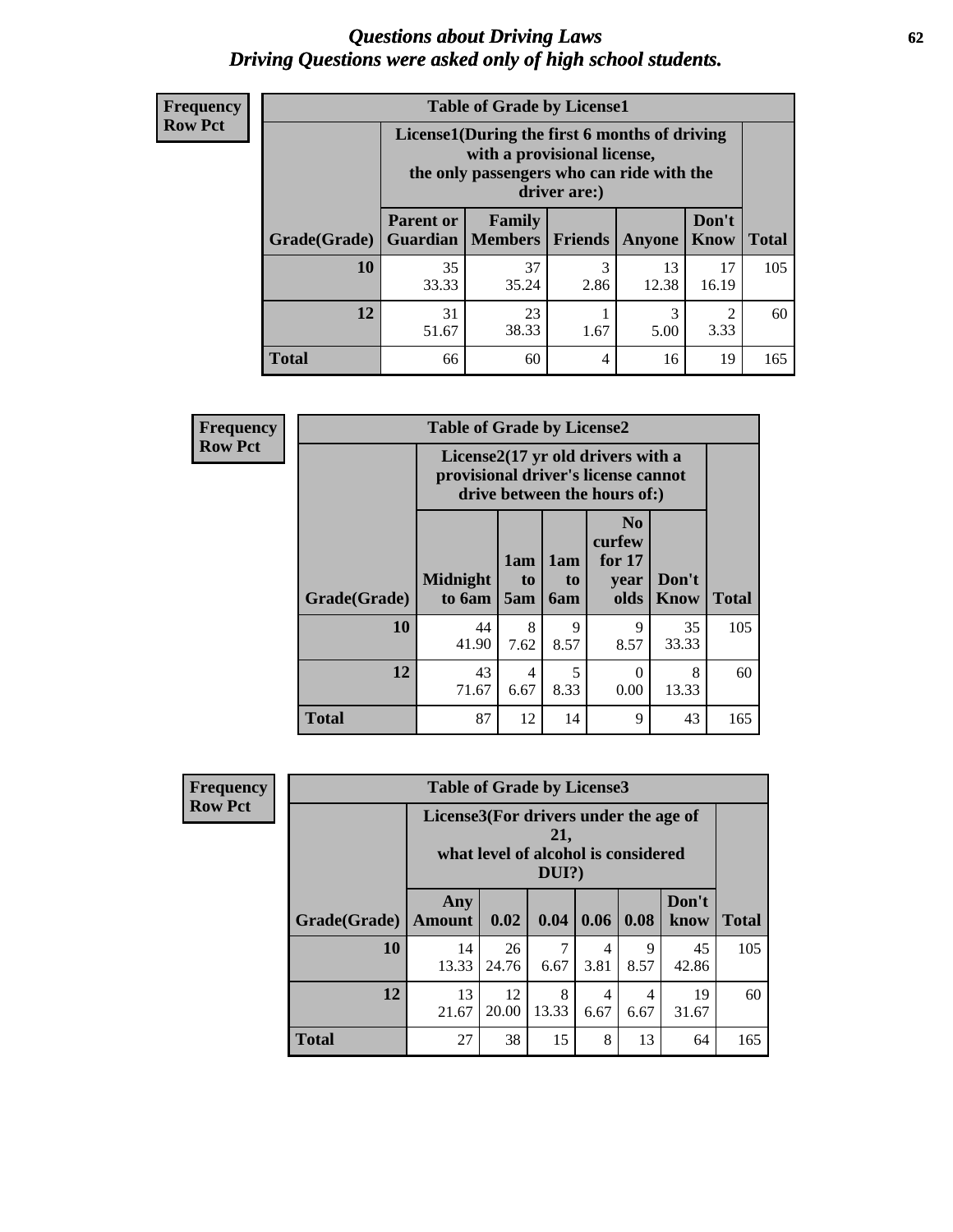#### *Questions about Driving Laws* **63** *Driving Questions were asked only of high school students.*

**Frequency Row Pct**

| <b>Table of Grade by License4</b> |              |                                                                                                                                               |                        |             |                        |             |     |  |
|-----------------------------------|--------------|-----------------------------------------------------------------------------------------------------------------------------------------------|------------------------|-------------|------------------------|-------------|-----|--|
|                                   |              | License4(A driver under 21 automatically<br>loses his/her license if caught exceeding the<br>posted speet limit by:)                          |                        |             |                        |             |     |  |
| <b>Grade(Grade)</b>               | $15+$<br>mph | Can't<br>lose<br><b>Depends</b><br>license<br>$25+$<br>$35+$<br>Don't<br>for<br>on<br><b>Total</b><br>mph<br>speeding<br>know<br>mph<br>judge |                        |             |                        |             |     |  |
| 10                                | 20<br>19.05  | 8<br>7.62                                                                                                                                     | 12<br>11.43            | 13<br>12.38 | 8<br>7.62              | 44<br>41.90 | 105 |  |
| 12                                | 12<br>20.00  | 13<br>21.67                                                                                                                                   | $\overline{4}$<br>6.67 | 5<br>8.33   | $\mathfrak{D}$<br>3.33 | 24<br>40.00 | 60  |  |
| <b>Total</b>                      | 32           | 21                                                                                                                                            | 16                     | 18          | 10                     | 68          | 165 |  |

| Frequency      | <b>Table of Grade by License5</b> |                                                                                                                                                             |                |               |       |
|----------------|-----------------------------------|-------------------------------------------------------------------------------------------------------------------------------------------------------------|----------------|---------------|-------|
| <b>Row Pct</b> |                                   | License5(A)<br>Georgia teenager<br>with family<br>connections or a<br>good lawyer can<br>break a teen<br>driving law and<br>keep their driver's<br>license) |                |               |       |
|                | Grade(Grade)                      | <b>Yes</b>                                                                                                                                                  | N <sub>0</sub> | Don't<br>know | Total |
|                | 10                                | 18<br>17.14                                                                                                                                                 | 55<br>52.38    | 32<br>30.48   | 105   |
|                | 12                                | 19<br>31.67                                                                                                                                                 | 27<br>45.00    | 14<br>23.33   | 60    |
|                | Total                             | 37                                                                                                                                                          | 82             | 46            | 165   |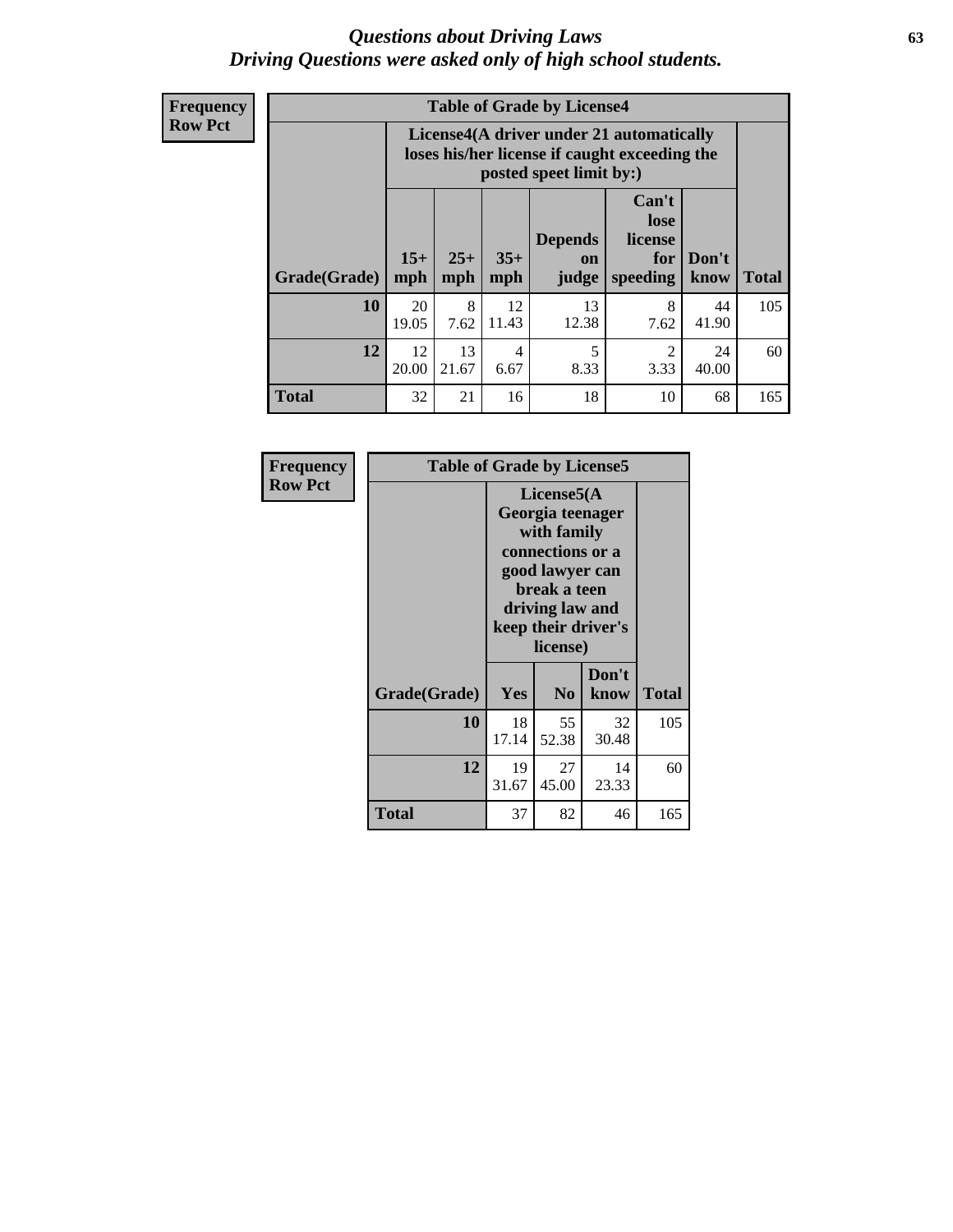#### *Questions about Driving Laws* **64** *Driving Questions were asked only of high school students.*

| <b>Frequency</b> | <b>Table of Grade by License6</b> |             |                                                                                                                           |                    |              |  |
|------------------|-----------------------------------|-------------|---------------------------------------------------------------------------------------------------------------------------|--------------------|--------------|--|
| <b>Row Pct</b>   |                                   |             | License <sub>6</sub> (I know a<br>friend or<br>classmate that<br>broke a teen<br>driving law,<br>keep his/her<br>license) | but was allowed to |              |  |
|                  | Grade(Grade)                      | Yes         | N <sub>0</sub>                                                                                                            | Don't<br>know      | <b>Total</b> |  |
|                  | 10                                | 40<br>38.10 | 46<br>43.81                                                                                                               | 19<br>18.10        | 105          |  |
|                  | 12                                | 21<br>35.00 | 22<br>36.67                                                                                                               | 17<br>28.33        | 60           |  |
|                  | <b>Total</b>                      | 61          | 68                                                                                                                        | 36                 | 165          |  |

| <b>Frequency</b> | <b>Table of Grade by License7</b> |                                                                             |                                     |                                                                                               |                        |              |  |  |
|------------------|-----------------------------------|-----------------------------------------------------------------------------|-------------------------------------|-----------------------------------------------------------------------------------------------|------------------------|--------------|--|--|
| <b>Row Pct</b>   |                                   |                                                                             |                                     | License7(A student under the age of 18 cam loser<br>his/her driving privileges if he or she:) |                        |              |  |  |
|                  | Grade(Grade)                      | <b>Have</b><br>more than<br>10<br>unexcused<br>absences<br>per school<br>yr | Drop out<br>without  <br>graduating | <b>Bring</b><br>alcohol/drugs/weapon<br>to school                                             | All of<br>the<br>above | <b>Total</b> |  |  |
|                  | 10                                | 14<br>13.33                                                                 | 31<br>29.52                         | $\overline{c}$<br>1.90                                                                        | 58<br>55.24            | 105          |  |  |
|                  | 12                                | 5<br>8.33                                                                   | 14<br>23.33                         | 1.67                                                                                          | 40<br>66.67            | 60           |  |  |
|                  | <b>Total</b>                      | 19                                                                          | 45                                  | 3                                                                                             | 98                     | 165          |  |  |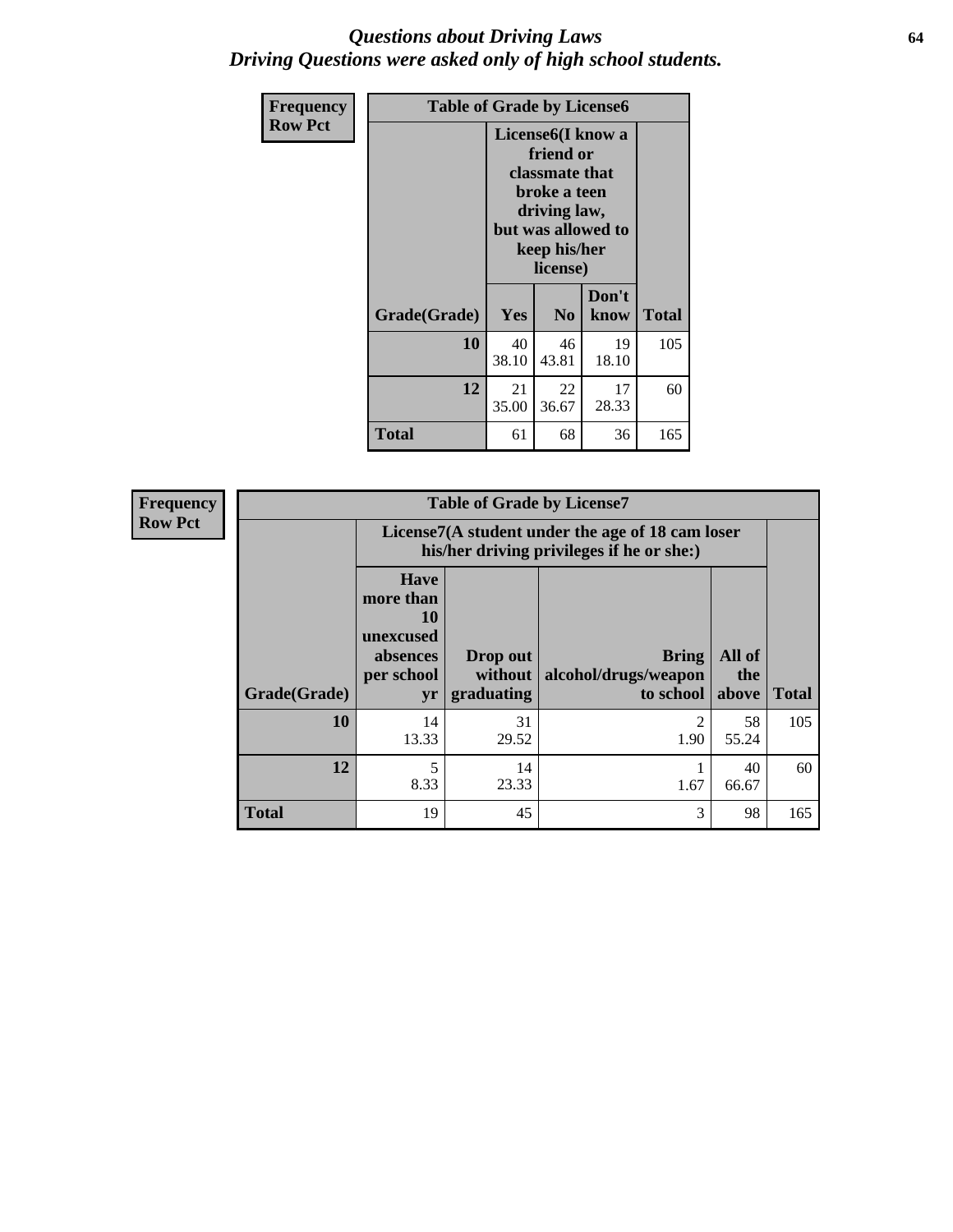# *Select Results by Gender* **65**

| Frequency      | <b>Table of SchoolClimate2 by Gender</b>          |                                 |             |              |
|----------------|---------------------------------------------------|---------------------------------|-------------|--------------|
| <b>Col Pct</b> | SchoolClimate2(I<br>feel successful at<br>school) | Gender(Gender)<br><b>Female</b> | <b>Male</b> | <b>Total</b> |
|                | <b>Strongly Agree</b>                             | 31<br>34.83                     | 19<br>25.00 | 50           |
|                | <b>Somewhat Agree</b>                             | 55<br>61.80                     | 48<br>63.16 | 103          |
|                | <b>Somewhat Disagree</b>                          | 3<br>3.37                       | 6<br>7.89   | 9            |
|                | <b>Strongly Disagree</b>                          | 0<br>0.00                       | 3<br>3.95   | 3            |
|                | <b>Total</b>                                      | 89                              | 76          | 165          |

| Frequency      | <b>Table of SchoolClimate6 by Gender</b>                 |               |                               |              |  |
|----------------|----------------------------------------------------------|---------------|-------------------------------|--------------|--|
| <b>Col Pct</b> | <b>SchoolClimate6(Teachers</b><br>treat me with respect) | <b>Female</b> | Gender(Gender)<br><b>Male</b> | <b>Total</b> |  |
|                | <b>Strongly Agree</b>                                    | 26<br>29.21   | 26<br>34.21                   | 52           |  |
|                | <b>Somewhat Agree</b>                                    | 43<br>48.31   | 30<br>39.47                   | 73           |  |
|                | <b>Somewhat Disagree</b>                                 | 16<br>17.98   | 14<br>18.42                   | 30           |  |
|                | <b>Strongly Disagree</b>                                 | 4<br>4.49     | 6<br>7.89                     | 10           |  |
|                | <b>Total</b>                                             | 89            | 76                            | 165          |  |

| Frequency      | <b>Table of SchoolClimate8 by Gender</b>                                             |                                 |             |              |
|----------------|--------------------------------------------------------------------------------------|---------------------------------|-------------|--------------|
| <b>Col Pct</b> | <b>SchoolClimate8(Students</b><br>are frequently<br>recognized for good<br>behavior) | Gender(Gender)<br><b>Female</b> | <b>Male</b> | <b>Total</b> |
|                | <b>Strongly Agree</b>                                                                | 21<br>23.60                     | 20<br>26.32 | 41           |
|                | <b>Somewhat Agree</b>                                                                | 37<br>41.57                     | 36<br>47.37 | 73           |
|                | <b>Somewhat Disagree</b>                                                             | 20<br>22.47                     | 13<br>17.11 | 33           |
|                | <b>Strongly Disagree</b>                                                             | 11<br>12.36                     | 9.21        | 18           |
|                | Total                                                                                | 89                              | 76          | 165          |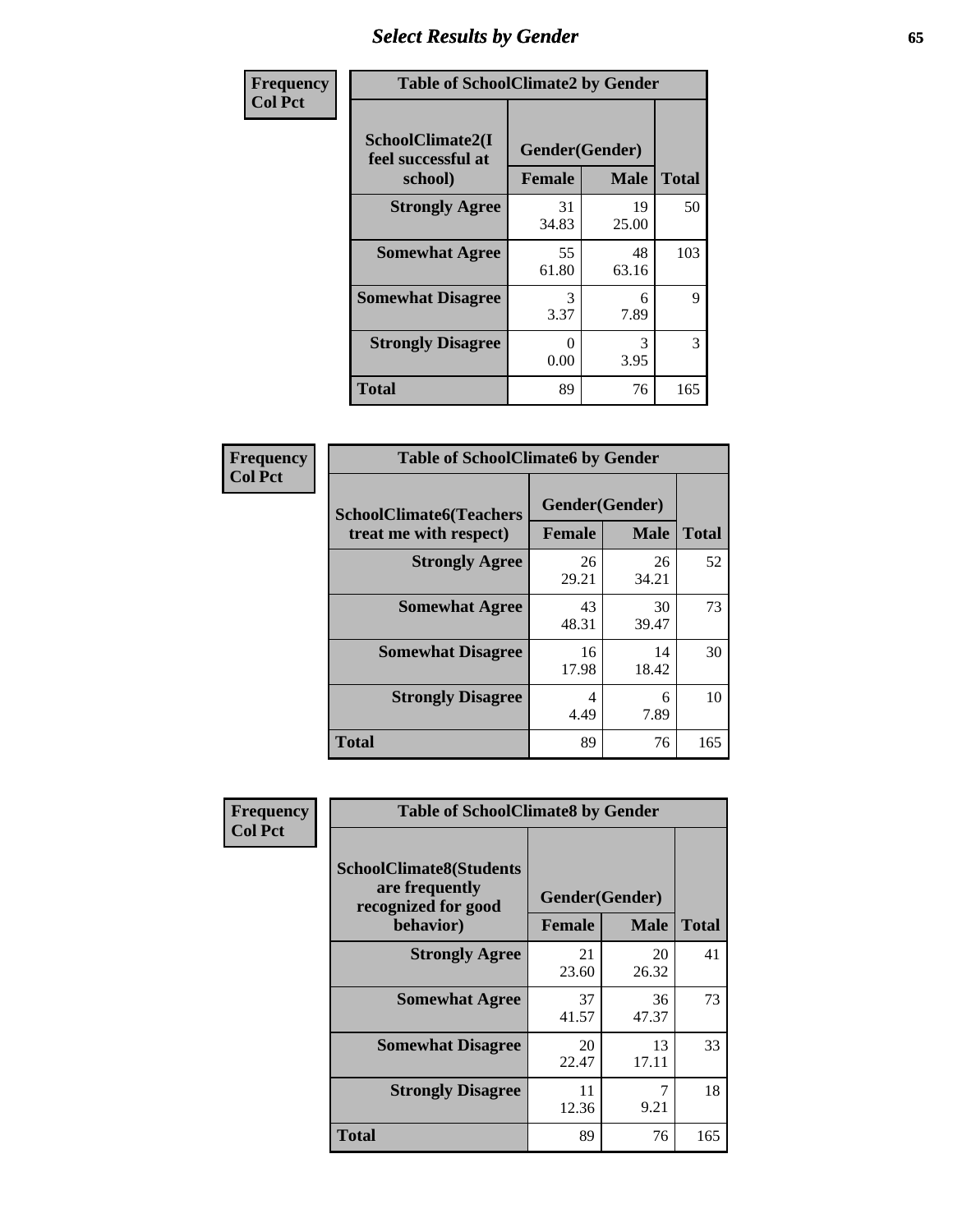# *Select Results by Gender* **66**

| Frequency      | <b>Table of Gender by Dropout</b> |                                                                        |                |              |
|----------------|-----------------------------------|------------------------------------------------------------------------|----------------|--------------|
| <b>Row Pct</b> |                                   | Dropout(I<br>have<br>thought<br>about<br>dropping<br>out of<br>school) |                |              |
|                | Gender(Gender)                    | Yes                                                                    | N <sub>0</sub> | <b>Total</b> |
|                | <b>Female</b>                     | 32<br>35.96                                                            | 57<br>64.04    | 89           |
|                | <b>Male</b>                       | 36<br>47.37                                                            | 40<br>52.63    | 76           |
|                | <b>Total</b>                      | 68                                                                     | 97             | 165          |

| <b>Frequency</b> | <b>Table of Gender by Dropoutreason</b> |                                                                     |              |                                 |                                |              |              |
|------------------|-----------------------------------------|---------------------------------------------------------------------|--------------|---------------------------------|--------------------------------|--------------|--------------|
| <b>Row Pct</b>   |                                         | Dropoutreason (If I dropped out the<br>reason would most likely be) |              |                                 |                                |              |              |
|                  | Gender(Gender)                          | Won't<br><b>Drop</b><br>out                                         | <b>Bored</b> | <b>Family</b><br><b>Reasons</b> | <b>Being</b><br><b>Bullied</b> | <b>Other</b> | <b>Total</b> |
|                  | <b>Female</b>                           | 48<br>53.93                                                         | 9<br>10.11   | ┑<br>7.87                       | $\mathfrak{D}$<br>2.25         | 23<br>25.84  | 89           |
|                  | <b>Male</b>                             | 35<br>46.05                                                         | 14<br>18.42  | $\mathbf Q$<br>11.84            | 1.32                           | 17<br>22.37  | 76           |
|                  | <b>Total</b>                            | 83                                                                  | 23           | 16                              | 3                              | 40           | 165          |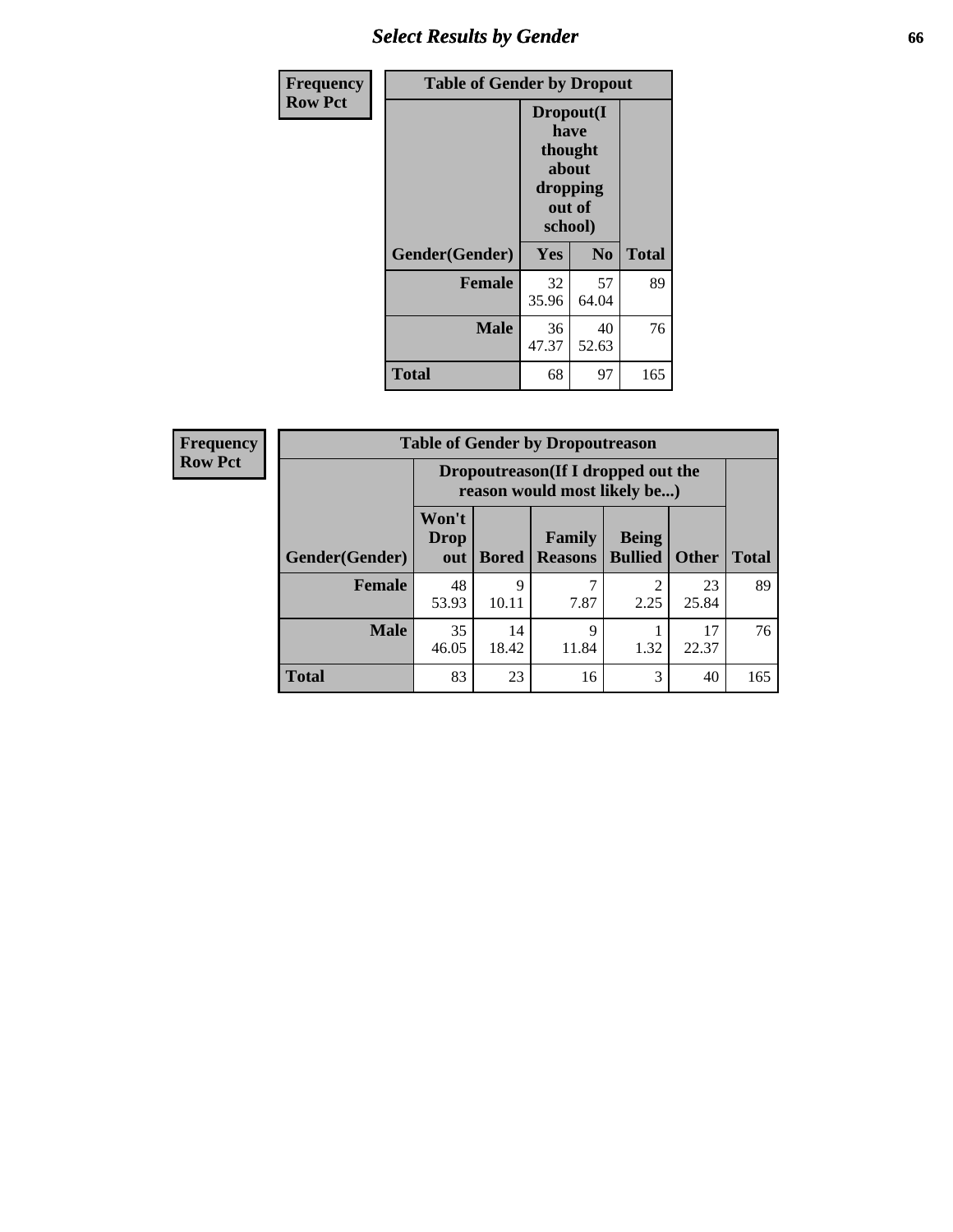*School Safety* **67**

| Frequency      |                | <b>Table of Gender by Bullied2</b> |                |              |
|----------------|----------------|------------------------------------|----------------|--------------|
| <b>Row Pct</b> |                | <b>Bullied2</b>                    |                |              |
|                | Gender(Gender) | Yes                                | N <sub>0</sub> | <b>Total</b> |
|                | <b>Female</b>  | 4.49                               | 85<br>95.51    | 89           |
|                | <b>Male</b>    | 10<br>13.16                        | 66<br>86.84    | 76           |
|                | <b>Total</b>   | 14                                 | 151            | 165          |

| Frequency      | <b>Table of Gender by Bulliedothers2</b> |                       |                |              |
|----------------|------------------------------------------|-----------------------|----------------|--------------|
| <b>Row Pct</b> |                                          | <b>Bulliedothers2</b> |                |              |
|                | Gender(Gender)                           | Yes                   | N <sub>0</sub> | <b>Total</b> |
|                | <b>Female</b>                            | 4.49                  | 85<br>95.51    | 89           |
|                | Male                                     | 6<br>7.89             | 70<br>92.11    | 76           |
|                | <b>Total</b>                             | 10                    | 155            | 165          |

| Frequency      | <b>Table of Gender by Weaponschool2</b> |                      |                |              |
|----------------|-----------------------------------------|----------------------|----------------|--------------|
| <b>Row Pct</b> |                                         | <b>Weaponschool2</b> |                |              |
|                | Gender(Gender)                          | Yes                  | N <sub>0</sub> | <b>Total</b> |
|                | <b>Female</b>                           | 1.12                 | 88<br>98.88    | 89           |
|                | <b>Male</b>                             | 3<br>3.95            | 73<br>96.05    | 76           |
|                | <b>Total</b>                            | 4                    | 161            | 165          |

| Frequency      | <b>Table of Gender by Absentunsafe2</b> |               |                |              |
|----------------|-----------------------------------------|---------------|----------------|--------------|
| <b>Row Pct</b> |                                         | Absentunsafe2 |                |              |
|                | Gender(Gender)                          | Yes           | N <sub>0</sub> | <b>Total</b> |
|                | <b>Female</b>                           | 0.00          | 89<br>100.00   | 89           |
|                | <b>Male</b>                             | 2.63          | 74<br>97.37    | 76           |
|                | <b>Total</b>                            | 2             | 163            | 165          |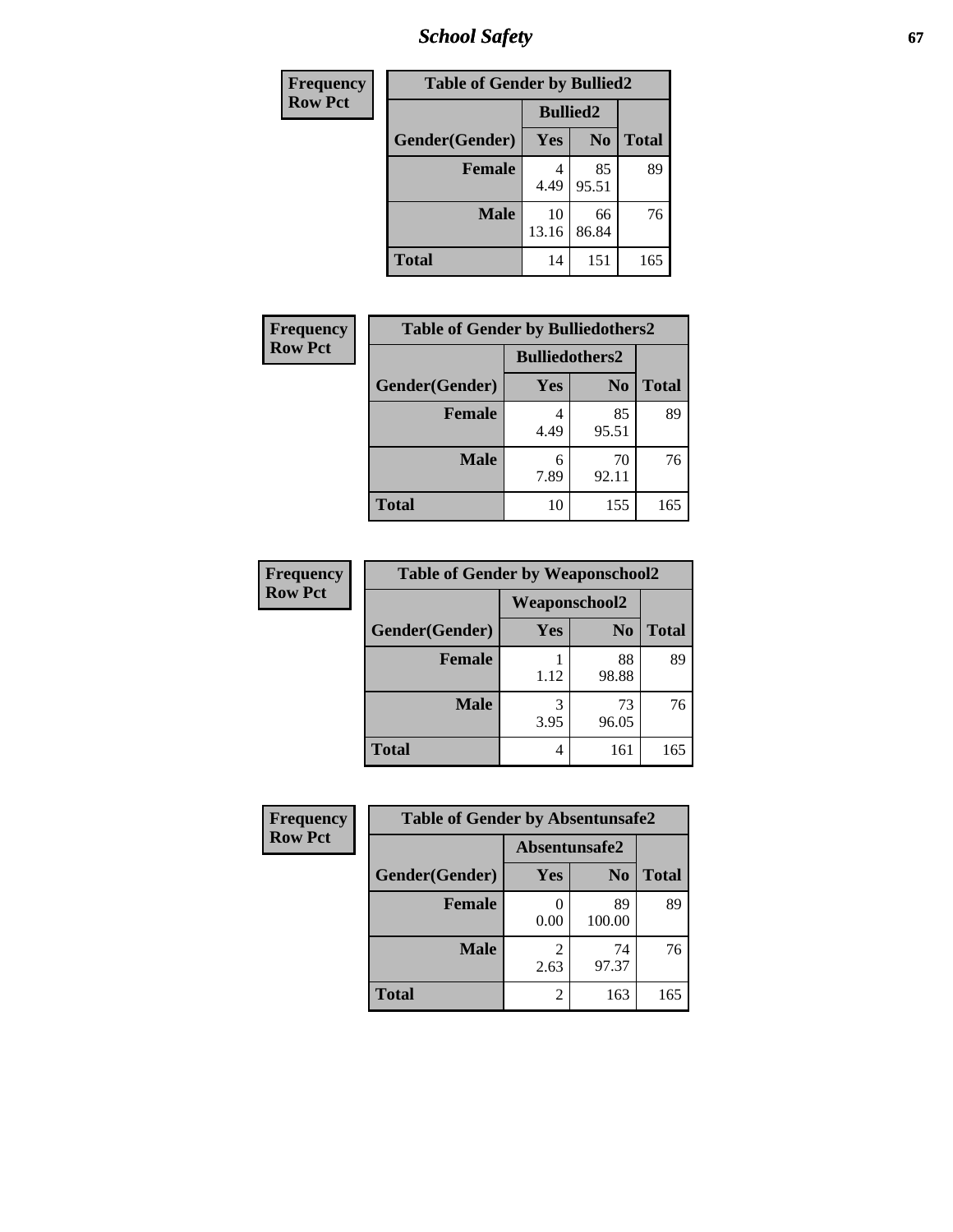*School Safety* **68**

| Frequency      | <b>Table of Gender by Gangself</b> |                                                                                                |                |              |
|----------------|------------------------------------|------------------------------------------------------------------------------------------------|----------------|--------------|
| <b>Row Pct</b> |                                    | Gangself(I<br>have<br>participated<br>in illegal gang<br>activities in<br>the past 30<br>days) |                |              |
|                | Gender(Gender)                     | Yes                                                                                            | N <sub>0</sub> | <b>Total</b> |
|                | <b>Female</b>                      | 4<br>4.49                                                                                      | 85<br>95.51    | 89           |
|                | <b>Male</b>                        | 5<br>6.58                                                                                      | 71<br>93.42    | 76           |
|                | <b>Total</b>                       | 9                                                                                              | 156            | 165          |

| Frequency      | <b>Table of Gender by Gangpeers</b> |                                                                                                                             |                |              |
|----------------|-------------------------------------|-----------------------------------------------------------------------------------------------------------------------------|----------------|--------------|
| <b>Row Pct</b> |                                     | <b>Gangpeers</b> (I<br>have friends<br>who have<br>participated<br>in illegal gang<br>activities in<br>the past 30<br>days) |                |              |
|                | Gender(Gender)                      | <b>Yes</b>                                                                                                                  | N <sub>0</sub> | <b>Total</b> |
|                | <b>Female</b>                       | 14<br>15.73                                                                                                                 | 75<br>84.27    | 89           |
|                | <b>Male</b>                         | 21<br>27.63                                                                                                                 | 55<br>72.37    | 76           |
|                | Total                               | 35                                                                                                                          | 130            | 165          |

| <b>Frequency</b> | <b>Table of Gender by Pickedon2</b> |             |                |              |
|------------------|-------------------------------------|-------------|----------------|--------------|
| <b>Row Pct</b>   |                                     | Pickedon2   |                |              |
|                  | Gender(Gender)                      | Yes         | N <sub>o</sub> | <b>Total</b> |
|                  | <b>Female</b>                       | 30<br>33.71 | 59<br>66.29    | 89           |
|                  | <b>Male</b>                         | 18<br>23.68 | 58<br>76.32    | 76           |
|                  | <b>Total</b>                        | 48          | 117            | 165          |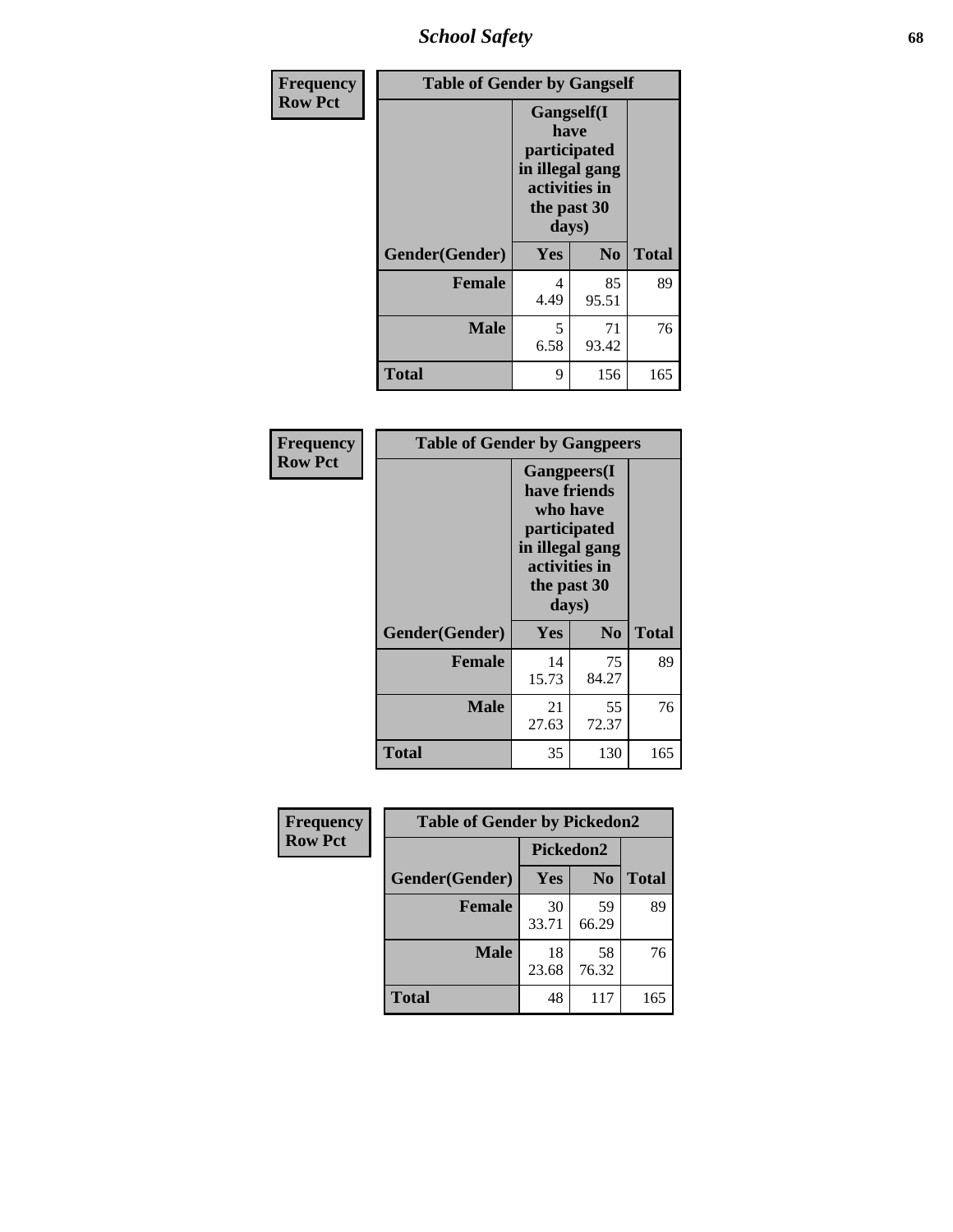*School Safety* **69**

| Frequency      | <b>Table of Gender by Safeschool2</b> |             |                |              |  |
|----------------|---------------------------------------|-------------|----------------|--------------|--|
| <b>Row Pct</b> |                                       | Safeschool2 |                |              |  |
|                | Gender(Gender)                        | Yes         | N <sub>0</sub> | <b>Total</b> |  |
|                | <b>Female</b>                         | 79<br>88.76 | 10<br>11.24    | 89           |  |
|                | <b>Male</b>                           | 57<br>75.00 | 19<br>25.00    | 76           |  |
|                | <b>Total</b>                          | 136         | 29             | 165          |  |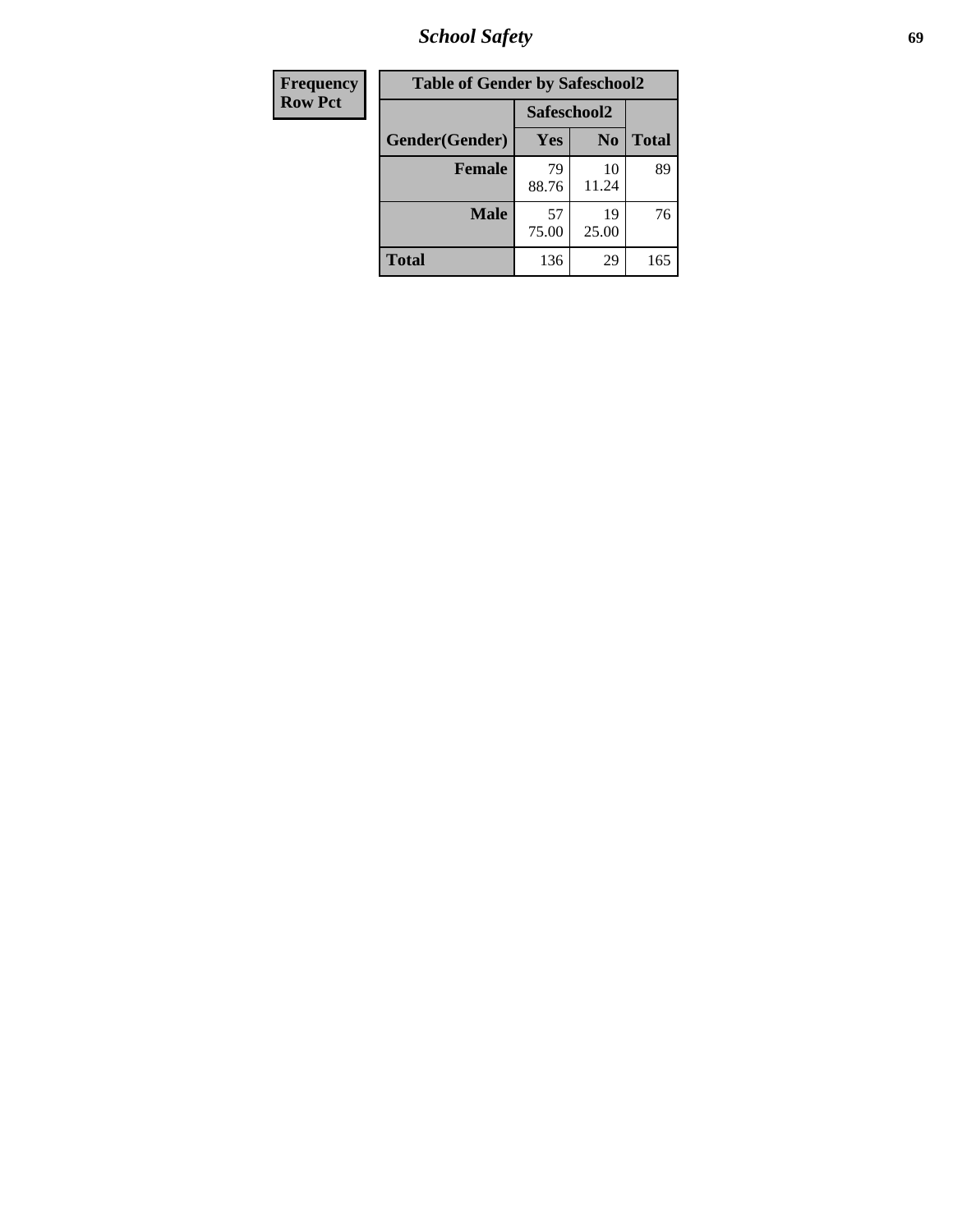# *Incidence of Drug Use* **70**

| <b>Frequency</b> | <b>Table of Gender by AlcoholAlt</b> |                    |                    |              |  |
|------------------|--------------------------------------|--------------------|--------------------|--------------|--|
| <b>Row Pct</b>   |                                      | use, past 30 days) | AlcoholAlt(Alcohol |              |  |
|                  | Gender(Gender)                       | <b>Yes</b>         | N <sub>0</sub>     | <b>Total</b> |  |
|                  | <b>Female</b>                        | 13<br>14.61        | 76<br>85.39        | 89           |  |
|                  | <b>Male</b>                          | 20<br>26.32        | 56<br>73.68        | 76           |  |
|                  | <b>Total</b>                         | 33                 | 132                | 165          |  |

| Frequency      | <b>Table of Gender by TobaccoAny</b> |                                          |                |              |  |
|----------------|--------------------------------------|------------------------------------------|----------------|--------------|--|
| <b>Row Pct</b> |                                      | TobaccoAny(Tobacco<br>use, past 30 days) |                |              |  |
|                | Gender(Gender)                       | Yes                                      | N <sub>0</sub> | <b>Total</b> |  |
|                | <b>Female</b>                        | 11<br>12.36                              | 78<br>87.64    | 89           |  |
|                | <b>Male</b>                          | 25<br>32.89                              | 51<br>67.11    | 76           |  |
|                | <b>Total</b>                         | 36                                       | 129            | 165          |  |

| <b>Frequency</b> | <b>Table of Gender by MarijuanaAlt</b>       |            |                |              |  |
|------------------|----------------------------------------------|------------|----------------|--------------|--|
| <b>Row Pct</b>   | MarijuanaAlt(Marijuana<br>use, past 30 days) |            |                |              |  |
|                  | Gender(Gender)                               | <b>Yes</b> | N <sub>0</sub> | <b>Total</b> |  |
|                  | <b>Female</b>                                | 2<br>2.25  | 87<br>97.75    | 89           |  |
|                  | <b>Male</b>                                  | 8<br>10.53 | 68<br>89.47    | 76           |  |
|                  | <b>Total</b>                                 | 10         | 155            | 165          |  |

| <b>Frequency</b> | <b>Table of Gender by OtherDrugAny</b> |                                                       |                |              |  |
|------------------|----------------------------------------|-------------------------------------------------------|----------------|--------------|--|
| <b>Row Pct</b>   |                                        | <b>OtherDrugAny</b> (Other<br>drug use, past 30 days) |                |              |  |
|                  | Gender(Gender)                         | <b>Yes</b>                                            | N <sub>0</sub> | <b>Total</b> |  |
|                  | <b>Female</b>                          | 3<br>3.37                                             | 86<br>96.63    | 89           |  |
|                  | <b>Male</b>                            | q<br>11.84                                            | 67<br>88.16    | 76           |  |
|                  | <b>Total</b>                           | 12                                                    | 153            | 165          |  |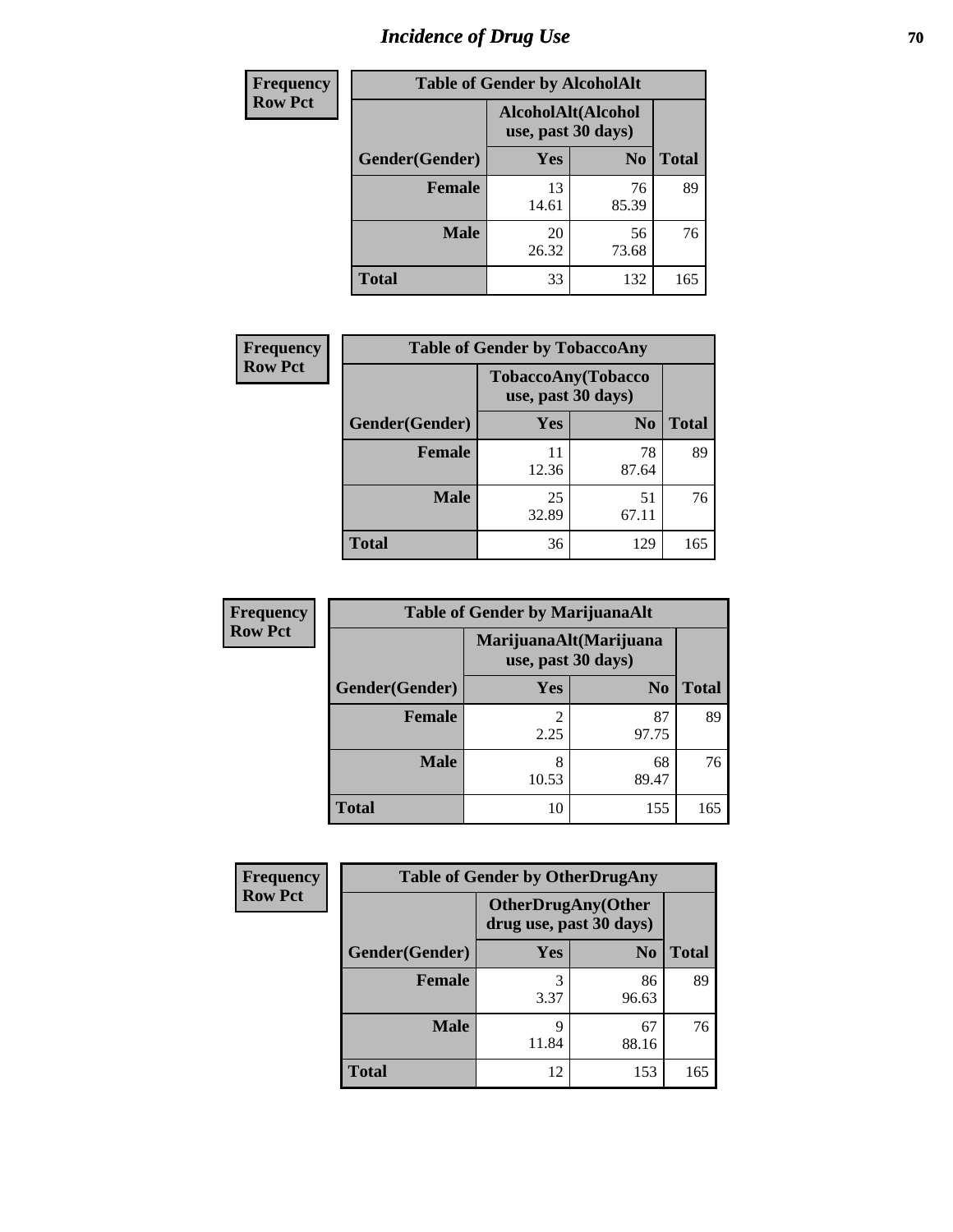#### *Average Age at Onset of Use* **71** *Results for "Average Age at Onset of Use" questions exclude students who said they did not use that substance*

#### **Gender=Female**

| <b>Variable</b>                 | <b>Label</b>                                                       | <b>Mean</b> |
|---------------------------------|--------------------------------------------------------------------|-------------|
| Alcoholinit2                    | I started using alcohol when I was                                 | 13.96       |
| Cigarettesinit2                 | I started smoking tobacco when I was                               | 13.11       |
| Smokelessinit2                  | I started chewing tobacco when I was                               | 12.33       |
| Marijuanainit2                  | I started using marijuana when I was                               | 14.00       |
| Cocaineinit2                    | I started using cocaine when I was                                 | 15.00       |
| Inhalantsinit2                  | I started using inhalants when I was                               | 15.00       |
| Steroidsinit2                   | I started using steroids when I was                                |             |
| Ecstasyinit2                    | I started using ecstasy when I was                                 | 15.00       |
| Methinit2                       | I started using methamphetamines when I was                        |             |
| Hallucinogensinit2              | I started using hallucinogens when I was                           |             |
| Prescription in it <sub>2</sub> | I started using prescription drugs not prescribed to me when I was | 12.33       |

#### **Gender=Male**

| <b>Variable</b>    | Label                                                              | <b>Mean</b> |
|--------------------|--------------------------------------------------------------------|-------------|
| Alcoholinit2       | I started using alcohol when I was                                 | 14.52       |
| Cigarettesinit2    | I started smoking tobacco when I was                               | 14.11       |
| Smokelessinit2     | I started chewing tobacco when I was                               | 14.38       |
| Marijuanainit2     | I started using marijuana when I was                               | 13.67       |
| Cocaineinit2       | I started using cocaine when I was                                 | 15.17       |
| Inhalantsinit2     | I started using inhalants when I was                               | 14.00       |
| Steroidsinit2      | I started using steroids when I was                                | 10.00       |
| Ecstasyinit2       | I started using ecstasy when I was                                 | 13.67       |
| Methinit2          | I started using methamphetamines when I was                        | 15.00       |
| Hallucinogensinit2 | I started using hallucinogens when I was                           | 13.00       |
| Prescriptioninit2  | I started using prescription drugs not prescribed to me when I was | 14.90       |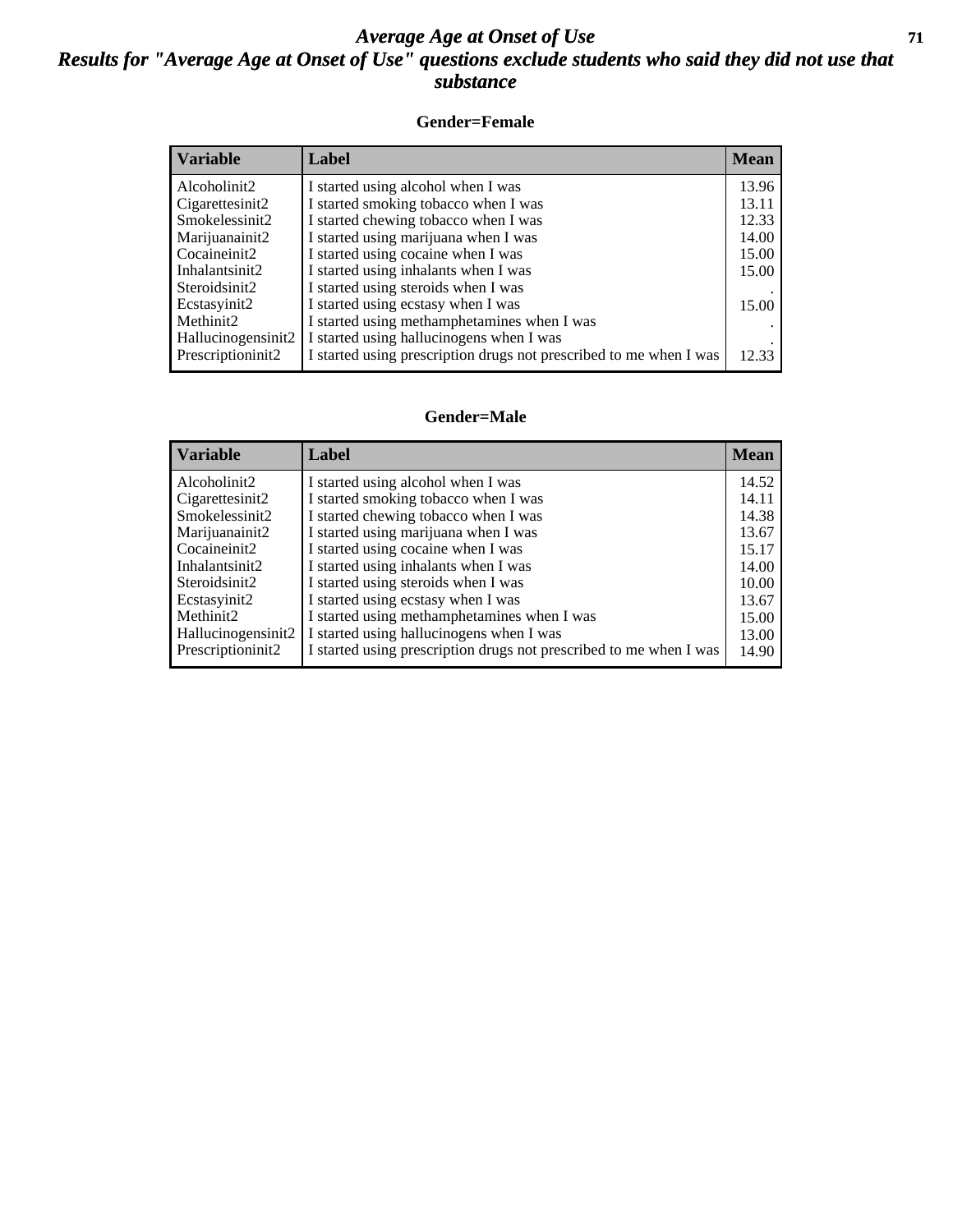# *I Think These Drugs are Harmful* **72**

| <b>Frequency</b> | <b>Table of Gender by Alcoholharmdich</b> |                                                   |                |              |
|------------------|-------------------------------------------|---------------------------------------------------|----------------|--------------|
| <b>Row Pct</b>   |                                           | Alcoholharmdich(I<br>think alcohol is<br>harmful) |                |              |
|                  | Gender(Gender)                            | <b>Yes</b>                                        | N <sub>0</sub> | <b>Total</b> |
|                  | <b>Female</b>                             | 73<br>82.02                                       | 16<br>17.98    | 89           |
|                  | <b>Male</b>                               | 60<br>78.95                                       | 16<br>21.05    | 76           |
|                  | <b>Total</b>                              | 133                                               | 32             | 165          |

| Frequency      | <b>Table of Gender by Tobaccoharmdich</b> |                              |                   |              |  |
|----------------|-------------------------------------------|------------------------------|-------------------|--------------|--|
| <b>Row Pct</b> |                                           | think tobacco is<br>harmful) | Tobaccoharmdich(I |              |  |
|                | Gender(Gender)                            | Yes                          | N <sub>0</sub>    | <b>Total</b> |  |
|                | <b>Female</b>                             | 84<br>94.38                  | 5<br>5.62         | 89           |  |
|                | <b>Male</b>                               | 67<br>88.16                  | 9<br>11.84        | 76           |  |
|                | <b>Total</b>                              | 151                          | 14                | 165          |  |

| Frequency      | <b>Table of Gender by Marijuanaharmdich</b> |                                                       |                |              |  |
|----------------|---------------------------------------------|-------------------------------------------------------|----------------|--------------|--|
| <b>Row Pct</b> |                                             | Marijuanaharmdich(I<br>think marijuana is<br>harmful) |                |              |  |
|                | Gender(Gender)                              | <b>Yes</b>                                            | N <sub>0</sub> | <b>Total</b> |  |
|                | <b>Female</b>                               | 81<br>91.01                                           | 8<br>8.99      | 89           |  |
|                | <b>Male</b>                                 | 59<br>77.63                                           | 17<br>22.37    | 76           |  |
|                | <b>Total</b>                                | 140                                                   | 25             | 165          |  |

| <b>Frequency</b> | <b>Table of Gender by Otherdrugharmdich</b> |                                                          |                |              |  |
|------------------|---------------------------------------------|----------------------------------------------------------|----------------|--------------|--|
| <b>Row Pct</b>   |                                             | Otherdrugharmdich(I<br>think other drugs are<br>harmful) |                |              |  |
|                  | Gender(Gender)                              | <b>Yes</b>                                               | N <sub>0</sub> | <b>Total</b> |  |
|                  | <b>Female</b>                               | 84<br>94.38                                              | 5<br>5.62      | 89           |  |
|                  | <b>Male</b>                                 | 70<br>92.11                                              | 6<br>7.89      | 76           |  |
|                  | <b>Total</b>                                | 154                                                      | 11             | 165          |  |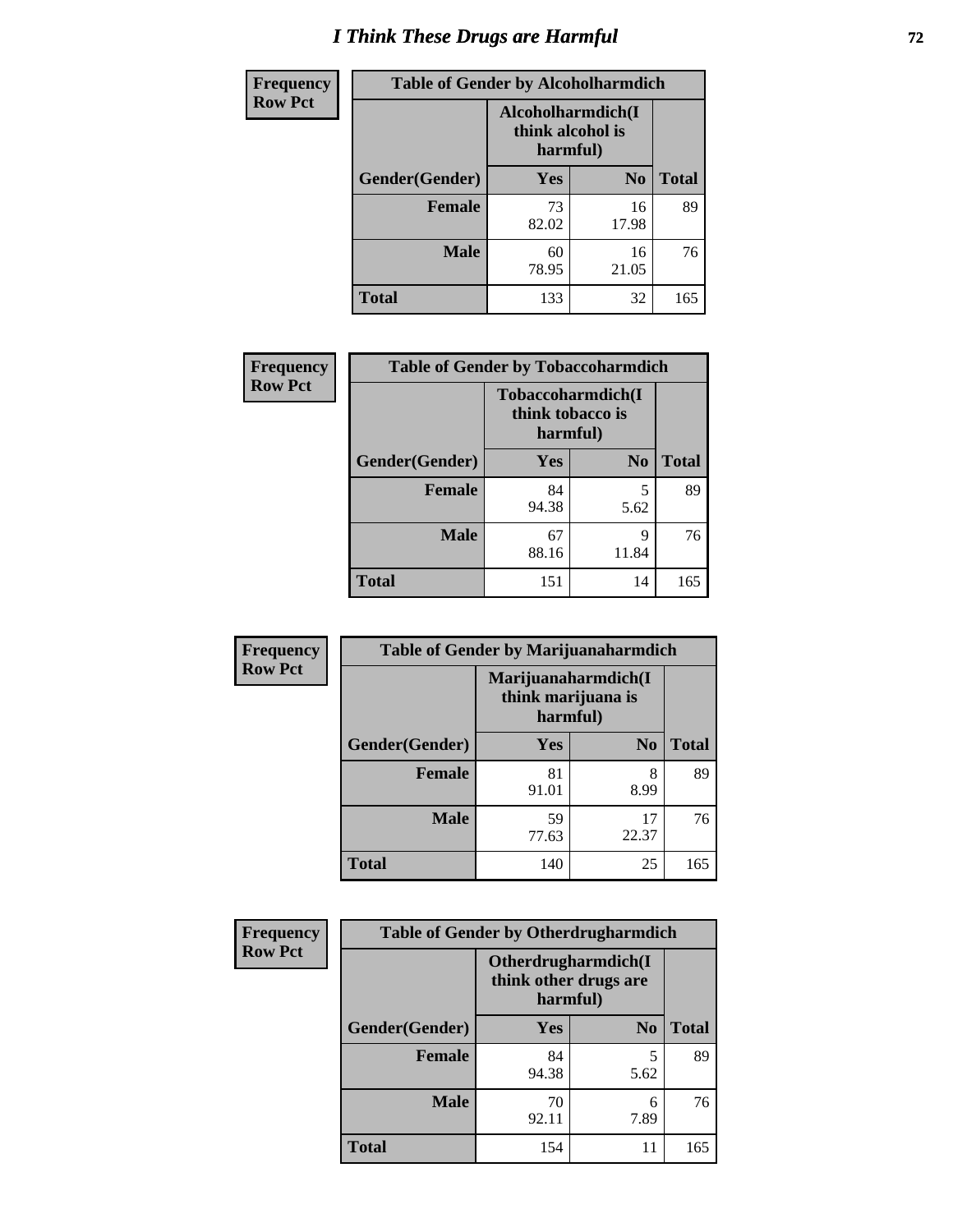| <b>Frequency</b> | <b>Table of Gender by Alcohollocation1</b> |                                                               |             |              |
|------------------|--------------------------------------------|---------------------------------------------------------------|-------------|--------------|
| <b>Row Pct</b>   |                                            | <b>Alcohollocation1(Places</b><br><b>Friends Use Alcohol)</b> |             |              |
|                  | Gender(Gender)                             |                                                               | Do Not Use  | <b>Total</b> |
|                  | <b>Female</b>                              | 50<br>56.18                                                   | 39<br>43.82 | 89           |
|                  | <b>Male</b>                                | 56<br>73.68                                                   | 20<br>26.32 | 76           |
|                  | <b>Total</b>                               | 106                                                           | 59          | 165          |

| <b>Frequency</b> | <b>Table of Gender by Alcohollocation2</b> |                                                               |             |              |
|------------------|--------------------------------------------|---------------------------------------------------------------|-------------|--------------|
| <b>Row Pct</b>   |                                            | <b>Alcohollocation2(Places</b><br><b>Friends Use Alcohol)</b> |             |              |
|                  | Gender(Gender)                             |                                                               | Home        | <b>Total</b> |
|                  | <b>Female</b>                              | 61<br>68.54                                                   | 28<br>31.46 | 89           |
|                  | <b>Male</b>                                | 45<br>59.21                                                   | 31<br>40.79 | 76           |
|                  | <b>Total</b>                               | 106                                                           | 59          | 165          |

| Frequency      | <b>Table of Gender by Alcohollocation3</b> |                                                               |               |              |
|----------------|--------------------------------------------|---------------------------------------------------------------|---------------|--------------|
| <b>Row Pct</b> |                                            | <b>Alcohollocation3(Places</b><br><b>Friends Use Alcohol)</b> |               |              |
|                | Gender(Gender)                             |                                                               | <b>School</b> | <b>Total</b> |
|                | <b>Female</b>                              | 86<br>96.63                                                   | 3.37          | 89           |
|                | <b>Male</b>                                | 71<br>93.42                                                   | 6.58          | 76           |
|                | <b>Total</b>                               | 157                                                           | 8             | 165          |

| Frequency      | <b>Table of Gender by Alcohollocation4</b> |                                                               |             |              |
|----------------|--------------------------------------------|---------------------------------------------------------------|-------------|--------------|
| <b>Row Pct</b> |                                            | <b>Alcohollocation4(Places</b><br><b>Friends Use Alcohol)</b> |             |              |
|                | Gender(Gender)                             |                                                               | Car         | <b>Total</b> |
|                | <b>Female</b>                              | 76<br>85.39                                                   | 13<br>14.61 | 89           |
|                | <b>Male</b>                                | 58<br>76.32                                                   | 18<br>23.68 | 76           |
|                | <b>Total</b>                               | 134                                                           | 31          | 165          |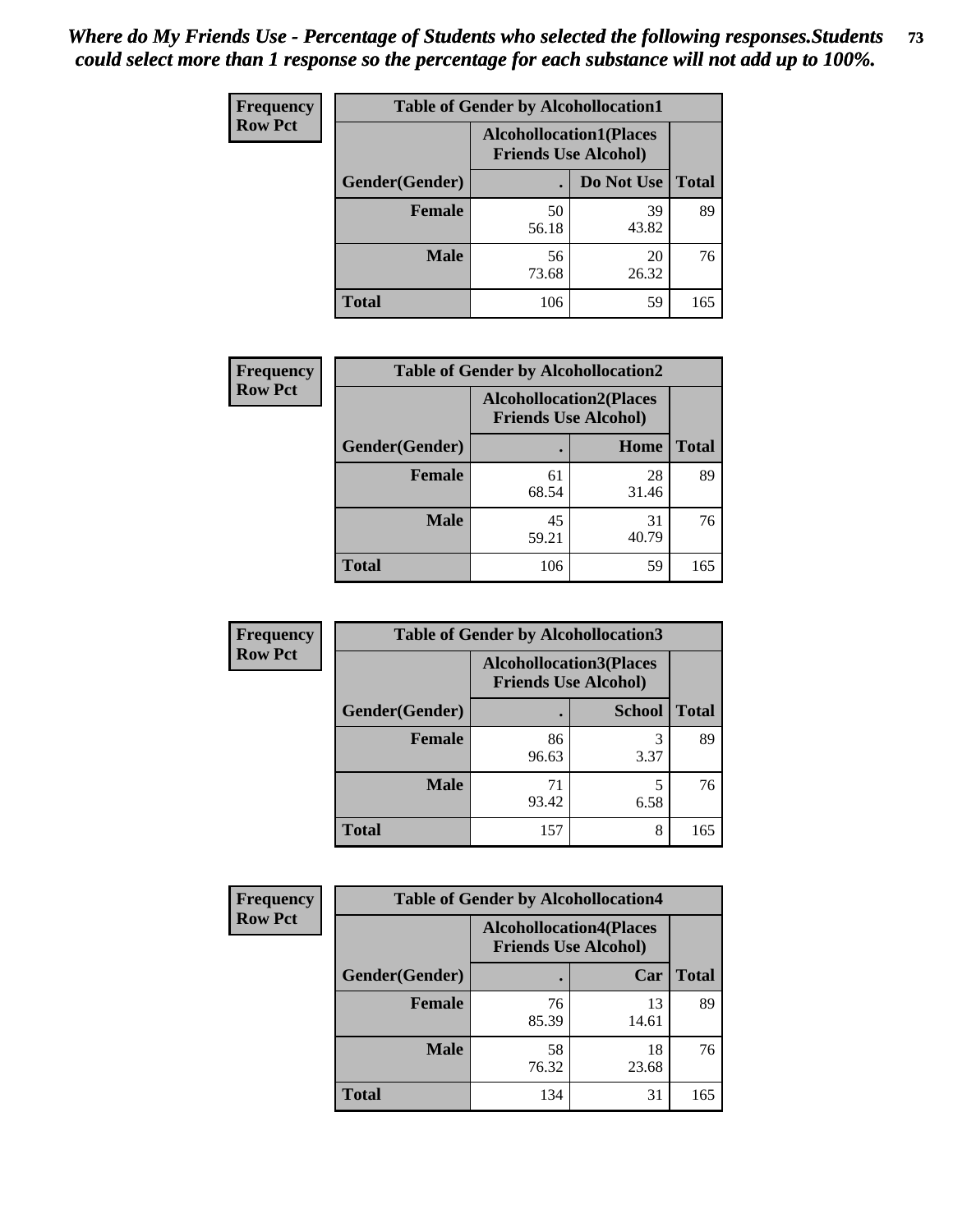| <b>Frequency</b> | <b>Table of Gender by Alcohollocation5</b> |                                                                |                          |              |
|------------------|--------------------------------------------|----------------------------------------------------------------|--------------------------|--------------|
| <b>Row Pct</b>   |                                            | <b>Alcohollocation5</b> (Places<br><b>Friends Use Alcohol)</b> |                          |              |
|                  | Gender(Gender)                             | $\bullet$                                                      | <b>Friend's</b><br>House | <b>Total</b> |
|                  | <b>Female</b>                              | 47<br>52.81                                                    | 42<br>47.19              | 89           |
|                  | <b>Male</b>                                | 38<br>50.00                                                    | 38<br>50.00              | 76           |
|                  | <b>Total</b>                               | 85                                                             | 80                       | 165          |

| Frequency      | <b>Table of Gender by Alcohollocation6</b> |                                                               |              |              |
|----------------|--------------------------------------------|---------------------------------------------------------------|--------------|--------------|
| <b>Row Pct</b> |                                            | <b>Alcohollocation6(Places</b><br><b>Friends Use Alcohol)</b> |              |              |
|                | <b>Gender</b> (Gender)                     |                                                               | <b>Other</b> | <b>Total</b> |
|                | Female                                     | 59<br>66.29                                                   | 30<br>33.71  | 89           |
|                | <b>Male</b>                                | 44<br>57.89                                                   | 32<br>42.11  | 76           |
|                | <b>Total</b>                               | 103                                                           | 62           | 165          |

| Frequency      | <b>Table of Gender by Tobaccolocation1</b> |                                                               |             |              |
|----------------|--------------------------------------------|---------------------------------------------------------------|-------------|--------------|
| <b>Row Pct</b> |                                            | <b>Tobaccolocation1(Places</b><br><b>Friends Use Tobacco)</b> |             |              |
|                | Gender(Gender)                             |                                                               | Do Not Use  | <b>Total</b> |
|                | Female                                     | 38<br>42.70                                                   | 51<br>57.30 | 89           |
|                | <b>Male</b>                                | 52<br>68.42                                                   | 24<br>31.58 | 76           |
|                | <b>Total</b>                               | 90                                                            | 75          | 165          |

| <b>Frequency</b> | <b>Table of Gender by Tobaccolocation2</b> |                             |                                |              |  |
|------------------|--------------------------------------------|-----------------------------|--------------------------------|--------------|--|
| <b>Row Pct</b>   |                                            | <b>Friends Use Tobacco)</b> | <b>Tobaccolocation2(Places</b> |              |  |
|                  | Gender(Gender)                             |                             | Home                           | <b>Total</b> |  |
|                  | Female                                     | 64<br>71.91                 | 25<br>28.09                    | 89           |  |
|                  | <b>Male</b>                                | 38<br>50.00                 | 38<br>50.00                    | 76           |  |
|                  | <b>Total</b>                               | 102                         | 63                             | 165          |  |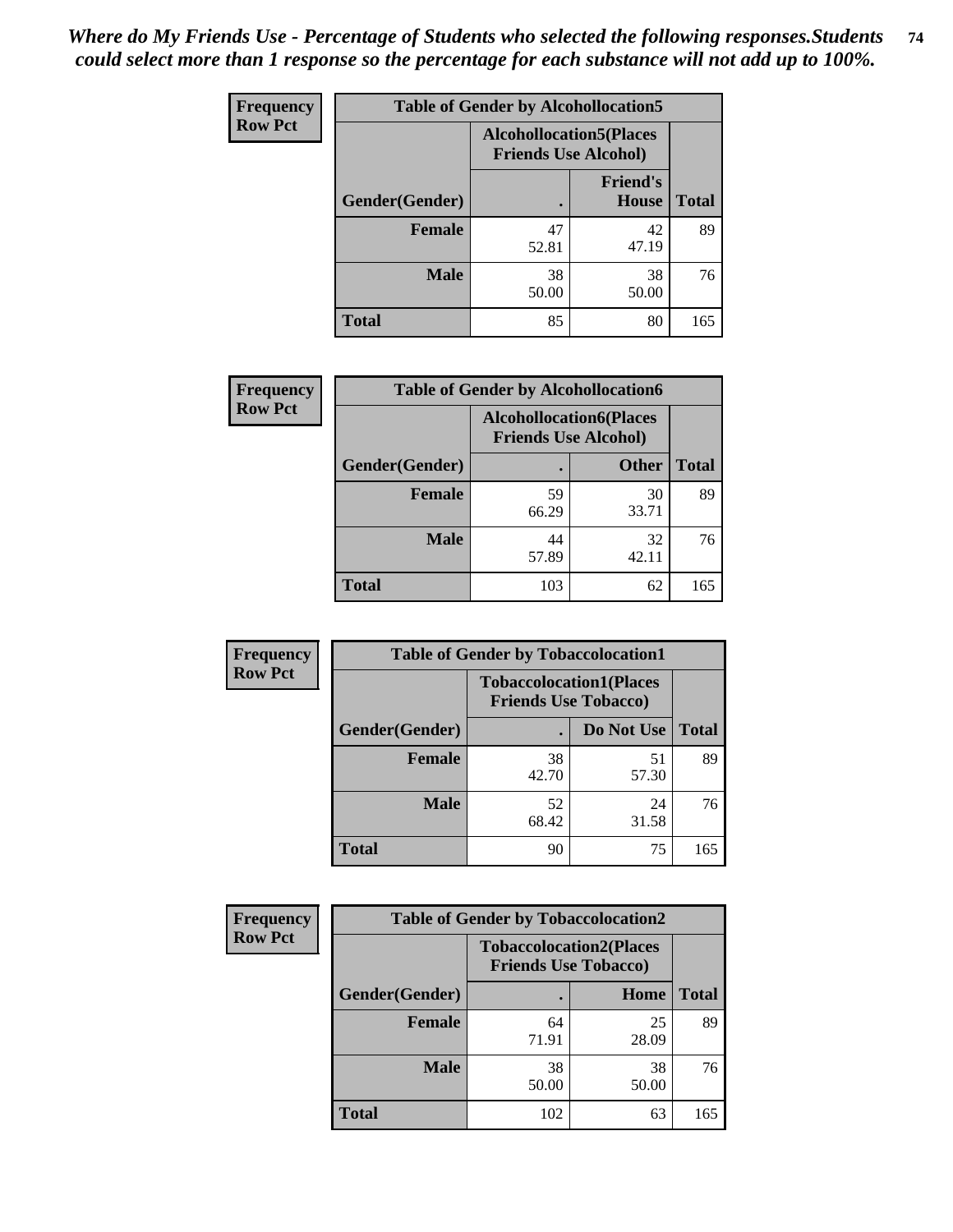| <b>Frequency</b> | <b>Table of Gender by Tobaccolocation3</b> |                                                               |               |              |
|------------------|--------------------------------------------|---------------------------------------------------------------|---------------|--------------|
| <b>Row Pct</b>   |                                            | <b>Tobaccolocation3(Places</b><br><b>Friends Use Tobacco)</b> |               |              |
|                  | Gender(Gender)                             |                                                               | <b>School</b> | <b>Total</b> |
|                  | <b>Female</b>                              | 74<br>83.15                                                   | 15<br>16.85   | 89           |
|                  | <b>Male</b>                                | 54<br>71.05                                                   | 22<br>28.95   | 76           |
|                  | Total                                      | 128                                                           | 37            | 165          |

| <b>Frequency</b> | <b>Table of Gender by Tobaccolocation4</b> |                             |                                |              |
|------------------|--------------------------------------------|-----------------------------|--------------------------------|--------------|
| <b>Row Pct</b>   |                                            | <b>Friends Use Tobacco)</b> | <b>Tobaccolocation4(Places</b> |              |
|                  | Gender(Gender)                             |                             | Car                            | <b>Total</b> |
|                  | <b>Female</b>                              | 63<br>70.79                 | 26<br>29.21                    | 89           |
|                  | <b>Male</b>                                | 47<br>61.84                 | 29<br>38.16                    | 76           |
|                  | <b>Total</b>                               | 110                         | 55                             | 165          |

| <b>Frequency</b> | <b>Table of Gender by Tobaccolocation5</b> |                                                               |                          |              |
|------------------|--------------------------------------------|---------------------------------------------------------------|--------------------------|--------------|
| <b>Row Pct</b>   |                                            | <b>Tobaccolocation5(Places</b><br><b>Friends Use Tobacco)</b> |                          |              |
|                  | Gender(Gender)                             |                                                               | <b>Friend's</b><br>House | <b>Total</b> |
|                  | Female                                     | 60<br>67.42                                                   | 29<br>32.58              | 89           |
|                  | <b>Male</b>                                | 43<br>56.58                                                   | 33<br>43.42              | 76           |
|                  | <b>Total</b>                               | 103                                                           | 62                       | 165          |

| <b>Frequency</b> | <b>Table of Gender by Tobaccolocation6</b> |                             |                                |              |
|------------------|--------------------------------------------|-----------------------------|--------------------------------|--------------|
| <b>Row Pct</b>   |                                            | <b>Friends Use Tobacco)</b> | <b>Tobaccolocation6(Places</b> |              |
|                  | Gender(Gender)                             |                             | <b>Other</b>                   | <b>Total</b> |
|                  | Female                                     | 67<br>75.28                 | 22<br>24.72                    | 89           |
|                  | <b>Male</b>                                | 44<br>57.89                 | 32<br>42.11                    | 76           |
|                  | <b>Total</b>                               | 111                         | 54                             | 165          |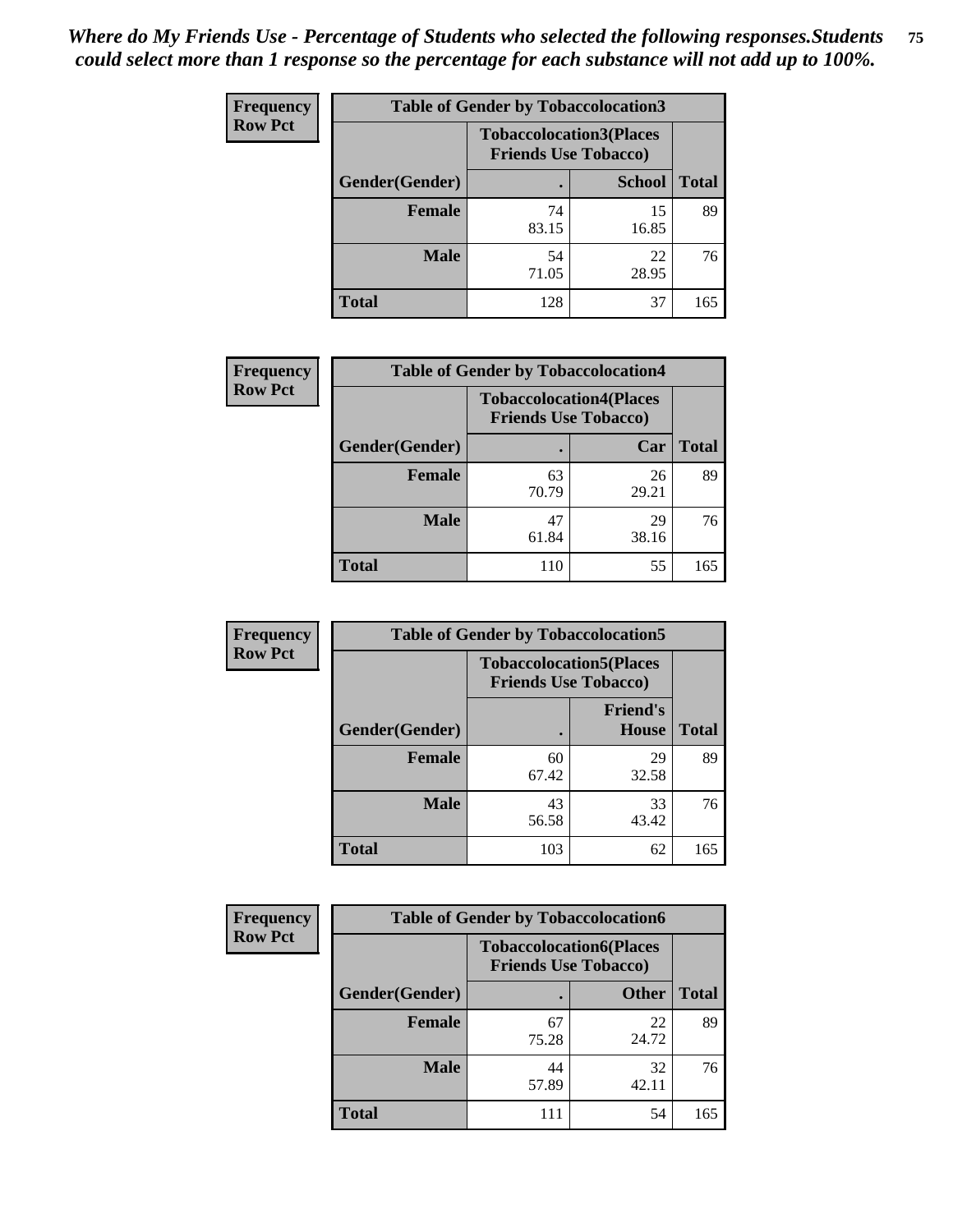| <b>Frequency</b> | <b>Table of Gender by Marijuanalocation1</b> |                                                                    |             |              |
|------------------|----------------------------------------------|--------------------------------------------------------------------|-------------|--------------|
| <b>Row Pct</b>   |                                              | <b>Marijuanalocation1(Places</b><br><b>Friends Use Marijuana</b> ) |             |              |
|                  | Gender(Gender)                               |                                                                    | Do Not Use  | <b>Total</b> |
|                  | <b>Female</b>                                | 28<br>31.46                                                        | 61<br>68.54 | 89           |
|                  | <b>Male</b>                                  | 42<br>55.26                                                        | 34<br>44.74 | 76           |
|                  | <b>Total</b>                                 | 70                                                                 | 95          | 165          |

| <b>Frequency</b> | <b>Table of Gender by Marijuanalocation2</b> |             |                                                                    |              |
|------------------|----------------------------------------------|-------------|--------------------------------------------------------------------|--------------|
| <b>Row Pct</b>   |                                              |             | <b>Marijuanalocation2(Places</b><br><b>Friends Use Marijuana</b> ) |              |
|                  | Gender(Gender)                               |             | Home                                                               | <b>Total</b> |
|                  | <b>Female</b>                                | 74<br>83.15 | 15<br>16.85                                                        | 89           |
|                  | <b>Male</b>                                  | 55<br>72.37 | 21<br>27.63                                                        | 76           |
|                  | <b>Total</b>                                 | 129         | 36                                                                 | 165          |

| Frequency      | <b>Table of Gender by Marijuanalocation3</b> |                                                                    |               |              |
|----------------|----------------------------------------------|--------------------------------------------------------------------|---------------|--------------|
| <b>Row Pct</b> |                                              | <b>Marijuanalocation3(Places</b><br><b>Friends Use Marijuana</b> ) |               |              |
|                | Gender(Gender)                               |                                                                    | <b>School</b> | <b>Total</b> |
|                | <b>Female</b>                                | 84<br>94.38                                                        | 5<br>5.62     | 89           |
|                | <b>Male</b>                                  | 71<br>93.42                                                        | 5<br>6.58     | 76           |
|                | <b>Total</b>                                 | 155                                                                | 10            | 165          |

| <b>Frequency</b> |                | <b>Table of Gender by Marijuanalocation4</b>                       |             |              |
|------------------|----------------|--------------------------------------------------------------------|-------------|--------------|
| <b>Row Pct</b>   |                | <b>Marijuanalocation4(Places</b><br><b>Friends Use Marijuana</b> ) |             |              |
|                  | Gender(Gender) |                                                                    | Car         | <b>Total</b> |
|                  | Female         | 73<br>82.02                                                        | 16<br>17.98 | 89           |
|                  | <b>Male</b>    | 55<br>72.37                                                        | 21<br>27.63 | 76           |
|                  | <b>Total</b>   | 128                                                                | 37          | 165          |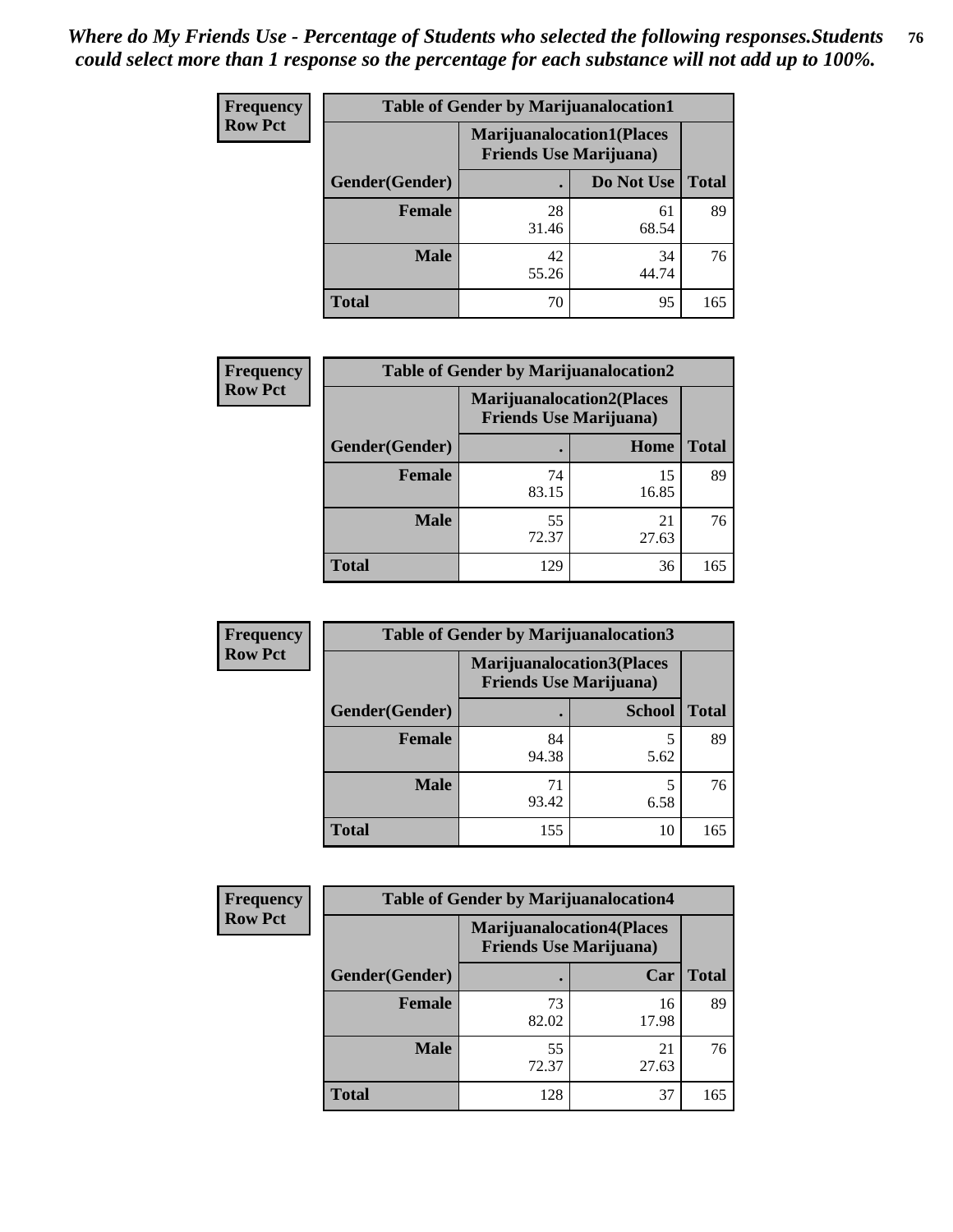| Frequency      | <b>Table of Gender by Marijuanalocation5</b> |                                                                    |                          |              |
|----------------|----------------------------------------------|--------------------------------------------------------------------|--------------------------|--------------|
| <b>Row Pct</b> |                                              | <b>Marijuanalocation5(Places</b><br><b>Friends Use Marijuana</b> ) |                          |              |
|                | Gender(Gender)                               |                                                                    | <b>Friend's</b><br>House | <b>Total</b> |
|                | <b>Female</b>                                | 65<br>73.03                                                        | 24<br>26.97              | 89           |
|                | <b>Male</b>                                  | 49<br>64.47                                                        | 27<br>35.53              | 76           |
|                | <b>Total</b>                                 | 114                                                                | 51                       | 165          |

| <b>Frequency</b> | <b>Table of Gender by Marijuanalocation6</b> |                                                                    |              |              |  |
|------------------|----------------------------------------------|--------------------------------------------------------------------|--------------|--------------|--|
| <b>Row Pct</b>   |                                              | <b>Marijuanalocation6(Places</b><br><b>Friends Use Marijuana</b> ) |              |              |  |
|                  | <b>Gender</b> (Gender)                       |                                                                    | <b>Other</b> | <b>Total</b> |  |
|                  | <b>Female</b>                                | 71<br>79.78                                                        | 18<br>20.22  | 89           |  |
|                  | <b>Male</b>                                  | 49<br>64.47                                                        | 27<br>35.53  | 76           |  |
|                  | <b>Total</b>                                 | 120                                                                | 45           | 165          |  |

| <b>Frequency</b> | <b>Table of Gender by Otherdruglocation1</b> |                                                                                |             |              |
|------------------|----------------------------------------------|--------------------------------------------------------------------------------|-------------|--------------|
| <b>Row Pct</b>   |                                              | <b>Otherdruglocation1(Places</b><br><b>Friends Use Other Illegal</b><br>Drugs) |             |              |
|                  | <b>Gender</b> (Gender)                       |                                                                                | Do Not Use  | <b>Total</b> |
|                  | <b>Female</b>                                | 17<br>19.10                                                                    | 72<br>80.90 | 89           |
|                  | <b>Male</b>                                  | 23<br>30.26                                                                    | 53<br>69.74 | 76           |
|                  | <b>Total</b>                                 | 40                                                                             | 125         | 165          |

| Frequency      | <b>Table of Gender by Otherdruglocation2</b> |                                                                                |             |              |
|----------------|----------------------------------------------|--------------------------------------------------------------------------------|-------------|--------------|
| <b>Row Pct</b> |                                              | <b>Otherdruglocation2(Places</b><br><b>Friends Use Other Illegal</b><br>Drugs) |             |              |
|                | Gender(Gender)                               |                                                                                | Home        | <b>Total</b> |
|                | <b>Female</b>                                | 76<br>85.39                                                                    | 13<br>14.61 | 89           |
|                | <b>Male</b>                                  | 62<br>81.58                                                                    | 14<br>18.42 | 76           |
|                | <b>Total</b>                                 | 138                                                                            | 27          | 165          |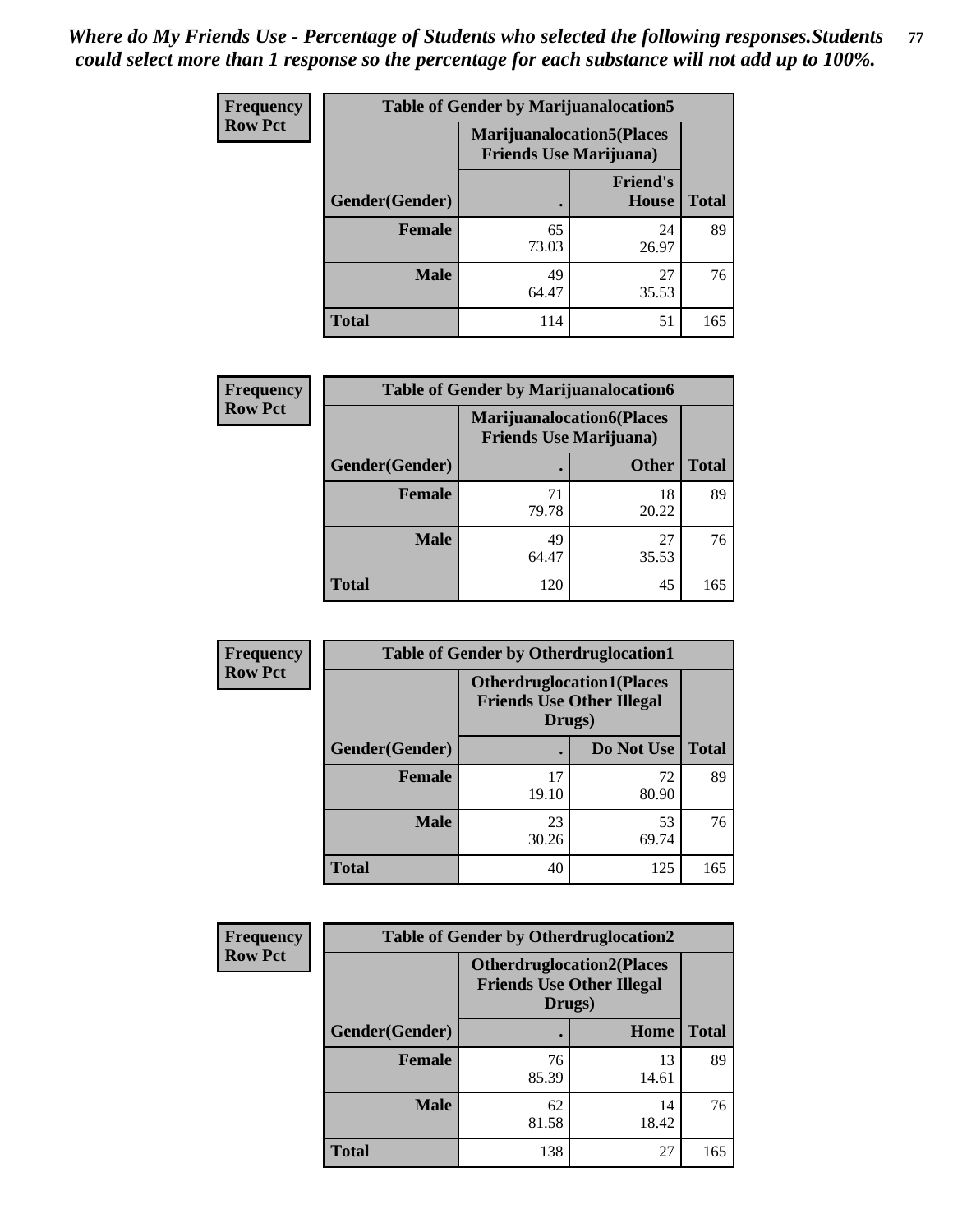| Frequency      | <b>Table of Gender by Otherdruglocation3</b> |                                                                                |               |              |
|----------------|----------------------------------------------|--------------------------------------------------------------------------------|---------------|--------------|
| <b>Row Pct</b> |                                              | <b>Otherdruglocation3(Places</b><br><b>Friends Use Other Illegal</b><br>Drugs) |               |              |
|                | Gender(Gender)                               |                                                                                | <b>School</b> | <b>Total</b> |
|                | Female                                       | 83<br>93.26                                                                    | 6<br>6.74     | 89           |
|                | <b>Male</b>                                  | 72<br>94.74                                                                    | 4<br>5.26     | 76           |
|                | <b>Total</b>                                 | 155                                                                            | 10            | 165          |

| <b>Frequency</b> | <b>Table of Gender by Otherdruglocation4</b> |                                                                                |             |              |
|------------------|----------------------------------------------|--------------------------------------------------------------------------------|-------------|--------------|
| <b>Row Pct</b>   |                                              | <b>Otherdruglocation4(Places</b><br><b>Friends Use Other Illegal</b><br>Drugs) |             |              |
|                  | Gender(Gender)                               |                                                                                | Car         | <b>Total</b> |
|                  | Female                                       | 78<br>87.64                                                                    | 11<br>12.36 | 89           |
|                  | <b>Male</b>                                  | 66<br>86.84                                                                    | 10<br>13.16 | 76           |
|                  | <b>Total</b>                                 | 144                                                                            | 21          | 165          |

| <b>Frequency</b> | <b>Table of Gender by Otherdruglocation5</b> |             |                                                                      |              |
|------------------|----------------------------------------------|-------------|----------------------------------------------------------------------|--------------|
| <b>Row Pct</b>   |                                              | Drugs)      | <b>Otherdruglocation5(Places</b><br><b>Friends Use Other Illegal</b> |              |
|                  | Gender(Gender)                               |             | <b>Friend's</b><br>House                                             | <b>Total</b> |
|                  | <b>Female</b>                                | 75<br>84.27 | 14<br>15.73                                                          | 89           |
|                  | <b>Male</b>                                  | 61<br>80.26 | 15<br>19.74                                                          | 76           |
|                  | <b>Total</b>                                 | 136         | 29                                                                   | 165          |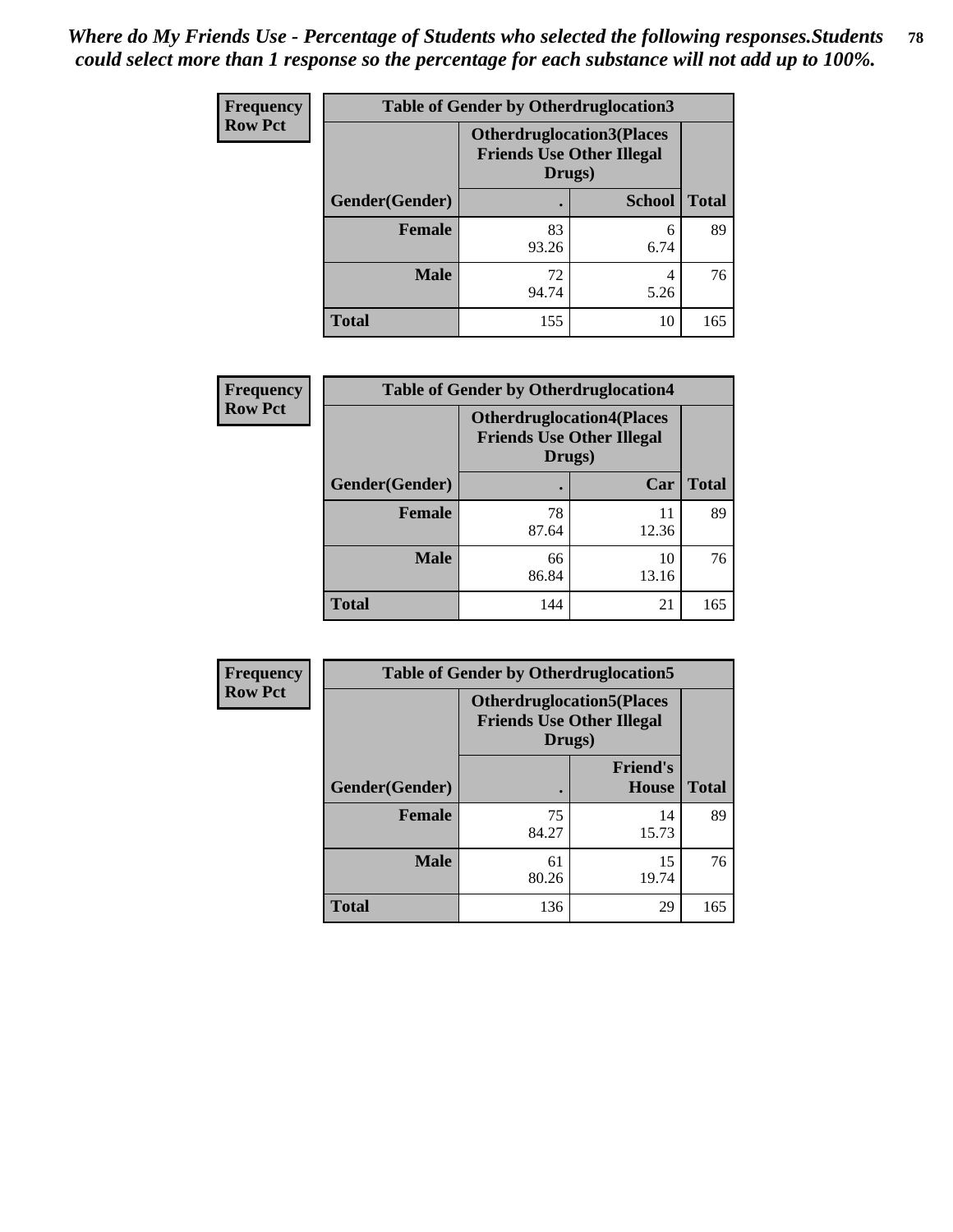| <b>Frequency</b> | <b>Table of Gender by Otherdruglocation6</b> |                                                                                |              |              |
|------------------|----------------------------------------------|--------------------------------------------------------------------------------|--------------|--------------|
| <b>Row Pct</b>   |                                              | <b>Otherdruglocation6(Places</b><br><b>Friends Use Other Illegal</b><br>Drugs) |              |              |
|                  | Gender(Gender)                               |                                                                                | <b>Other</b> | <b>Total</b> |
|                  | Female                                       | 74<br>83.15                                                                    | 15<br>16.85  | 89           |
|                  | <b>Male</b>                                  | 61<br>80.26                                                                    | 15<br>19.74  | 76           |
|                  | <b>Total</b>                                 | 135                                                                            | 30           | 165          |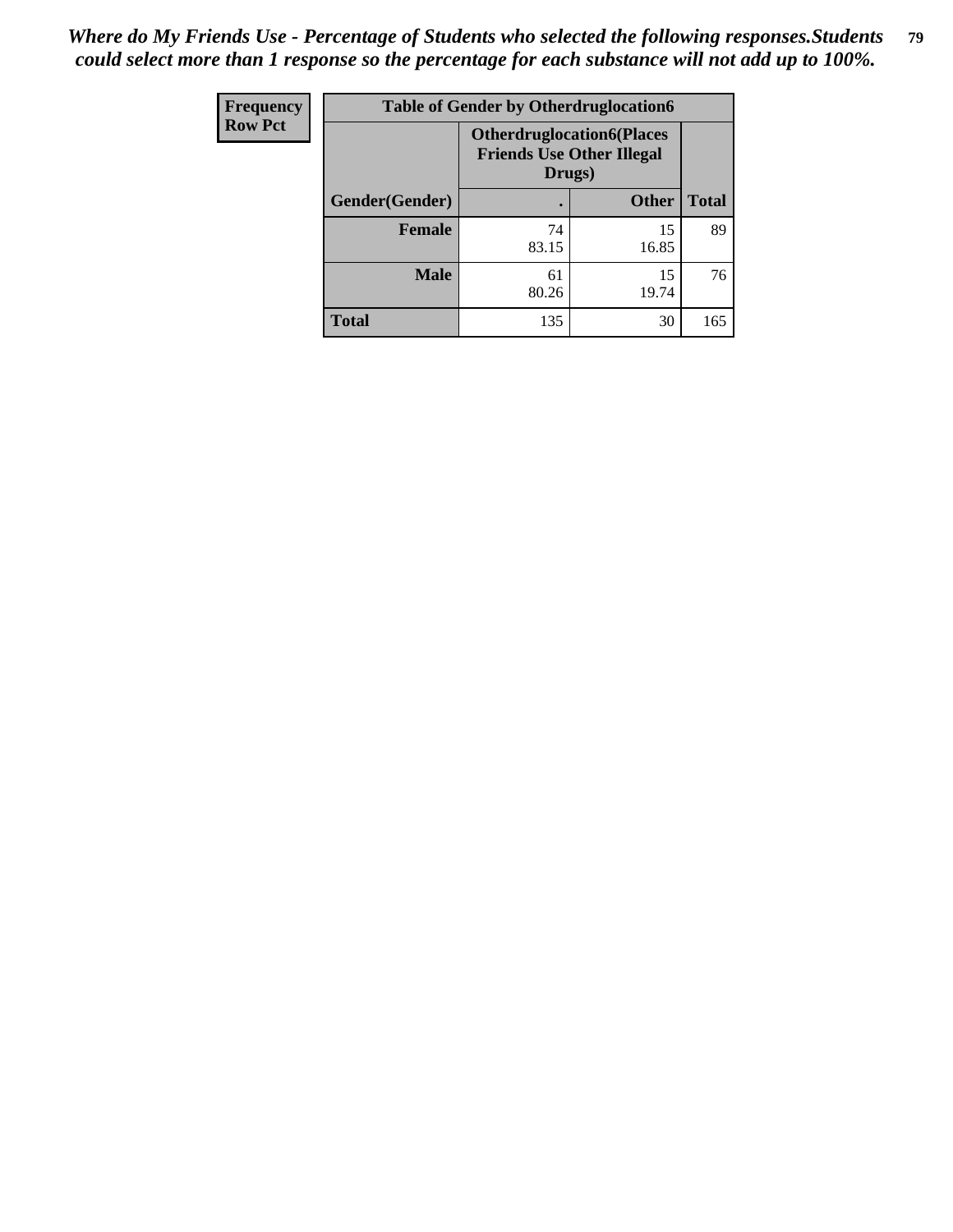| <b>Frequency</b> | <b>Table of Gender by Alcoholtime1</b> |                                                          |                      |              |
|------------------|----------------------------------------|----------------------------------------------------------|----------------------|--------------|
| <b>Row Pct</b>   |                                        | <b>Alcoholtime1(Times</b><br><b>Friends Use Alcohol)</b> |                      |              |
|                  | Gender(Gender)                         | $\bullet$                                                | Do Not<br><b>Use</b> | <b>Total</b> |
|                  | <b>Female</b>                          | 54<br>60.67                                              | 35<br>39.33          | 89           |
|                  | <b>Male</b>                            | 59<br>77.63                                              | 17<br>22.37          | 76           |
|                  | <b>Total</b>                           | 113                                                      | 52                   | 165          |

| Frequency      | <b>Table of Gender by Alcoholtime2</b> |                                                          |                            |              |
|----------------|----------------------------------------|----------------------------------------------------------|----------------------------|--------------|
| <b>Row Pct</b> |                                        | <b>Alcoholtime2(Times</b><br><b>Friends Use Alcohol)</b> |                            |              |
|                | Gender(Gender)                         |                                                          | <b>On Way</b><br>to School | <b>Total</b> |
|                | <b>Female</b>                          | 85<br>95.51                                              | 4<br>4.49                  | 89           |
|                | <b>Male</b>                            | 74<br>97.37                                              | 2<br>2.63                  | 76           |
|                | <b>Total</b>                           | 159                                                      | 6                          | 165          |

| Frequency      | <b>Table of Gender by Alcoholtime3</b> |                                                          |                                  |              |
|----------------|----------------------------------------|----------------------------------------------------------|----------------------------------|--------------|
| <b>Row Pct</b> |                                        | <b>Alcoholtime3(Times</b><br><b>Friends Use Alcohol)</b> |                                  |              |
|                | Gender(Gender)                         |                                                          | <b>During</b><br>School          | <b>Total</b> |
|                | <b>Female</b>                          | 87<br>97.75                                              | 2<br>2.25                        | 89           |
|                | <b>Male</b>                            | 74<br>97.37                                              | $\overline{\mathcal{L}}$<br>2.63 | 76           |
|                | <b>Total</b>                           | 161                                                      | 4                                | 165          |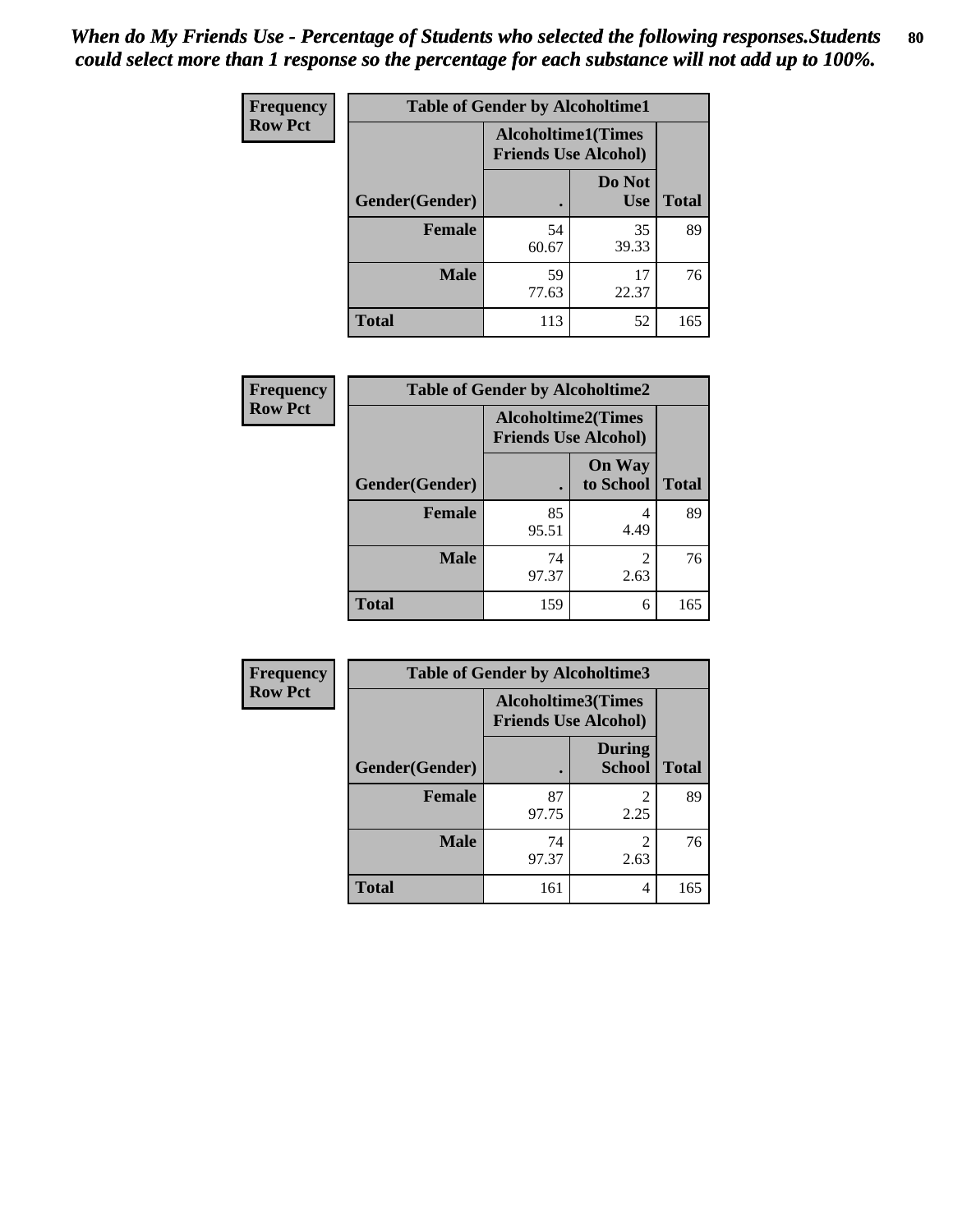*When do My Friends Use - Percentage of Students who selected the following responses.Students could select more than 1 response so the percentage for each substance will not add up to 100%.* **81**

| Frequency      | <b>Table of Gender by Alcoholtime4</b> |                                                          |                                                |              |
|----------------|----------------------------------------|----------------------------------------------------------|------------------------------------------------|--------------|
| <b>Row Pct</b> |                                        | <b>Alcoholtime4(Times</b><br><b>Friends Use Alcohol)</b> |                                                |              |
|                | Gender(Gender)                         | $\bullet$                                                | <b>On Way</b><br>Home<br><b>From</b><br>School | <b>Total</b> |
|                | <b>Female</b>                          | 82<br>92.13                                              | 7.87                                           | 89           |
|                | <b>Male</b>                            | 72<br>94.74                                              | 4<br>5.26                                      | 76           |
|                | <b>Total</b>                           | 154                                                      | 11                                             | 165          |

| <b>Frequency</b> | <b>Table of Gender by Alcoholtime5</b> |                                                           |             |              |
|------------------|----------------------------------------|-----------------------------------------------------------|-------------|--------------|
| <b>Row Pct</b>   |                                        | <b>Alcoholtime5</b> (Times<br><b>Friends Use Alcohol)</b> |             |              |
|                  | Gender(Gender)                         |                                                           | Weeknights  | <b>Total</b> |
|                  | <b>Female</b>                          | 74<br>83.15                                               | 15<br>16.85 | 89           |
|                  | <b>Male</b>                            | 60<br>78.95                                               | 16<br>21.05 | 76           |
|                  | <b>Total</b>                           | 134                                                       | 31          | 165          |

| <b>Frequency</b> | <b>Table of Gender by Alcoholtime6</b> |             |                                                          |              |  |
|------------------|----------------------------------------|-------------|----------------------------------------------------------|--------------|--|
| <b>Row Pct</b>   |                                        |             | <b>Alcoholtime6(Times</b><br><b>Friends Use Alcohol)</b> |              |  |
|                  | Gender(Gender)                         |             | Weekends                                                 | <b>Total</b> |  |
|                  | Female                                 | 33<br>37.08 | 56<br>62.92                                              | 89           |  |
|                  | <b>Male</b>                            | 20<br>26.32 | 56<br>73.68                                              | 76           |  |
|                  | <b>Total</b>                           | 53          | 112                                                      | 165          |  |

| Frequency      | <b>Table of Gender by Tobaccotime1</b> |                                                          |                      |              |
|----------------|----------------------------------------|----------------------------------------------------------|----------------------|--------------|
| <b>Row Pct</b> |                                        | <b>Tobaccotime1(Times</b><br><b>Friends Use Tobacco)</b> |                      |              |
|                | Gender(Gender)                         |                                                          | Do Not<br><b>Use</b> | <b>Total</b> |
|                | <b>Female</b>                          | 39<br>43.82                                              | 50<br>56.18          | 89           |
|                | <b>Male</b>                            | 51<br>67.11                                              | 25<br>32.89          | 76           |
|                | <b>Total</b>                           | 90                                                       | 75                   | 165          |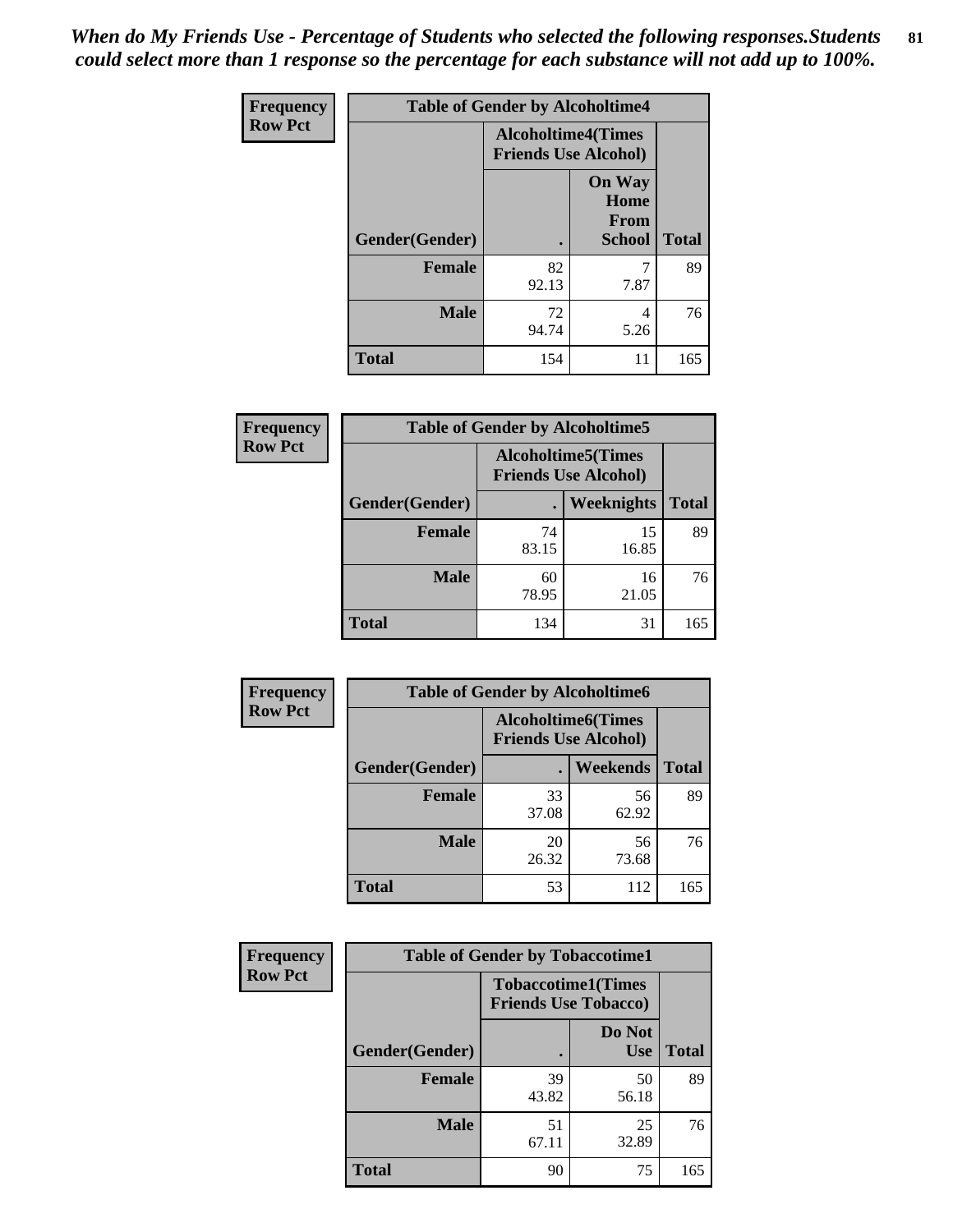| <b>Frequency</b> | <b>Table of Gender by Tobaccotime2</b> |                                                          |                            |              |
|------------------|----------------------------------------|----------------------------------------------------------|----------------------------|--------------|
| <b>Row Pct</b>   |                                        | <b>Tobaccotime2(Times</b><br><b>Friends Use Tobacco)</b> |                            |              |
|                  | Gender(Gender)                         | $\bullet$                                                | <b>On Way</b><br>to School | <b>Total</b> |
|                  | Female                                 | 71<br>79.78                                              | 18<br>20.22                | 89           |
|                  | <b>Male</b>                            | 46<br>60.53                                              | 30<br>39.47                | 76           |
|                  | <b>Total</b>                           | 117                                                      | 48                         | 165          |

| Frequency      | <b>Table of Gender by Tobaccotime3</b> |                             |                                |              |
|----------------|----------------------------------------|-----------------------------|--------------------------------|--------------|
| <b>Row Pct</b> |                                        | <b>Friends Use Tobacco)</b> | <b>Tobaccotime3(Times</b>      |              |
|                | Gender(Gender)                         |                             | <b>During</b><br><b>School</b> | <b>Total</b> |
|                | <b>Female</b>                          | 78<br>87.64                 | 11<br>12.36                    | 89           |
|                | <b>Male</b>                            | 54<br>71.05                 | 22<br>28.95                    | 76           |
|                | <b>Total</b>                           | 132                         | 33                             | 165          |

| <b>Frequency</b> | <b>Table of Gender by Tobaccotime4</b> |                                                          |                                                |              |
|------------------|----------------------------------------|----------------------------------------------------------|------------------------------------------------|--------------|
| <b>Row Pct</b>   |                                        | <b>Tobaccotime4(Times</b><br><b>Friends Use Tobacco)</b> |                                                |              |
|                  | Gender(Gender)                         |                                                          | <b>On Way</b><br>Home<br>From<br><b>School</b> | <b>Total</b> |
|                  | <b>Female</b>                          | 82<br>92.13                                              | 7.87                                           | 89           |
|                  | <b>Male</b>                            | 72<br>94.74                                              | 4<br>5.26                                      | 76           |
|                  | <b>Total</b>                           | 154                                                      | 11                                             | 165          |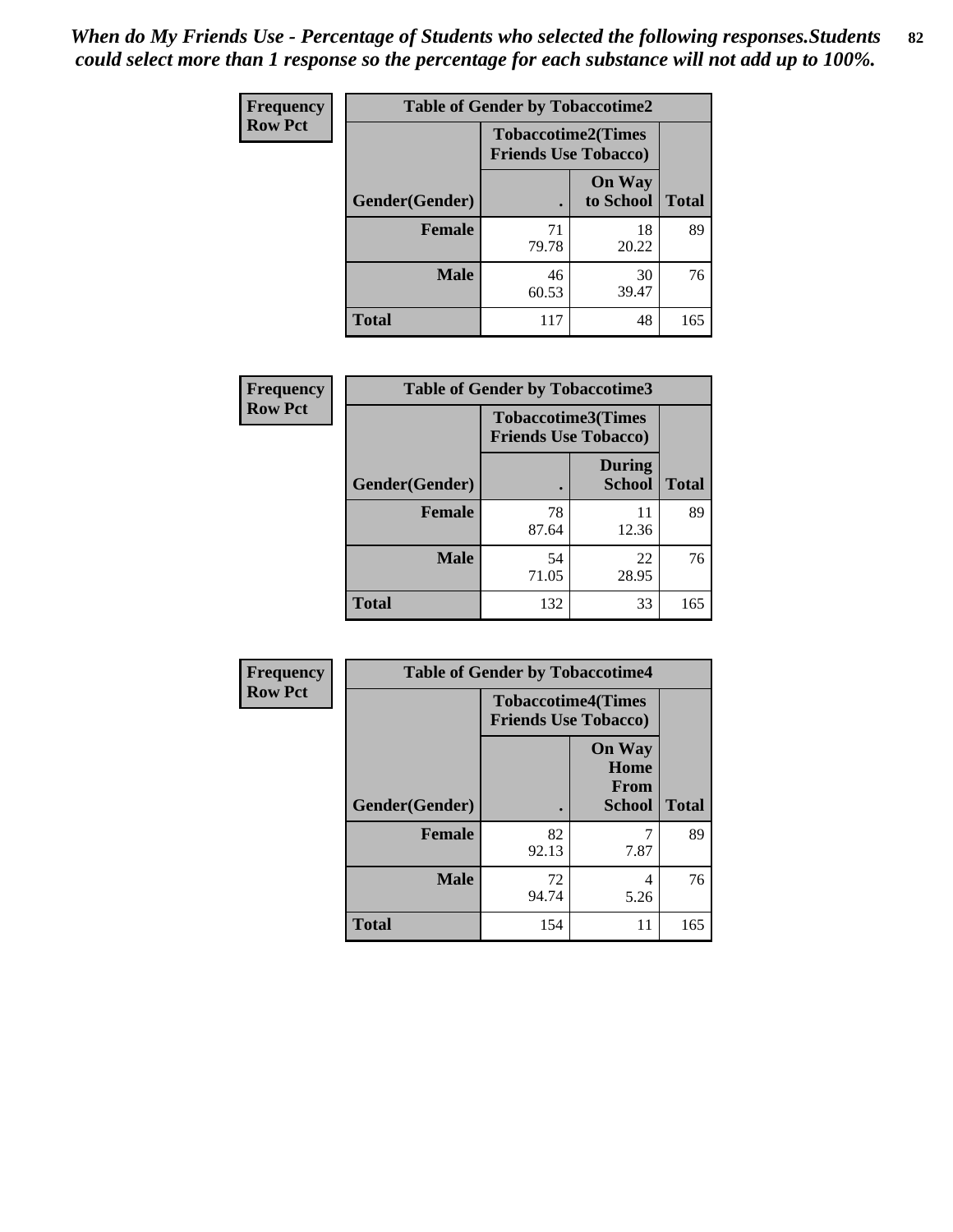| <b>Frequency</b> | <b>Table of Gender by Tobaccotime5</b> |             |                                                           |              |  |
|------------------|----------------------------------------|-------------|-----------------------------------------------------------|--------------|--|
| <b>Row Pct</b>   |                                        |             | <b>Tobaccotime5</b> (Times<br><b>Friends Use Tobacco)</b> |              |  |
|                  | <b>Gender</b> (Gender)                 |             | Weeknights                                                | <b>Total</b> |  |
|                  | <b>Female</b>                          | 63<br>70.79 | 26<br>29.21                                               | 89           |  |
|                  | <b>Male</b>                            | 40<br>52.63 | 36<br>47.37                                               | 76           |  |
|                  | Total                                  | 103         | 62                                                        | 165          |  |

| <b>Frequency</b> | <b>Table of Gender by Tobaccotime6</b> |                             |                           |              |
|------------------|----------------------------------------|-----------------------------|---------------------------|--------------|
| <b>Row Pct</b>   |                                        | <b>Friends Use Tobacco)</b> | <b>Tobaccotime6(Times</b> |              |
|                  | Gender(Gender)                         |                             | Weekends                  | <b>Total</b> |
|                  | Female                                 | 56<br>62.92                 | 33<br>37.08               | 89           |
|                  | <b>Male</b>                            | 32<br>42.11                 | 44<br>57.89               | 76           |
|                  | <b>Total</b>                           | 88                          | 77                        | 165          |

| Frequency      |                | <b>Table of Gender by Marijuanatime1</b> |                             |              |
|----------------|----------------|------------------------------------------|-----------------------------|--------------|
| <b>Row Pct</b> |                | <b>Friends Use Marijuana</b> )           | <b>Marijuanatime1(Times</b> |              |
|                | Gender(Gender) |                                          | Do Not Use                  | <b>Total</b> |
|                | <b>Female</b>  | 27<br>30.34                              | 62<br>69.66                 | 89           |
|                | <b>Male</b>    | 39<br>51.32                              | 37<br>48.68                 | 76           |
|                | <b>Total</b>   | 66                                       | 99                          | 165          |

| <b>Frequency</b> | <b>Table of Gender by Marijuanatime2</b> |                                                               |                            |              |
|------------------|------------------------------------------|---------------------------------------------------------------|----------------------------|--------------|
| <b>Row Pct</b>   |                                          | <b>Marijuanatime2(Times</b><br><b>Friends Use Marijuana</b> ) |                            |              |
|                  | Gender(Gender)                           |                                                               | On Way to<br><b>School</b> | <b>Total</b> |
|                  | Female                                   | 84<br>94.38                                                   | 5<br>5.62                  | 89           |
|                  | <b>Male</b>                              | 67<br>88.16                                                   | Q<br>11.84                 | 76           |
|                  | <b>Total</b>                             | 151                                                           | 14                         | 165          |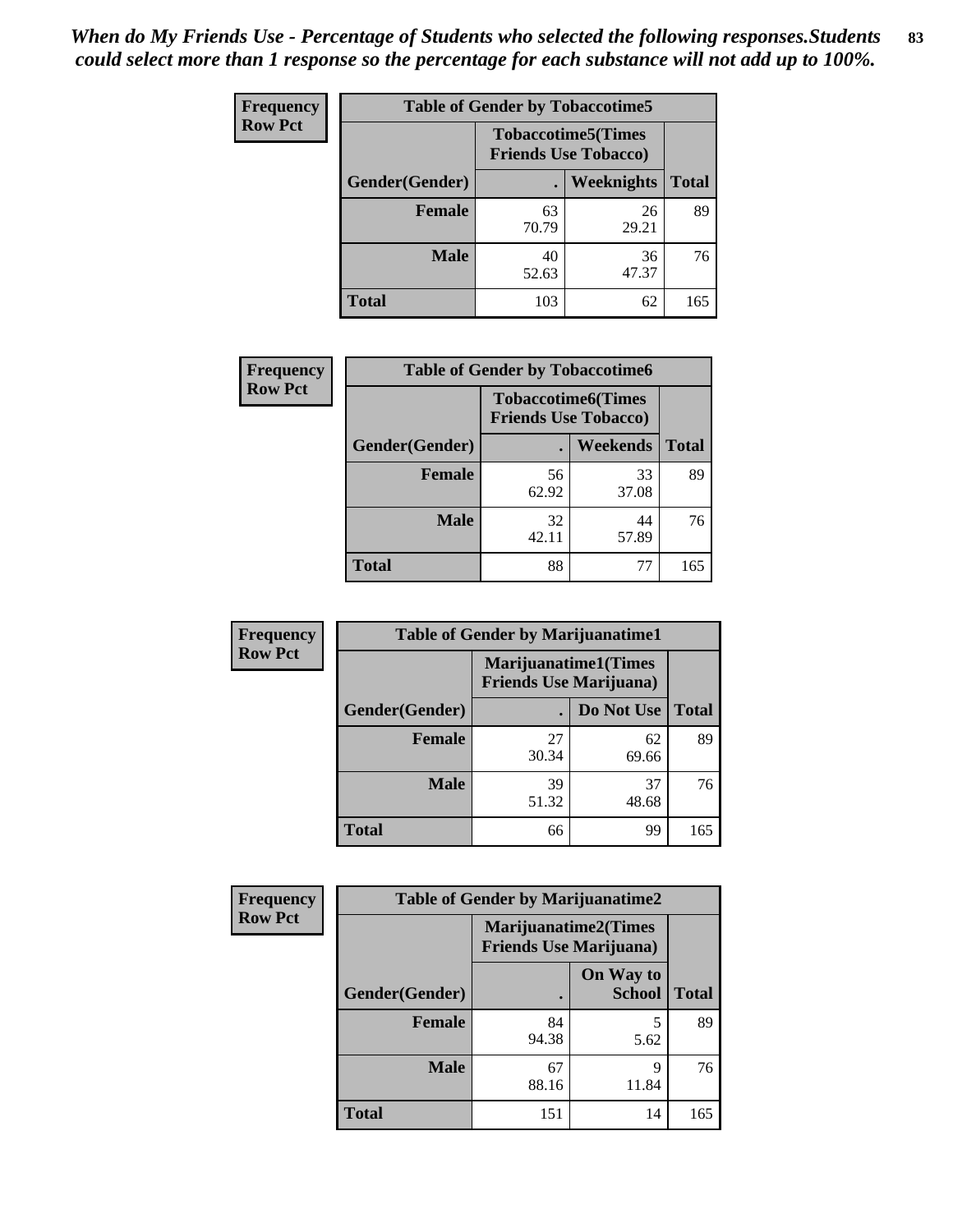| <b>Frequency</b> | Table of Gender by Marijuanatime3 |                                |                                |              |
|------------------|-----------------------------------|--------------------------------|--------------------------------|--------------|
| <b>Row Pct</b>   |                                   | <b>Friends Use Marijuana</b> ) | Marijuanatime3(Times           |              |
|                  | Gender(Gender)                    |                                | <b>During</b><br><b>School</b> | <b>Total</b> |
|                  | <b>Female</b>                     | 86<br>96.63                    | 3<br>3.37                      | 89           |
|                  | <b>Male</b>                       | 73<br>96.05                    | 3.95                           | 76           |
|                  | <b>Total</b>                      | 159                            | 6                              | 165          |

| Frequency      | <b>Table of Gender by Marijuanatime4</b> |                                |                                                       |              |
|----------------|------------------------------------------|--------------------------------|-------------------------------------------------------|--------------|
| <b>Row Pct</b> |                                          | <b>Friends Use Marijuana</b> ) | <b>Marijuanatime4</b> (Times                          |              |
|                | Gender(Gender)                           |                                | <b>On Way</b><br>Home<br><b>From</b><br><b>School</b> | <b>Total</b> |
|                | <b>Female</b>                            | 79<br>88.76                    | 10<br>11.24                                           | 89           |
|                | <b>Male</b>                              | 62<br>81.58                    | 14<br>18.42                                           | 76           |
|                | <b>Total</b>                             | 141                            | 24                                                    | 165          |

| Frequency      | <b>Table of Gender by Marijuanatime5</b> |             |                                                                |              |  |
|----------------|------------------------------------------|-------------|----------------------------------------------------------------|--------------|--|
| <b>Row Pct</b> |                                          |             | <b>Marijuanatime5</b> (Times<br><b>Friends Use Marijuana</b> ) |              |  |
|                | Gender(Gender)                           |             | Weeknights                                                     | <b>Total</b> |  |
|                | <b>Female</b>                            | 74<br>83.15 | 15<br>16.85                                                    | 89           |  |
|                | <b>Male</b>                              | 58<br>76.32 | 18<br>23.68                                                    | 76           |  |
|                | <b>Total</b>                             | 132         | 33                                                             | 165          |  |

| Frequency      | <b>Table of Gender by Marijuanatime6</b> |                                                               |                 |              |  |
|----------------|------------------------------------------|---------------------------------------------------------------|-----------------|--------------|--|
| <b>Row Pct</b> |                                          | <b>Marijuanatime6(Times</b><br><b>Friends Use Marijuana</b> ) |                 |              |  |
|                | Gender(Gender)                           |                                                               | <b>Weekends</b> | <b>Total</b> |  |
|                | <b>Female</b>                            | 63<br>70.79                                                   | 26<br>29.21     | 89           |  |
|                | <b>Male</b>                              | 39<br>51.32                                                   | 37<br>48.68     | 76           |  |
|                | <b>Total</b>                             | 102                                                           | 63              | 165          |  |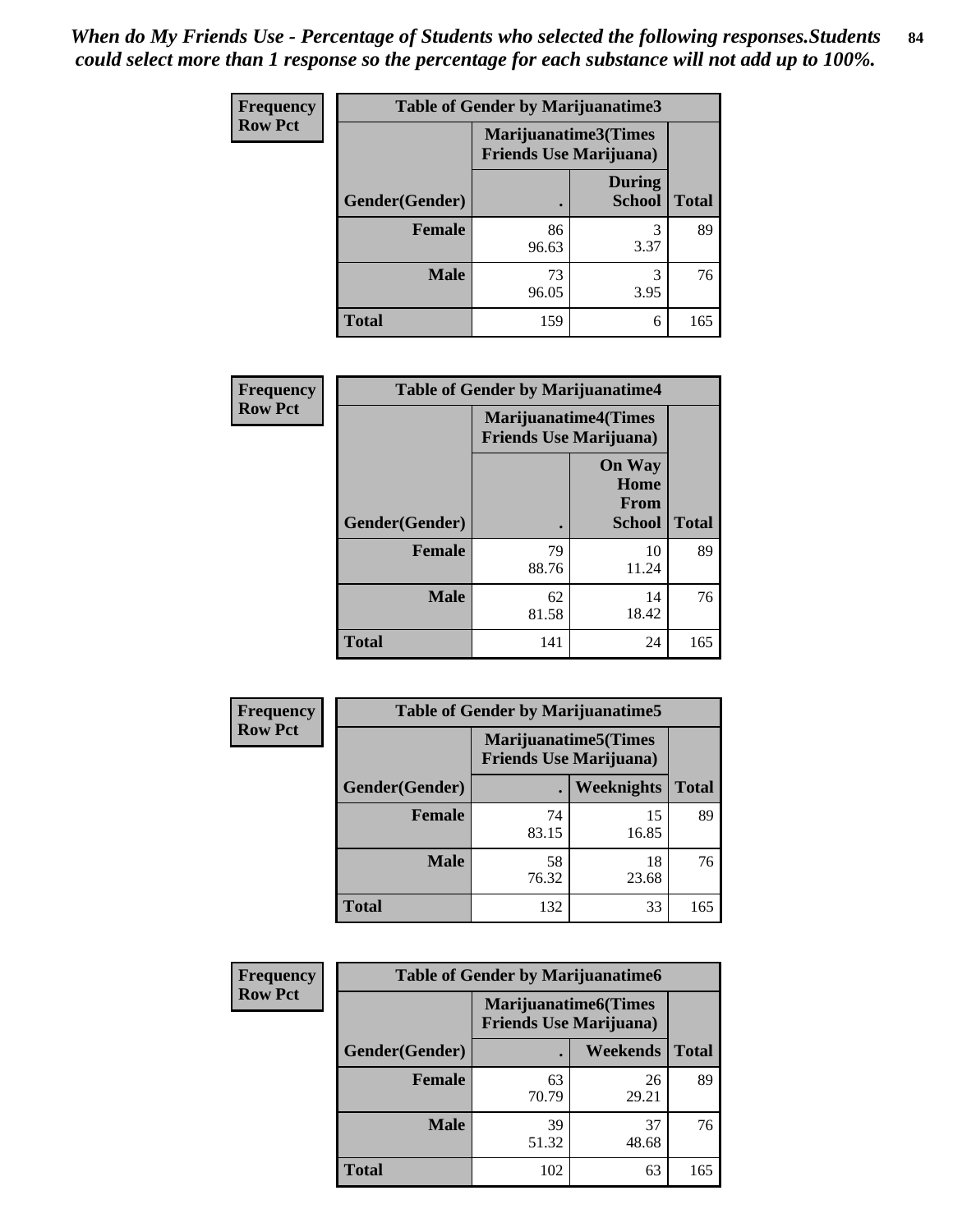| <b>Frequency</b> | <b>Table of Gender by Otherdrugtime1</b> |                       |                                                         |     |  |
|------------------|------------------------------------------|-----------------------|---------------------------------------------------------|-----|--|
| <b>Row Pct</b>   |                                          | <b>Illegal Drugs)</b> | <b>Otherdrugtime1(Times</b><br><b>Friends Use Other</b> |     |  |
|                  | Gender(Gender)                           |                       | Do Not Use   Total                                      |     |  |
|                  | <b>Female</b>                            | 17<br>19.10           | 72<br>80.90                                             | 89  |  |
|                  | <b>Male</b>                              | 22<br>28.95           | 54<br>71.05                                             | 76  |  |
|                  | <b>Total</b>                             | 39                    | 126                                                     | 165 |  |

| Frequency      | <b>Table of Gender by Otherdrugtime2</b> |                                                                                   |                            |              |
|----------------|------------------------------------------|-----------------------------------------------------------------------------------|----------------------------|--------------|
| <b>Row Pct</b> |                                          | <b>Otherdrugtime2(Times</b><br><b>Friends Use Other</b><br><b>Illegal Drugs</b> ) |                            |              |
|                | Gender(Gender)                           |                                                                                   | On Way to<br><b>School</b> | <b>Total</b> |
|                | <b>Female</b>                            | 84<br>94.38                                                                       | 5<br>5.62                  | 89           |
|                | <b>Male</b>                              | 72<br>94.74                                                                       | 4<br>5.26                  | 76           |
|                | <b>Total</b>                             | 156                                                                               | 9                          | 165          |

| Frequency      | <b>Table of Gender by Otherdrugtime3</b> |                        |                                                         |              |
|----------------|------------------------------------------|------------------------|---------------------------------------------------------|--------------|
| <b>Row Pct</b> |                                          | <b>Illegal Drugs</b> ) | <b>Otherdrugtime3(Times</b><br><b>Friends Use Other</b> |              |
|                | Gender(Gender)                           |                        | <b>During</b><br><b>School</b>                          | <b>Total</b> |
|                | <b>Female</b>                            | 85<br>95.51            | 4<br>4.49                                               | 89           |
|                | <b>Male</b>                              | 73<br>96.05            | 3<br>3.95                                               | 76           |
|                | <b>Total</b>                             | 158                    | 7                                                       | 165          |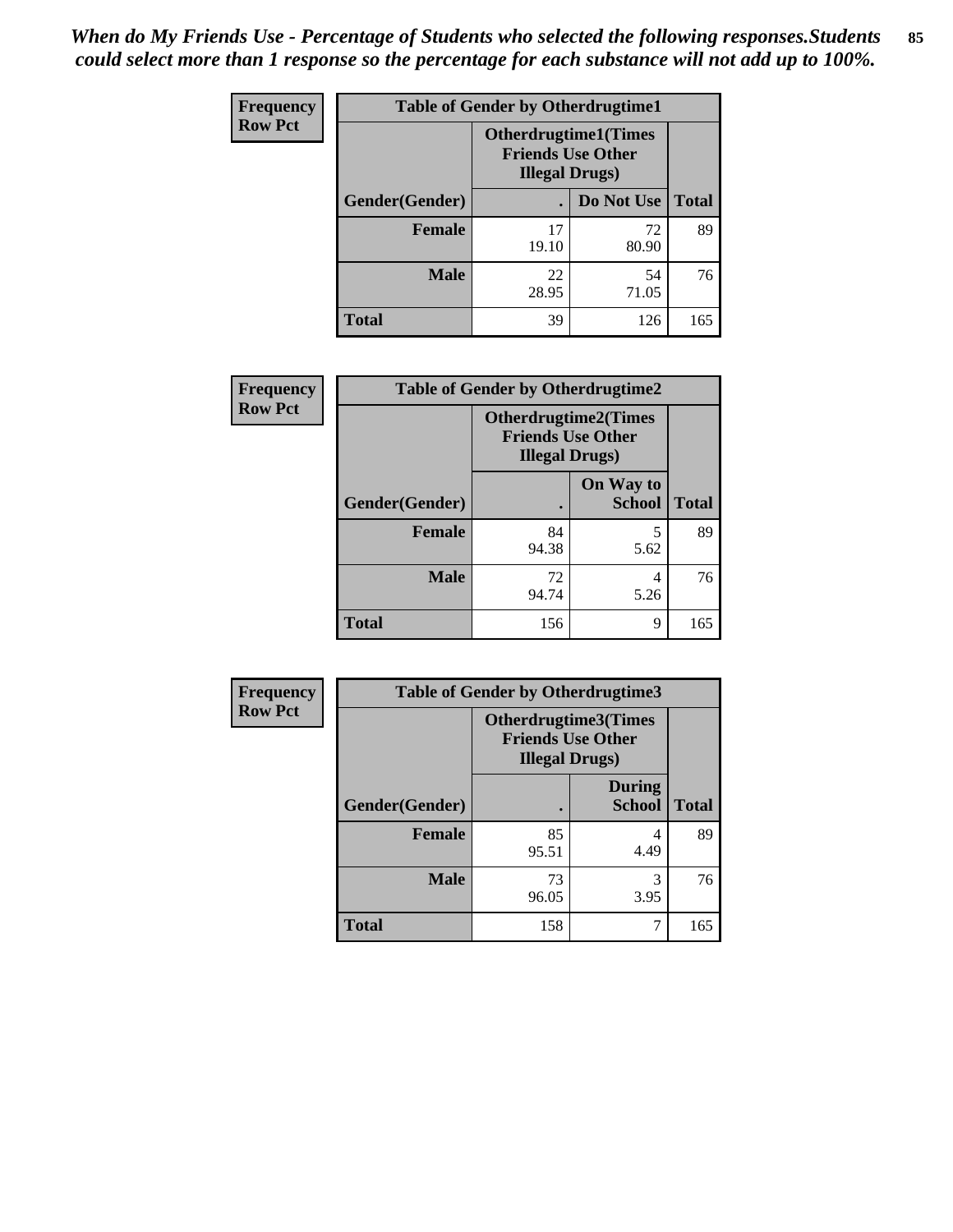*When do My Friends Use - Percentage of Students who selected the following responses.Students could select more than 1 response so the percentage for each substance will not add up to 100%.* **86**

| Frequency      | <b>Table of Gender by Otherdrugtime4</b> |                                                    |                                                       |              |
|----------------|------------------------------------------|----------------------------------------------------|-------------------------------------------------------|--------------|
| <b>Row Pct</b> |                                          | <b>Friends Use Other</b><br><b>Illegal Drugs</b> ) | <b>Otherdrugtime4(Times</b>                           |              |
|                | Gender(Gender)                           |                                                    | <b>On Way</b><br>Home<br><b>From</b><br><b>School</b> | <b>Total</b> |
|                | <b>Female</b>                            | 82<br>92.13                                        | 7.87                                                  | 89           |
|                | <b>Male</b>                              | 71<br>93.42                                        | 5<br>6.58                                             | 76           |
|                | <b>Total</b>                             | 153                                                | 12                                                    | 165          |

| <b>Frequency</b> | <b>Table of Gender by Otherdrugtime5</b> |                                                                                    |                   |              |  |
|------------------|------------------------------------------|------------------------------------------------------------------------------------|-------------------|--------------|--|
| <b>Row Pct</b>   |                                          | <b>Otherdrugtime5</b> (Times<br><b>Friends Use Other</b><br><b>Illegal Drugs</b> ) |                   |              |  |
|                  | Gender(Gender)                           |                                                                                    | <b>Weeknights</b> | <b>Total</b> |  |
|                  | <b>Female</b>                            | 81<br>91.01                                                                        | 8<br>8.99         | 89           |  |
|                  | <b>Male</b>                              | 67<br>88.16                                                                        | q<br>11.84        | 76           |  |
|                  | Total                                    | 148                                                                                | 17                | 165          |  |

| <b>Frequency</b> | <b>Table of Gender by Otherdrugtime6</b> |                                                                                   |             |              |
|------------------|------------------------------------------|-----------------------------------------------------------------------------------|-------------|--------------|
| <b>Row Pct</b>   |                                          | <b>Otherdrugtime6(Times</b><br><b>Friends Use Other</b><br><b>Illegal Drugs</b> ) |             |              |
|                  | Gender(Gender)                           |                                                                                   | Weekends    | <b>Total</b> |
|                  | Female                                   | 72<br>80.90                                                                       | 17<br>19.10 | 89           |
|                  | <b>Male</b>                              | 55<br>72.37                                                                       | 21<br>27.63 | 76           |
|                  | <b>Total</b>                             | 127                                                                               | 38          | 165          |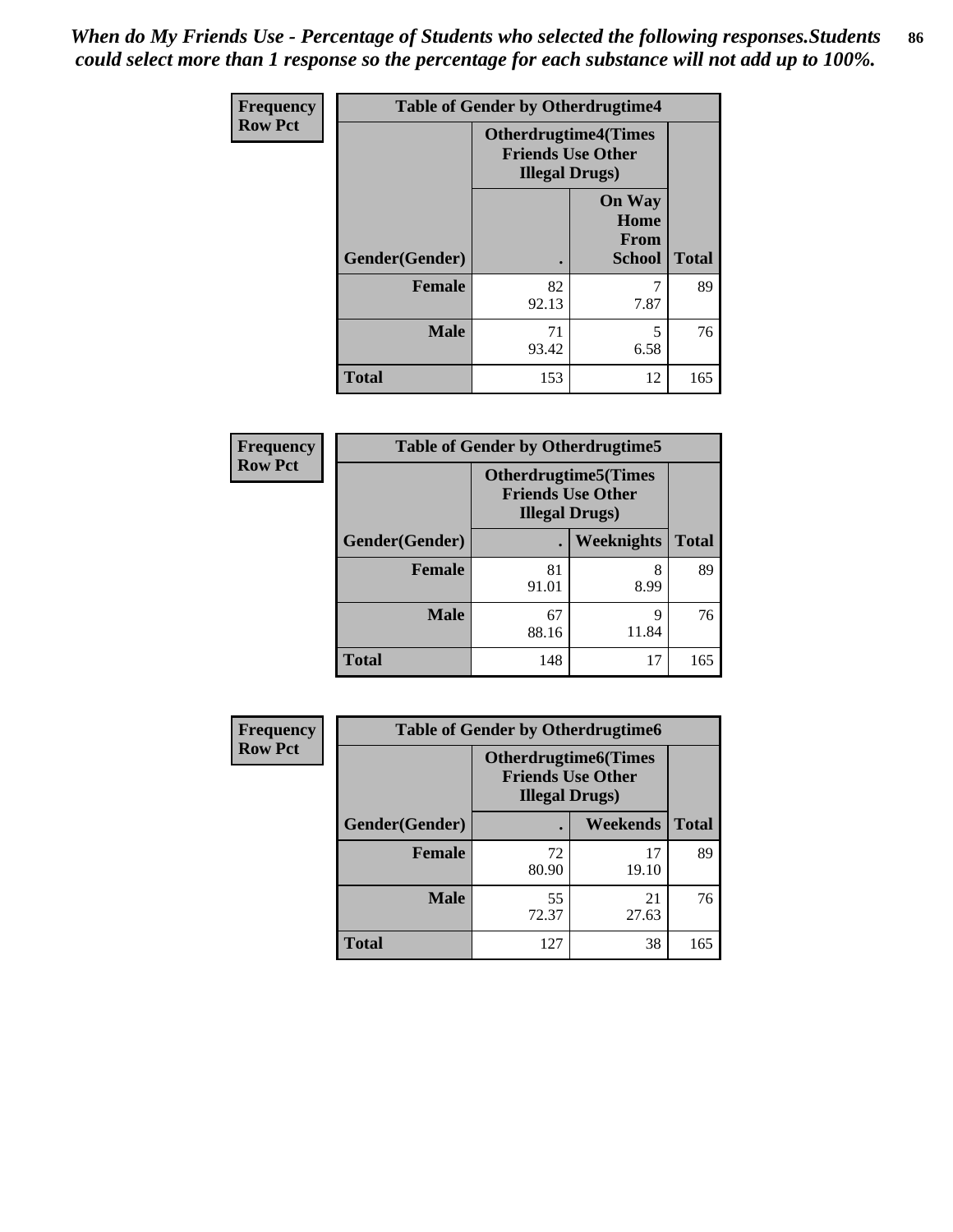# *Other Questions* **87**

| Frequency      | <b>Table of Gender by Educationalcohol</b> |                                                                                                                               |                |              |  |
|----------------|--------------------------------------------|-------------------------------------------------------------------------------------------------------------------------------|----------------|--------------|--|
| <b>Row Pct</b> |                                            | Educationalcohol(I<br>have been taught<br>about alcohol,<br>tobacco,<br>and other drugs<br>within the last year<br>at school) |                |              |  |
|                | Gender(Gender)                             | Yes                                                                                                                           | N <sub>0</sub> | <b>Total</b> |  |
|                | <b>Female</b>                              | 55<br>61.80                                                                                                                   | 34<br>38.20    | 89           |  |
|                | <b>Male</b>                                | 48<br>63.16                                                                                                                   | 28<br>36.84    | 76           |  |
|                | <b>Total</b>                               | 103                                                                                                                           | 62             | 165          |  |

| Frequency      |                |                                                                                                                     | <b>Table of Gender by Rodedrinking</b> |              |  |
|----------------|----------------|---------------------------------------------------------------------------------------------------------------------|----------------------------------------|--------------|--|
| <b>Row Pct</b> |                | Rodedrinking(In<br>the past 30 days I<br>have ridden in a<br>car with a driver<br>who had been<br>drinking alcohol) |                                        |              |  |
|                | Gender(Gender) | Yes                                                                                                                 | $\bf No$                               | <b>Total</b> |  |
|                | <b>Female</b>  | 12<br>13.48                                                                                                         | 77<br>86.52                            | 89           |  |
|                | <b>Male</b>    | 18<br>23.68                                                                                                         | 58<br>76.32                            | 76           |  |
|                | <b>Total</b>   | 30                                                                                                                  | 135                                    | 165          |  |

| Frequency      | <b>Table of Gender by Drugsschool</b> |                                                                                                                                     |                |              |  |
|----------------|---------------------------------------|-------------------------------------------------------------------------------------------------------------------------------------|----------------|--------------|--|
| <b>Row Pct</b> |                                       | <b>Drugsschool</b> (During<br>the past 12 months,<br>I have been offered,<br>sold,<br>or given illegal drugs<br>on school property) |                |              |  |
|                | Gender(Gender)                        | Yes                                                                                                                                 | N <sub>0</sub> | <b>Total</b> |  |
|                | <b>Female</b>                         | 7<br>7.87                                                                                                                           | 82<br>92.13    | 89           |  |
|                | <b>Male</b>                           | 17<br>22.37                                                                                                                         | 59<br>77.63    | 76           |  |
|                | Total                                 | 24                                                                                                                                  | 141            | 165          |  |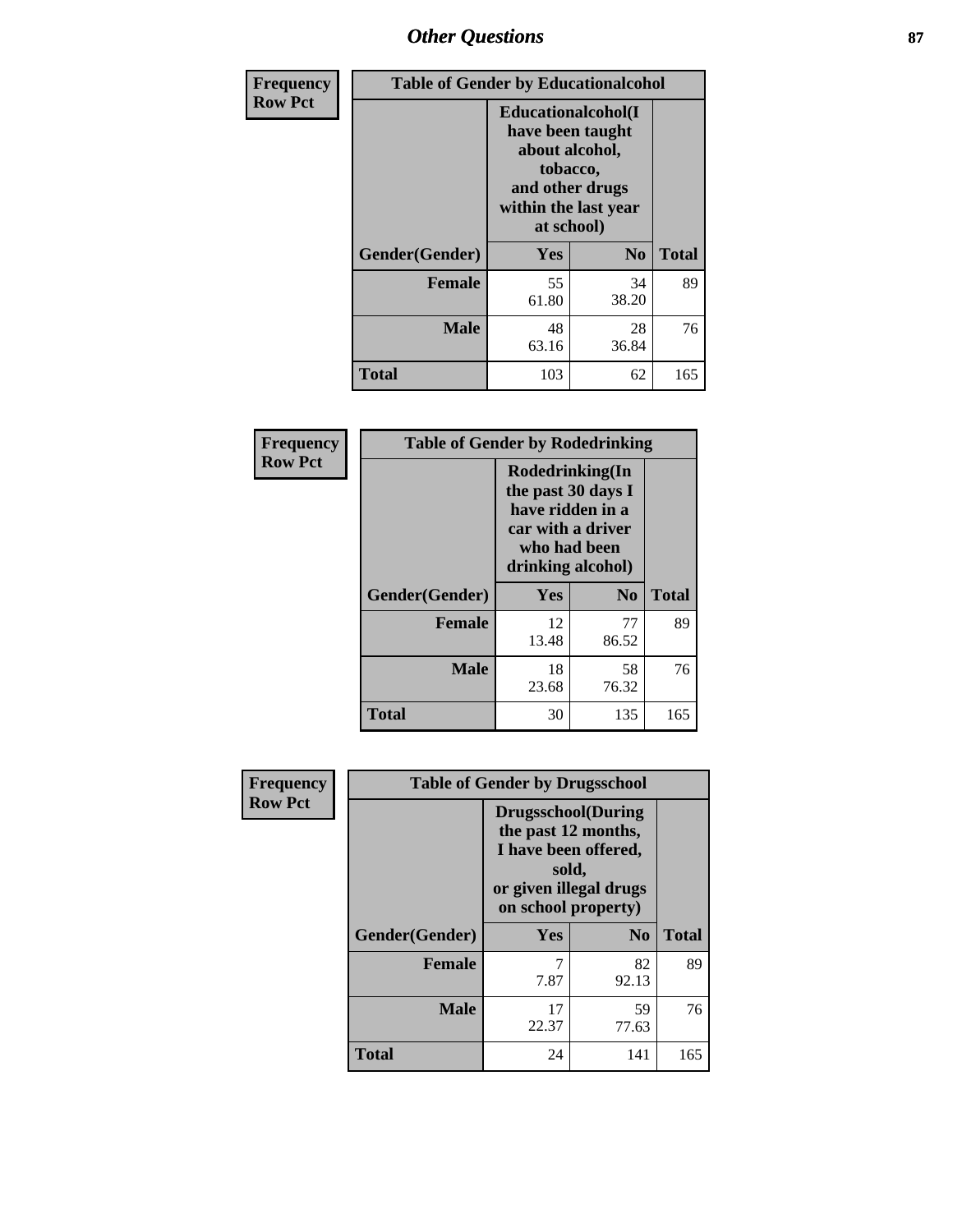# *Other Questions* **88**

**Frequency Row Pct**

| <b>Table of Gender by Bingedrinking</b> |                         |                                                                                                         |                   |                          |                        |                               |                   |              |
|-----------------------------------------|-------------------------|---------------------------------------------------------------------------------------------------------|-------------------|--------------------------|------------------------|-------------------------------|-------------------|--------------|
|                                         |                         | Bingedrinking(I have drunk five or more<br>drinks of alcohol at one sitting during the<br>last 30 days) |                   |                          |                        |                               |                   |              |
| <b>Gender</b> (Gender)                  | $\bf{0}$<br><b>Days</b> | $1$ or<br>days                                                                                          | 3 to<br>5<br>days | <b>6 to</b><br>q<br>days | 10<br>to<br>19<br>days | <b>20</b><br>to<br>29<br>days | All<br>30<br>days | <b>Total</b> |
| <b>Female</b>                           | 82                      |                                                                                                         | 2                 |                          |                        | $\Omega$                      |                   | 89           |
|                                         | 92.13                   | 2.25                                                                                                    | 2.25              | 1.12                     | 1.12                   | 0.00                          | 1.12              |              |
| <b>Male</b>                             | 60<br>78.95             | 4<br>5.26                                                                                               | 4<br>5.26         | 1.32                     | $\overline{2}$<br>2.63 | 5<br>6.58                     | $\theta$<br>0.00  | 76           |

| Frequency      | <b>Table of Gender by Educationaids</b> |                                                                                                 |                |              |  |
|----------------|-----------------------------------------|-------------------------------------------------------------------------------------------------|----------------|--------------|--|
| <b>Row Pct</b> |                                         | <b>Educationaids</b> (I<br>have been taught<br>about HIV/AIDS<br>at school in the<br>past year) |                |              |  |
|                | Gender(Gender)                          | Yes                                                                                             | N <sub>0</sub> | <b>Total</b> |  |
|                | <b>Female</b>                           | 63<br>70.79                                                                                     | 26<br>29.21    | 89           |  |
|                | <b>Male</b>                             | 50<br>65.79                                                                                     | 26<br>34.21    | 76           |  |
|                | <b>Total</b>                            | 113                                                                                             | 52             | 165          |  |

| <b>Frequency</b> | <b>Table of Gender by Suicideconsider</b> |                 |                |              |  |
|------------------|-------------------------------------------|-----------------|----------------|--------------|--|
| <b>Row Pct</b>   |                                           | Suicideconsider |                |              |  |
|                  | Gender(Gender)                            | Yes             | N <sub>0</sub> | <b>Total</b> |  |
|                  | Female                                    | 8<br>8.99       | 81<br>91.01    | 89           |  |
|                  | <b>Male</b>                               | 9.21            | 69<br>90.79    | 76           |  |
|                  | <b>Total</b>                              | 15              | 150            | 165          |  |